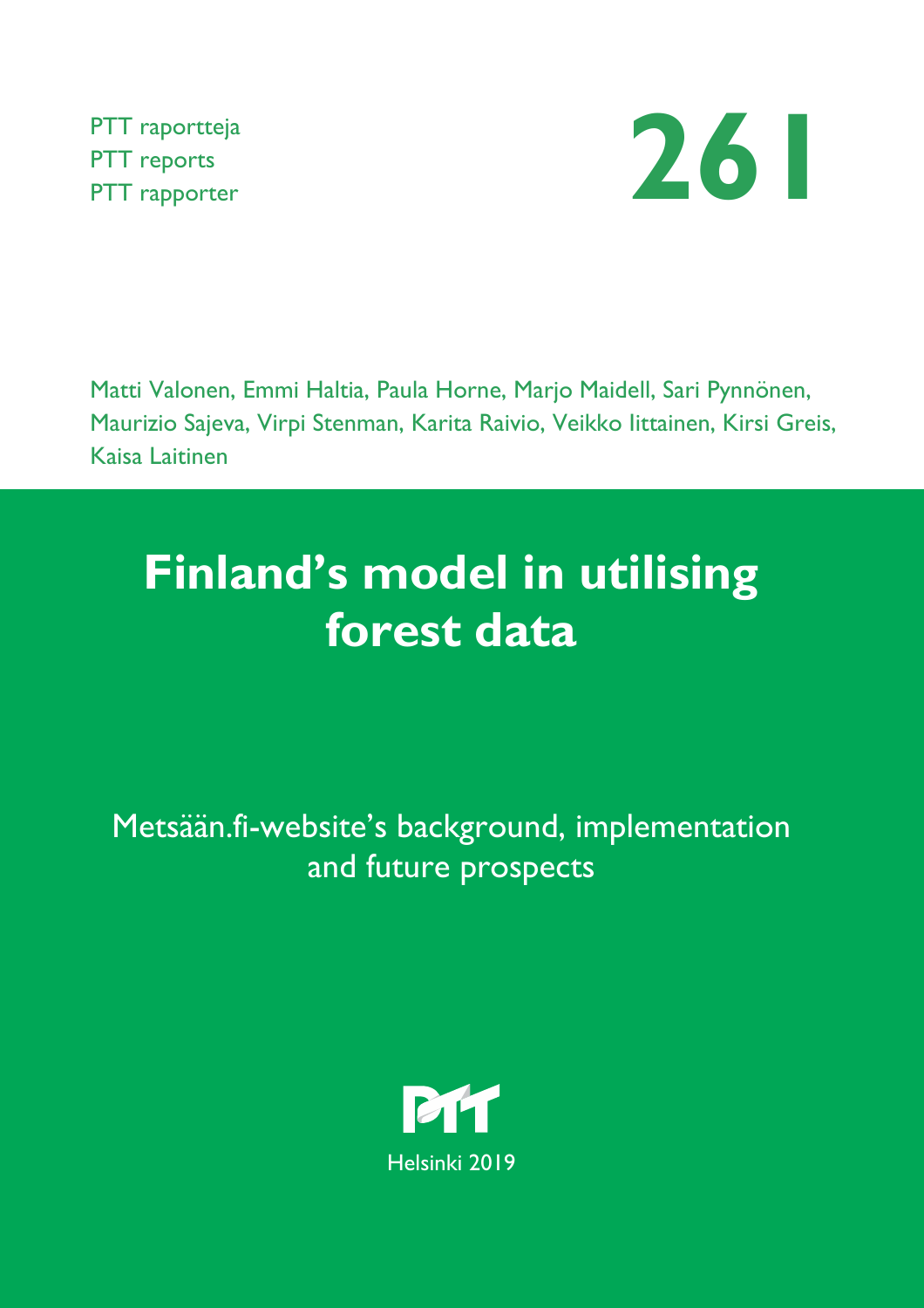**PTT raportteja 261 PTT Reports 261**

# Finland's model in utilising forest data - Metsään.fi-website's background, implementation and future prospects

Matti Valonen<sup>1</sup>, Emmi Haltia<sup>1</sup>, Paula Horne<sup>1</sup>, Marjo Maidell<sup>1</sup>, Sari Pynnönen<sup>2</sup>, Maurizio Sajeva<sup>1</sup>, Virpi Stenman<sup>3</sup>, Karita Raivio<sup>3</sup>, Veikko littainen<sup>3</sup>, Kirsi Greis<sup>3</sup>, Kaisa Laitinen<sup>3</sup>

> 1 Pellervo Economic Research 2University of Helsinki 3 Finnish Forest Centre

> > Helsinki 2019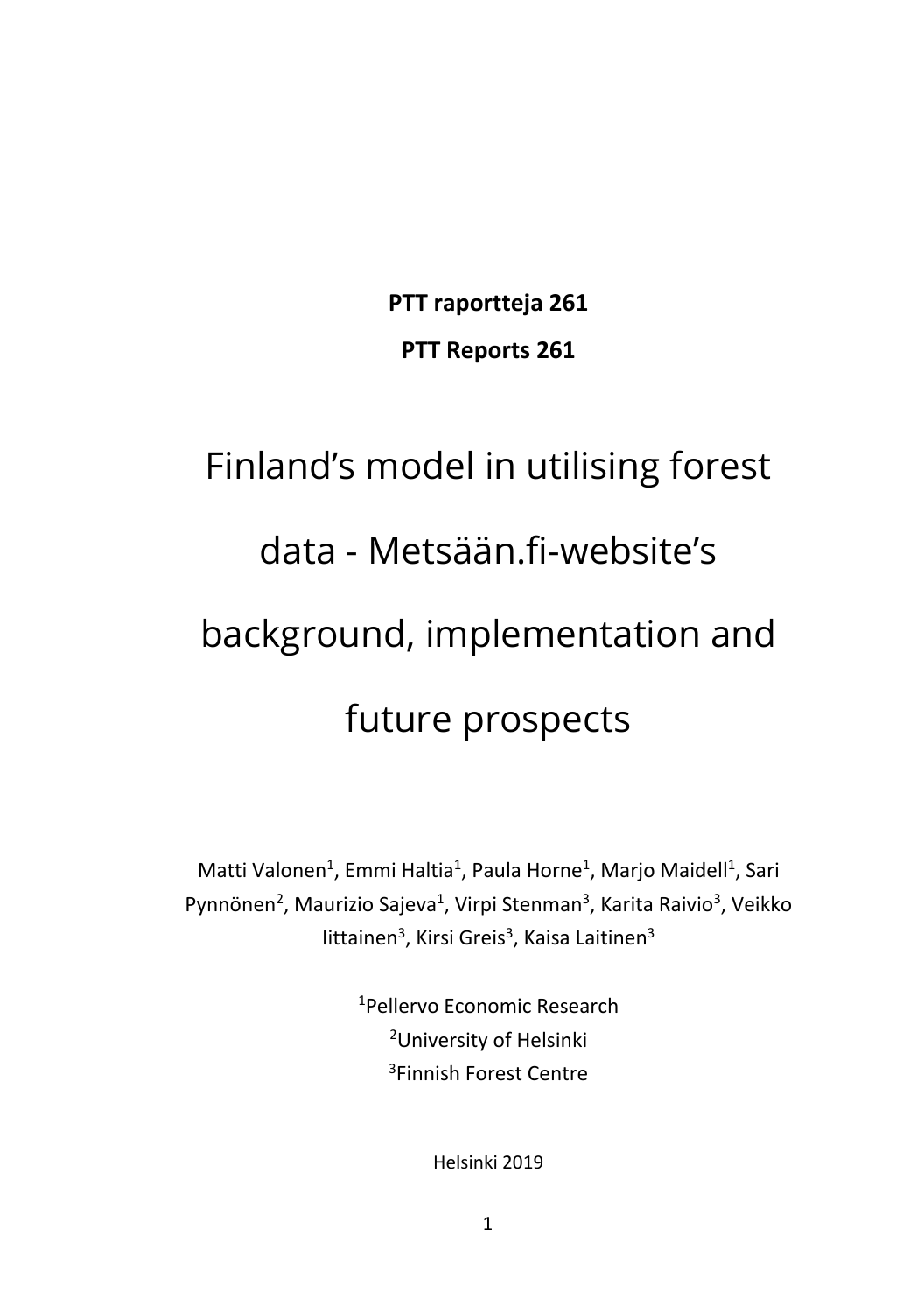Pellervo Economic Research PTT Eerikinkatu 28 A 00180 Helsinki Tel. 09-348 8844 Fax 09-3488 8500 Email ptt@ptt.fi

ISBN 978-952-224-219-8 (pdf) ISSN 2489-9615 (pdf)

Helsinki 2019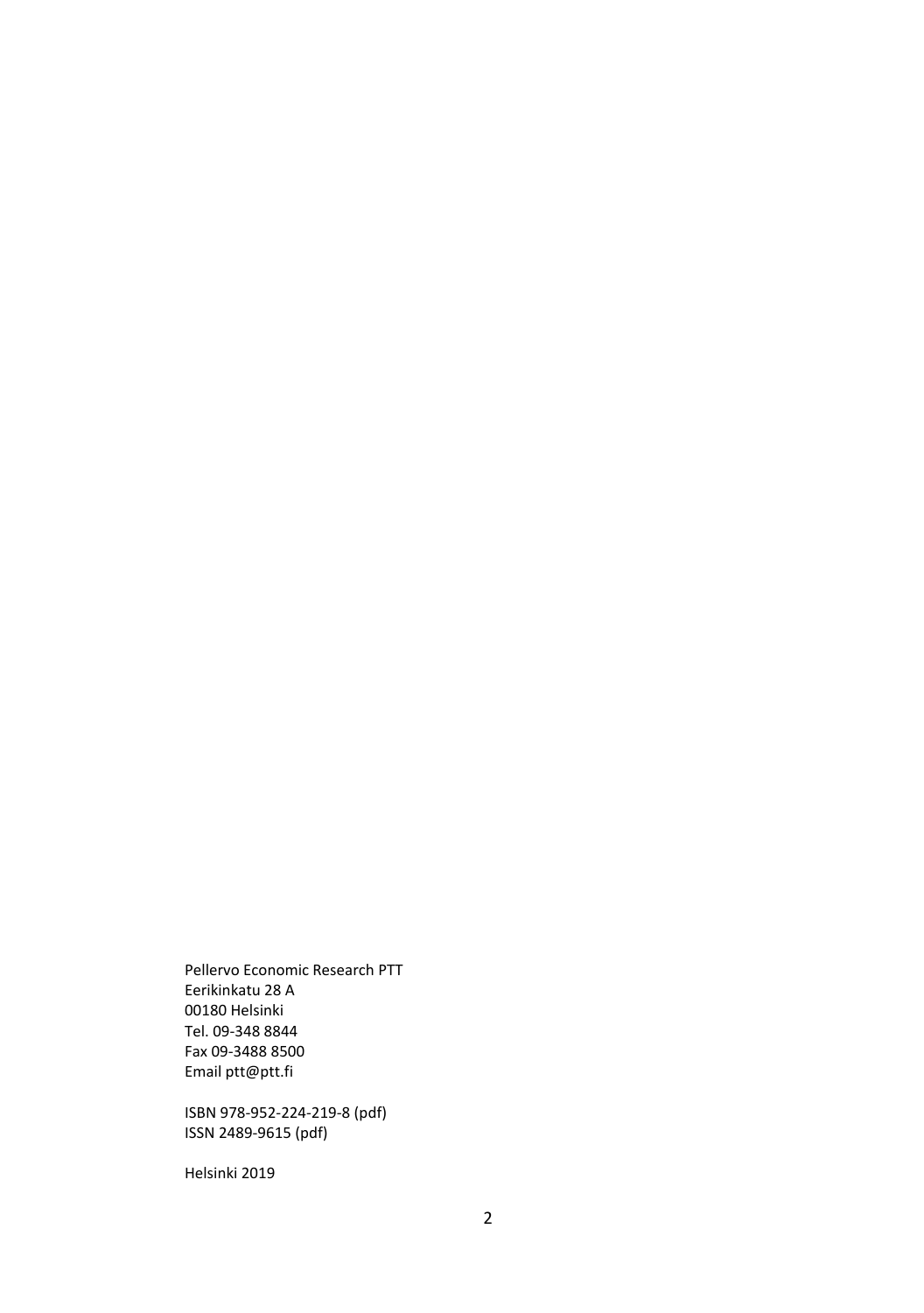# Summary

The aim of this study is to depict the Finnish Forest Centre's Metsään.fiwebsite's background, objectives and implementation and to assess its needs for development and future prospects. The Metsään.fi-service included in the Metsään.fi-website is a free e-service for forest owners and corporate actors (companies, associations and service providers) in the forest sector, which aim is to support active decision-making among forest owners by offering forest resource data and maps on forest properties, by making contacts with the authorities easier through online services and to act as a platform for offering forest services, among other things. In addition to the Metsään.fi-service, the website includes open forest data services that offer the users national forest resource data that is not linked with personal information.

Private forests are in a key position as raw material sources for traditional and new forest-based bioeconomy. In addition to wood material, the forests produce non-timber forest products (for example berries and mushrooms), opportunities for recreation and other ecosystem services.

Private forests cover roughly 60 percent of forest land, but about 80 percent of the domestic wood used by forest industry. In 2017 the value of the forest industry production was 21 billion euros, which is a fifth of the entire industry production value in Finland. The forest industry export in 2017 was worth about 12 billion euros, which covers a fifth of the entire export of goods. Therefore, the forest sector is important for Finland's national economy.

The Metsään.fi-website is based on forest resources data that has been collected by remote sensing since 2011. Forest data can be utilised in, for example, the regional planning of forests and commercial forestry, to support the assessment of wood use possibilities and generally for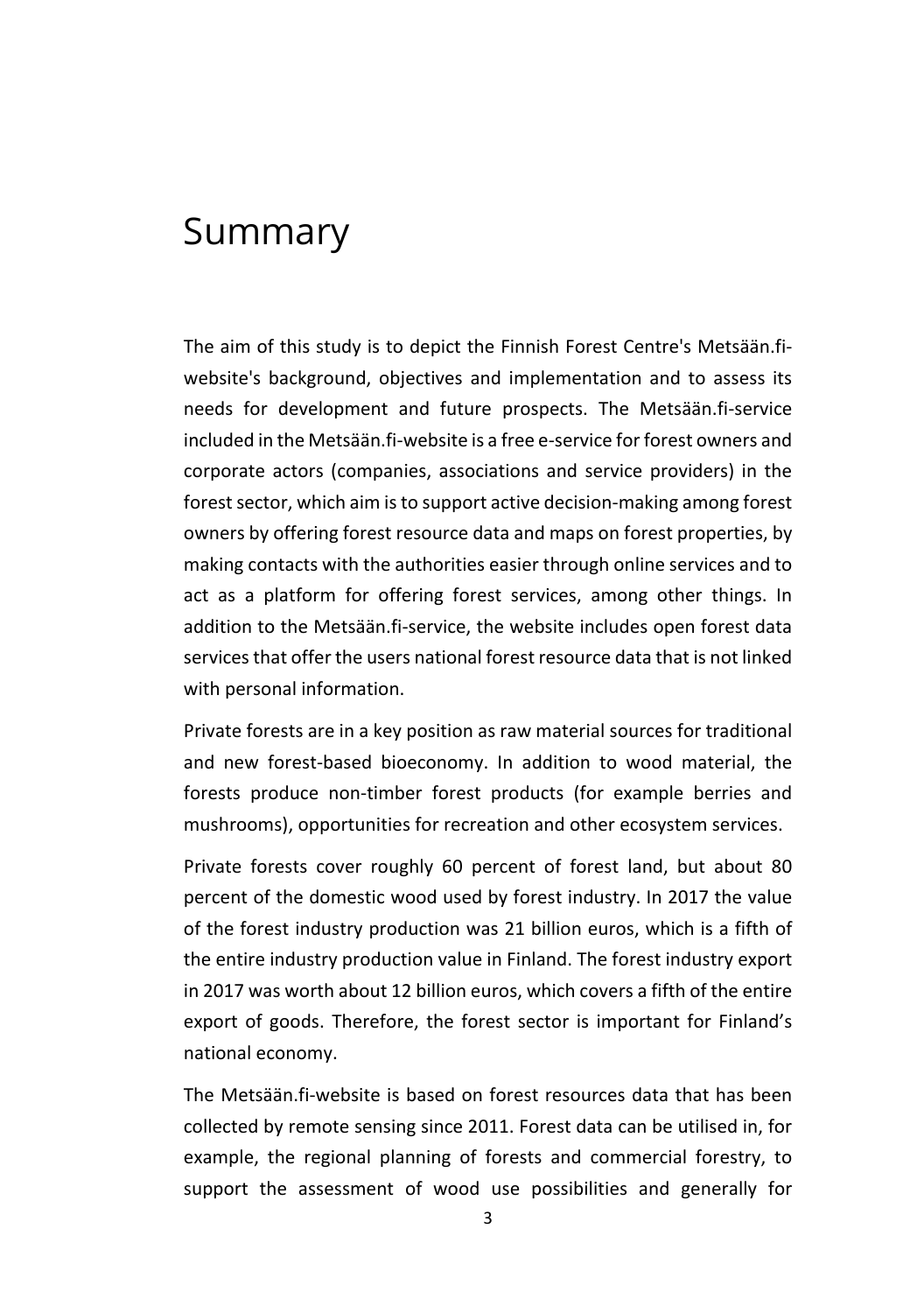developing forest businesses. At present, the forest resource data covers almost 90 percent of the surface area of productive forest land in private forests.

The Metsään.fi-service was first opened in November 2012 as a version that wassubject to charge, and was changed to a service free of charge for forest owners in 2015. By the end of 2018, about 110,000 forest owners had logged into the service. The forest owners that use the service own forest properties that are larger than average. The Metsään.fi-service's usage activity was increased in particular by forest owners experiencing that the presented recommendations for forest management matched their own objectives. Out of the respondents of the objective questions in the Metsään.fi-service, 87 percent considered wood production to be an important or very important purpose of forest owning. On the other hand, the majority of forest owners also appreciated nature and leisure values and scenery, and about a third appreciated hunting possibilities.

Out of the benefits brought to the forest sector by the Metsään.fi-service, open forest data that reduces costs and enables new kinds of business opportunities for both forest owners and actors stand out. Central benefits from the service for forest owners are the opportunity to run forest errands online, regardless of time and place and the service being free of charge. Actors emphasise the role of open forest data in cost effective activities. It speeds up the forest management and harvesting planning and forest property evaluations. Also, it enables a targeted contacting of potential customers.

A central challenge in developing the website is to integrate several different sources of information into one entity that offers forest owners and actors all forest and nature data simultaneously. From the perspective of both forest owners and actors, the up-to-datedness of forest resource data and improvement of quality rose as the most important development objects.

It is inherent for a service that is maintained with public funds that it's seen to be necessary and that it is being used. By the end of 2018, already over 100,000 forest owners had logged into the service. This is about a third of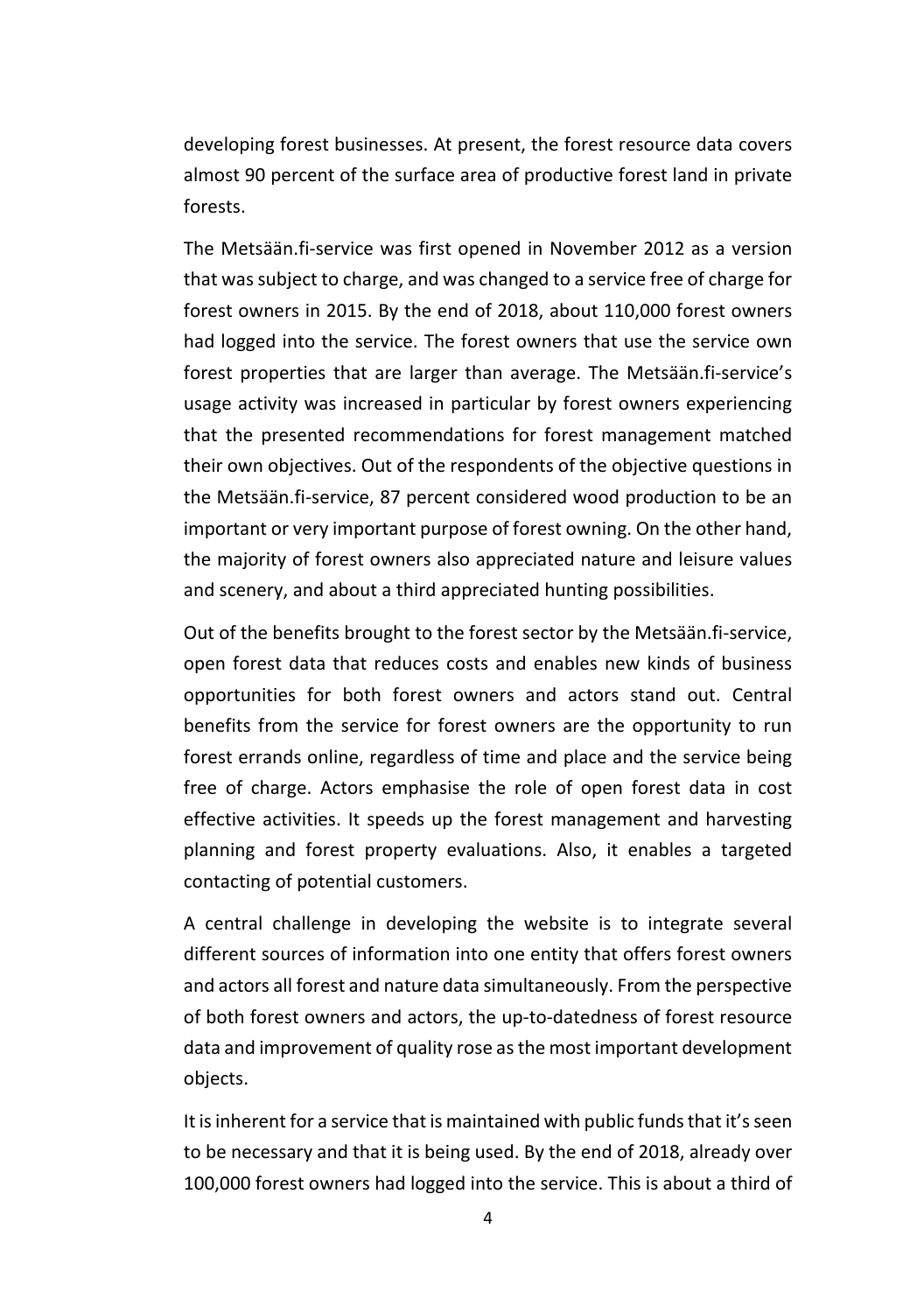forest properties measuring over two hectares. The service is seen useful in many ways by the forest owners and other industry actors, but there are also areas that need improvement. It is important for future use and usefulness of the service to improve it and its content continuously.

#### **Recommendations:**

- $\triangleright$  The service remains free of charge for forest owners and actors, which requires constant funding. However, when developing the website it is worth considering which supplementary services and levels of information accuracy could be subject to charge or provided by another operator.
- $\triangleright$  The number of users is increased by marketing the service especially to new forest owners, but a complete coverage is not worth pursuing since the costs rise for every achieved hectare.
- $\triangleright$  The usability of the service is in a key position for a large portion of forest owners, therefore the basic level's ease of use and clarity cannot decrease among the supplementary services. The easiness of the login is the first step towards using the service. The usability and convenience are supported by offering a mobile application to the users.
- $\triangleright$  Informing the users of the purpose, method and limits of the forest resource data offered by the Metsään.fi-website should be emphasised further than before, so that the expectations for the material become more realistic.
- $\triangleright$  The structure and aims of the forest owners are becoming more diverse. This is worth noting when planning the materials and management recommendations that the service offers: material related to nature and leisure values and more diverse forest treatment options will have their own user base in the future.
- $\triangleright$  In the future, the climate change mitigation and reinforcing biodiversity will likely receive more attention. The Metsään.fiservice acts as an important platform for relaying information and it makes it more effective to, for example, focus counselling towards those forest owners whose forestry activities have the largest impact on the desired goals.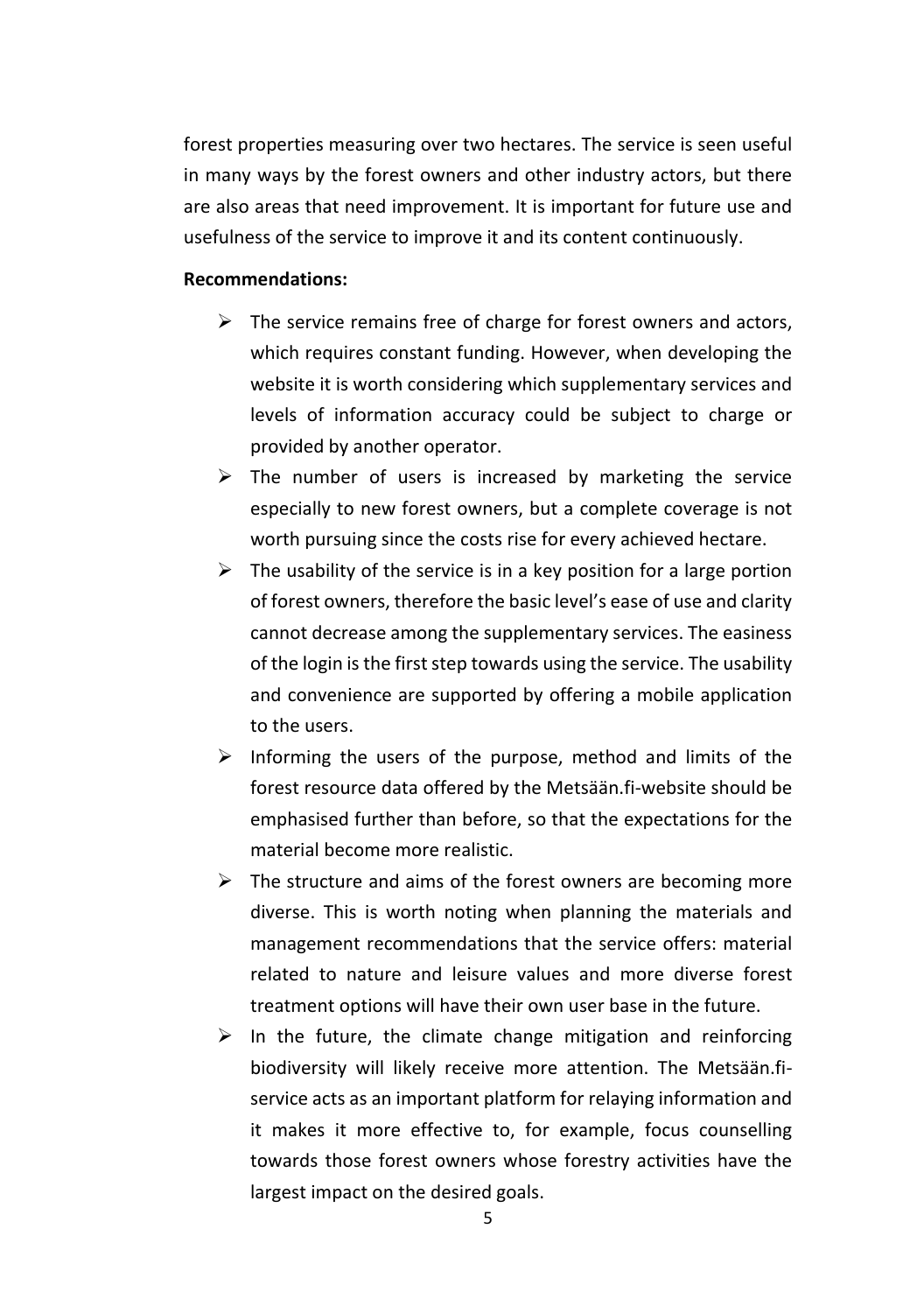$\triangleright$  The service platform planned in connection to the Metsään.fiwebsite is a significant step in advancing information sharing. The needs of corporate users should be addressed through data services. Diverse data bases should be available on the same website, utilising interfaces.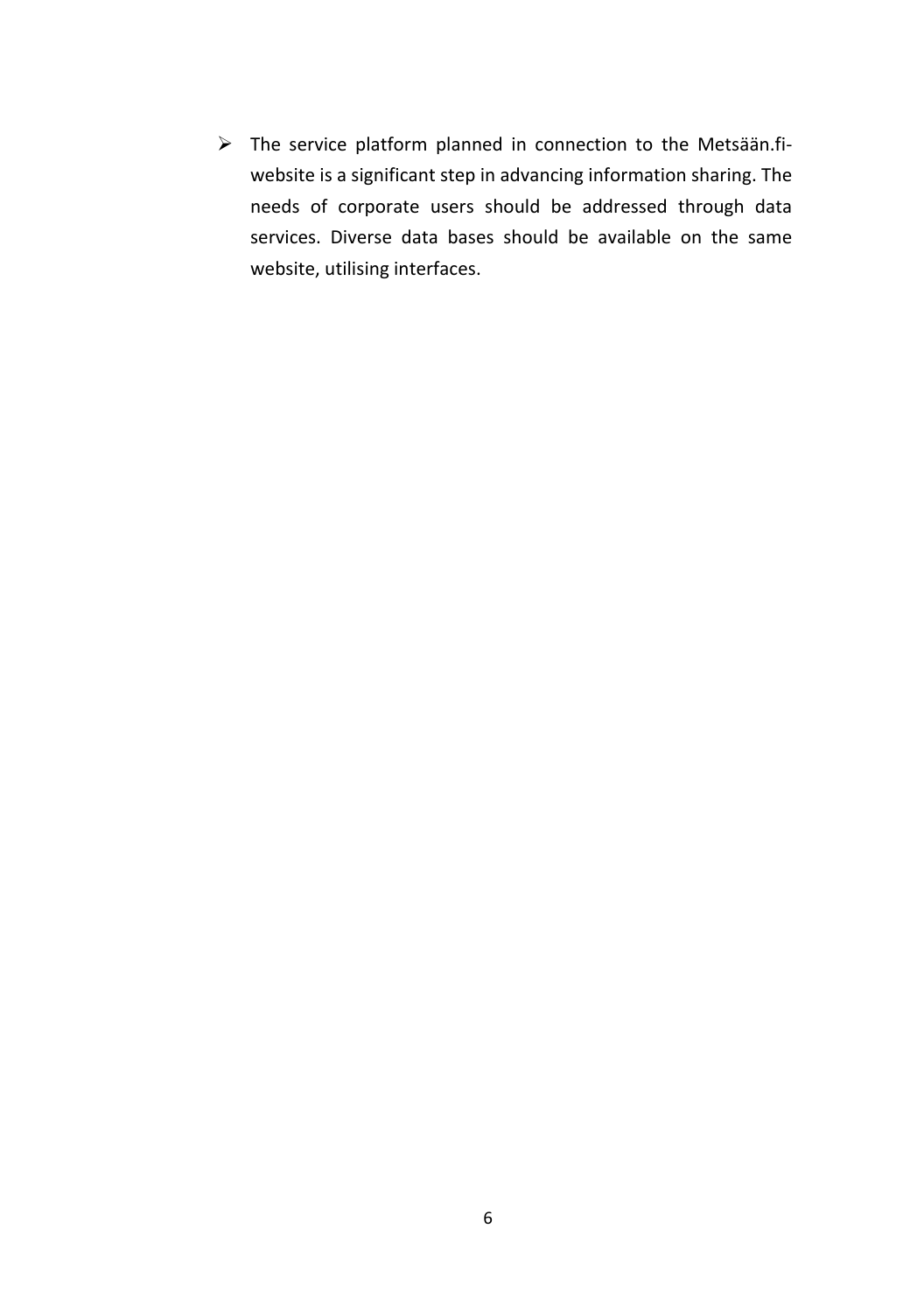# **Content**

| $\mathbf{1}$                      |                                                                                                     | Introduction<br>9                                                     |    |  |  |  |  |
|-----------------------------------|-----------------------------------------------------------------------------------------------------|-----------------------------------------------------------------------|----|--|--|--|--|
|                                   | 1.1                                                                                                 | Forest ownership in Finland                                           | 9  |  |  |  |  |
|                                   | 1.2                                                                                                 | The relevance of the forest sector in the national economy            | 10 |  |  |  |  |
|                                   | 1.3                                                                                                 | Actors in the forest sector                                           | 11 |  |  |  |  |
|                                   | 1.4                                                                                                 | The objectives of this study                                          | 12 |  |  |  |  |
| 2                                 |                                                                                                     | The background and objectives of the service                          | 13 |  |  |  |  |
|                                   | Forest resource data collected and administered by the Finnish<br>2.1<br><b>Forest Centre</b><br>13 |                                                                       |    |  |  |  |  |
|                                   | 2.2                                                                                                 | The coverage of up-to-date forest resource data                       | 17 |  |  |  |  |
|                                   | 2.3                                                                                                 | The background of developing the service and its objectives           | 19 |  |  |  |  |
|                                   | 2.4                                                                                                 | The current state of developing the service                           | 22 |  |  |  |  |
| 3                                 | The release of the service and the development in the number of<br>24<br>users                      |                                                                       |    |  |  |  |  |
| 4                                 |                                                                                                     | The characteristics of forest owners that use the service             | 33 |  |  |  |  |
|                                   | owners.                                                                                             | 4.1 The differences between the services users and all Finnish forest | 33 |  |  |  |  |
|                                   | 39<br>4.2 NPS surveys                                                                               |                                                                       |    |  |  |  |  |
|                                   |                                                                                                     | 4.3 Active users                                                      | 40 |  |  |  |  |
| 4.4 The forest owner's objectives |                                                                                                     |                                                                       |    |  |  |  |  |
| 5.                                |                                                                                                     | The Metsään.fi-website                                                | 43 |  |  |  |  |
|                                   |                                                                                                     | 5.1 The service for registered forest owners                          | 45 |  |  |  |  |
|                                   |                                                                                                     | 5.2 The service for registered actors                                 | 49 |  |  |  |  |
|                                   | 5.3 Services for open forest data<br>55                                                             |                                                                       |    |  |  |  |  |
|                                   |                                                                                                     | 5.4 The Metsään.fi-service's user support                             | 57 |  |  |  |  |
| 6                                 |                                                                                                     | The technical implementation of the service                           | 58 |  |  |  |  |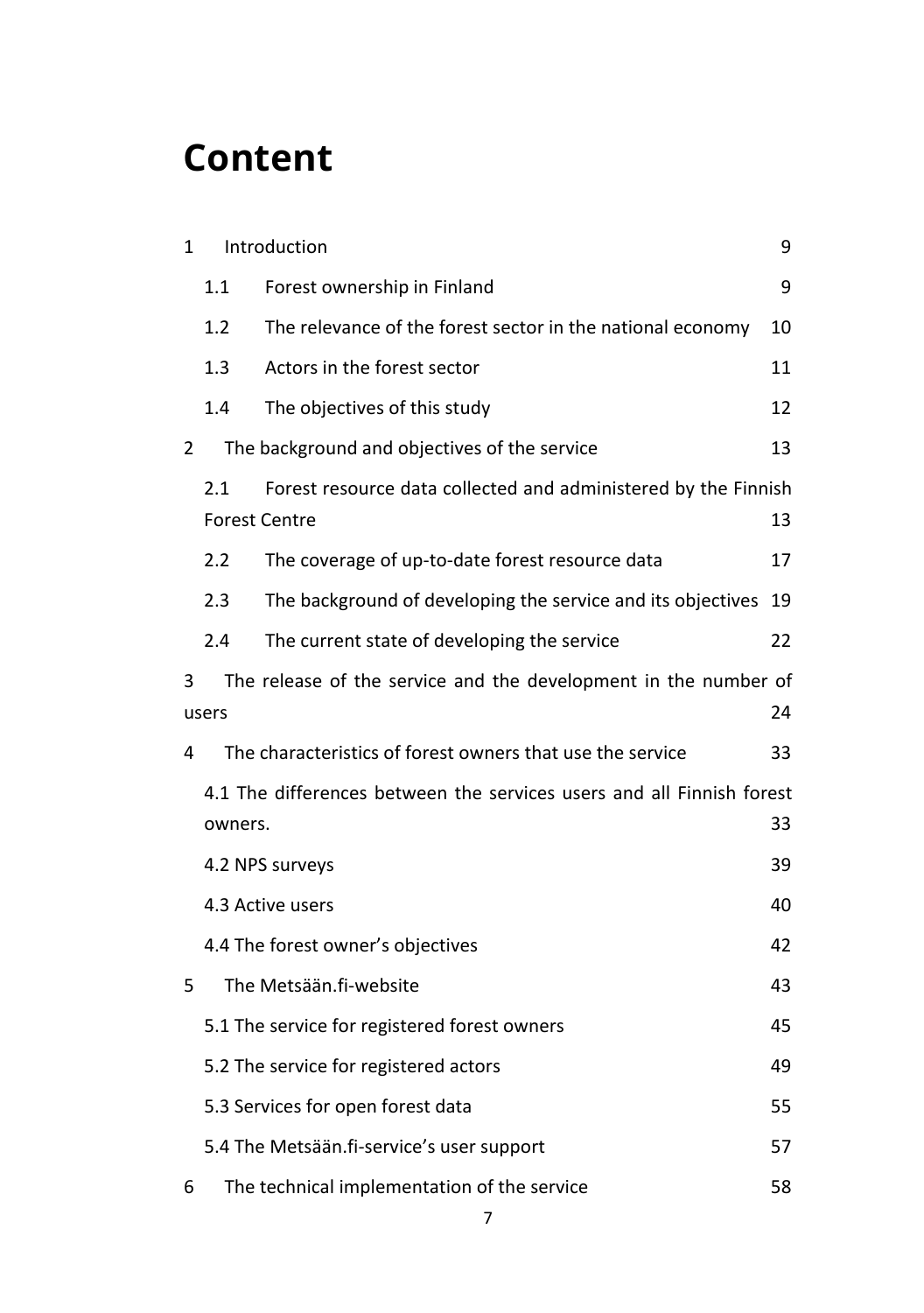|                                                                    | 6.1                                  | The forest resource data and other standards           | 58 |  |  |
|--------------------------------------------------------------------|--------------------------------------|--------------------------------------------------------|----|--|--|
|                                                                    | 6.2                                  | The technical implementation of the Metsään.fi-website | 59 |  |  |
| 7                                                                  |                                      | The benefits from the Metsään fi-website               | 62 |  |  |
|                                                                    |                                      | 7.1 The benefits for the forest sector                 | 62 |  |  |
|                                                                    | 7.2 The benefit experienced by users |                                                        |    |  |  |
| 8                                                                  |                                      | Future prospects for the Metsään.fi-website            | 73 |  |  |
|                                                                    |                                      | 8.1 The user's needs and development suggestions       | 74 |  |  |
| 8.2 The development objects rising from changes in the operational |                                      |                                                        |    |  |  |
|                                                                    |                                      | environment                                            | 79 |  |  |
| 9                                                                  |                                      | Conclusions and recommendations                        | 83 |  |  |
| 10                                                                 |                                      | References                                             | 86 |  |  |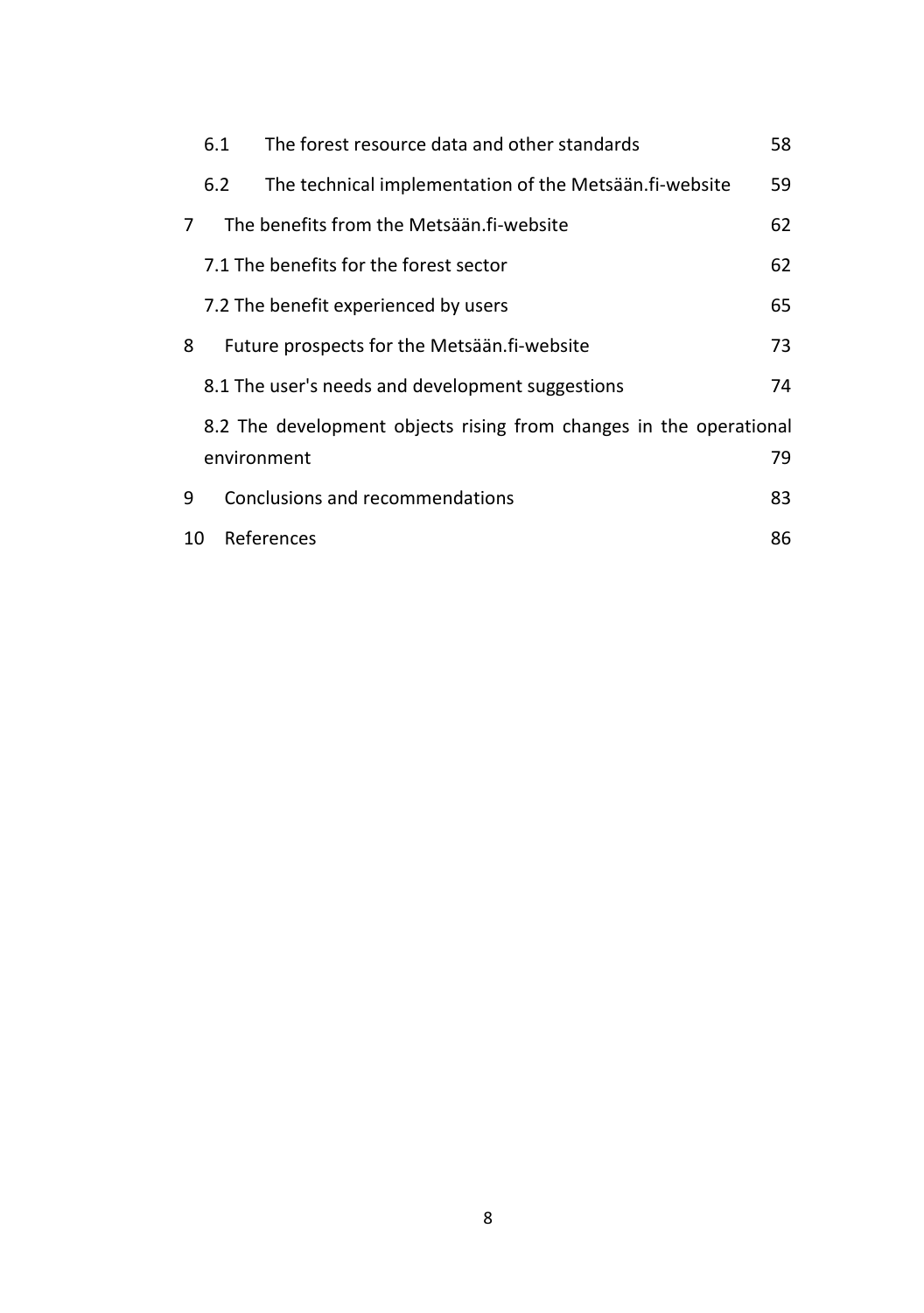# <span id="page-9-0"></span>1 Introduction

Pellervo Economic Research PTT carried out this study of the Metsään.fionline service in spring 2019 as commissioned by the Finnish Forest Centre. The study was implemented with funding from the DataBio project (see chapter 2.4). The purpose of this study is to depict the background of the Metsään.fi-website of the Finnish Forest Centre, as well as the development of the number of users, the steadied use of the service, the technical implementation and to assess its needs for development and future prospects.

The first chapter describes the background of forest ownership in Finland, the relevance of commercial forestry in the national economy, the actors in the forest sector and the objectives of this study.

### <span id="page-9-1"></span>**1.1 Forest ownership in Finland**

The state owns about a quarter of all forest land in Finland, private industries eight, commonhold forests three and municipalities two per cent. (Natural resources institute Finland 2019). The largest part (three fifths) of Finnish forests are privately owned. Privately owned forests consist of forest properties controlled by private individuals or families (74 %), undistributed estates (9 %) or jointly owned forests (17 %). There are about 344,000 forest properties in Finland that measure at least two hectares and are owned by private individuals. The average size of forest properties is about 30.5 hectares. However, the number of private forest owners is considerably higher, about 620,000 forest owners, since a forest property often has more than one owner. (Natural Resources Institute Finland 2019). Private forests cover roughly 60 per cent of forest land, but about 80 per cent of the domestic timber used by the forest industry (Hänninen et al. 2011).

Private forests are in a key position as a raw material source for traditional and new forest-based bioeconomy. In addition to raw material, the forests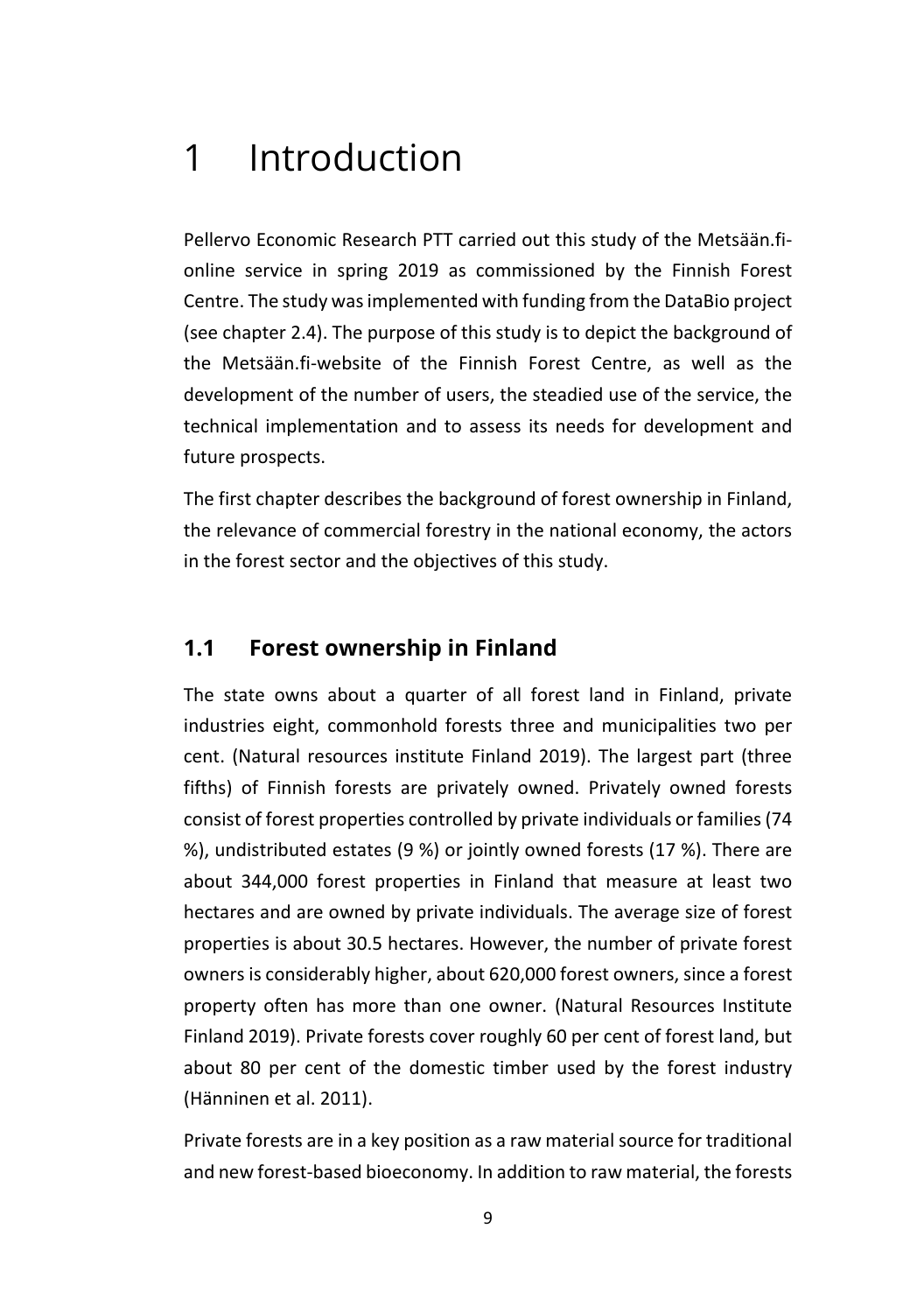produce non-timber forest products, opportunities for recreation and other ecosystem services. Ecosystem services refer to all things produced by nature that offer material (for example berries and mushrooms) or immaterial benefits for people.

Financial incentives, legislation and counselling (Mäki et al. 2011) have traditionally been used as methods to influence the behaviour of forest owners. Counselling consists of, for example, communication about forest management, education and training for forest owners, personal counselling and drawing up forest plans. Forest planning and counselling have a central role when it comes to forest data and decision-making among forest owners (Primmer and Wolf 2009). According to research, the existence of a forest plan has a clear impact on timber sales (Hänninen et al. 2011; Rämö et al. 2011) and on forest management activity (Ovaskainen et al. 2006, 2017). Forest planning in its current form is best suited for those forest owners who already have data on their forests and that are interested in commercial forestry (Kurttila et al. 2010). The forest resource data that is produced free of charge by the Metsään.fi-service is believed to stimulate the forest management activity of the forest owners (Kurttila et al. 2010).

# <span id="page-10-0"></span>**1.2 The relevance of the forest sector in the national economy**

Forest based bioeconomy has deep roots in Finland. The development of the forest industry began already in the 16th century when sawmills based on water power began their production. In 2017 the value of the forest industry production was 21 billion euros, which is a fifth of the value of industrial production. The manufacturing of paper and paper/cardboard products covers over two thirds of the value of the forest industry. (Official statistics…). Forest industry exports in 2017 were worth about 12 billion euros, which covers a fifth of the entire export of goods. (Natural Resources Institute Finland 2019). The share of commercial forestry and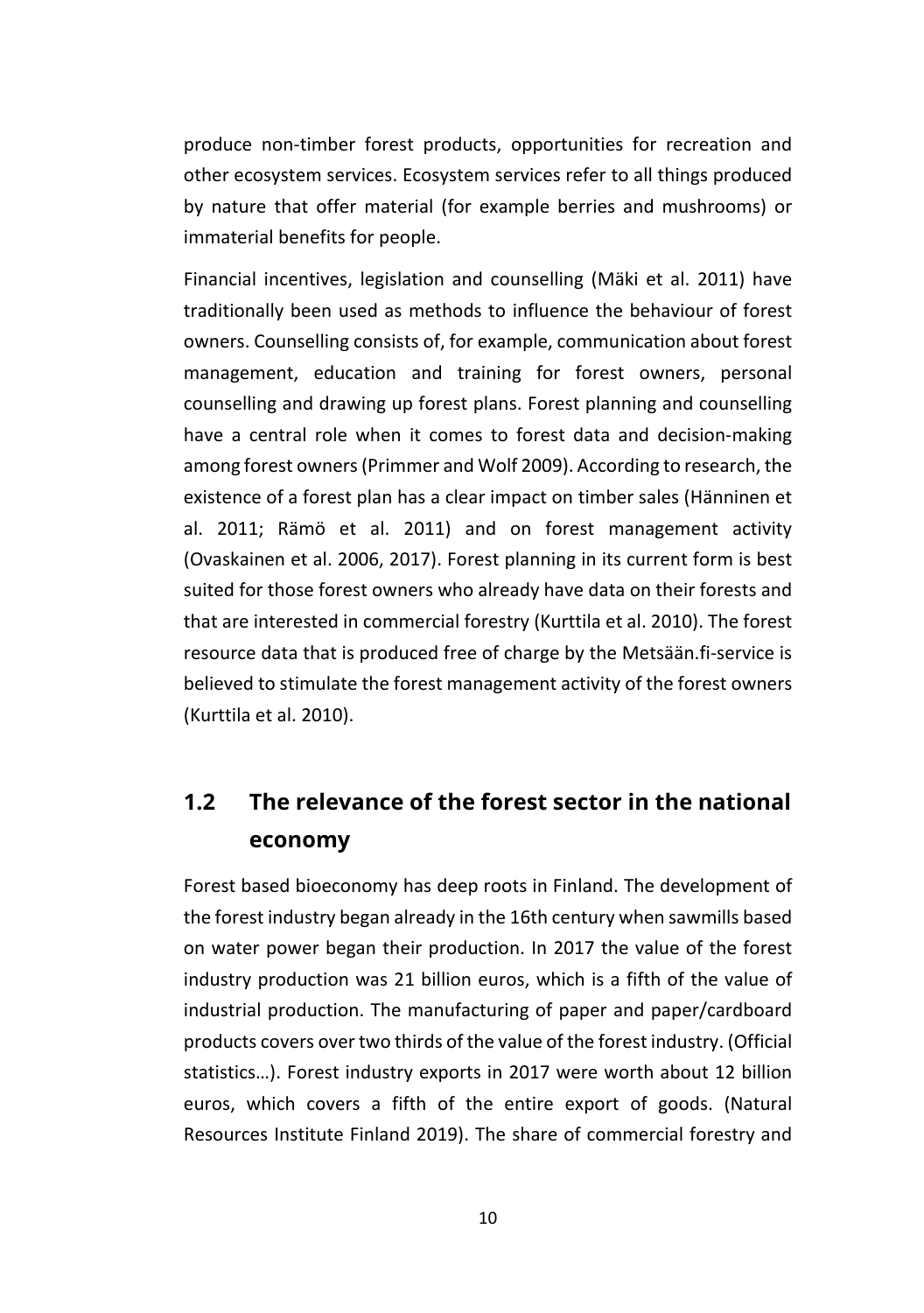the forest industry of the Finnish bioeconomy and its earnings was 38 per cent in 20[1](#page-11-1)6<sup>1</sup>.

The forest sector provides jobs for 59,000 persons, which is over two per cent of the employed workforce. Commercial forestry, wood product industry and pulp/paper industry each provide employment for about a third of the workforce within the forest sector. Commercial forestry and forest industry form a significant part of Finland's national economy, and are very important areas for regional economies especially in Eastern and Central Finland.

### <span id="page-11-0"></span>**1.3 Actors in the forest sector**

The Ministry of Agriculture and Forestry is responsible for the administrative guidance of the forest sector. The ministry guides and supervises the Finnish Forest Centre, the Finnish wildlife agency, and – in matters included in their field of expertise – the Regional State Administrative Agencies and the Centres for Economic Development, Transport and the Environment<sup>[2](#page-11-2)</sup>. The mission of the Finnish Forest Centre is to strengthen the sustainability and competitive edge of the forest sector<sup>[3](#page-11-3)</sup>. Its tasks include advancing livelihoods that are based on forests and wood, servicing forest owners and organisations within the forest sector, funding forest and nature management work, sharing information about Finland's forests and commercial forestry and supervising forest legislation. The Centres for Economic Development, Transport and the Environment, which are under the Regional State Administrative Agencies, are responsible for certain forest related matters, such as permissions and compensations as defined in the Water Act and the Environmental Protection Act<sup>[4](#page-11-4)</sup>. Their tasks regarding the environment also cover the

<span id="page-11-1"></span><sup>1</sup> [https://www.luke.fi/en/news/forest-sector-continues-to-drive-the](https://www.luke.fi/en/news/forest-sector-continues-to-drive-the-bioeconomy-in-finland-fastest-growth-in-renewables-and-chemicals/)[bioeconomy-in-finland-fastest-growth-in-renewables-and-chemicals/](https://www.luke.fi/en/news/forest-sector-continues-to-drive-the-bioeconomy-in-finland-fastest-growth-in-renewables-and-chemicals/)

<span id="page-11-2"></span><sup>2</sup> Further information[: https://mmm.fi/en/agencies-and-partners](https://mmm.fi/en/agencies-and-partners)

<sup>&</sup>lt;sup>3</sup> Further information[: https://www.metsakeskus.fi/tehtavat](https://www.metsakeskus.fi/tehtavat)

<span id="page-11-4"></span><span id="page-11-3"></span><sup>4</sup> Further information[: https://www.avi.fi/en/web/avi-en/](https://www.avi.fi/en/web/avi-en/)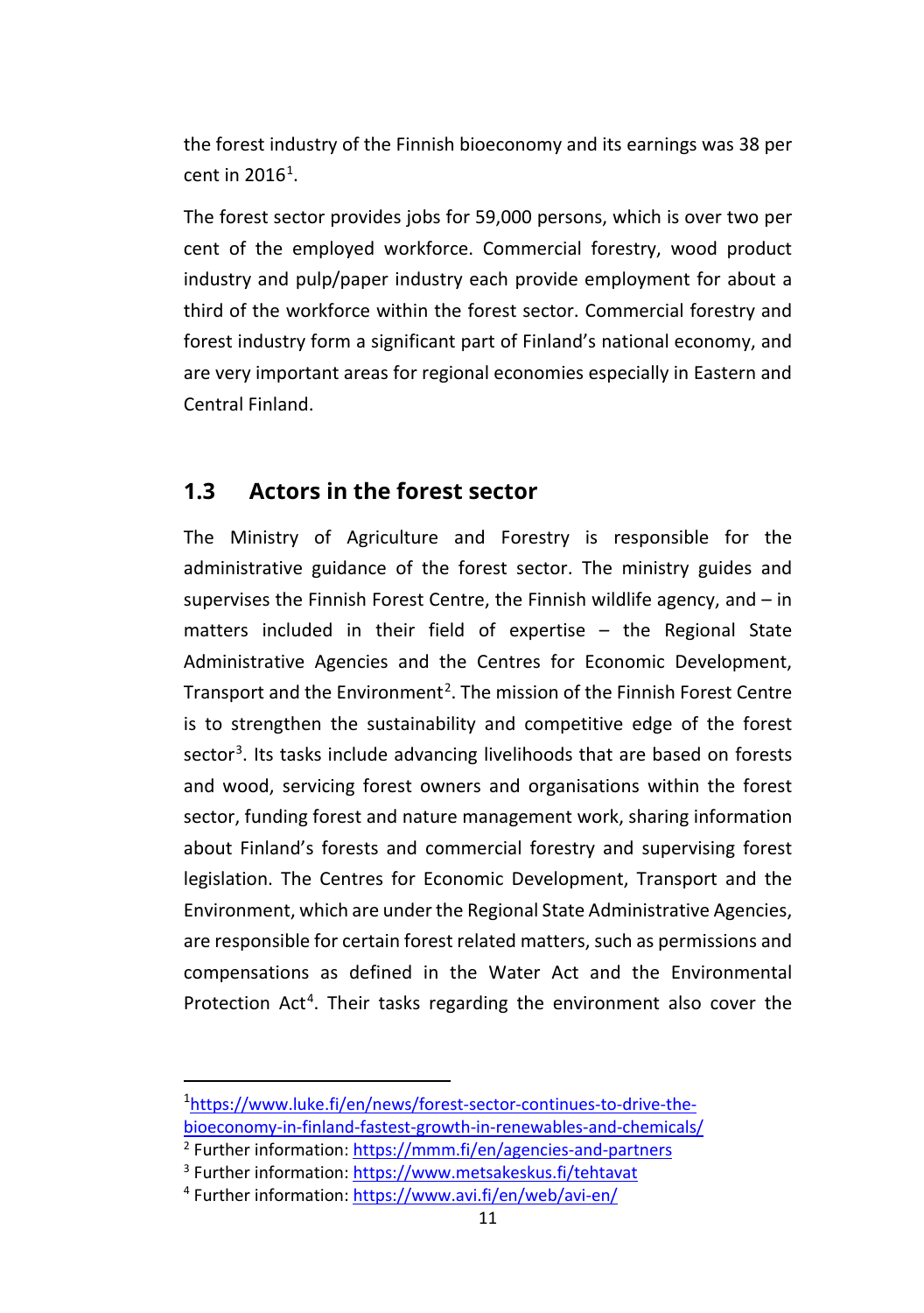monitoring of the environmental status, environmental protection and nature protection.

Services within the forest sector can be divided into services relating to wood processing products, those relating to forestry, and other services relating to forests (Ministry of Agriculture and Forestry of Finland 2015b). Out of these, the services relating to wood-processing, such as administration, planning and education functions, are targeted in order to service the forest industry. However, according to the National Forest Strategy 2025 (Ministry of Agriculture and Forestry of Finland 2015b), services regarding commercial forestry are: "*various forest services targeted towards forest owners, which are linked with the planning of forest management or actual contracting services, including harvesting operations. Added to these are various advisory services and, for instance, inventory, regional planning, administration, research and training services for forestry".*

The previously listed services directed towards forest owners are offered by private forest service and wood trade companies and forest management associations. Until the beginning of 2015, the supply of forest services was controlled by the forest management associations, which are funded and administered by forest owners. Until then, a statutory forest care payment (Law on changing the forest management association law 20.12.2013) obliged forest owners to pay a mandatory annual membership fee to a forest management association. The competition on the forest service market and the freedom of choice for forest owners increased along with the amendment of the Act (Pelkonen 2017). New forest services companies were born into the industry.

#### <span id="page-12-0"></span>**1.4 The objectives of this study**

The purpose of the study is to depict the background, aims and implementation of the Metsään.fi-web services of the Finnish Forest Centre, as well as assess its needs for development and future prospects. Chapters 2–4 describe the background, objectives and users of the service.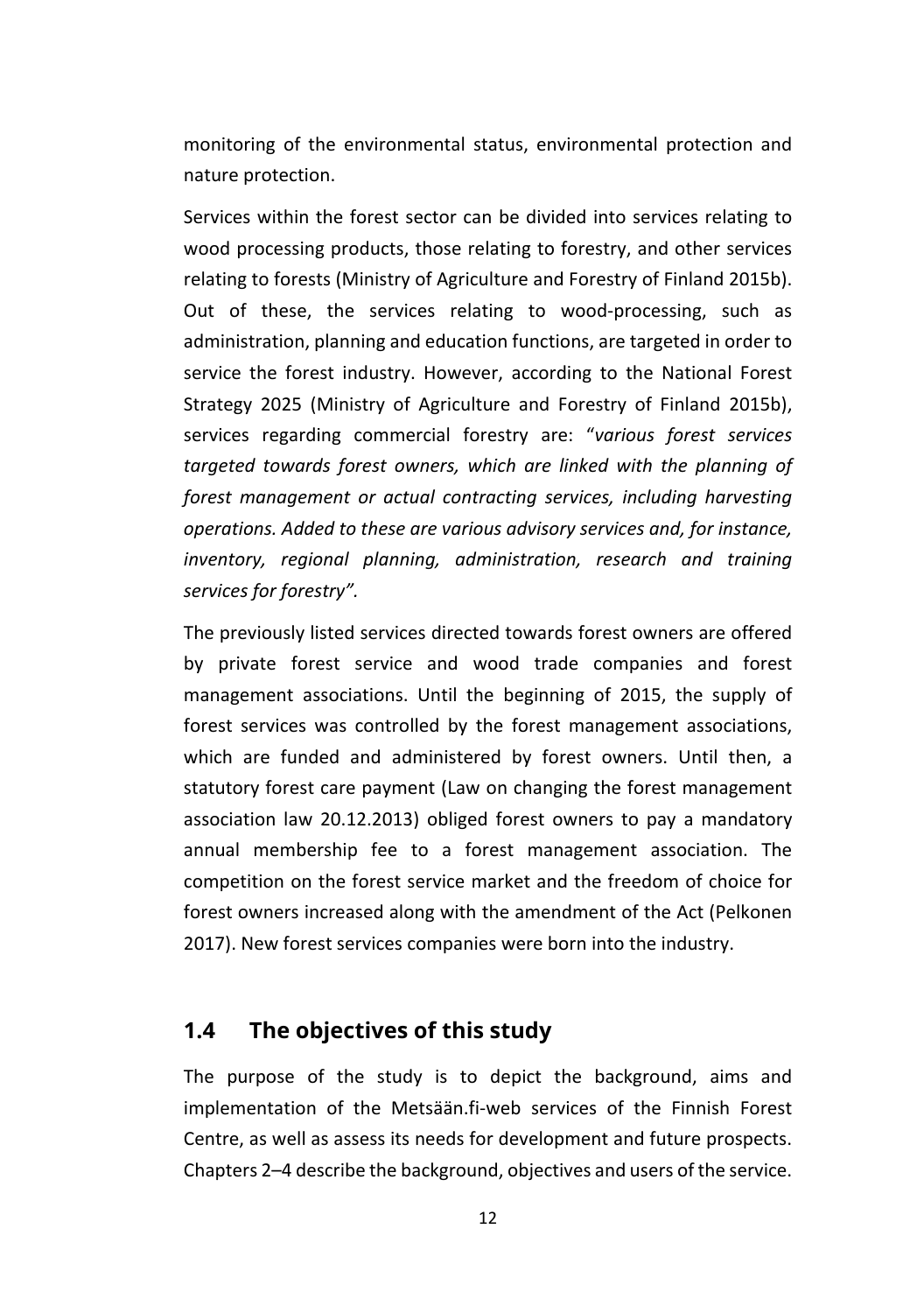The following chapters 5–6 present the implementation of the service. Chapters 7–8 analyse the user experience and future prospects. Finally, chapter 9 draws conclusions and makes recommendations.

# <span id="page-13-0"></span>2 The background and objectives of the service

This chapter describes the forest resource data collected and administered by the Finnish Forest Centre, its reliability and the development of the Metsään.fi-service.

# <span id="page-13-1"></span>**2.1 Forest resource data collected and administered by the Finnish Forest Centre**

Forest data or forest resource data refers to geographic data that describe forests, their management and utilisation. The Forest Centre collects forest data primarily from forests owned by private individuals or organisations.

The publishing of forest data is regulated by law (Law on changing the forest management association law 12.1.2018). Forest data is available for forest owners, and, with their permission, also for actors in the Metsään.fiservice. Since 2018, the service has also provided open forest data that does not include data connected to a particular forest owner.

Forest data can be utilised in, for example, the regional planning of forests and commercial forestry, to support the assessment of tree utilisation and generally for developing forest businesses. Regional aggregate data is open and does not include the kind of information that can be connected to a private individual, as that would require the consent and extradition decision according to the above mentioned forest data law. The data is published primary by municipality.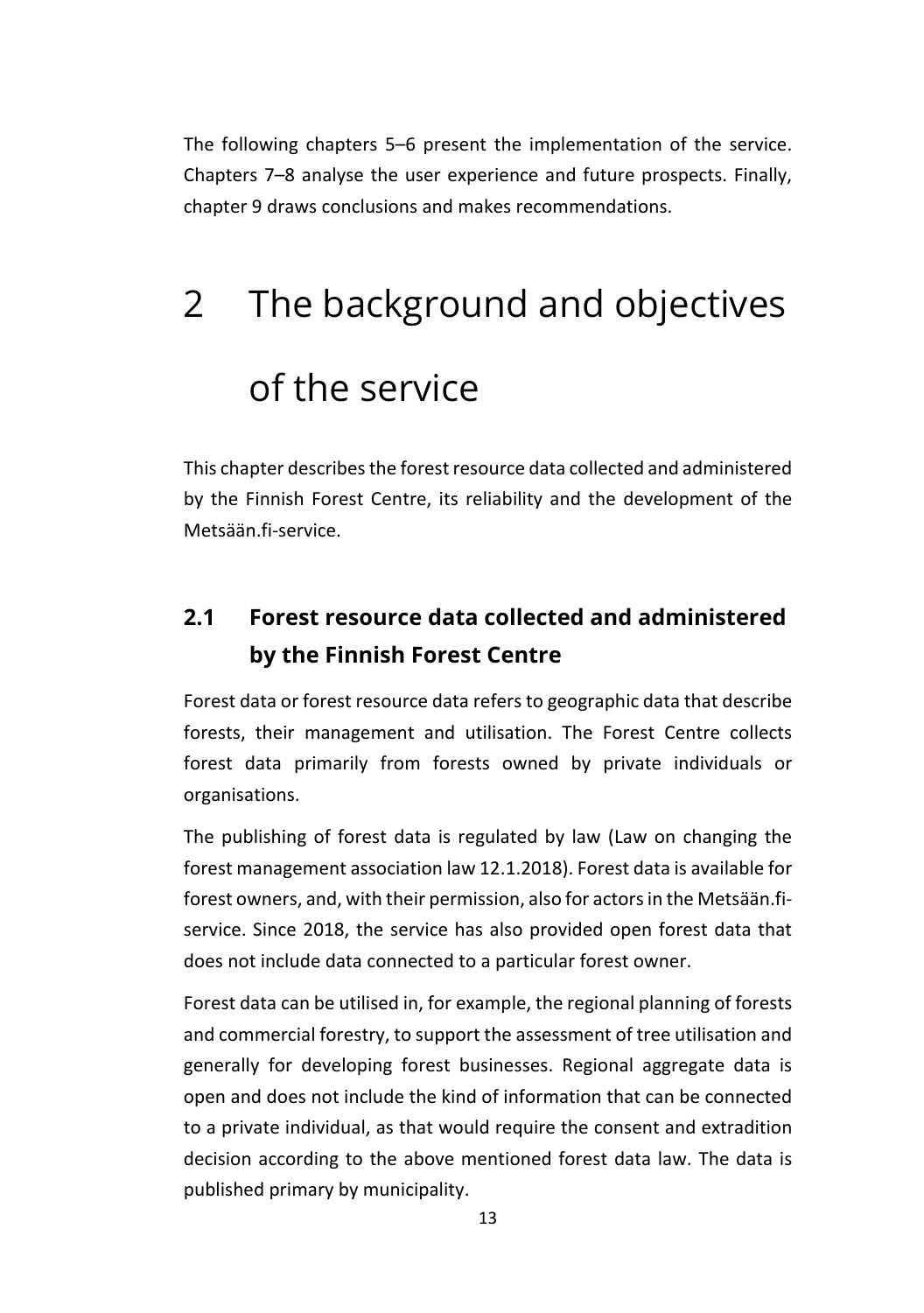The Forest Centre collects forest resource data by remote sensing. The gathering system is based on laser scanning, aerial photography and sample plot measurements. Earlier, the corresponding data was collected by visual approximation as area planning or on order by a forest owner as a forest plan.

Laser scanning effectively achieves accurate, three dimensional data concerning the structure of the land and tree stand. In addition, aerial photographs are utilised when, for example, recognising tree species. Laser scans are performed from an airplane at an altitude of roughly 2 kilometres and aerial photographs likewise from an altitude of 7–8 kilometres.

The areas that are inventoried by remote sensing are large, their forest area usually being between 150,000–200,000 hectares. In the 2010's the Forest Centre has inventoried 10–12 areas in different parts of the country each year, totalling 1.5 million hectares of private forests. Therefore, an inventorying cycle that covers all of Finland lasts for 10 years. The next cycle begins in 2020 and will be shortened to six years, which almost doubles the inventoried areas.

The inventory process based on remote sensing, with all of its steps from planning to publication, lasts for about 1.5 years. In addition, the forest resource data is being updated as a continuing process. Quality control assurance is done along the separate work phases in the office as well as in the field. During the spring and summer, laser scanning and aerial photography are performed in the areas and sample areas for tree stand interpretations are measured. During the autumn the materials required for the tree stand interpretation are prepared, and during the winter the statistical calculation models are created, of which the functionality and the quality of their results are confirmed by comparing them to data measured in the field.

Tree stand data is calculated for each raster square of the productive forest land. The raster squares are 16 m x 16 m sized areas that form the inventory area. Forest compartments are also formed based on laser scanning and aerial photography material. The tree stand data of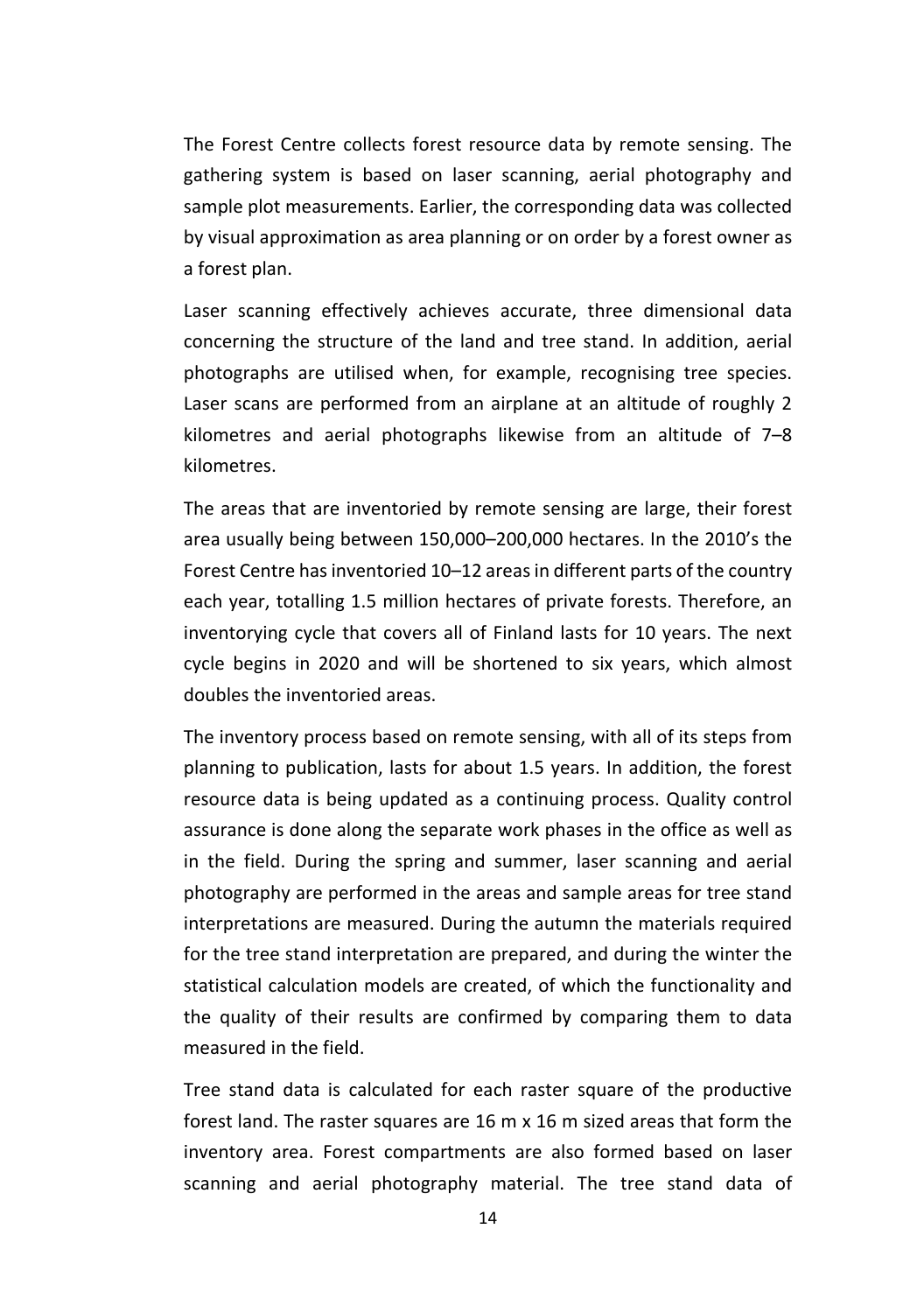compartments are calculated as the sum and average data of the raster squares. In addition, the soil and growth place data is retrieved for the compartments from existing data, as they cannot be acquired from the present method for laser inventory. After this, the management recommendations are calculated according to the forest management recommendations. The forest resource data based on remote sensing is then published the following summer or autumn at the latest.

For part of the compartments, remote sensing or other existing data will not provide reliable enough data. These objects are primarily sapling stands that will receive data from the best available source. Previously the sapling stand data used to be complemented by a compartment specific field evaluation, but this is no longer possible due to a lack of resources. In today's work model the supervision of the forest laws, inspections and other possible field tasks have been combined. The aim is to time the field inventory of sapling stands to a point of time that is optimal for their development and the supervision of their renewal.

#### *The reliability of forest resource data*

The reliability of forest data and the factors that have an effect on the process for collecting and analysing data must be taken into consideration when utilising open forest data. These factors are described below.

The Finnish Forest Centre has moved from a compartment based field assessment to a remote sensing based inventory method in steps since 2010 (Finnish Forest Centre's...). The quality of the methods and materials and the accuracy of the forest resource data have since improved. This causes some regional variation in the quality of the data. Furthermore, the forest resource data will not cover the nation until 2020, which is also when the new national laser scanning and aerial photography program will start<sup>[5](#page-15-0)</sup>.

Remote sensing usually defines the total tree stand of growth and regeneration-ready forests more accurately than compartment specific

<span id="page-15-0"></span><sup>&</sup>lt;sup>5</sup> Further information: [http://kmtk.paikkatietoalusta.fi/projektit-ja](http://kmtk.paikkatietoalusta.fi/projektit-ja-tyopaketit/laser2020)[tyopaketit/laser2020](http://kmtk.paikkatietoalusta.fi/projektit-ja-tyopaketit/laser2020)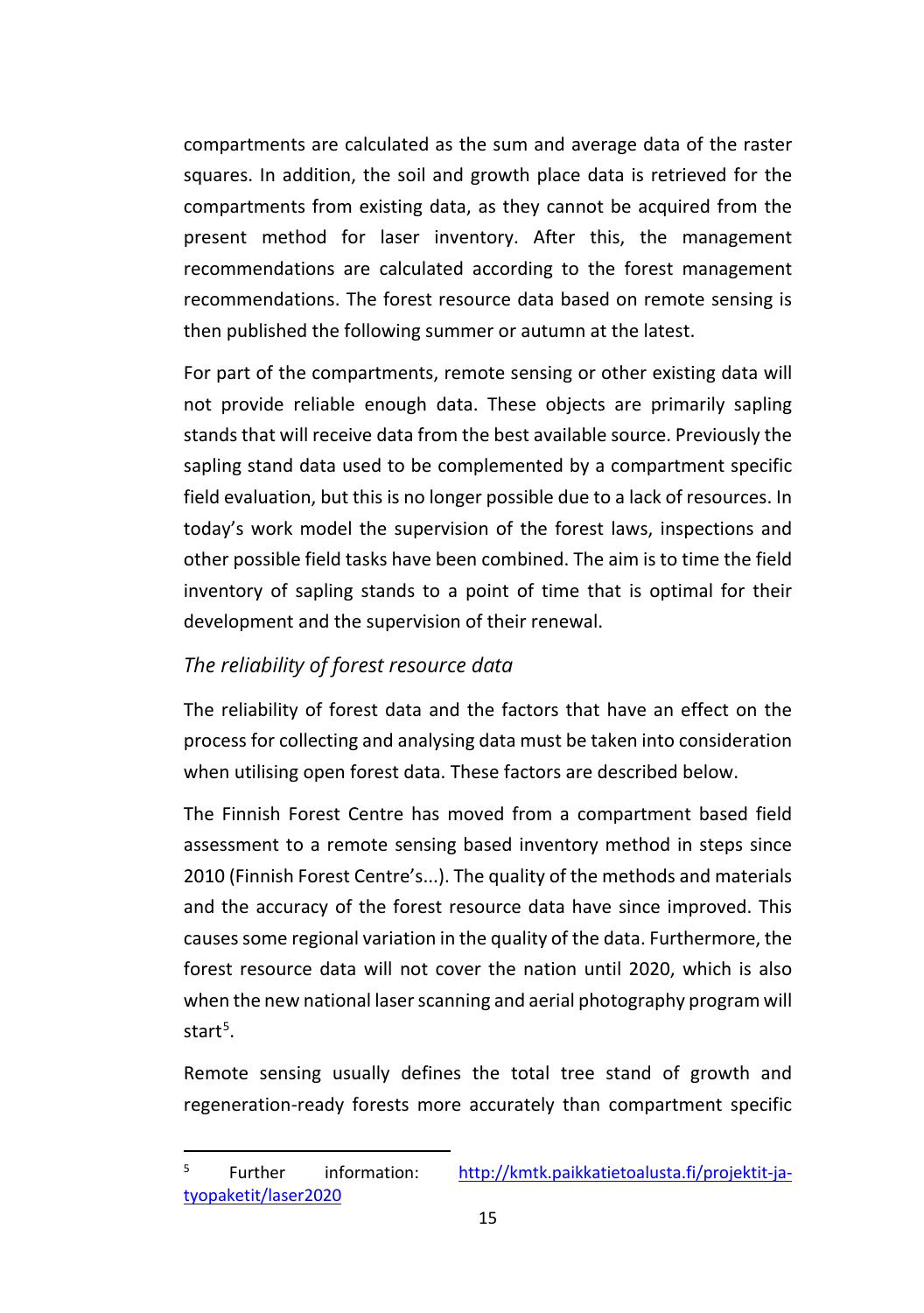field evaluation. One factor is also the objectivity of remote sensing, that makes it more consistent in quality than a field assessment that's dependable on the person performing it. In remote sensing the accuracy goal for an individual compartment for the tree stands height is 2 m, the mean diameter 3 m, the bottom surface area  $\pm$  3 m<sup>2</sup>/hectare and the volume 20 per cent. The data for the total tree stand is the most accurate, and the main tree species is often correct. However, flaws may occur in the side tree species. Remote sensing does not provide usable in data for certain objects, such as smaller sapling stands. In this case the forest resource data is produced based on other sources (Finnish Forest Centre's...).

The collected forest resource data is updated annually with the help of growth models. According to Kangas et al. (2019) "The use of growth models added bias to the tree stand estimations, compared to up-to-date remote sensing inventory". In particular the longer roughly seven year inventory interval increased flaw and bias. Kangas et al (2019) sees that the inventory data based on laser scanning in five year intervals isthe most accurate. Furthermore, the reliability of growth models in modelling different development classes varies: in particular the calculated updating, which is the calculation of annual growth based on growth models in sapling stands and young forests (Saari and Kangas 2005).

The Forest Centre also updates forest resource data with procedure data (including forest use declarations and notifications on implementation relating to forest management subsidy, Kemera, funded projects (Kemera is a Finnish forest management subsidy<sup>[6](#page-16-0)</sup>), based on update requests from forest owners and the available forest planning data. The updates are not comprehensive, since information on every performed process does not reach the Finnish Forest Centre. The Forest Centre does not check the correctness of update data in the field. (Finnish Forest Centre's...) In the future the objective is to update the forest resource data with more

<span id="page-16-0"></span><sup>6</sup> Further information: <https://www.metsakeskus.fi/kemera-tuet>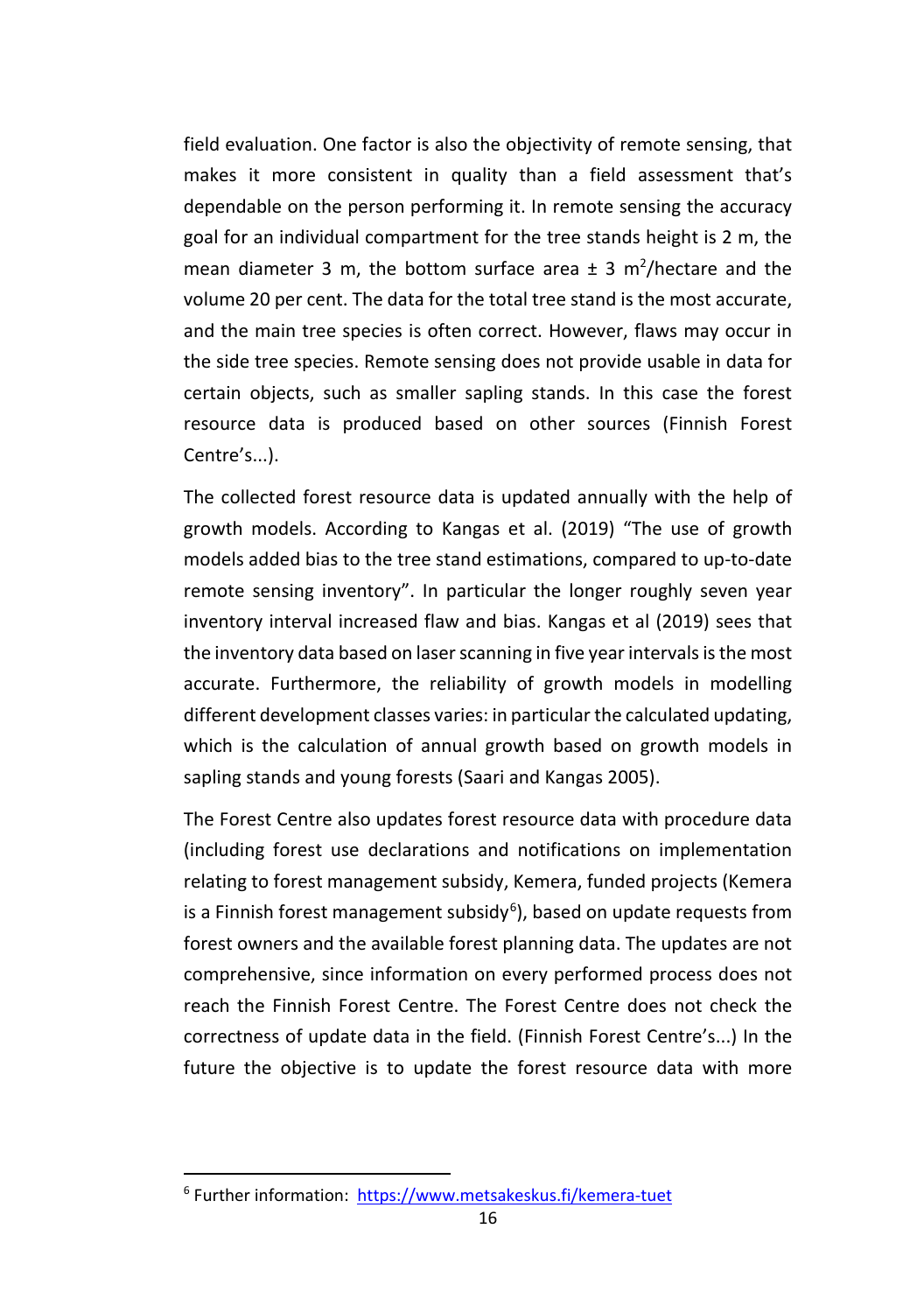coverage than before with the help of harvester data from actors and inhouse control data on forest management operations.

The felling recommendations for intermediate and regeneration fellings are calculated with stand characteristics, thinning models in forest management recommendations and limits that define regenerationreadiness. Therefore, the quality of the management recommendations depends on the accuracy of tree sample estimations. The quality criteria are that the estimations of the tree stand identifiers shall not cause wrong management recommendations or have a significant impact on the correct timing of a management operation. Correctly timed management is essential for sapling stands and, additionally, the quality aim is that the number of stems is within a 50 per cent accuracy. (Finnish Forest Centre's...)

#### <span id="page-17-0"></span>**2.2 The coverage of up-to-date forest resource data**

The coverage of forest resource data on forestry land in privately owned forests in Finland was about eight per cent when the Metsään.fi-service was launched in November 2012. Up to the beginning of 2013, the coverage of forest resource data on forestry land in privately owned forests in Finland had risen to 20 per cent. The limited coverage at the time of the release is explained by the fact that the collection of laser scanning data had only just begun. In February 2014, the forest resource data in the service covered 55 per cent of forestry land in privately owned forests in Finland (see figure 1).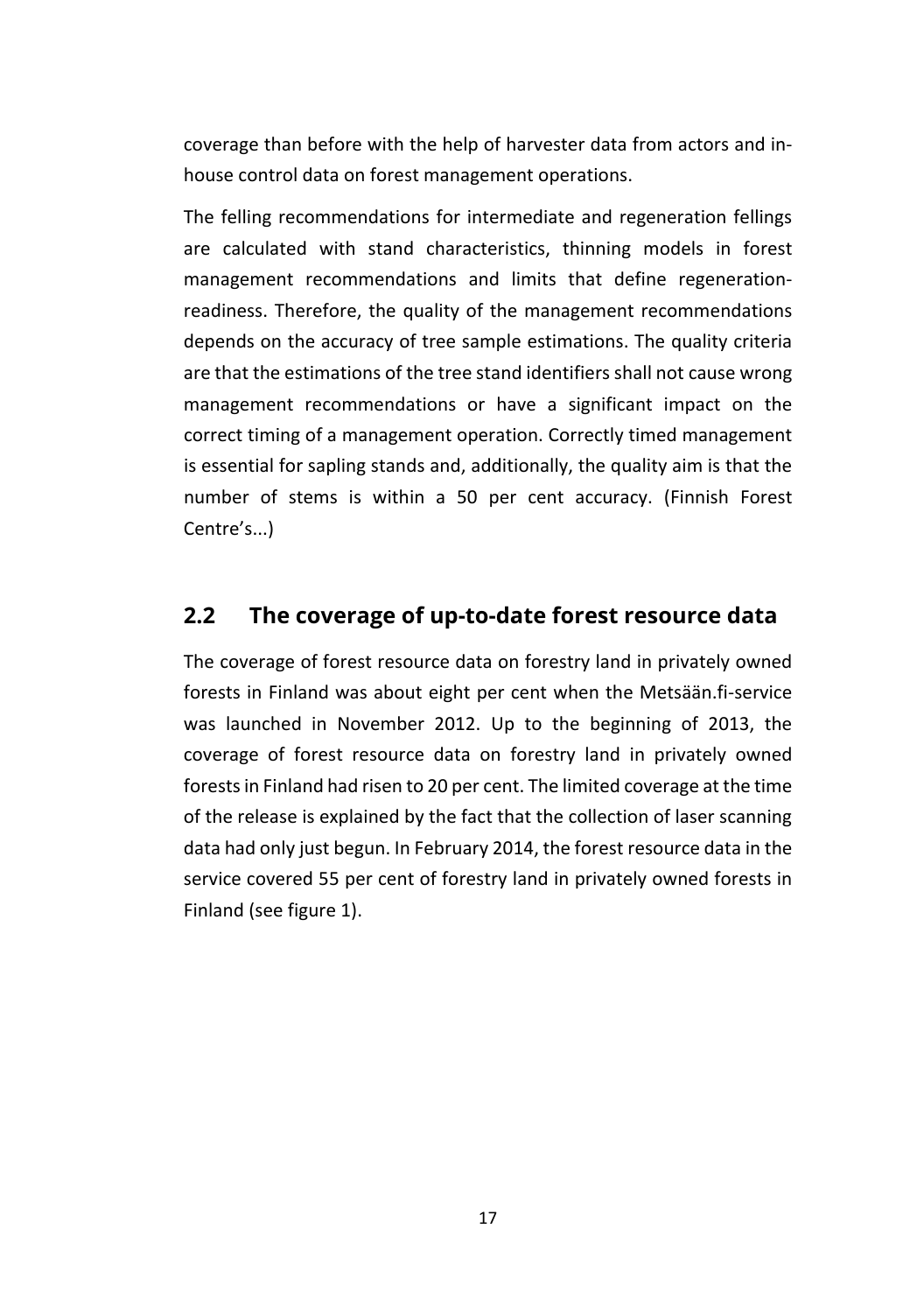

### **Figure 1 The coverage of forest resource data in the Metsään.fi-service, the percentage of forestry land in privately owned forests in Finland. April 2014–April 2019**

In March 2015, the coverage of forest resource data on forestry land in privately owned forests in Finland was 65 per cent. The share then slowly increased so that in spring 2019 the data covered almost 90 per cent. On the other hand, in October 2015, those forest owners who had logged in to the service and who own land that is already included in the resource data represented 20 per cent of the privately owned forestry land in Finland. (See figure 2).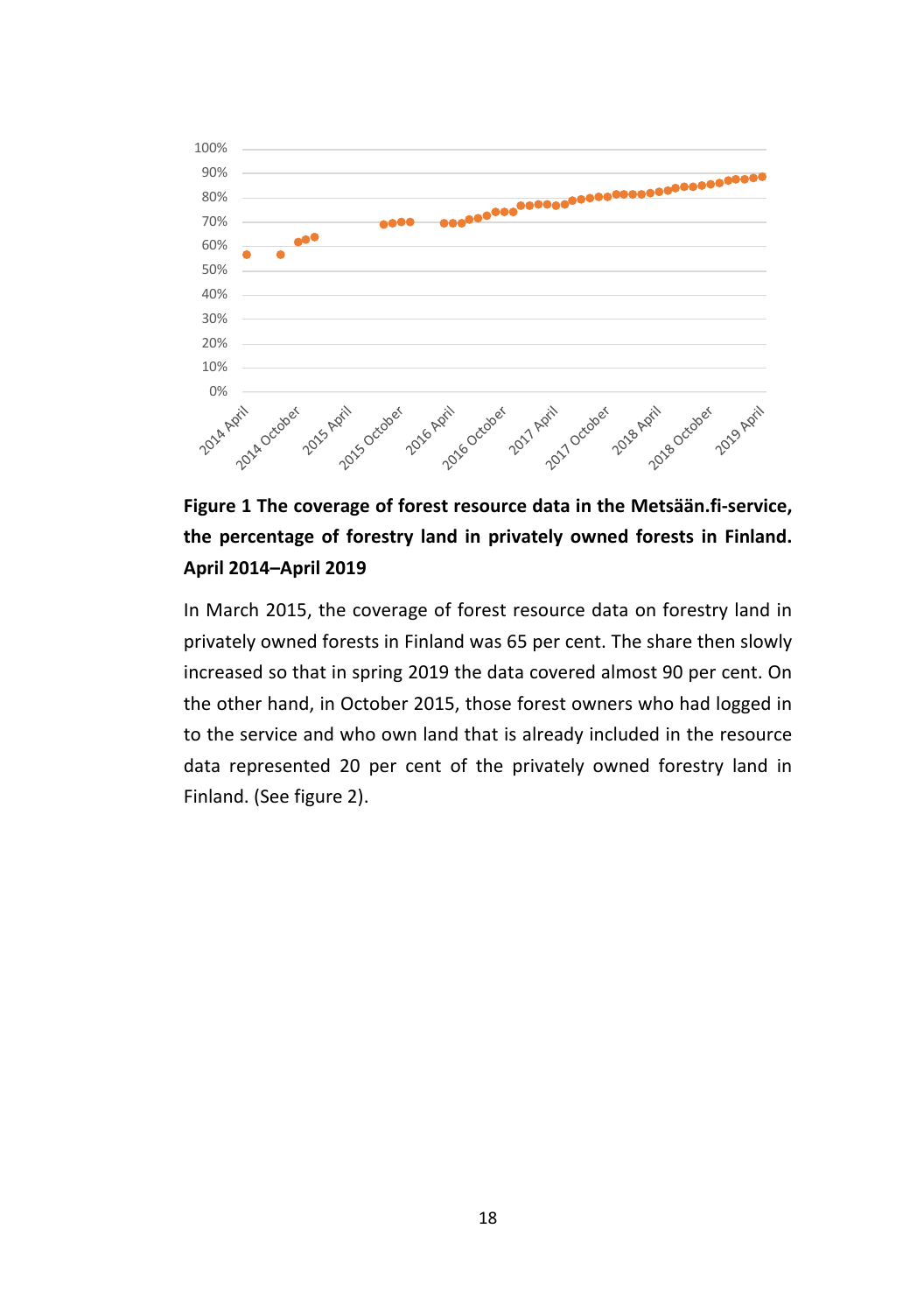

**Figure 2 The share of forest area belonging to owners registered in the Metsään.fi-service, whose forest resource data is available, out of the forestry land in privately owned forests in Finland. October 2015–April 2019**

The coverage of the forest resource data on forest areas belonging to owners that have logged in to the Metsään.fi had increased steadily to 43 per cent by April 2019. During the monitoring period the amount of forest resource data also decreased temporarily, which was due to the data expiring.

# <span id="page-19-0"></span>**2.3 The background of developing the service and its objectives**

This chapter describes the background and early development of the Metsään.fi-service and is mainly based on an interview with Veikko Iittainen, manager of forest ownership services at the Finnish Forest Centre, conducted in April 2019, and figures and notes on the development phases handed in by Kirsi Greis.

The decision to start developing the service was made as there was a clear need for a more efficient use of the forest resource data collected in connection with the Forest Centre's regional planning; back then, the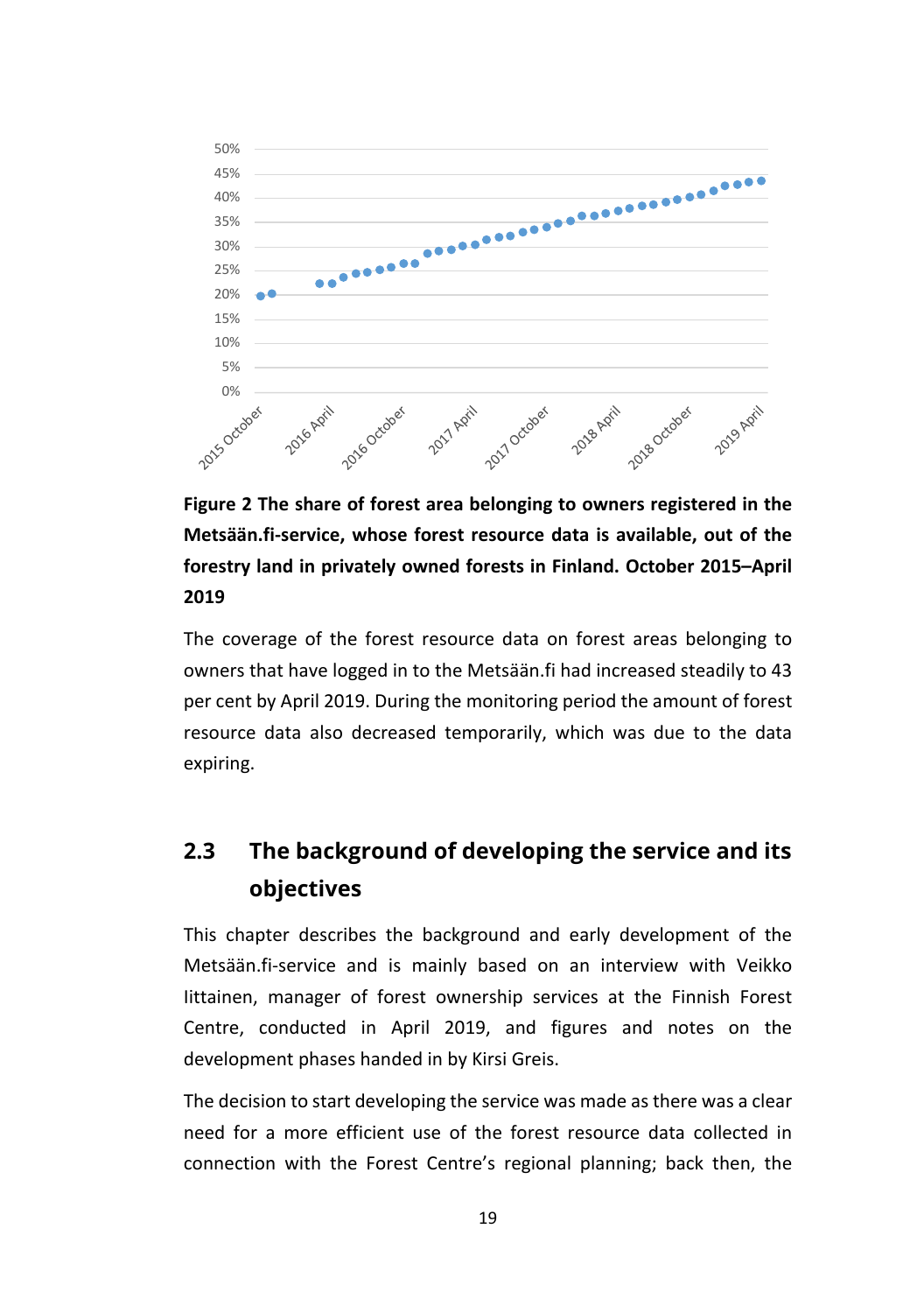regional Forest Centres collected forest resource data from the forests of individual forest owners as part of the regional forest planning process, and it was seen that the data could be used more efficiently. It was discovered that the forest owners used the property specific forest plans produced from the data only to a very small extent. There was a need for a new kind of service or system for using and sharing forest resource data, so that forest owners could be activated more efficiently to take care of their forests. Furthermore, there was a need for a new service that would enable the forest resource data to be kept up-to-date, since the data did not update in any way in the old system.

In the beginning of the 21st century the property specific forest plans covered half of the privately owned forest's surface area (Ministry of Agriculture and Forestry of Finland 1999), which is just over seven million hectares (The Finnish Forest Research Institute 2000). The amount of state supported regional planning was reduced during the 1990's from 1.4 million hectares to 0.6 million per year (Ministry of Agriculture and Forestry of Finland 1999). The annual amount of planning and therefore the coverage of forest plans for privately owned forests has still declined in the 21st century (Ministry of Agriculture and Forestry of Finland 2008). The regional planning performed by the Forest Centre changed step by step from 2010 to forest resource data collection by remote sensing, and the property specific forest planning moved from the Forest Centre to completely commercial service providers (Finnish Forest Centre 2016). Forest planning has been considered to be an important tool for promoting forest politics; maintaining and increasing it has been regarded as important for a long time (Ministry of Agriculture and Forestry of Finland 1999, 2008).

The development of a new service began when the management at Pirkanmaa's Forest Centre asked Iittainen to plan how the collected forest resource data could be used better. The development of the service started off and progressed strongly as the Forest Centre's own development project during the first years, i.e. from the early conception of 2002 to roughly 2009, when the project moved on to the technical development of the system. During the early stages of planning there were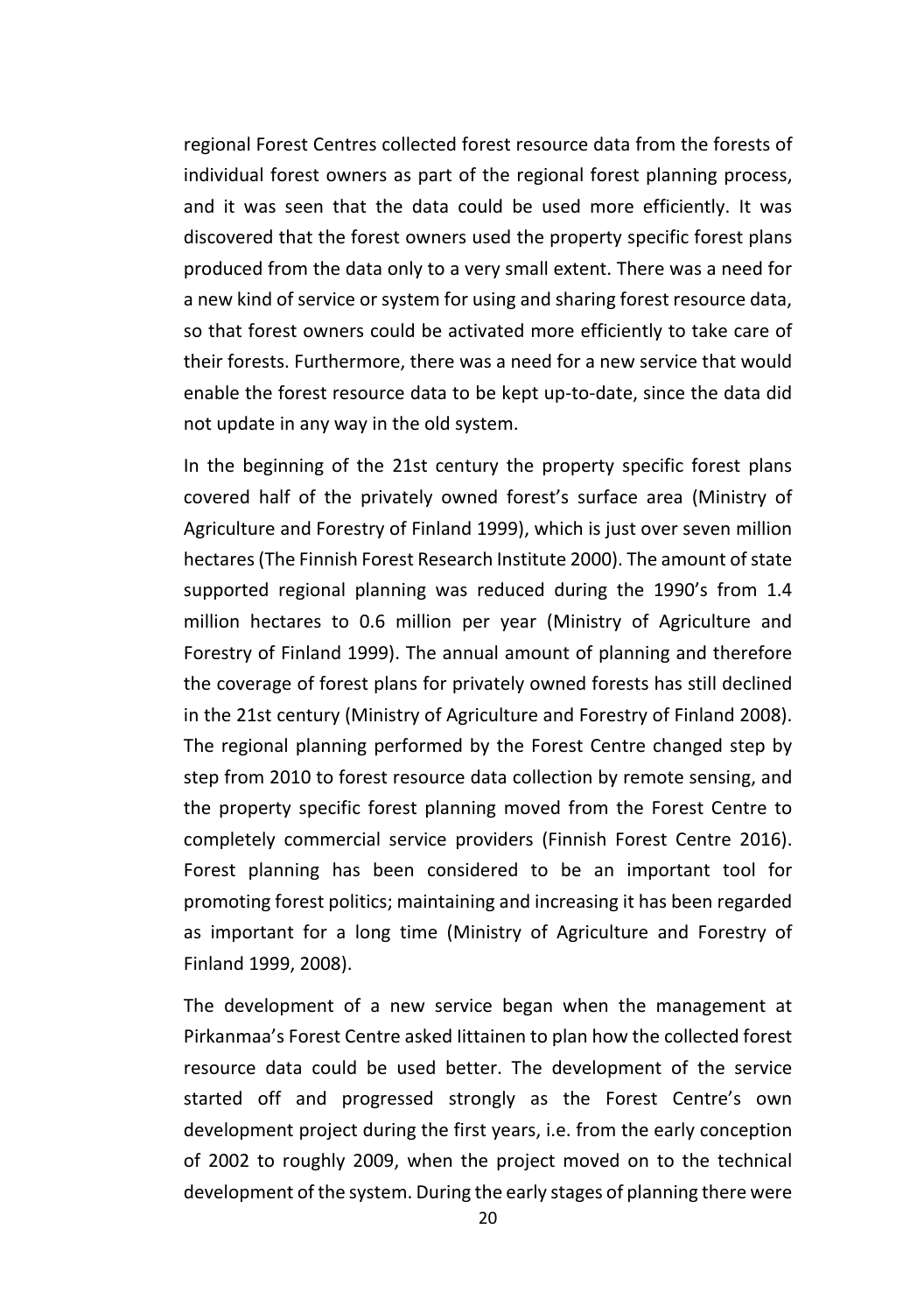no similar services online, so there was no opportunity to gain experience from other actors. Between 2003–2005 the idea for a new system and services was worked in the Finnish Forest Centre's function groups, and in 2005 a decision was made to officially take the development work forward. Tapio (the Finnish forest industry development centre) defined the services content and outlines for implementation in co-operation with the Finnish Forest Centre. In the different phases of developing the service, the work was presented to interest groups central to the forest sector (around twenty organisations), and feedback was received from them from the perspective of future users. The development of the Metsään.fi-service is an example of bottom up development, where the solution for a practical problem grows to change the politics that guide the activities. Since then the development of the distribution of forest resource data and of the service has been included as a part of forest politic objectives and processes (Ministry of Agriculture and Forestry of Finland 2008).

Since the beginning, the main objective for the service has been to support active and conscious decision making among forest owners regarding the use of their forests. As other objectives the following were listed in 2010: to offer a platform for the data accessible for both forest owners and the actors in the forest sector, where you can leave contact requests regarding needs for forest management services and timber sales and to use online services, and to open the forest service market, and to improve the service as well as the profitability of forestry. The directors of the 13 Forest Centres approved of the objectives, as did the board of Tapio. The service has mainly been implemented in accordance with these objectives.

The Forest Centre's system for collecting forest resource data was changing around the same time as the planning of the service started, and, therefore, a decision was made to postpone the new service system so that it would go hand in hand with the new Aarni system for forest resource data. However, the implementation of Aarni was delayed by a few years, which also delayed the development of the Metsään.fi-service. In 2009, Affecto Oyj (today CGI Finland Ltd) was selected as the technical implementor through competitive tendering, and the actual technical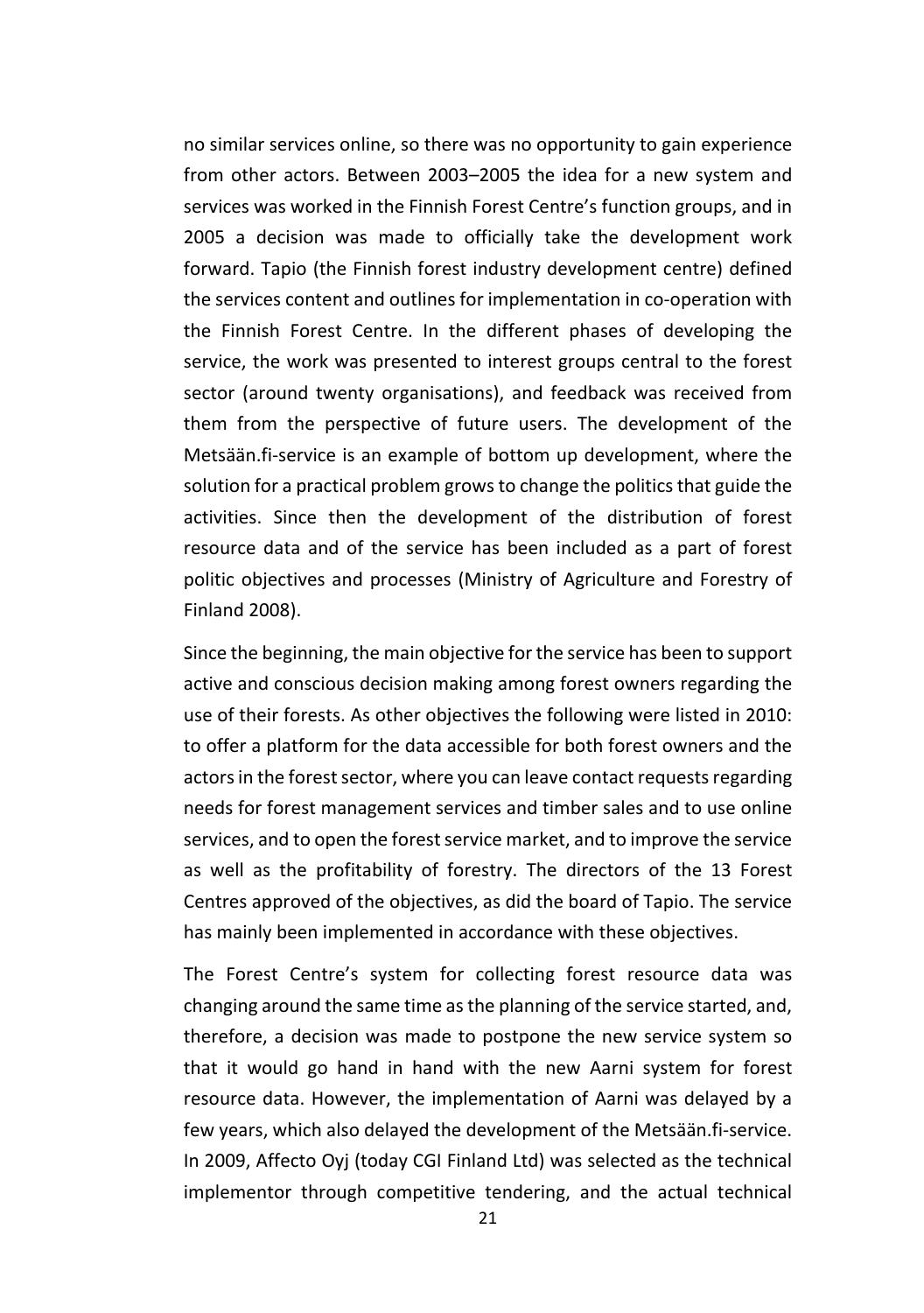implementation started in 2010. However, this delay brought the advantage that different online services had developed quickly and they could be attached to the Metsään.fi-service. The department of consumer research at Helsinki University and Taloustutkimus conducted surveys on customer expectations. Feedback on the content and solutions was also collected from a panel consisting of 50 forest owners during the planning phase and technical implementation. Usability testing was also conducted in a laboratory before launching the service. The service was the first system of the Finnish Forest Centre to receive data from several different background systems, and the difficulty in building up the interfaces caused further delay.

#### <span id="page-22-0"></span>**2.4 The current state of developing the service**

The service has been improved and extended continuously since the technical implementation began in 2010. During the early years, the development was implemented with a government grant allocated to the Finnish Forest Centre, i.e. with own development funding. In 2009, when it was officially decided that the service shall be developed, Tapio was granted separate financing by the Ministry of Agriculture and Forestry. During 2016–2019, the development has mainly been done in the Finnish Forest Centre's project *"Metsätieto ja sähköiset palvelut"* (Forest data and digital services), that was a part of a key project of Prime Minister Sipilä's government "*Puuta liikkeelle ja uusia tuotteita metsästä*" ("Wood on the move and new products from forests"), still funded by the Ministry of Agriculture and Forestry (Ministry of Agriculture and Forestry of Finland 2015a). The interest groups have been represented in the key project's steering group and given feedback to support the development work. The funding used for developing the website has been specified by year in table 1.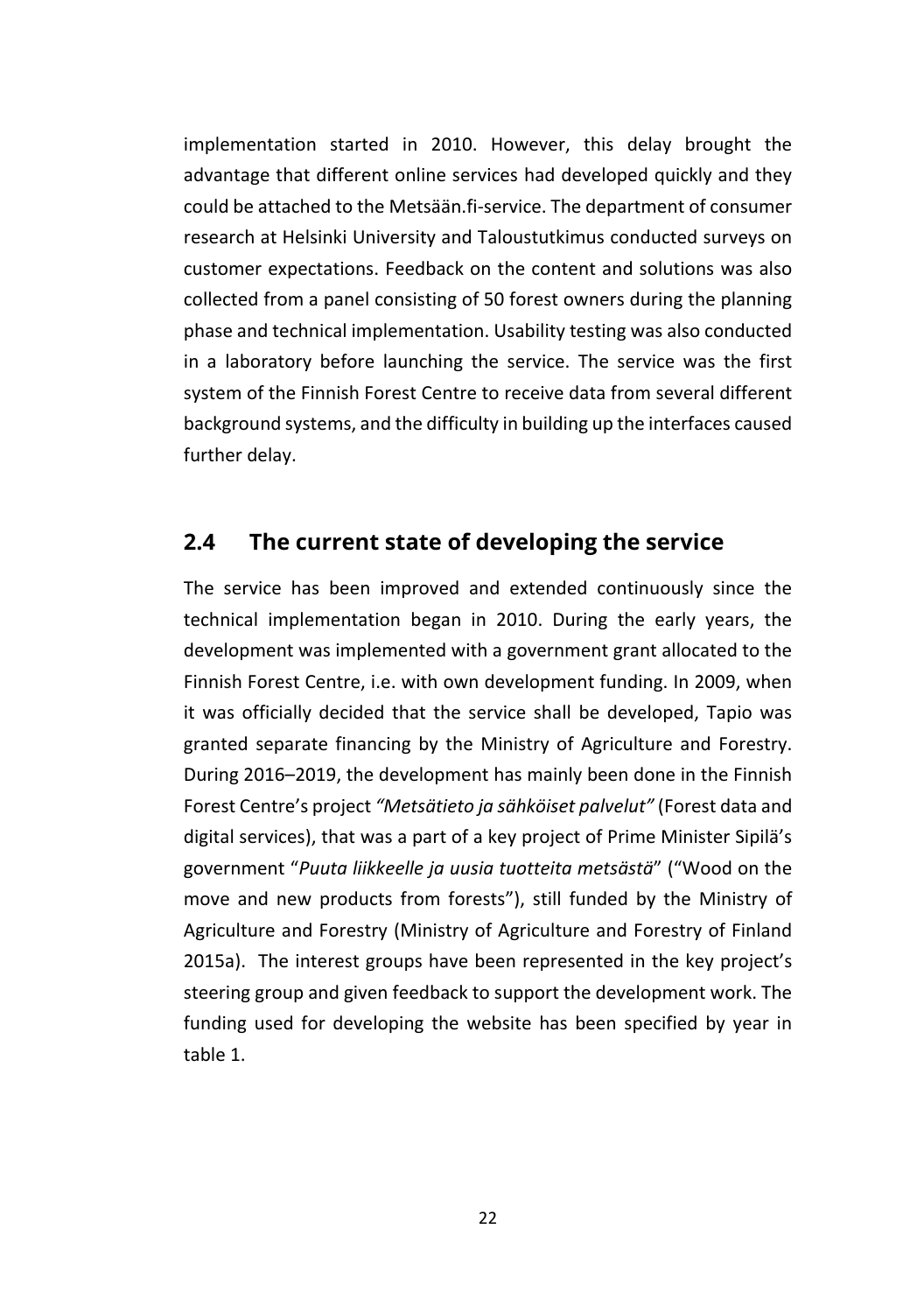| Year      | Outsourcing services, Own work,<br>million $\epsilon$ | million $\epsilon$ | Total,<br>million $\epsilon$ |
|-----------|-------------------------------------------------------|--------------------|------------------------------|
| 2009-2014 | 4,7                                                   | 3,6                | 8,3                          |
| 2015      | 0,3                                                   | 0,3                | 0,6                          |
| 2016      | 1,2                                                   | 0.4a               | 1,6                          |
| 2017      | 1,0                                                   | 0.5a               | 1,5                          |
| 2018      | 0,7                                                   | 0.3a               | 1,0                          |
| 2019      | 0,3                                                   | 0,2b               | 0,5                          |
| Total     | 8,2                                                   | 5,3                | 13,5                         |

*Table 1. The annual funding used for developing the Metsään.fi-service from the beginning of development to April 2019*

<sup>a</sup>mainly key project funding

<sup>b</sup>half from the key project, half as state aid

The Ministry of Agriculture and Forestry is following up the development of the service. Moreover, the work is continuously affected by results from new customer surveys and customer feedback. Areas that require improvement are prioritised based on this feedback. Several thesis and final projects in universities and polytechnics have been made about the service, and information for developing the service has been extracted from them.

The improvement in the interfaces has made it possible to share and use geographic information produced by other public organisations through Metsään.fi. After releasing the service, data describing nature values has been introduced alongside data regarding wood production. In addition, the electronic services, which the Forest Centre offers to forest owners as a part of its official duties, have taken environmental matters into account by, among other things, making it possible to initiate a protection review online. The Metsään.fi-website is being developed further towards a next generation system.

The Metsään.fi-website has also been developed through the DataBio project, which is implemented with the Horizon2020 funding by the EU. The aim of the DataBio project is to build a platform for utilising big data in the bioeconomy. The platform is intended to increase the volume,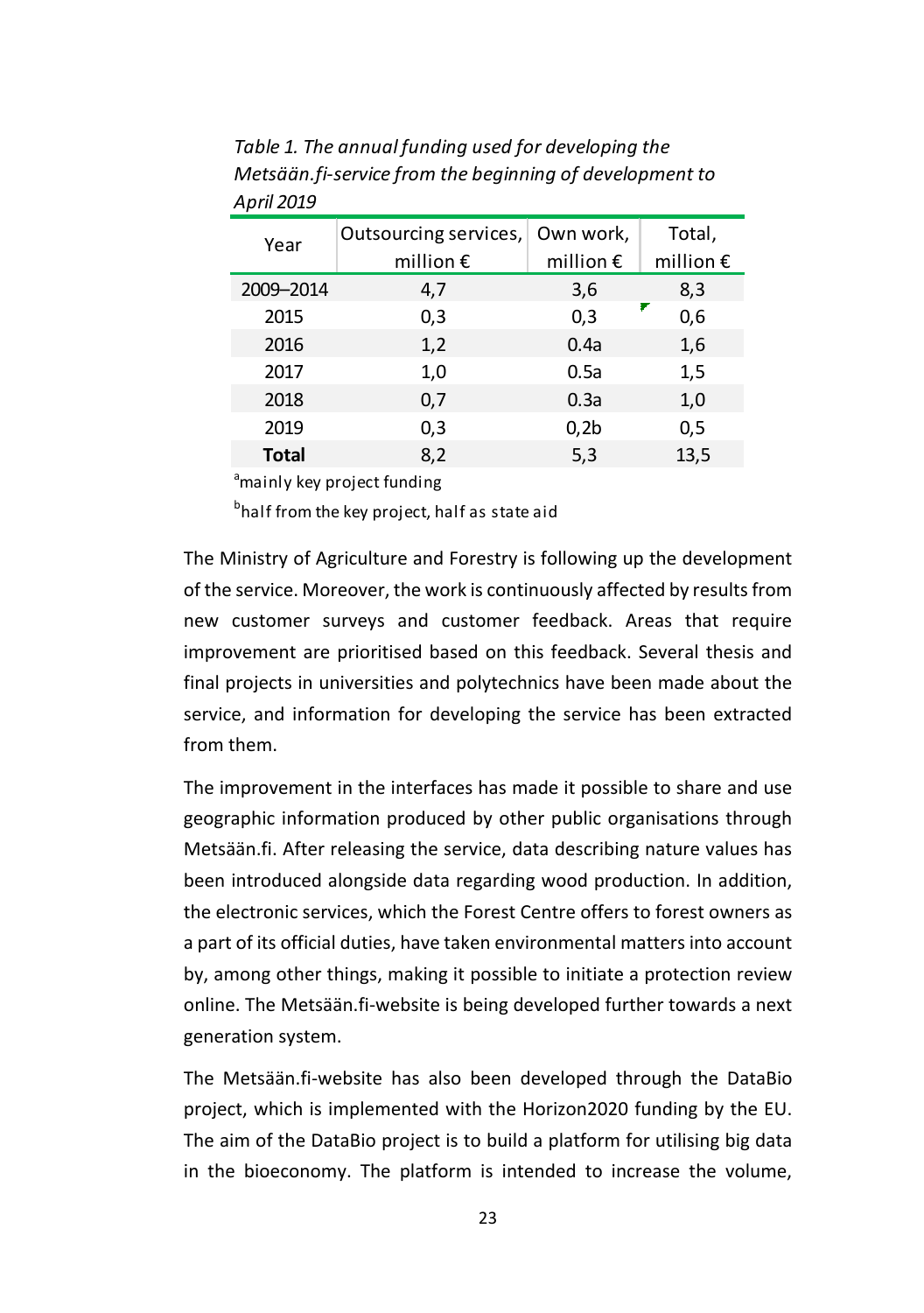productivity and competitiveness of the European bioeconomy. The ambition is to verify accomplished benefits in pilot tests in Finland, Belgium, the Czech Republic and Spain. In the project, Finland is represented by the Forest Centre, among others. As far as the Finnish Forest Centre is concerned, the objective for the DataBio project is to improve the use of forest resource data and of the Metsään.fi-service. New ideas for the development of the forest resource data are collected from other involved sectors. Out of these ideas, the most suitable have been picked for the forest pilot in the DataBio project. Ideas produced in the DataBio project can also be used in the development of the Metsään.fiwebsite in the future.

# <span id="page-24-0"></span>3 The release of the service and the development in the number of users

This chapter depicting the use, reception and development in the number of users of the Metsään.fi-service is based on an interview with Veikko Iittainen, manager of forest ownership services at the Finnish Forest Centre, conducted in April 2019, and email correspondence with Kirsi Greis, expert on data services for forest owners at the Finnish Forest Centre, in June–July 2019. The statistics presented in the chapters are based on statistics maintained by the Finnish Forest Centre.

#### *The release of the Metsään.fi-service*

The Forest Centre released the Metsään.fi-service for forest owners subject to charge at the November 2012 "Metsäpäivät" (Forest Days) event held at the Helsinki Exhibition Centre. The service for corporate users was released in autumn 2013. The service was presented to the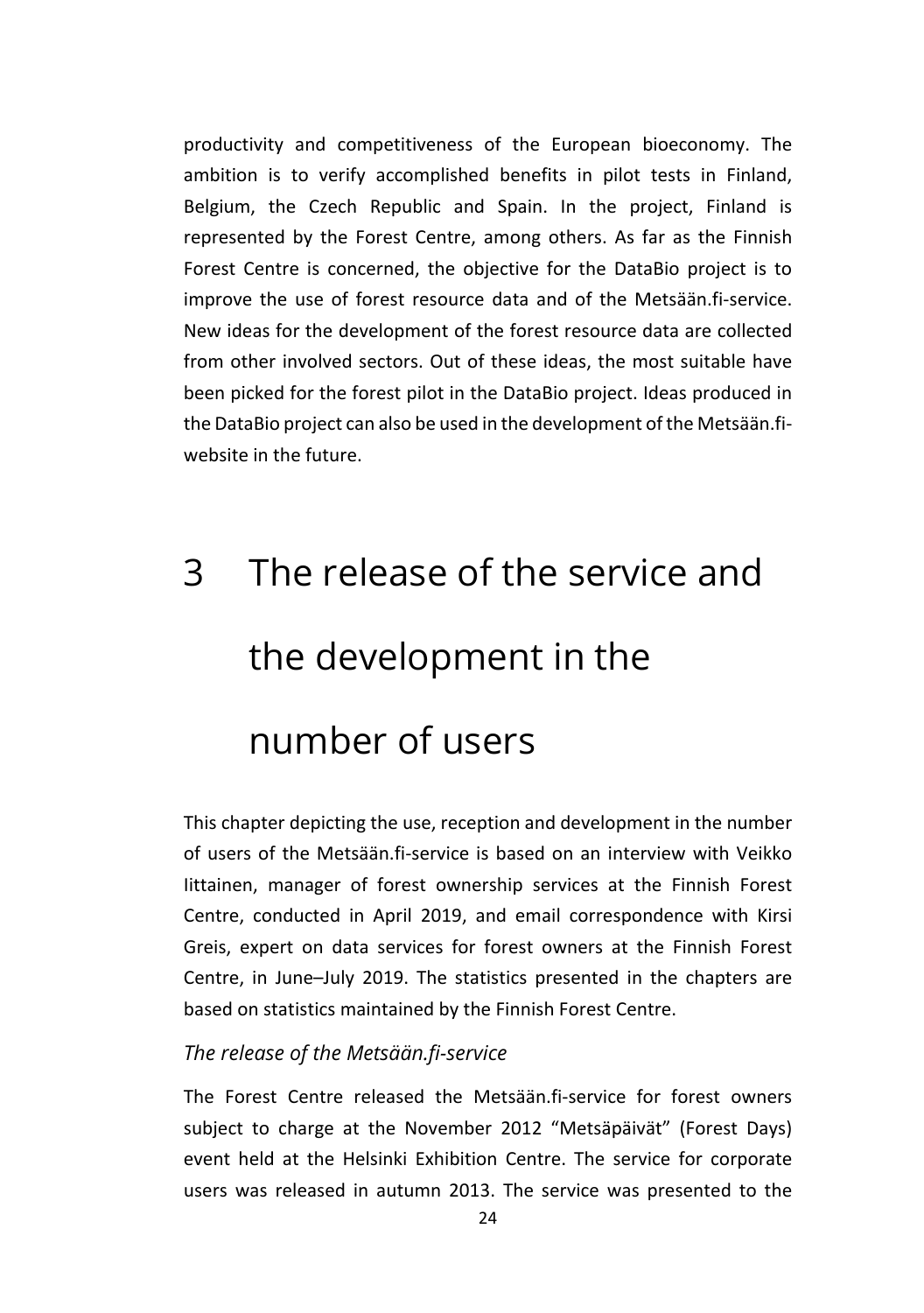actors during the evening of the opening day and the forest owners could familiarise themselves with the service the following day at the Finnish Forest Centre's exhibition booth. Information about the service release and the presentation events was published through the Finnish Forest Centre's own channels. Moreover, a press release was sent. The forest owners were reached the best through announcements that the Finnish Forest Centre sent out by mail and email. After the release the service was featured in company magazines. Company magazines were also an effective communication channel, since, according to the Finnish Forest Centre, there were clear peaks in the number of visitors in the services when a magazine had been published.

The Metsään.fi-service also received attention internationally, even though the release was only communicated domestically. Introducing the service has been a part of the program for countless foreign visitor groups, and it has been presented in several different countries through the years.

The release and information of the Metsään.fi-service went as well as expected, although at the time of release the amount of forest resource data included in it was lower than expected. During release there was data available for only eight per cent of the forest land area. Beforehand the goal was 50 per cent at the time of release. Not reaching the goal is explained by the fact that the service had to be published earlier than planned, after information about the service had gone public. The Metsään.fi-service became completely free of charge in 2017.

#### *Marketing the service*

Data from those forest owner's whose forest resource data's percentual share of the entire surface area exceeded a set minimum threshold was used in the marketing of the service since the beginning. During the first years, a monthly mail or email was sent to those forest owners whose forest resource data had just been completed. Several forest owners heard about the service this way. Later on, the marketing was no longer targeted towards those who had new data available, but the Forest Centre continued to send Metsään.fi-announcements. The announcements first included a map on felling and forestry management recommendations. In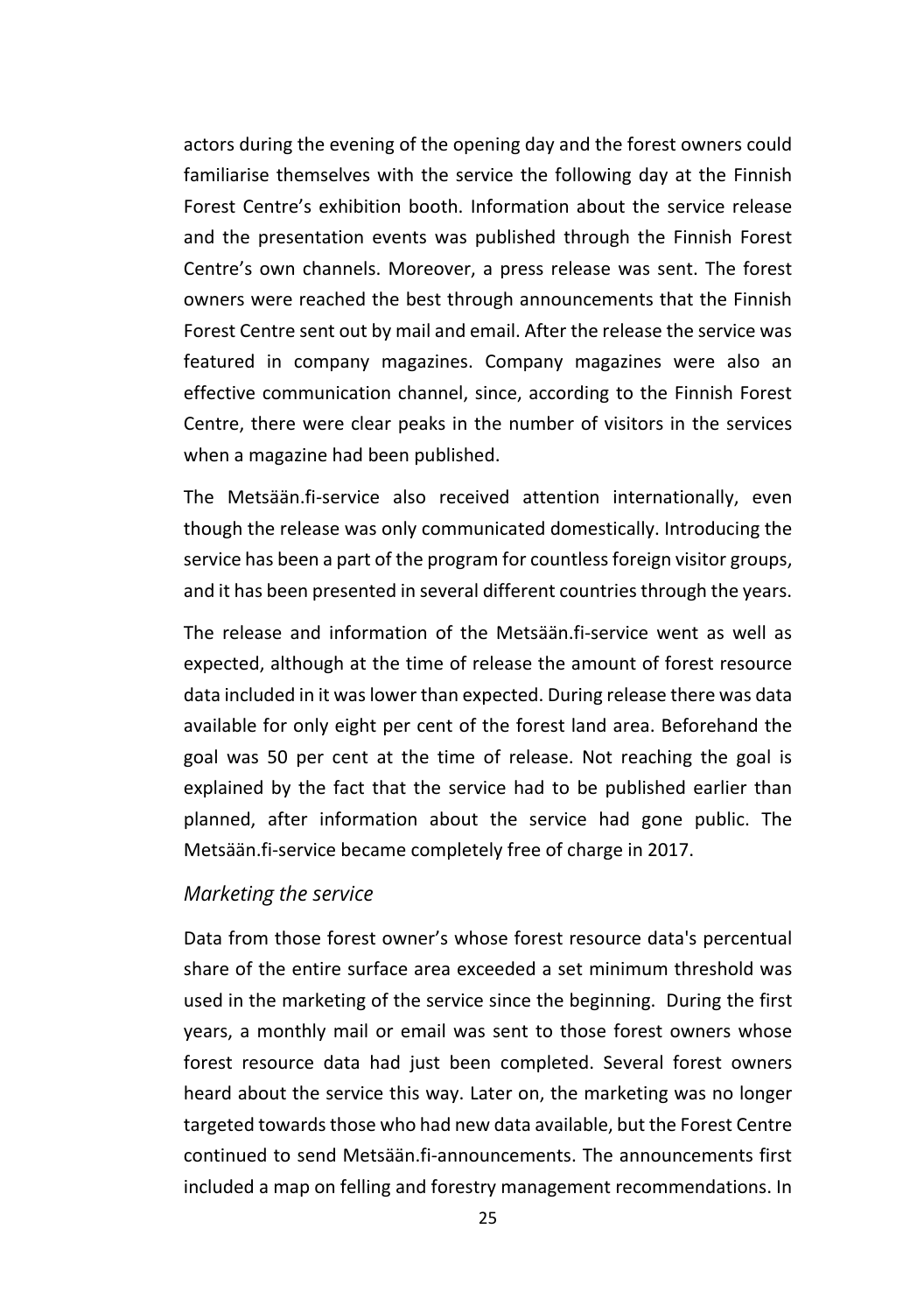2017, the comprehensive remote sensing of sampling was dropped, after which the map was only sent about felling. The letter included a recommendation to search for further information from the Metsään fiservice in addition to the map.

During the subject to charge period a forest owner could try the service for seven days during their first login, after which the service cost 60 euros a year (Haapoja 2014). Later there were three types of paid products: a one year product, a joint owners one year product and a three year product. The cost for the three year product was 120 euros (Pöllänen 2014). The free trial could only be used once. This was problematic for those users that would later have been willing to join the service but had already used their trial. This was the reason why the practise with trial periods stopped. Out of the reasons for choosing the trial period, the most popular were that the users wished to see the forest resource data on their own properties and to familiarise themselves with the service.

#### *The development of the number of forest owners using the service*

The Forest Centre has collected data on the number of Metsään.fi-service users by following the total amount of forest owners that have logged into their own data and monthly and annually inspecting the number of both users that log into the service for the first time and that have already logged into the service earlier. This monitoring is based on the data attached to the Finnish Forest Centre's custom data system. In addition, the number of individual logins to the service is monitored monthly through Google Analytics. This monitoring began regularly and comprehensively from the beginning of 2015.

During August 2015, the amount of forest owner users monitored from the customer data system were collected directly as database surveys, which meant a larger data content could be taken into the monthly monitoring and data from other databases could also be attached to it (for example, the woodland surface area and ready forest resource data of those who logged into the service).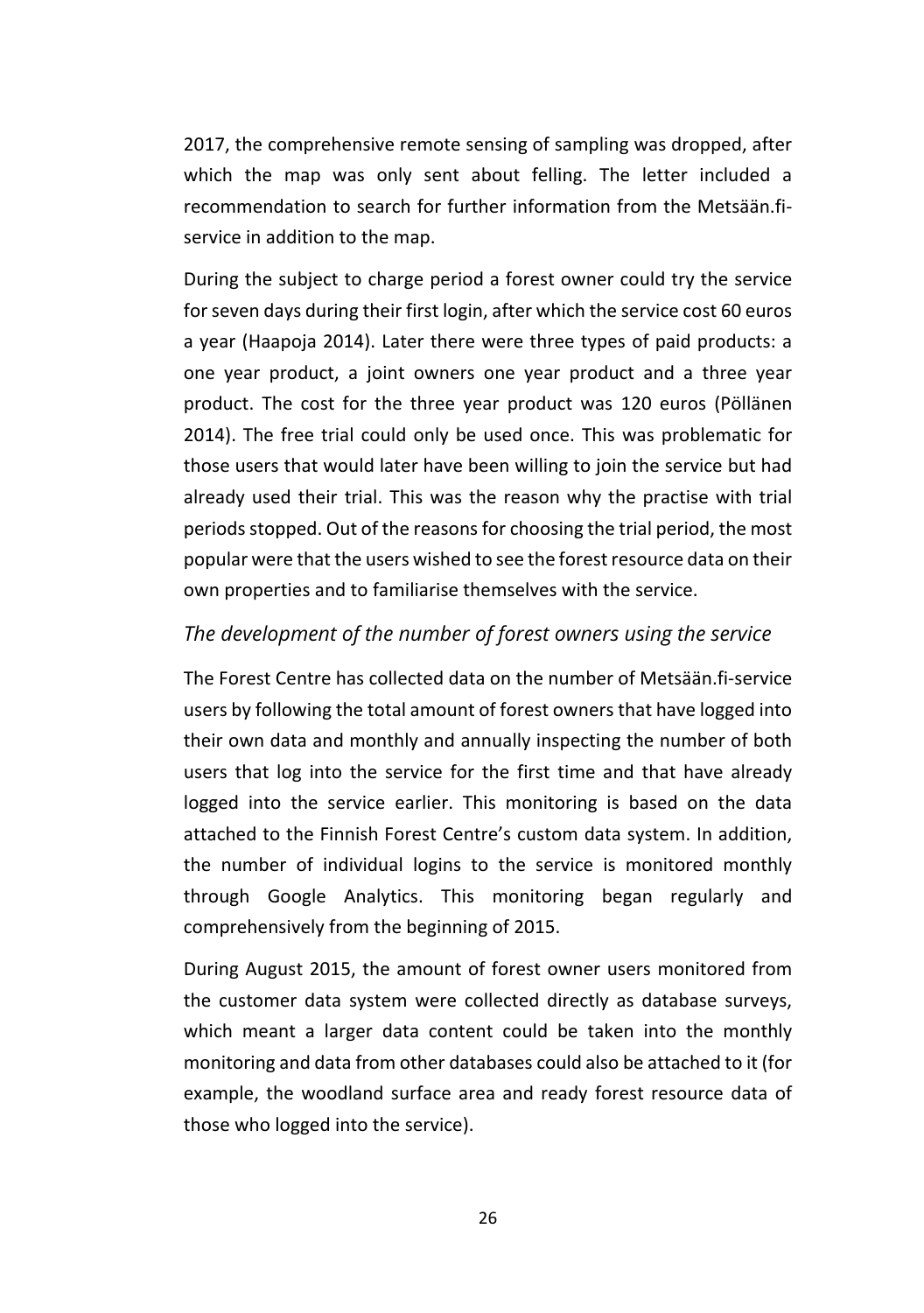A month after the release of the Metsään.fi-service, 500 forest owners had logged into the service and to their own forest property data, and three months later the amount of logged in users had tripled in number. Within a year of launching the service, 12,000 forest owners had logged in and two years later the number had risen to 24,000 (see figure 3).



**Figure 3 The number of users that logged into the Metsään.fi-service November 2012–November 2018. The orange line depicts the time subject to charge and the green line the time free of charge.**

Once the service had become free of charge for forest owners in March 2015, there were 35,000 registered users. After this the number of users that logged into the service began to increase steeper than before. Over the following three years the number of users grew steadily, and in November 2018 there were 107,510 registered users.

The calculation of login events began in August 2015. Almost 153,000 login events were counted that year (see figure 4).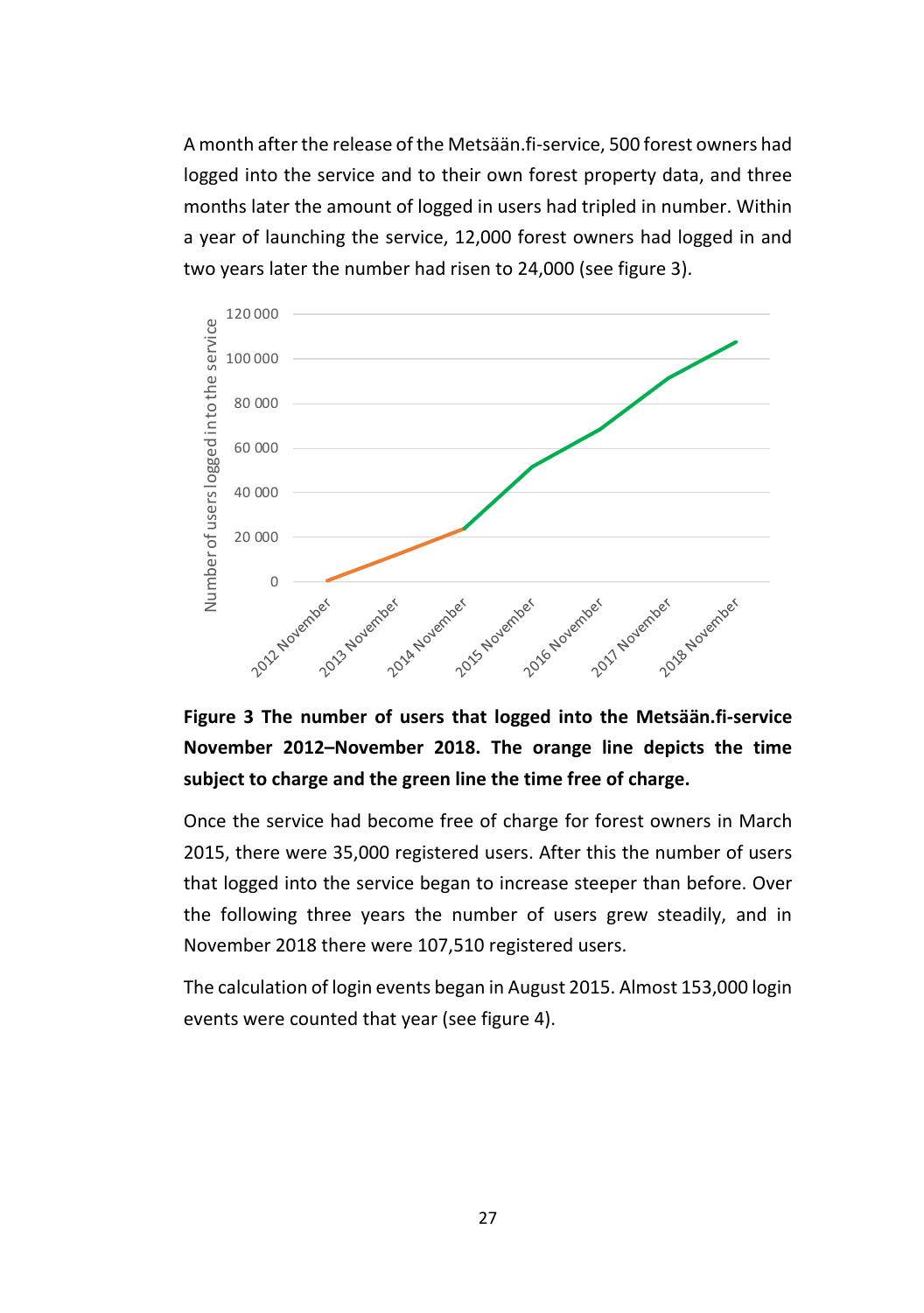

**Figure 4 The number of forest owner logins. 2015—2018**

There was some growth in 2016, but it accelerated especially in 2017 and 2018 when the number of logins grew by 45,000 both years. The quarter of a million login limit was breached in 2018.





#### **Figure 5 The change in the number of forest owner logins depending on the season. 2015—2018**

The forest owners mostly logged into the service during the autumn and winter, and the least during spring and summer.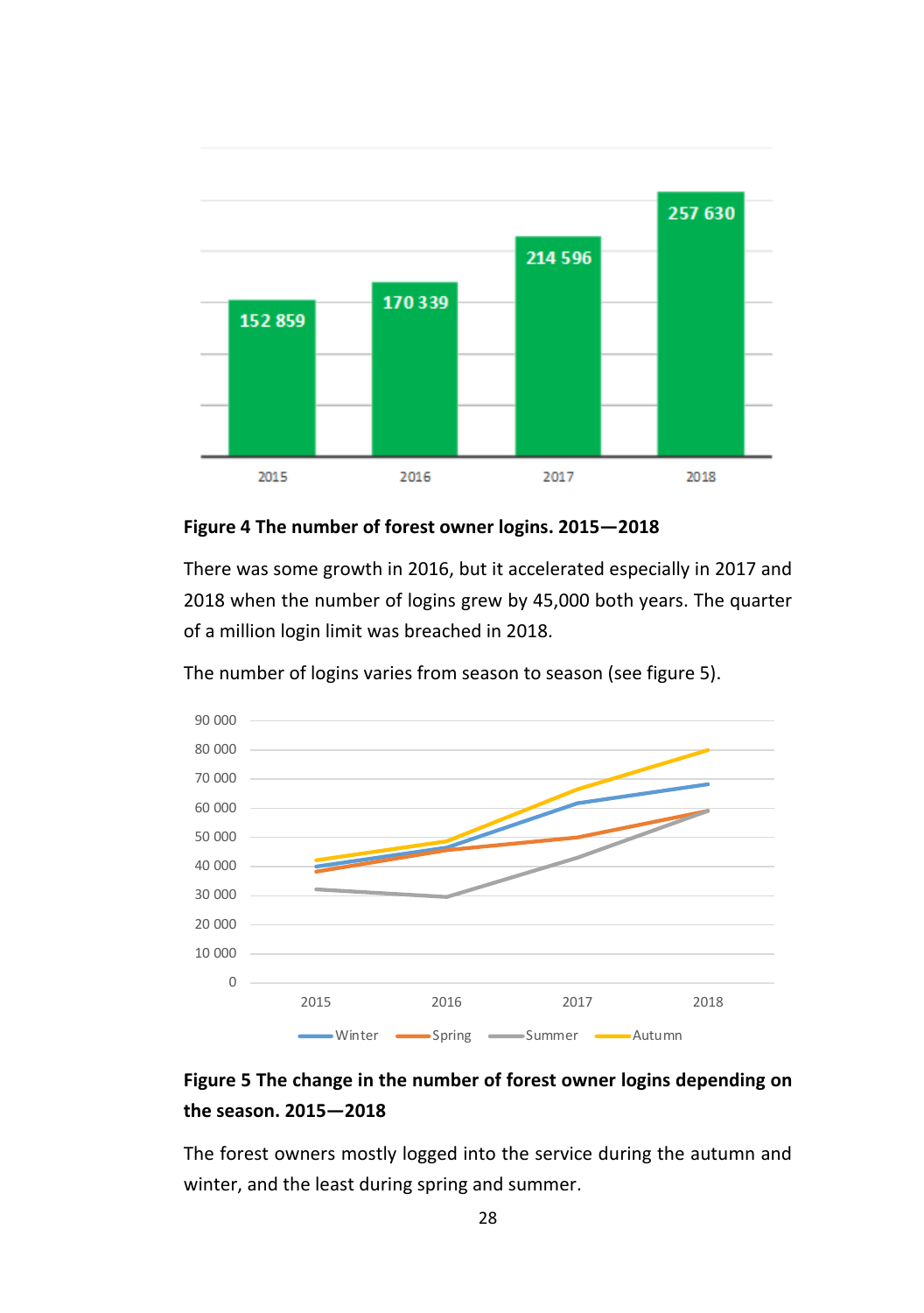### *The development of the granted consents and access rights, based on membership for corporate users*

Since November 2013, the forest owners could provide consent with a separate form for different forest sector corporate actors to browse data concerning their property (Haapoja 2014). This consent (see chapter 5.1) enabled the browsing of a forest owner's forest resource data and/or moving it to the corporate user's own forest resource data control system After the change in the Act on the forest information system of the Finnish Forest Centre, from spring 2018 onwards, the corporate users have been able to deliver information about their customers and members to the Forest Centre. The Forest Centre has then processed the data request and reached a decision. After the decision, the Forest Centre has changed the settings for the corporate user in the customer relation management system, enabling the corporate user to use a forest owner's data in the Metsään.fi-service and transfer it into their own systems.

The Forest Centre began to compile statistics on the consents admitted by forest owners to corporate users in May 2016, when the consents were taken into the customer data system. The statistics covered both the number of consents and the forestry land area covered by them.

Every consent given for different corporate users are compiled into the statistics, even if the consent has been given to the same forest property. For example, when a forest owner gives 10 consents for their property to three different corporate users, the number of consents given is 30. The number of consents was almost 261,000 by May 2016 (see figure 6).

29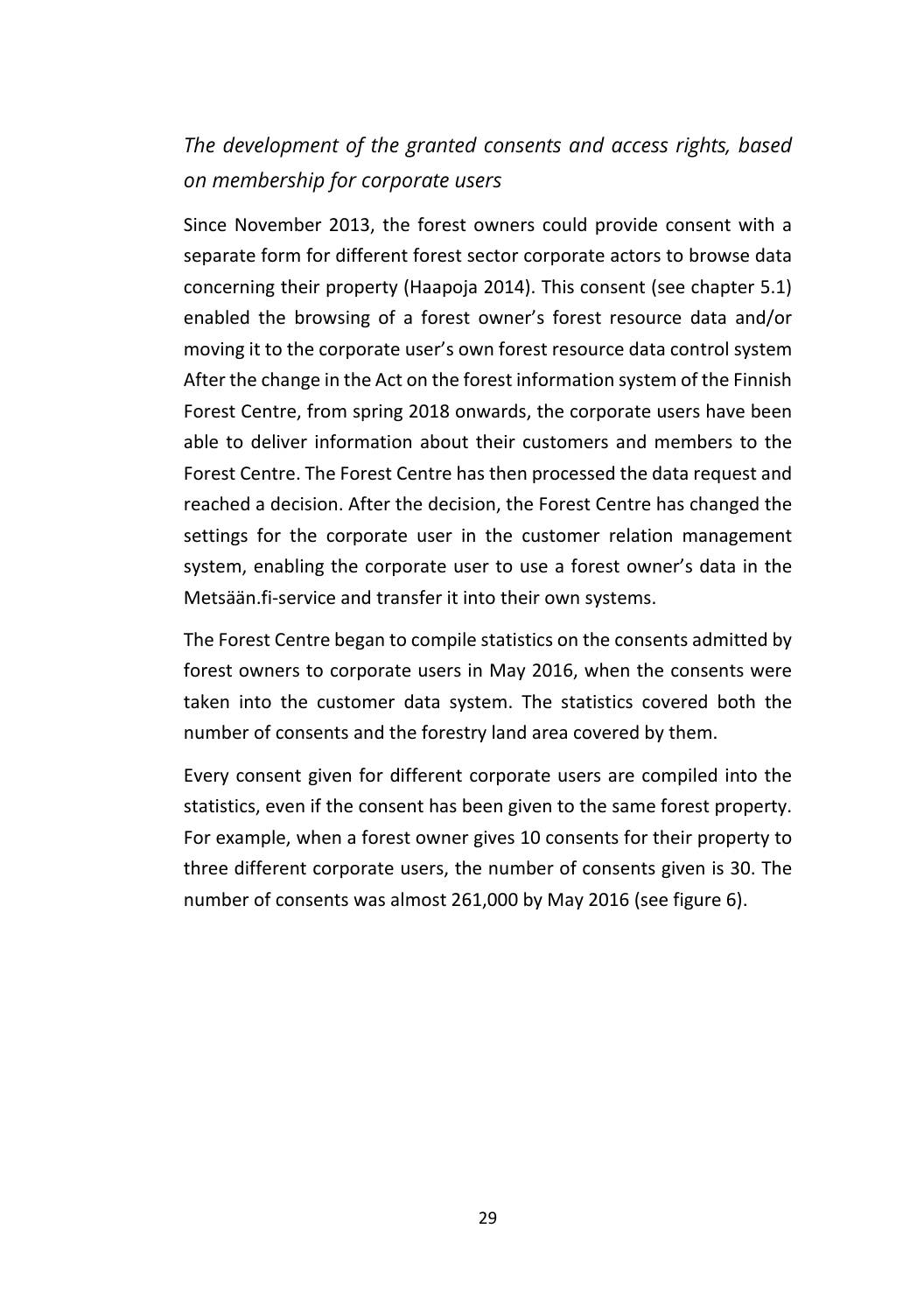

### **Figure 6 The number of consents given by forest owners and the access rights based on a customer relationship or membership. April 2016–April 2019**

The number of consents grew steadily all the way to the summer of 2018, when a momentary decline occurred. After the momentary decline the number has varied between 430,000 and 450,000. The orange line in the figure shows the number of access rights to property specific forest data granted by the Forest Centre on the basis of a data request in connection with a customer relation or membership. This was compiled into statistics when the changes came into effect on 1.3.2018, after which the data delivered by corporate users with a slight delay was saved into the Finnish Forest Centre's customer data system. During the months that followed, the number of access rights applied for by corporate users on the basis of a client relation or membership rose quickly and exceeded the number of consents granted by the forest owners themselves.

The extent of the data which is available for the corporate users is a better indicator of the area of the forest properties that are included in the data than the amount of access rights granted on the basis of a client relation or a membership. The surface area of the forestry land is based on the Finnish Forest Centre's Metsämaski ("Metsämaski" is a map that shows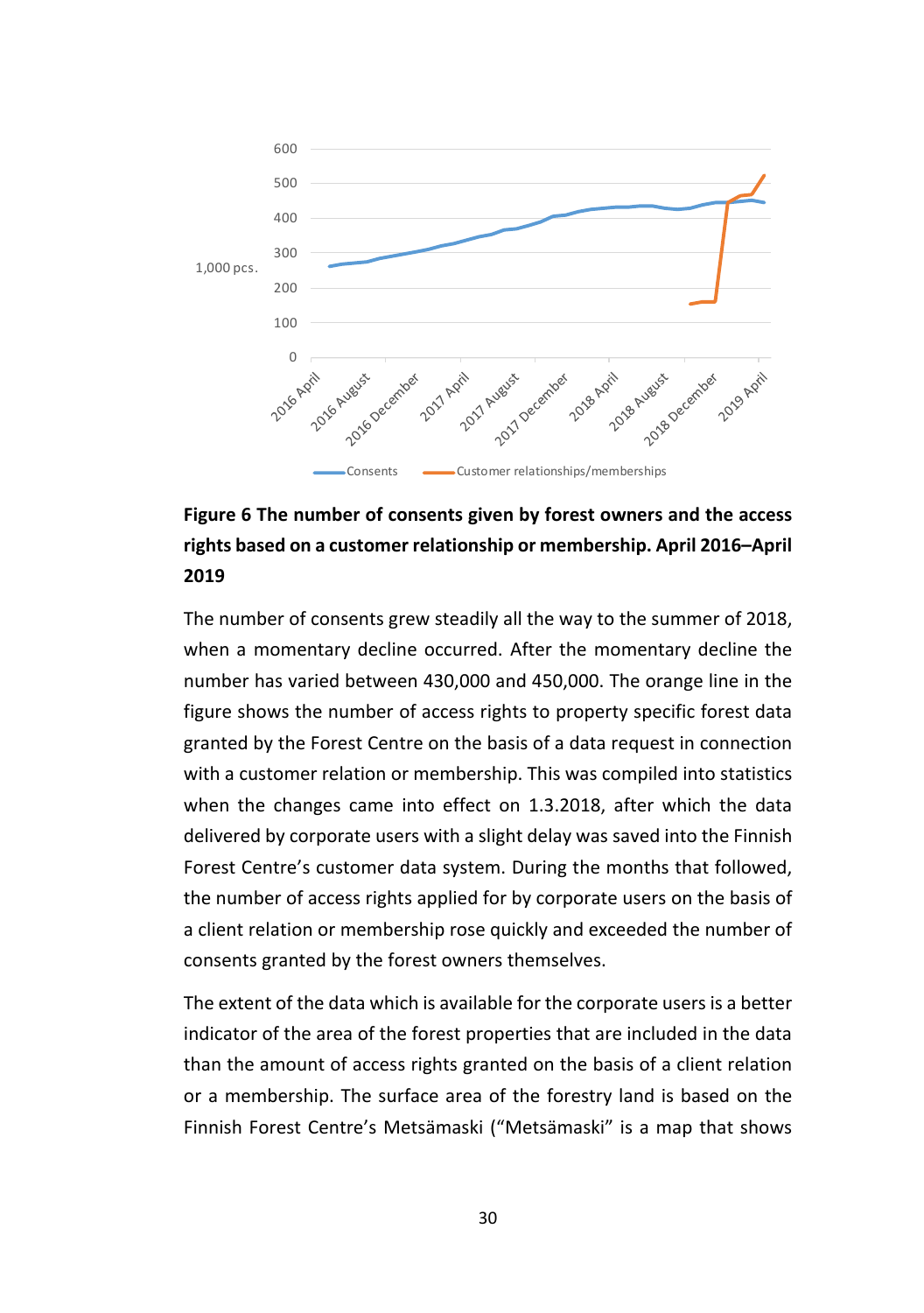forestry land as geometrical data) data product<sup>[7](#page-31-0)</sup>. The area of the forestry land in Metsämaski is based on property border data from the National Land Survey of Finland. Objects that are not considered to be forestry land have been removed from the material. For the purpose of this study, overlapping ownership in connection with co-owned forest properties, as well as overlapping consents that have been granted by corporate users based on a client relation or a membership, and consents given by the forest owners themselves have been removed from the total area in Metsämaski. At the time of the study, the area of the forestry land according to Metsämaski in private forests was 14.1 million hectares.

By May 2016 the combined forestry land of the forest properties under consent was almost 2.4 million hectares and corresponded to 17 per cent of the forestry land of Finland's privately owned forests (see figure 7)



## **Figure 7 The share of forest properties, to which data the forest owners have granted their consent or the corporate users have access to based on a customer relationship or membership, out of the forestry land in privately owned forests in Finland. April 2016–April 2019**

The combined forestry land area of the forest properties under consent reached a peak in March 2018, when it amounted to 3.5 million hectares,

<span id="page-31-0"></span><sup>7</sup> Further information[: https://www.metsakeskus.fi/metsamaski](https://www.metsakeskus.fi/metsamaski)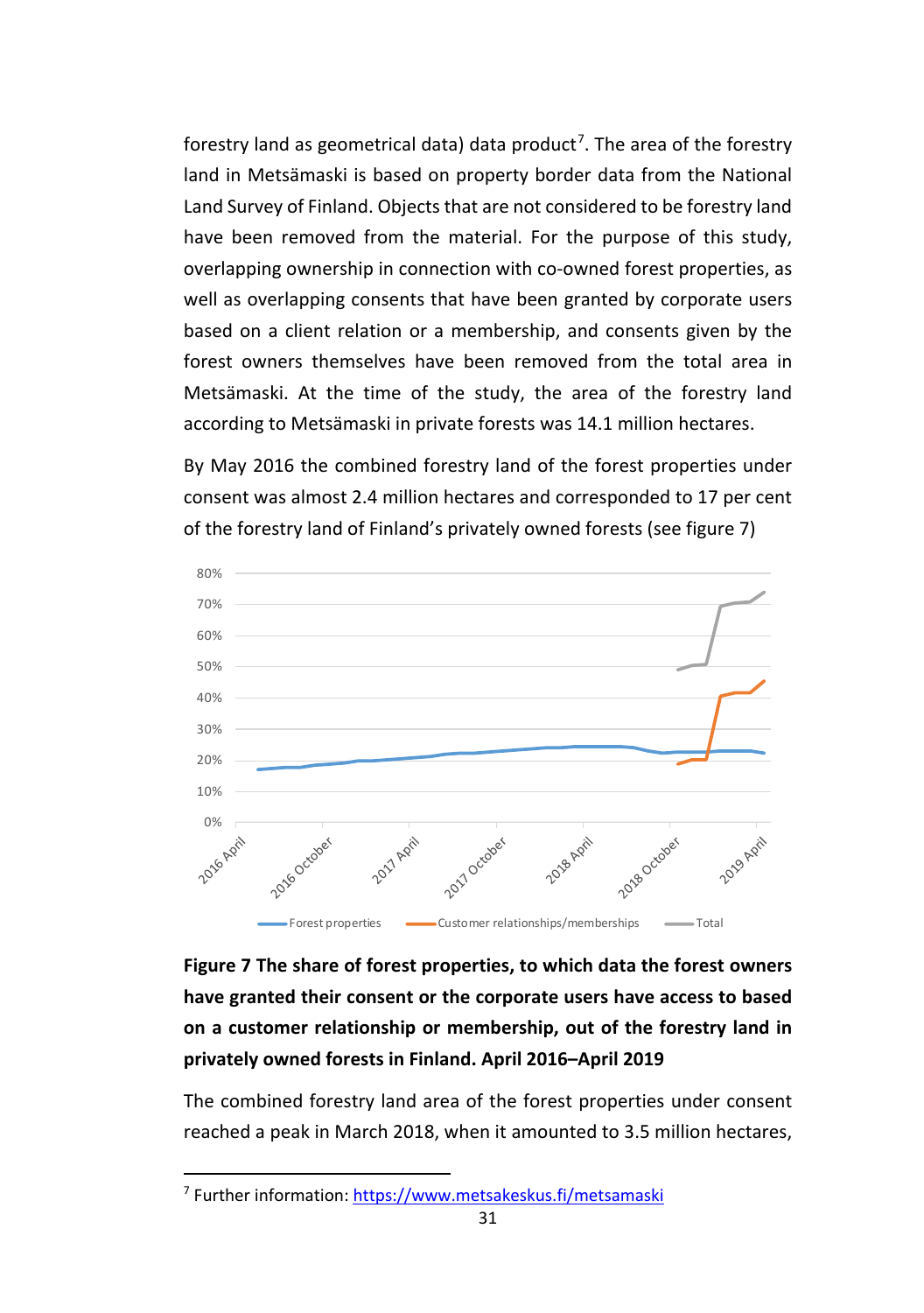which corresponded to 24 per cent of the area of forestry land in privately owned forests in Finland. During the summer of the same year, the forestry area shrunk a little, and has then varied between 22–23 per cent (3.1–3.2 million hectares) of the area of forestry land in Finland's private forests. The orange line in figure 6 shows how the total area of forestry land, the date of which the corporate users have access to based either on a customer relationship or by a membership, has developed over the years. This type of access has been granted by the Finnish Forest Centre. The combined forestry land area was at a peak 6.4 million hectares in March 2019, which corresponded to 45 per cent of the area of forestry land in privately owned forests in Finland. The grey line in figure 6 shows the total area of forestry land, the data of which the corporate users have access to based either on the forest owner's consent or on a customer relationship or membership. Overlapping areas have been removed.

#### *The corporate users experiences of the service's implementation*

At the beginning the corporate users experienced the Metsään.fi-service to be slow and clumsy, but use of the application became easier once the corporate users learned how to use it. In hindsight, the Finnish Forest Centre concluded that there was clearly more need for guidance. This would have made it faster to adopt the service. Furthermore, in the beginning the small quantity and low quality of forest resource data also impeded the corporate users service. Therefore, use of the service did not free the forest service providers and timber purchasers from field work, so the old methods were still in the main role for acquiring customers. However, the Metsään.fi-service provided added value, since the corporate users saw that even poor data is useful as it offers approximate information.

All in all, the implementation in companies required linking it to their own processes and from this it followed that the service's implementation was slower than expected. There was also some resistance within the Finnish Forest Centre, especially towards the marketing of the service that the white collar employees are required to carry out, since the service's marketing calls and presentations was not work that was gratefully

32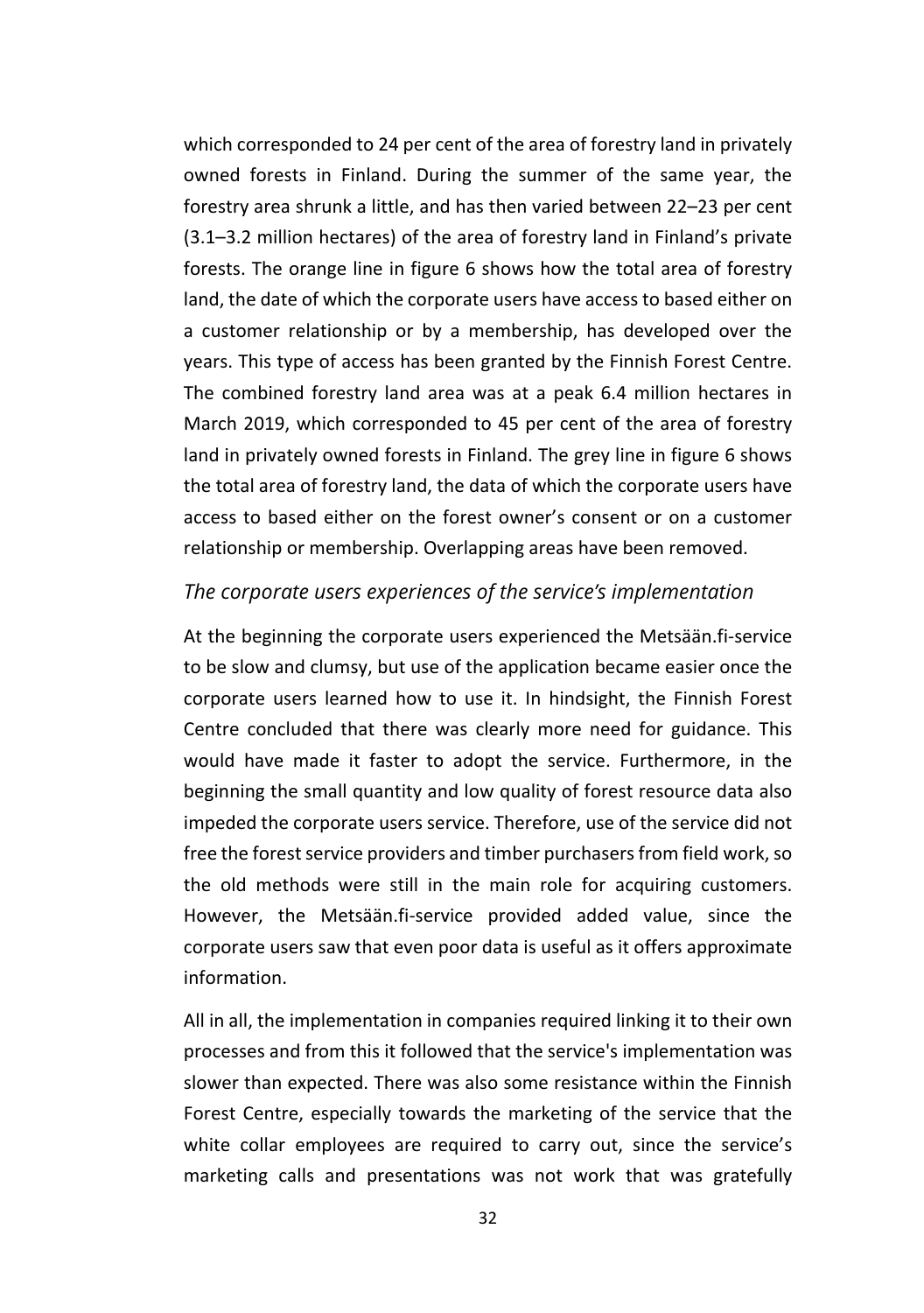accepted by everyone. The equation of the Metsään.fi-service's forest resource data with the forest plan contributed to the background of the resistance. Metsään.fi was seen as a competitor and not as a platform that can be utilised in your own processes and build your own services on top of it.

# <span id="page-33-0"></span>4 The characteristics of forest owners that use the service

In this chapter the characteristics of forest owners that use the service, such as age, sex, surface-area, place of residence, education and occupation are presented. Moreover, their characteristics are compared to all Finnish forest owners. Finally, this chapter inspects the service's customer satisfaction in the light of NPS surveys, the usage activity of the service and factors that contribute to it and the objectives of forest owners that use the service.

# <span id="page-33-1"></span>**4.1 The differences between the services users and all Finnish forest owners.**

The differences between the services users and forest owners are inspected based on observations from the register data picked from the Finnish Forest Centre's customer registry and a survey conducted by Pellervo Economic Research PTT. Furthermore, the 2018 key figures of forest owner users based on figures from the Finnish Forest Centre are studied in this chapter.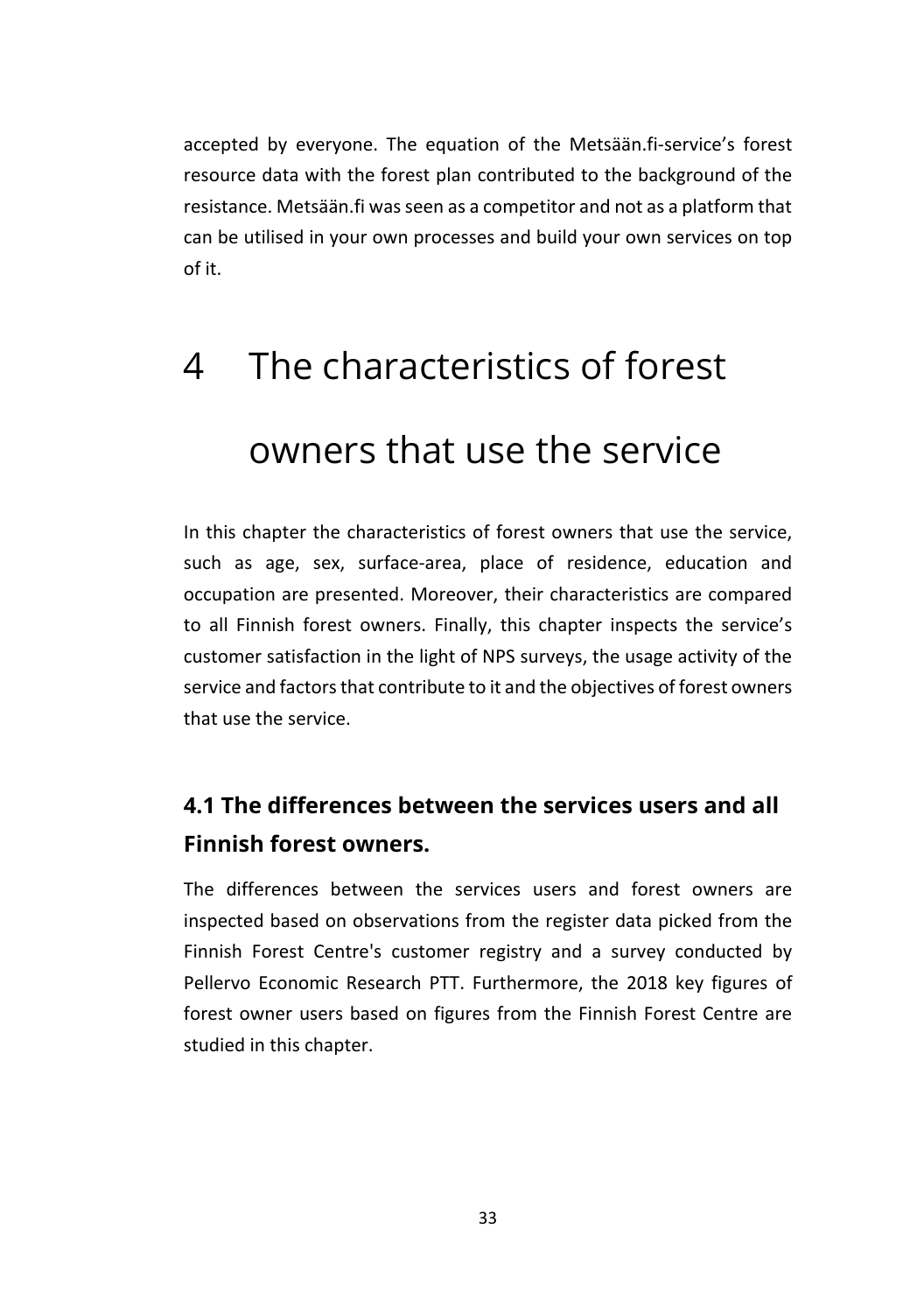#### *The materials used in the comparison*

The comparison between the background characteristics of the users of the Metsään.fi-service and, more commonly, Finnish forest owners are based primarily on material picked from the Finnish Forest Centre's customer registry. The register material was compiled out of the data of 385,269 forest owners, and it covered all Finnish forest owners that owned at least two hectares of forest land, either alone or together with another individual (for example, a spouse or sibling). Therefore, the material does not include individuals who own forests just in undistributed estates or jointly owned forests. There was data on the background of forest owners in the registry (age, sex, place of residence) and data on the forests they own (the surface area, number of forest properties and duration of ownership).

The survey material was collected in early autumn 2016 as an online survey. The research was carried out by Pellervo Economic Research PTT and was ordered by the Finnish Forest Centre. The observations presented from this material are based on the research of Pynnönen et al. (2019), where the Metsään.fi-service's users, their experiences of the service and reasons that contributed to the service's implementation were studied. A link to the survey was sent by email between 1.3.2015 and the beginning of August 2016, which is when the service was free of charge, to all Metsään.fi users that had logged into the service and provided their email address. It was also checked in the sampling that the individual still owns their forest and that the forest has not moved to a undistributed estate. The Finnish Forest Centre picked the email addresses from their customer registry. The survey was sent to 35,139 recipients, of which 5,742 service users responded. Therefore, the survey's response rate was 16 per cent. Some of the respondents had not used the service at all after their first login, and their answers (574 respondents) were removed from the material.

The survey consisted of multiple-choice questions, statements on the Likert scale and open ended questions. The questions concerned ways in which to use the service and views on the usefulness and usability of the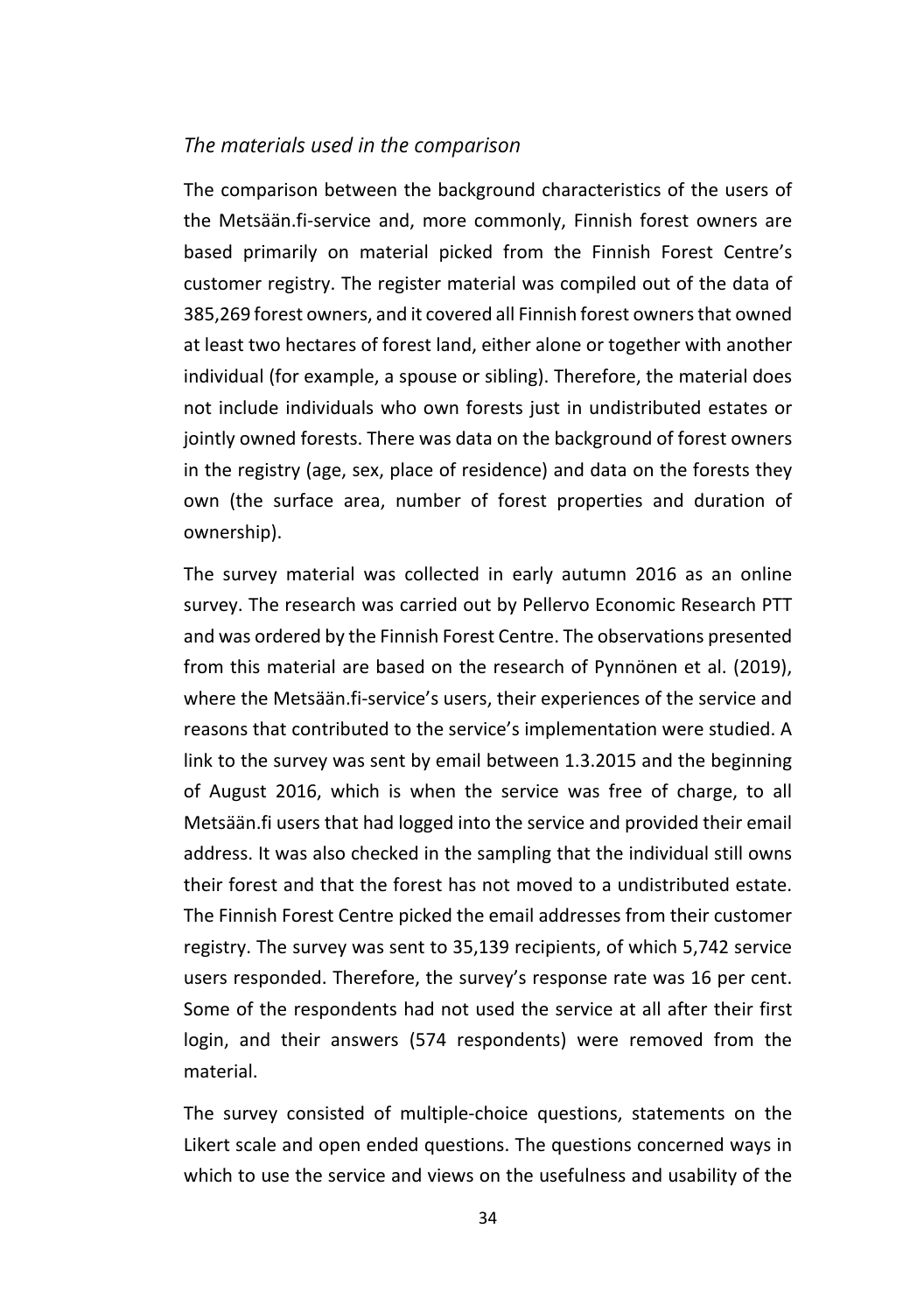service's different functions. The respondents were also asked about their background characteristics (age, sex, place of residence, employment status and education) and about their forest ownership (the total surface area of the properties, the duration of ownership, the method of ownership). The respondents described in their own words in the open ended questions what they thought was particularly good in the service and what needed improvements. The responses to this survey are also the basis in chapter 7.2 the benefit experienced by the users and in chapter 8.1 the user's needs and development suggestions.

#### *4.1 Comparing the users to all Finnish forest owners.*

The Metsään.fi-service's users (that had provided their email address) differed from Finnish forest owners by age. Out of the 71–90 year olds, only 11 per cent had logged into the service, while their share in the registry data was 27 per cent (see table 2).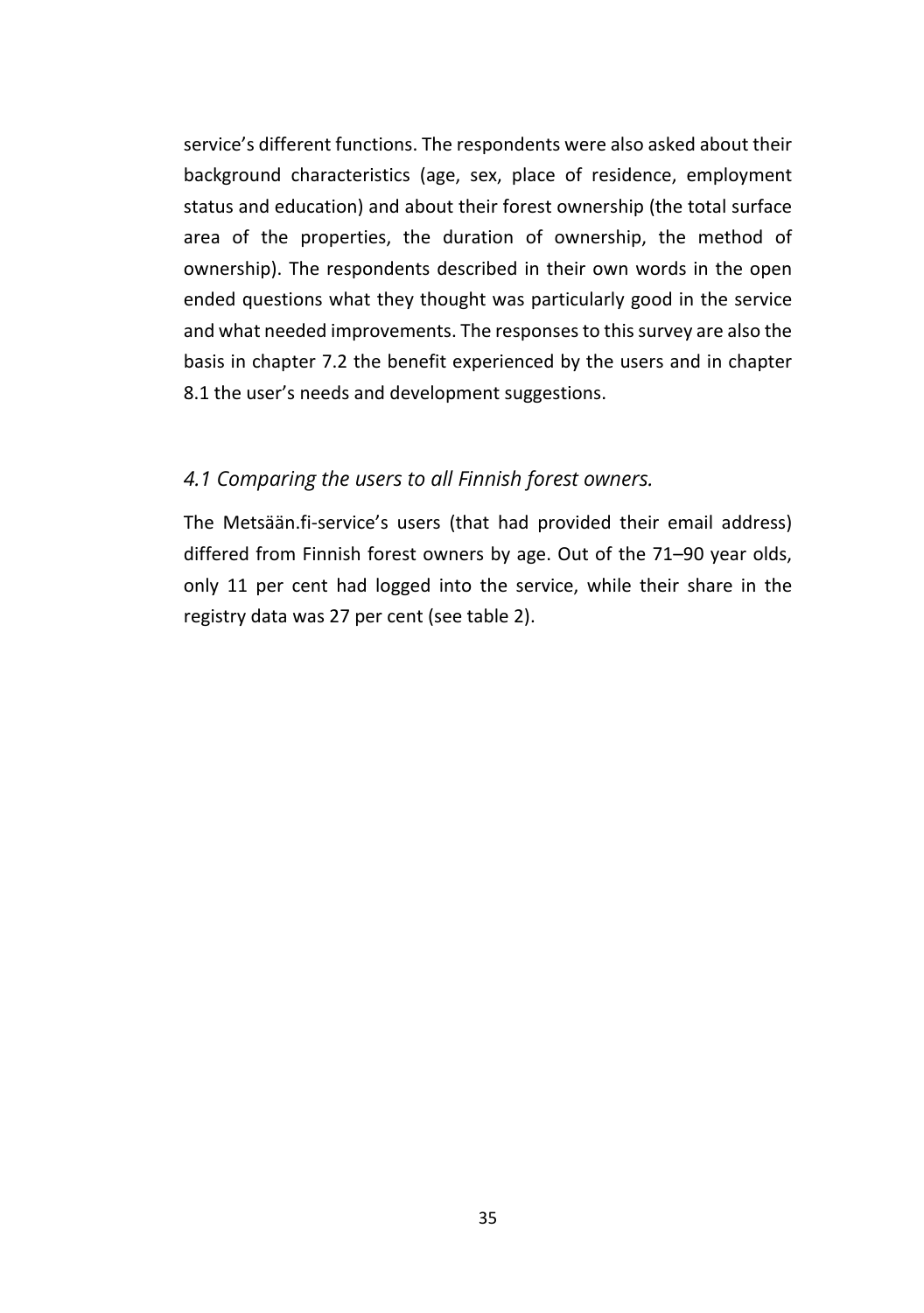| Variable                                                     | Respondents,   | Survey    | Registry |
|--------------------------------------------------------------|----------------|-----------|----------|
|                                                              | %              | sample, % | data, %  |
| Age group                                                    |                |           |          |
| 71–90yr                                                      | 18             | 11        | 27       |
| 61-70yr                                                      | 35             | 29        | 27       |
| 51-60yr                                                      | 26             | 29        | 22       |
| 41-50yr                                                      | 15             | 18        | 14       |
| 23-40yr                                                      | $\overline{7}$ | 13        | 11       |
| N-number                                                     | 4064           | 23780     | 356882   |
| Sex                                                          |                |           |          |
| Woman                                                        | 17             | 20        | 39       |
| Man                                                          | 83             | 81        | 61       |
| N-number                                                     | 4607           | 28 3 87   | 385 269  |
| The combined area of forest properties                       |                |           |          |
| 2-5 hectares                                                 | 3              | 3         | 22       |
| 6-10 ha                                                      | 6              | 5         | 14       |
| 11-20 ha                                                     | 12             | 11        | 16       |
| 21-35 ha                                                     | 17             | 15        | 14       |
| 36-50 ha                                                     | 13             | 12        | 9        |
| 51-100 ha                                                    | 23             | 24        | 14       |
| 101-200 ha                                                   | 17             | 19        | 8        |
| Over 200 hectares                                            | 10             | 11        | 3        |
| N-number                                                     | 4582           | 2822      | 350 366  |
| Place of residence                                           |                |           |          |
| Over 150,000 inhabitants                                     | 11             | 10        | 10       |
| 50,000-150,000 inhabitants                                   | 23             | 22        | 20       |
| 15 000-50 000 inhabitants                                    | 23             | 22        | 24       |
| 5,000-15,000 inhabitants                                     | 28             | 29        | 28       |
|                                                              | 14             | 16        | 15       |
| Under 5,000 inhabitants<br>Abroad (includes The Åland Isles) | 0              | 0         | 2        |
| N-number                                                     | 4607           | 28 3 86   | 385 149  |
| Location of forest properties                                |                |           |          |
|                                                              | 25             | 28        | 28       |
| In the municipality of residence                             | 45             | 39        | 37       |
| Not in the municipality of residence                         |                |           | 35       |
| In the municipality of residence and elsewhere<br>N-number   | 30<br>4607     | 34        | 385 269  |
| <b>Education</b>                                             |                | 28 3 87   |          |
|                                                              | $\overline{7}$ |           |          |
| No vocational qualification                                  | 31             |           |          |
| Vocational qualification or similar                          |                |           |          |
| Bachelor's degree or similar                                 | 36             |           |          |
| Master's degree or similar                                   | 24             |           |          |
| Doctorate                                                    | 0              |           |          |
| Other                                                        | 2              |           |          |
| N-number                                                     | 4980           |           |          |
| Occupation                                                   |                |           |          |
| Employee                                                     | 35             |           |          |
| Farmer or forestry entrepreneur                              | 13             |           |          |
| Other independent entrepreneur                               | $\overline{7}$ |           |          |
| Pensioner                                                    | 40             |           |          |
| Student                                                      | 2              |           |          |
| Unemployed                                                   | 3              |           |          |
| Other                                                        | 0              |           |          |
| N-number                                                     | 5079           |           |          |

*Table 2. The background characteristics of the respondents, survey sample and registry data*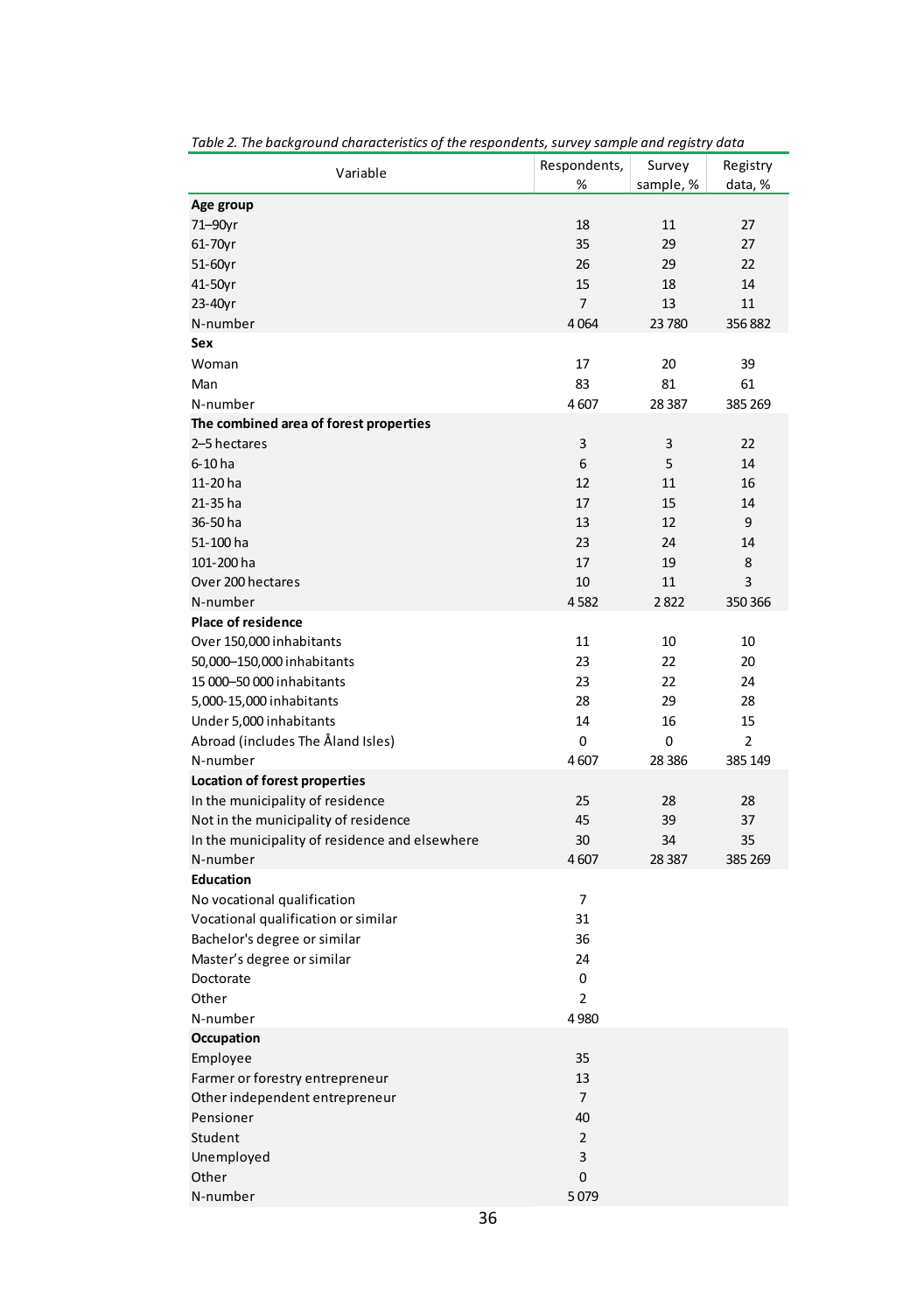In the younger age group, there were more forest owners logged into the service than their relative share. In the survey's sampling the younger age groups were emphasised due to the required email address, that particularly cut off older users from the sampling. The most active respondents to the actual survey were those between 61–70 years of age, with their age group being overly represented in the survey responses. Those under the age of 40 replied the least to the survey. Their share of the respondents was seven per cent, while their share of the sampling was 13 per cent and in the registry data 11 per cent. The share of women out of those logged into the service (20 per cent) and especially those who responded to the survey (17 per cent) were clearly lower than the average share of women out of forest owners (39 per cent). A part of this difference is explained by the fact that the women's share is the highest in the oldest age group, whilst those that belong to it were not typically active users of the Metsään.fi-service.

When inspecting by place of residency, the sampling and respondents represented the forest owners rather well. The most common place of residency for those logged into the service and of forest owners was a municipality of between 5,000–15,000 inhabitants. The service was used a bit more often (32 per cent) by those living in larger cities (50–150,000 and over 150,000 inhabitants) than their share of forest owners was (30 per cent). A similar difference was also observable in the location of forest owner's properties: the service was used by 39 per cent of those forest owners whose forests were located in a different place than their place of residency. 45 per cent of them responded to the survey when their share of all forest owners was 37 per cent.

Clearly more owners of larger forest property entities had logged into the service and responded to the survey. Out of those who own 2–5 hectares only three per cent had logged into the service, while their share of forest owners was 22 per cent. The difference was also similar to those who own 6–10 hectares: in the service their share was five per cent while out of the forest owners they were 14 per cent. The share of those that own over a hundred hectares was in total 11 per cent of all forest owners and it was 30 per cent out of those logged into the service.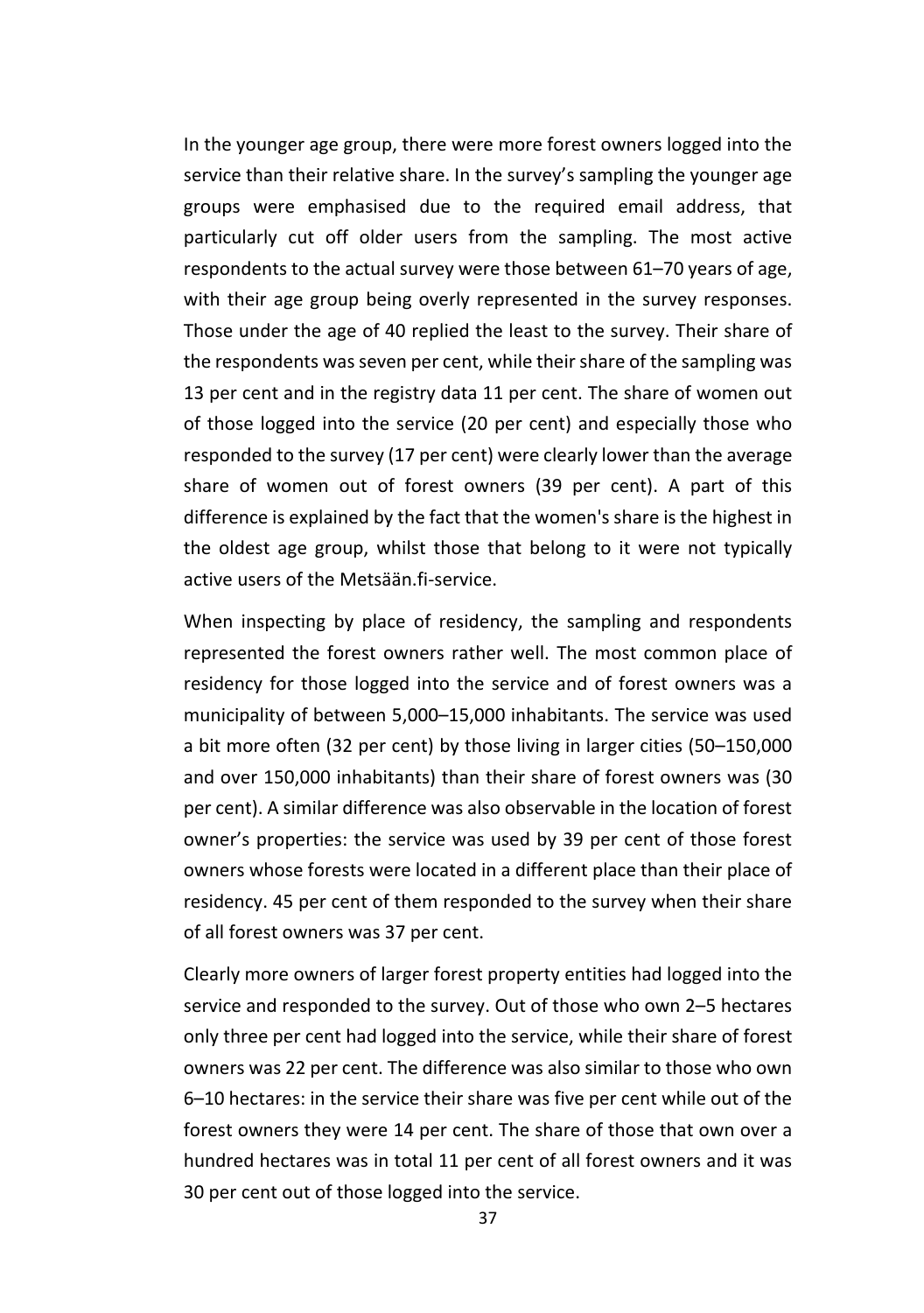Compared to Hänninen et al. (2011) there were more salary earners that responded to the survey (35 per cent vs. 20 per cent) and fewer land or forest industry entrepreneurs (13 per cent vs. 16 per cent) and fewer pensioners (40 per cent vs. 45 per cent). This is coherent in the relation to the age group deviation of the respondents. More than half (60 per cent) of the survey respondents had at least a Bachelor's degree or similar.

#### *The service's forest owner user's 2018 key figures*

In 2018 the average age of the Metsään.fi-service's users was 56 years and half of them owned their forest property alone. 45 per cent of the service's users only owned forest in their municipality of residence, while on the other hand, 38 per cent only owned elsewhere than in their municipality of residence. The average surface area of forest properties owned by the service's users was 64 hectares. The forest owner users were distributed evenly across Finland. In the absolute number of users, the largest cities were those where most forest owners were living: Helsinki, Oulu, Kuopio, Rovaniemi and Espoo.

Based on the key figures of 2017, those under the age of 45 used the service more often than the other age groups. In 2017, their share out of all forest owners were 11 per cent and out of the Metsään.fi-service's users 20 per cent. Therefore, they had a higher than average chance of using the service. In the older age groups the differences were quite small, except for those over the age of 75. The share of those between 45—54 years of age out of all forest owners was 19 per cent and out of the Metsään.fi-service's users 22 per cent. For those between 55—64 years of age the corresponding numbers were 32 and 39 per cent, and similarly for those between 65–74 years of age 24 and 24 per cent. Whereas those over 75 years of age had a lower than average chance of using the service. Out of these five per cent had used the service while the age group's share of all forest owners was 14 per cent.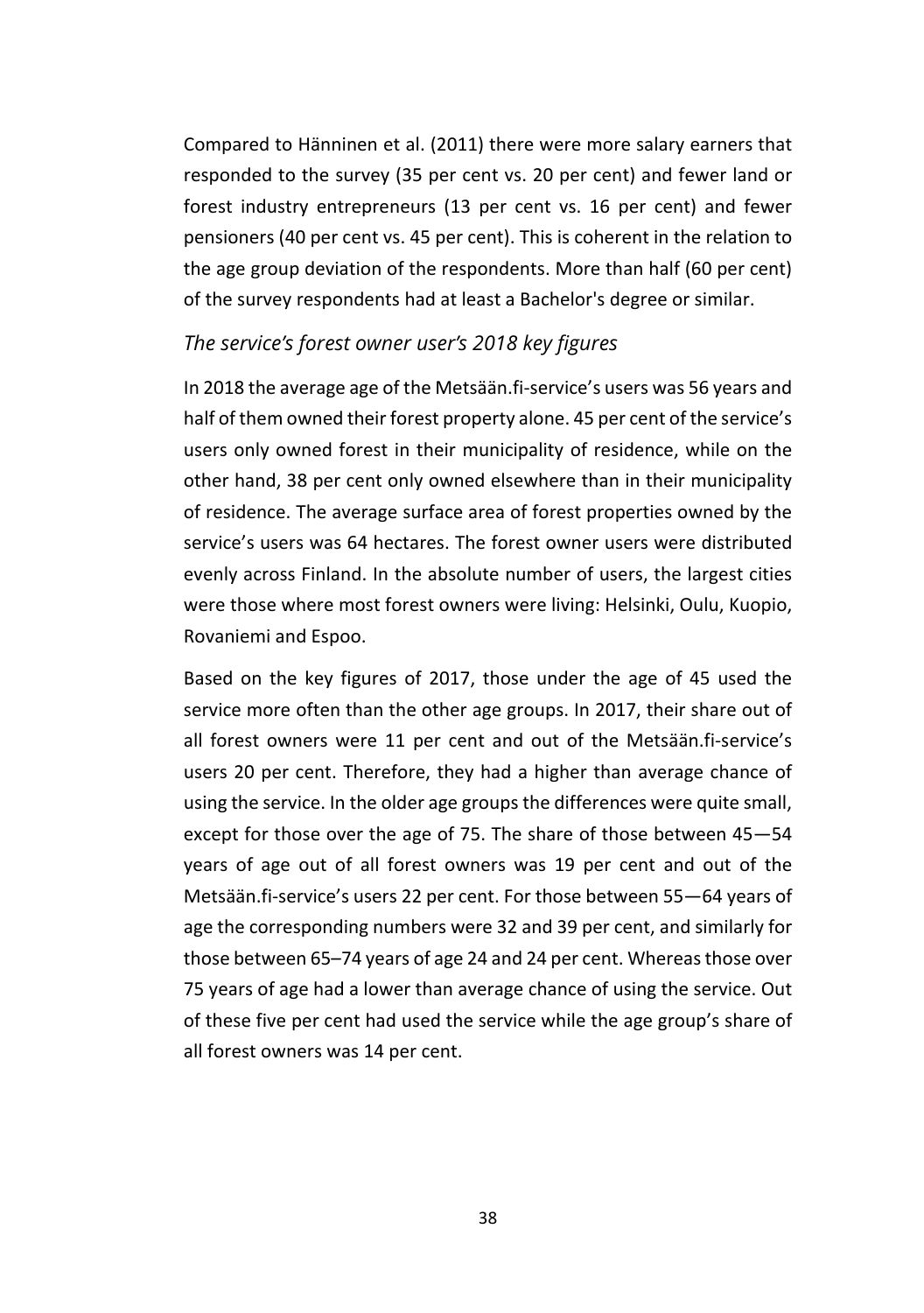# **4.2 NPS surveys**

The Forest Centre has followed the customer satisfaction of the Metsään.fi-service through repeating customer satisfaction surveys. The Net Promoter Score<sup>[8](#page-39-0)</sup>, which is a question determining the NPS index, has also been a part of the surveys since 2016. NPS is internationally in use to measure customer experience by asking customers their willingness to recommend the service to others. The answer is given on a scale of one to ten. The score is calculated by subtracting the relative share of critics (grades 0–6) from the relative share of recommenders (grades 9 and 10). Hence the NPS can vary between -100 and 100. The NPS of the Metsään.fiservice has been surveyed separately by forest owners and corporate users.

The NPS of forest owners has risen by 10 units from 35 to 45 between 2016—2018 (see figure 8).



## **Figure 8 The development of the Metsään.fi-service's NPS 2016—2018**

This indicates an increase in customer satisfaction among forest owners. The satisfaction of corporate users has been lower and more varying during the same time period. For example, in 2018 the score based on the corporate user's answers was six. When comparing the score between two

<span id="page-39-0"></span><sup>8</sup> Further information[: https://en.wikipedia.org/wiki/Net\\_Promoter](https://en.wikipedia.org/wiki/Net_Promoter)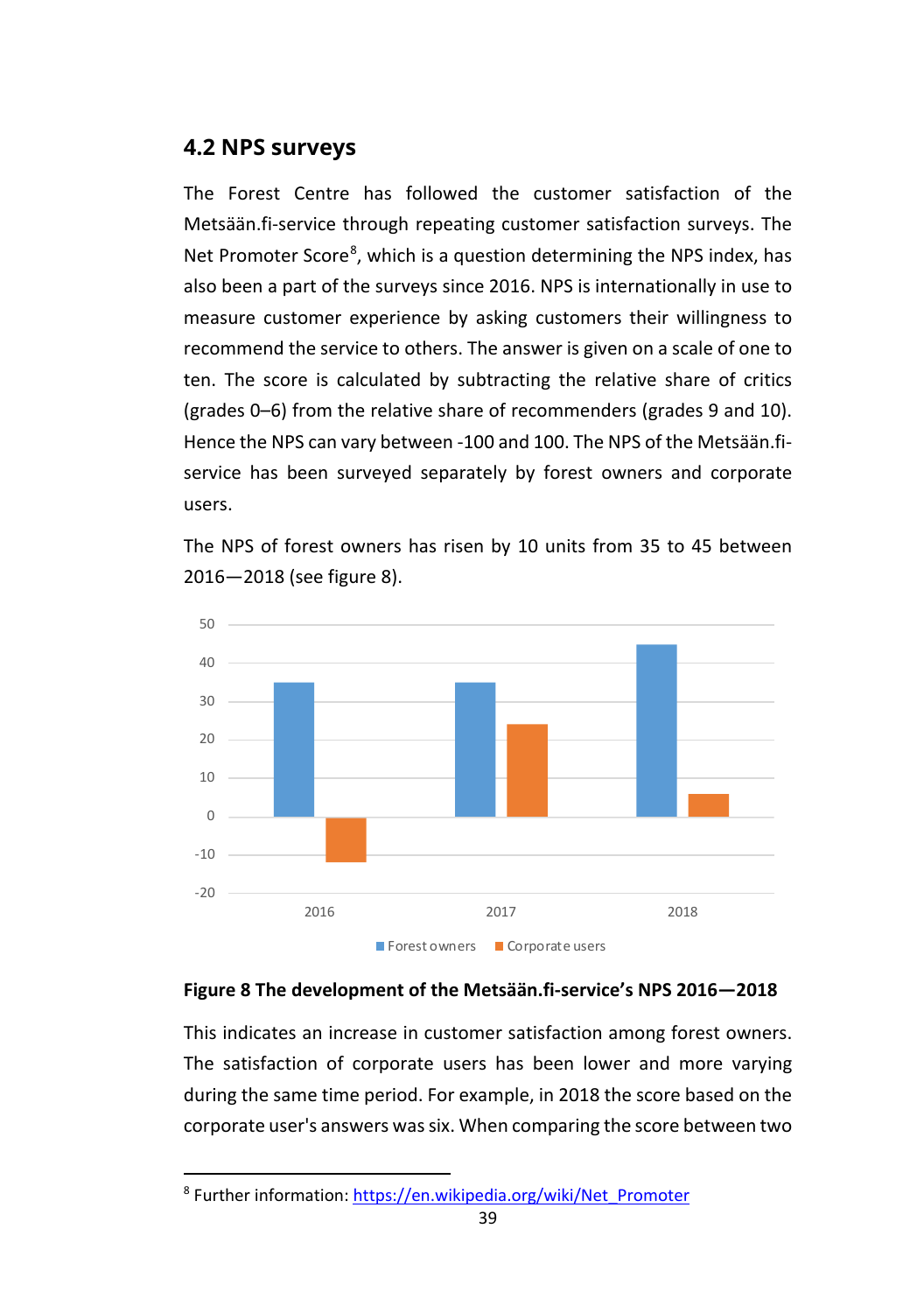different user groups, the difference in group size must be noted: there were 1 590 forest owners that replied to the NPS question in 2018 and similarly 170 corporate users.

# **4.3 Active users**

The factors that impact the activity of forest owners as users of the Metsään.fi-service have been inspected based on material presented earlier in chapter 4.1.

The forest owner's activity was defined by Pyynnönen's et al. (2019) research with six survey statements (see table 3).

| Question or statement                                                                                                                                             | Value              | Point of<br>activity |
|-------------------------------------------------------------------------------------------------------------------------------------------------------------------|--------------------|----------------------|
| How often do you use the Metsään.fi-service?                                                                                                                      | Weekly/<br>monthly | $\mathbf{1}$         |
| Have you utilised, for example, your electronic forest resource<br>data available in the Metsään fi in the planning of your forest<br>management or timber sales? | Yes                | 1                    |
| Based on the management and felling recommendations, I plan<br>when and how the proposed procedures for different<br>compartments will be carried out             | selected           | 1                    |
| I leave an electronic forest use notification                                                                                                                     | selected           | 1                    |
| I inspect the nature sites on my property                                                                                                                         | selected           | 1                    |
| I fill an electronic forest management subsidy application for<br>early tending of seedling stands or management of young stands                                  | selected           | 1                    |
| Total                                                                                                                                                             |                    | 6                    |

*Table 3. The questions and statements used in creating the activity meter*

The survey statements answers were turned into activity points that varied from zero to six. You gained the lowest activity points if you used the Metsään.fi-service less than monthly or had not used the service for acquiring information, for example, to do a forest use declaration. You gained the highest six points if you used the service at least on a monthly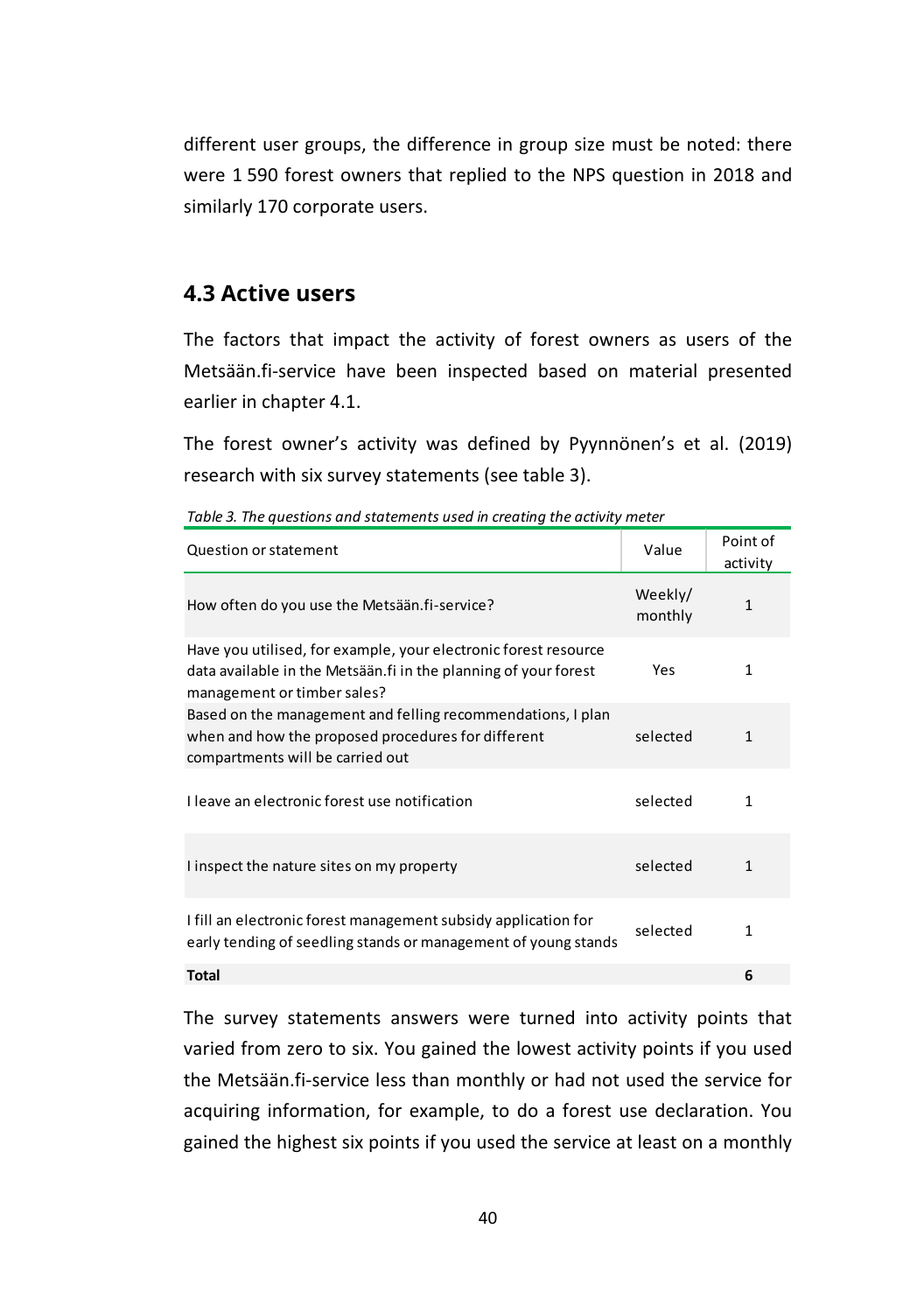basis and used the service for the forest related operations mentioned in chart 3.

The distribution of the activity points by activity level are presented in chart 4. The majority of respondents gained two activity points (1,580 respondents and 31 per cent) and three points (1,212 respondents and 24 per cent). 10 per cent of the respondents belong to the least active class with zero activity points. In models, where the respondent's activity was explained with background variables, the active forest owners were classified as those who have three activity points or more. There were 39 per cent of these respondents in the survey data (see table 4).

| Level of activity | Amount of<br>respondents | Share of<br>respondents, % |
|-------------------|--------------------------|----------------------------|
| $\mathcal{L}$     | 524                      | 10                         |
| 1                 | 1031                     | 20                         |
| 2                 | 1580                     | 31                         |
| 3                 | 1 2 1 2                  | 23                         |
| 4                 | 654                      | 13                         |
| 5                 | 160                      | 3                          |
| 6                 | 9                        | 0                          |
| Total             | 5170                     | 100                        |

*Table 4. The amount and portion of respondents by level of activity*

The forest owners' activity as users of the Metsään.fi-service was inspected through statistical models. Common background factors were attempted to be found with the models that explain belonging to the most active Metsään.fi-services user group. Such factors were selected as explaining variables that were assumed based on previous research to affect either the forest owner's forest management activity, or commonly the activity in using online services.

The forest owner's activity as users of the Metsään.fi-service was increased by a large forest area, that the owner was a man, that the forest owner's objectives were focused on timber production or on multiple objectives, experiencing the operation recommendations to align with their own objectives and a high level of education. Against expectations,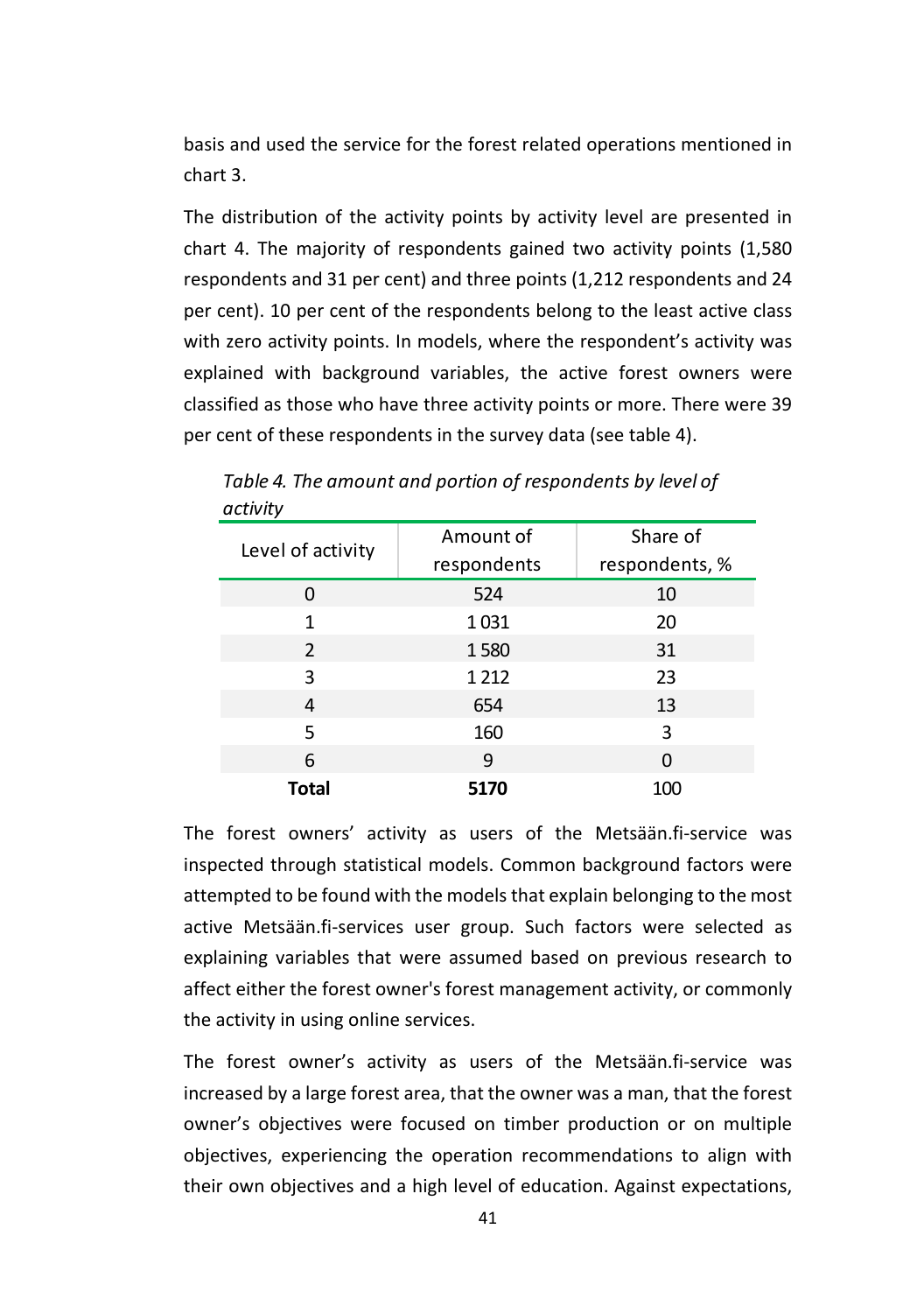the model did not show that age affected a forest owner's activity in using the online service. Therefore, the factors affecting activity were inspected separately for different age groups.

There were clear differences observed in the analysis in the factors that affect the forest owner's activity in those over and under 60 years of age. The forest area, multiple objectives for the ownership and the process recommendations aligning with the forest owner's own objectives increased activity in both age groups. The objectives focusing on economy and timber production also increased activity in those under 60 years of age. The timber productional objectives did not increase activity in the use of the Metsään.fi-service in those over the age of 60. On the other hand, activity was increased by a high level of education and by the respondent being a farmer or a forestry entrepreneur.

The most significant factor in increasing activity was that the forest owner experienced the forest management and fellings recommendations to align with their own objectives. Remote forest owning had no impact on the activity of use, even though the online services are assumed to make it easier to run forest errands particularly for those forest owners who live far from their forest property.

# **4.4 The forest owner's objectives**

The forest owners that use the Metsään.fi-service have, since the end of 2017, received a survey inquiring their objectives in forest ownership when they log into the service for the first time. The forest owners are asked in the service to inform on a scale of 0–5 how important objectives are timber production, nature's diversity, gathering non-timber products (for example berries and mushrooms), hunting, scenery, and recreation.

In spring 2019, Pellervo Economic Research PTT analysed the objective survey's responses commissioned by the Finnish Forest Centre<sup>[9](#page-42-0)</sup>. A

<span id="page-42-0"></span><sup>&</sup>lt;sup>9</sup> More about the research: [https://www.metsakeskus.fi/tiedotteet/tutkimus](https://www.metsakeskus.fi/tiedotteet/tutkimus-metsanomistajien-arvot-ovat-moninaisia)[metsanomistajien-arvot-ovat-moninaisia](https://www.metsakeskus.fi/tiedotteet/tutkimus-metsanomistajien-arvot-ovat-moninaisia)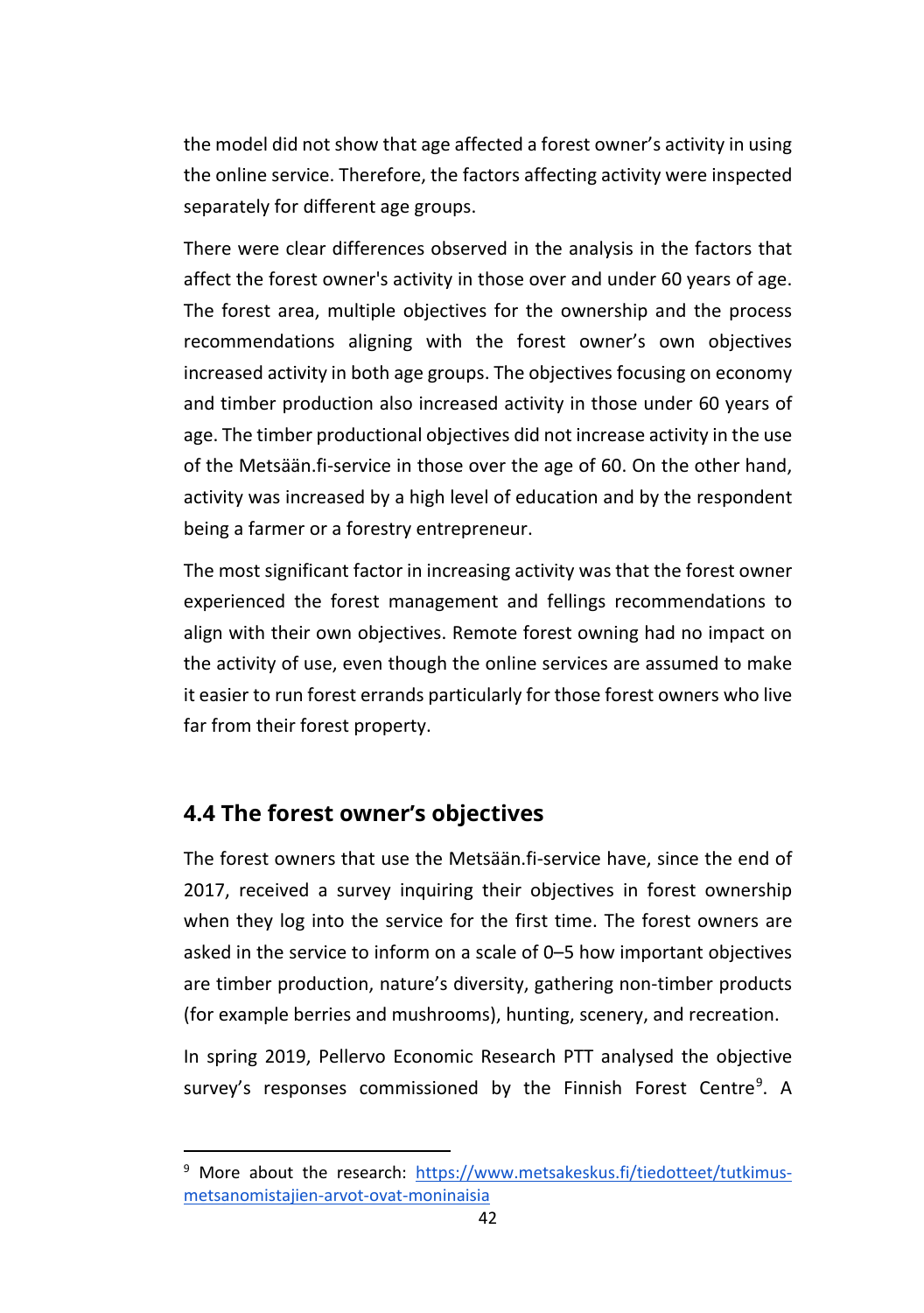statistical method was used in the research, which was used to divide the respondents into objective groups that depict their forest ownership.

Almost 21,900 forest owners responded to the survey, which is 49 per cent of the recipients. Based on the results the respondents could be classified into four groups: forest owners with multiple objectives (33 per cent of respondents), with multiple objectives that emphasise hunting (33 per cent), those that emphasise timber production (23 per cent) and those that are unaware of or have other objectives (11 per cent).

According to the results, timber production was an important or very important objective for 87 per cent of the forest owners that replied to the Metsään.fi-service's objective survey. A large part of forest owners regard nature values, recreation and scenery to be important. These values were particularly important for multi-objective forest owners, which were 66 per cent of the respondents in total (33 per cent of owners with multiple objects that did not value hunting and 33 per cent of the same owners regarded hunting to be important). All in all, a third of the respondents valued the hunting made possible by forest ownership and just under a quarter set only timber productional objectives for their forest ownership. About a tenth of the respondents were unsure of their own objectives or set other objectives to their forest ownership than offered in the survey.

Based on the results of the research, it is possible to identify the most important objectives that the users of the Metsään.fi-service set for their forest ownership and to develop the functions included in the service with these in mind. Additionally, the results can be utilised in targeting the Finnish Forest Centre's customer work.

# 5 The Metsään.fi-website

This chapter is about the contents of Metsään.fi and what kind of services it offers for logged in forest owner users and actors.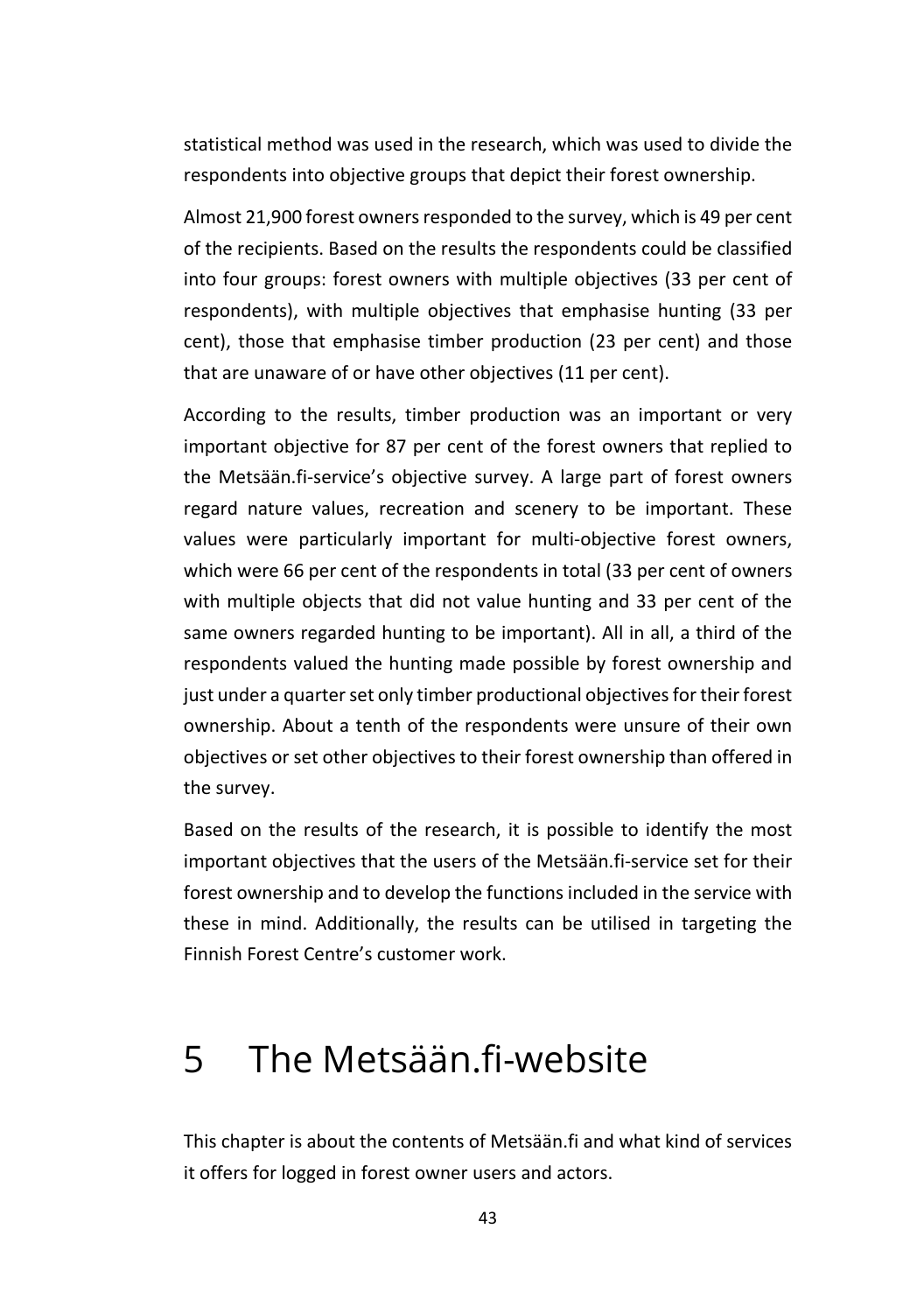The Metsään.fi-website is a service portal for forest owners and actors within the forest sector, which includes the Metsään.fi-service for forest owners, the Metsään.fi-service for forest industry actors and the services for open forest resource data (see figure 9).

# Metsään.fi-website

Metsään.fi-service Includes an electronic errand service and a service for forest owner and actor users who have logged into the service

Services for open forest resource data Includes forest resource data that is not linked to personal information

#### **Figure 9 The structure of the Metsään.fi-website**

Forest resource data collected from Finland's private forests are utilised for forest owners and actors in the Metsään.fi-service. The service is produced by the Finnish Forest Centre. The website's Metsään.fi-service is produced as similar versions in both Finnish and Swedish. The service's name is MinSkog.fi in Swedish.

The starting point of the Metsään.fi-service has been to offer an online service that advances the utilisation of forest resource data forest owners and forest sector actors. The Metsään.fi-service also includes a Forest Centre interface for Forest Centre employees. The employees can read a forest owners data through the same view with the Metsään.fi-service.

The strategic objectives in the background of the Metsään.fi-service were the following according to the online service concept created in the Finnish Forest Centre 2010:

- to improve the possibility to run errands with the authorities online
- to make the utilisation of forest resource data that has been collected with public funds more efficient
- to advance the implementation of forest political objectives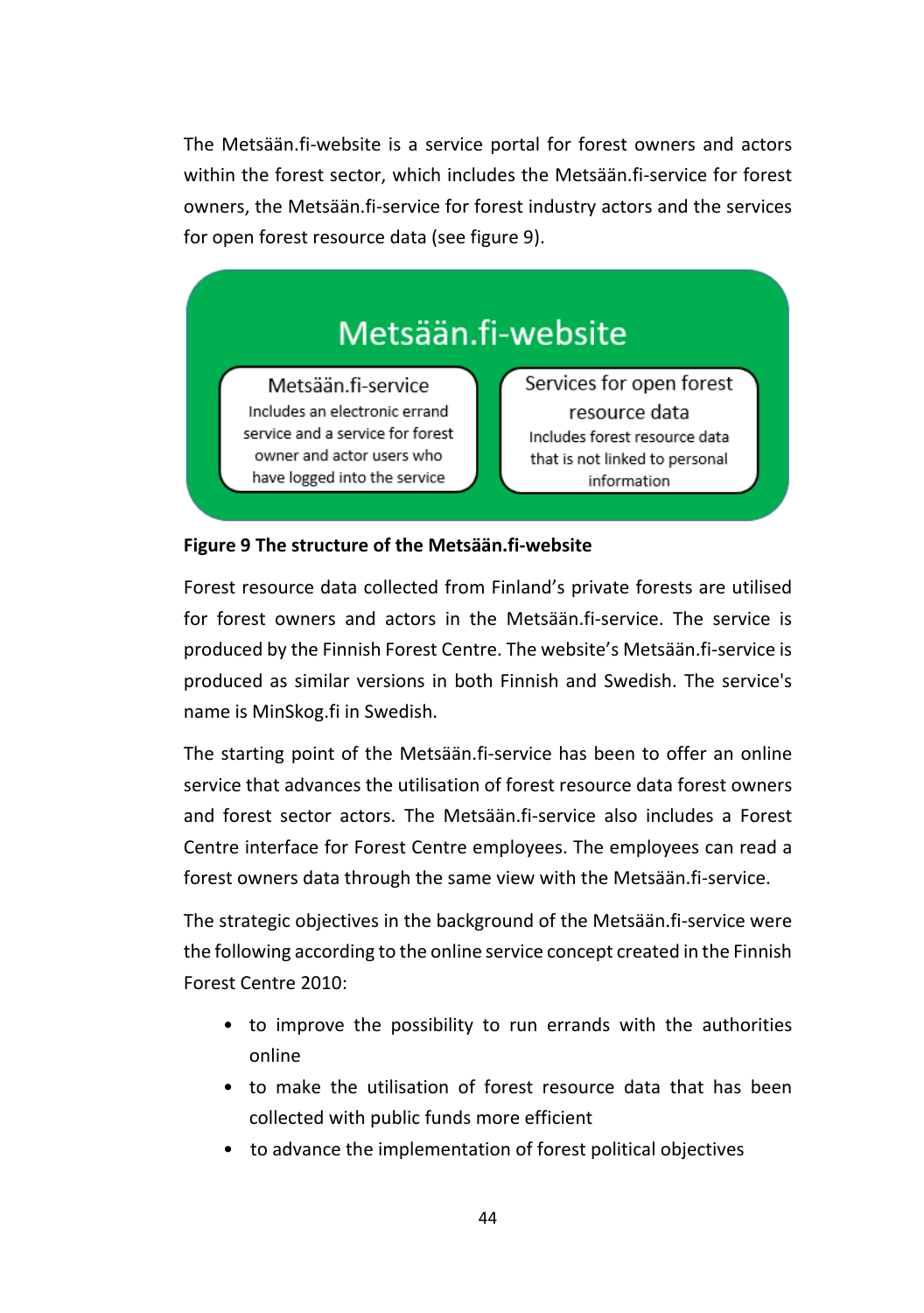• to implement the Forest Centre's role as a bridge builder between forest owners and forest sector actors.

# **5.1 The service for registered forest owners**

# *The control of my data*

The use of the forest owner service of the Metsään.fi-service requires strong identification by the forest owner with either online bank codes, a mobile certificate or a chipped identification card. A forest owner can view and administer their own data once they have logged into the Metsää.fi service. All the property information is in the forest owners "personal data" section (the property's name, identification number and total surface area) and the forest owner's contact information. The property benefits come to the service from the property data system (KTJ) maintained by the National Land Survey of Finland. The data from there updates into the Metsään.fi-service once a day, during the night. You can inform about any mistake in the property data in the Metsään.fi-service. The forest properties can be seen in the service as a catalogue by owner, according to the land register.

The forest owner can view their contact information in the contact information section (name, address, phone number and email address). They are sent from the Population Register Centre's population data system (VJT) to the Metsään.fi-service once a week. Forest owners can update their phone number and email address in the Metsään.fi-service. They can also decide if their contact information can be handed over for direct marketing. The contact information saved in the Metsään.fi-service is also simultaneously updated to the Finnish Forest Centre's customer data system. The official ownership data is sent to the Metsään.fi-service at regular intervals from the property data system of the National land survey of Finland. A forest owner can log their own objectives, write notes for a tax declaration and log other personal notes in the personal data section.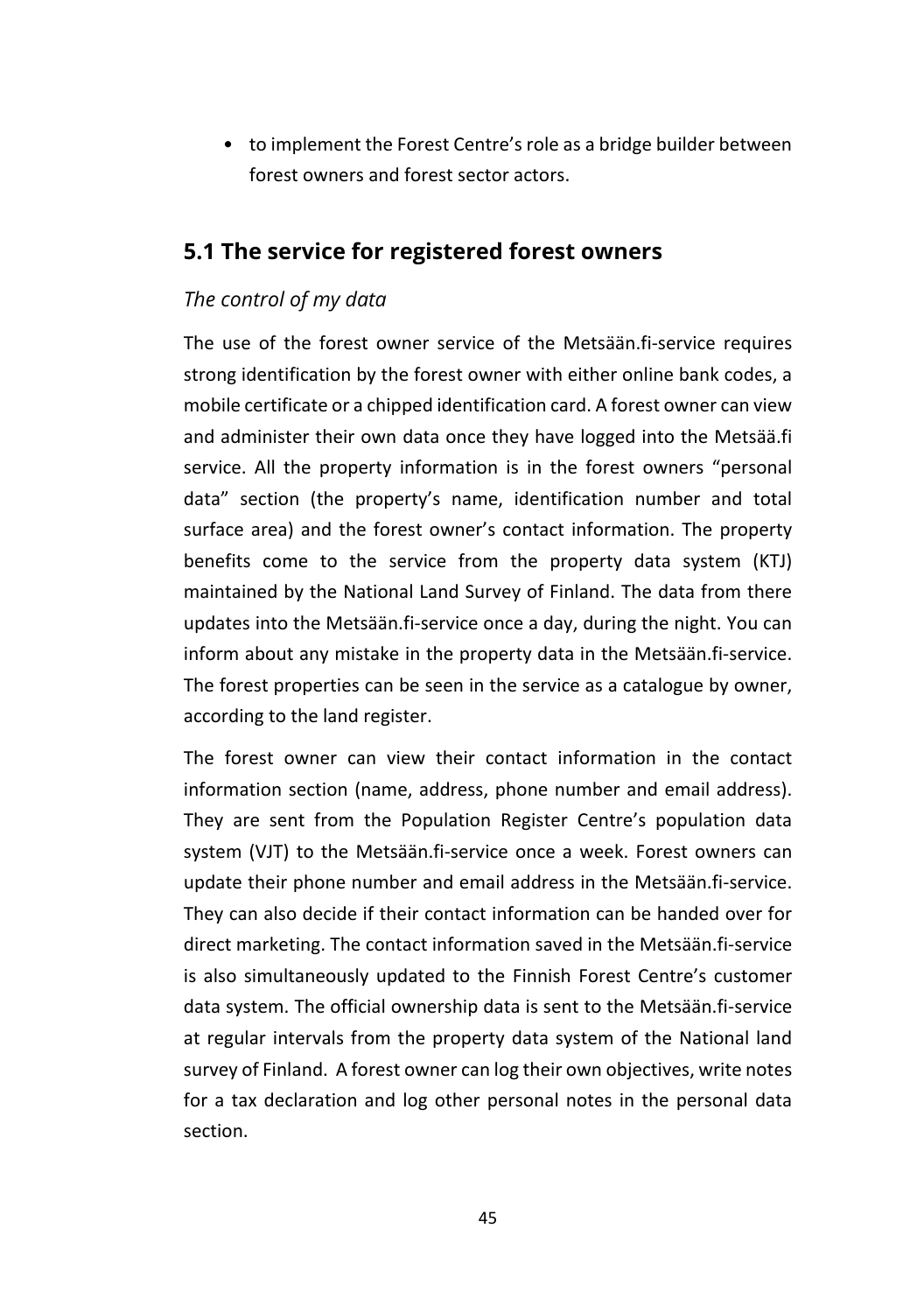Forest owners can give chosen actors in the forest sector their consent to browse or transfer data about their forest properties. The actors can then see the data in their own Metsään.fi-service, e.g. the property registry number, forest resource data and the environment/nature data. This way it is easy for them to discuss forestry matters and to plan work together with the actors anywhere. A forest owner can provide consent to browse or move their data to those properties that they own alone or together with others.

When a forest owner has granted an actor the permission to browse, the actor sees the data in the service and can perform searches particularly based on the forest resource data. An actor can run authoritative errands for the forest owner online (forest use declaration, Kemera-errands), if the forest owner has provided a letter of authorisation for errand running in addition to the permission to browse. With the moving permission the actor can also move data to their organisation's database.

Consents can also be modified or withdrawn. A forest sector actor can also see a forest owner's forest resource data, based on a customer relation or membership. A forest owner cannot modify the rights for using the data in a service like this. When a forest owner decides to end a customer or membership with an actor, the actor must automatically inform the Finnish Forest Centre who will then remove the access rights for the actor.

#### *Data on own forests and management recommendations*

A forest owner can see the data on their own forests, their need for management operations and the natural sites in the Metsään.fi-service. The service's data is based on the forest resource data collected and maintained by remote sensing by the Finnish Forest Centre (see chapter 2.1). A forest owner can see the management and felling recommendations (see chapter 2.1) for the next five years. The service displays compartment specific recommendations for management and felling work and recommendations on their implementation year for the next five years. However, a field inspection is always recommended for forest resource data and management recommendations before beginning work.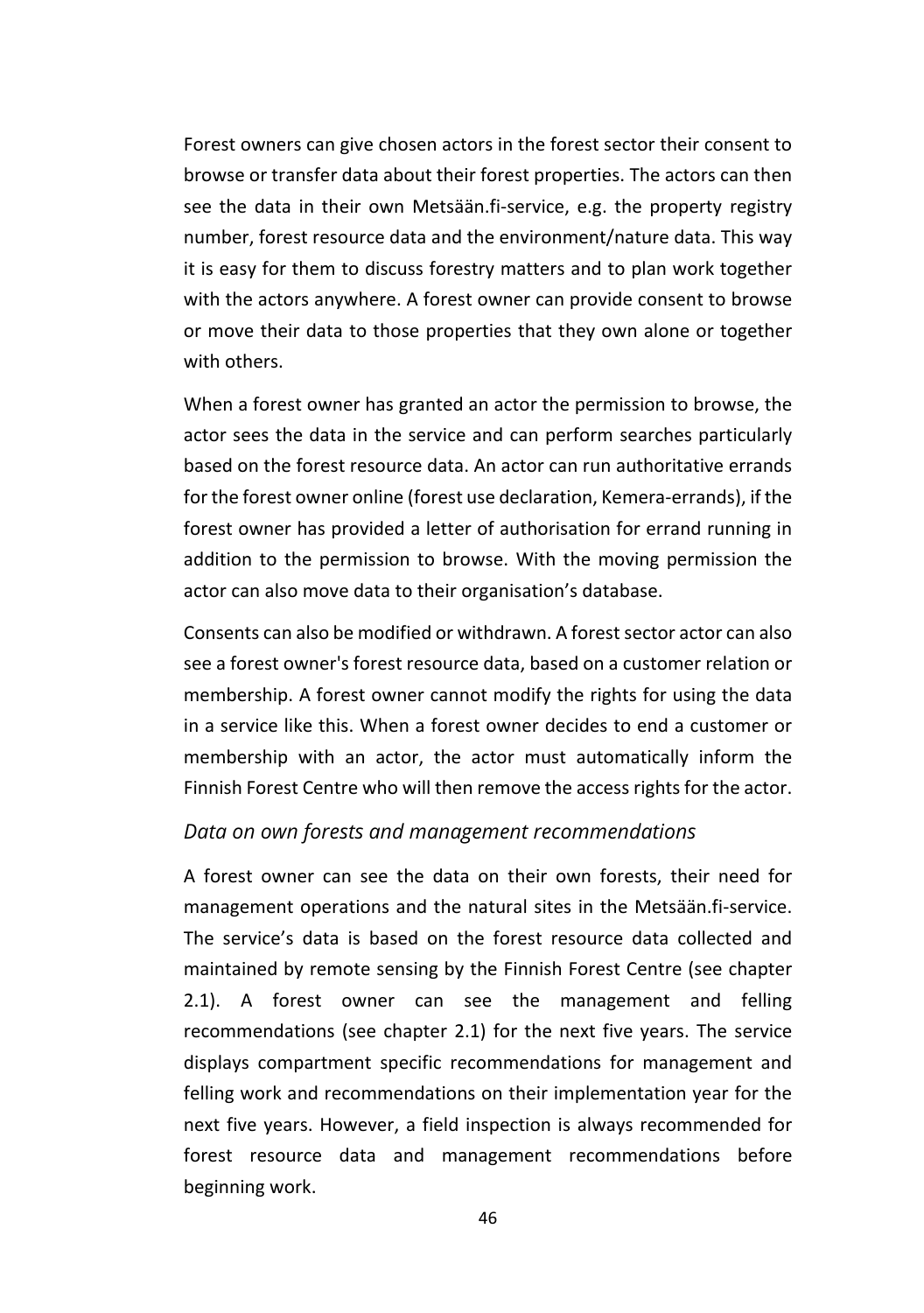The Forest Centre adds the annually calculated growth to the tree stand data (see chapter 2.1). The management and felling recommendations also update at that time. A forest owner can also ensure that their data updates by notifying the performed management and felling work by filling a form in the service or by agreeing that the service provider notifies them. The Forest Centre also updates data based on forest use declaration and applications for funding. If a forest management plan has been made for the property, its data can be moved into the service if the forest owner wants to and by agreeing about moving it with the actor who made the forest plan. The Forest Centre collects new forest data from different areas every year. By logging into the service, a forest owner sees which year their property's forest resource data is from.

The forest owner sees different nature attractions in the service, that must be noted in decision making regarding the use of the forest. For example, statutory nature attractions can limit the use of your own forest. The service also shows the notable nature attractions that can cause obligations for the forest use. The service also shows natural sites that comply with the recommendations, such as other habitats of special importance and sites that are potential objects for the METSOprogramme $^{10}$ .

#### *Map materials*

The Metsään.fi-service collects different forest, nature and environmental data from public administration organisations into a common map view. A forest owner that has logged into the service can see data on their forest property on different map levels. They can choose a field map, aerial photo or a false-colour aerial photo as a background. The recommended management and felling works are shown on the compartments of the property. The compartment also shows nature objects that comply with the forest law and recommendations and are known by the Finnish Forest Centre. In addition to these, they can see if the property is a part of a ground water, Natura 2000, environmental protection or environmental

<span id="page-47-0"></span><sup>10</sup> Further information:<https://www.metsonpolku.fi/fi-FI>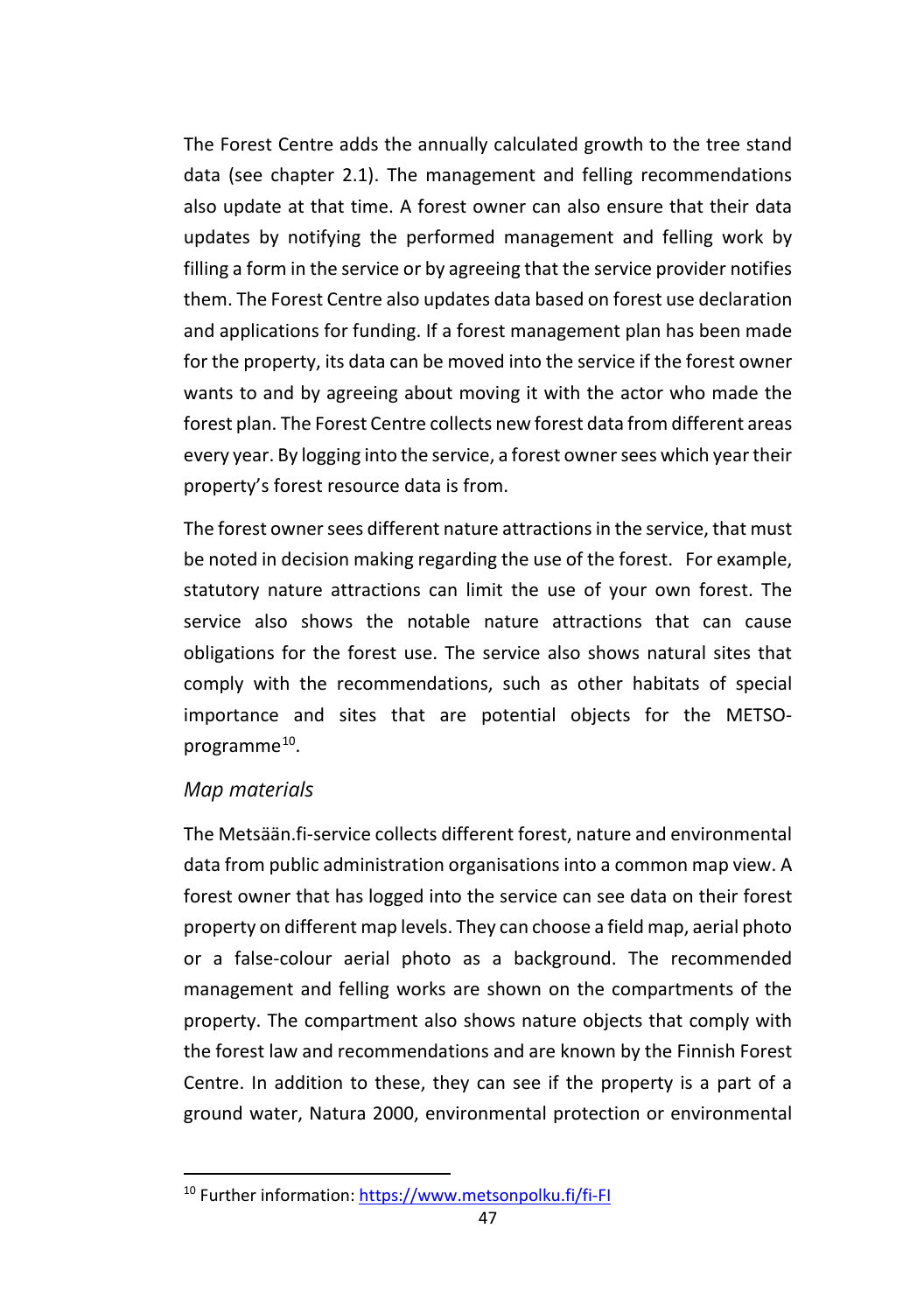protection project area or if there are known ground water points, relics, flying squirrel nesting sites, falcon nests or other endangered species.

A forest owner can inspect the public authoritative errand history of the area. The forest owner can see the created forest use declarations in the authoritative errand section, that is available in electronic format. The user can choose to separately see the funding applications and notifications of implementation associated with Kemera-errands or – out of the inspection objects – the Kemera-projects and inspections in connection with forest use declarations.

In addition to these a forest owner can inspect other map levels: the need for early treatment, the master plan situation, scenery areas, game forest data, harvestable objectives, recent storm or insect damaged objects, surface water flow models or availability data for forest resource data. On the other hand, the grid cell maps show the average volume and development class of the tree stand. The maps are produced to the service by the Forest Centre, excluding the master plan and scenery area maps that are produced by the Finnish environment institute (Syke).

#### *Compartment lists*

A forest owner can see their forest property's data in the compartment list, in addition to map materials. The compartment list includes data on all of the property's compartments. The compartment list can be inspected via a browser or be downloaded onto your own computer as a data package that opens as an Excel sheet. There are three kinds of compartment lists: Basic compartment list, extended compartment list and the list that has the forest resource data according to the forest data standard. The basic compartment list includes the most important soil and tree stand data, forest management recommendations and nature objects. The extended compartment list includes more detailed data on the compartments for professional use. The compartment list can be transferred as a XML file package from one forest resource data system to another and also to your own computer (more about the forest data standard in chapter 5.2).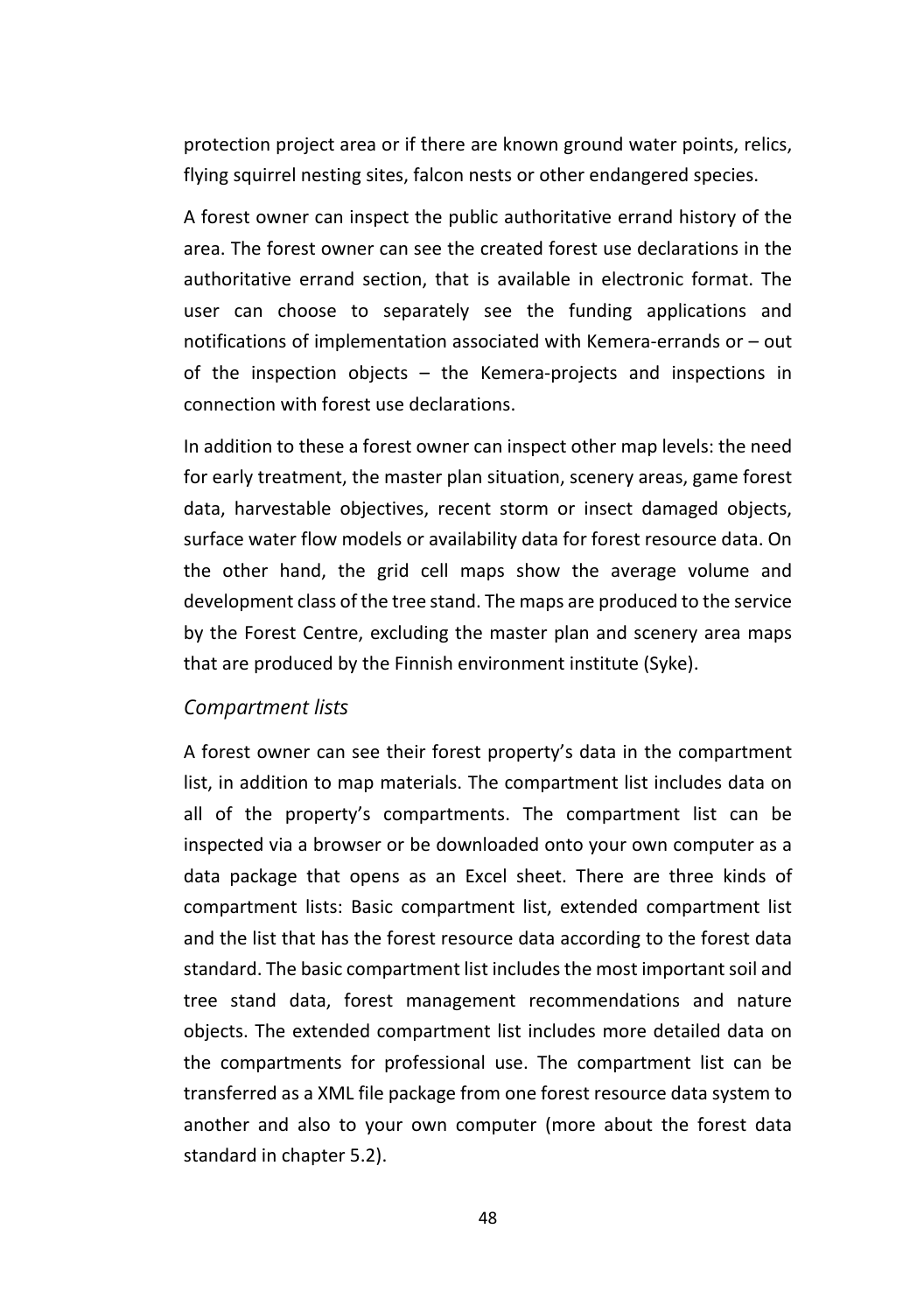#### *Doing business online*

A forest owner can use online services through one channel in the Metsään.fi-service. The forest owner can create and send a forest use declaration, perform a deer damage insurance claim and make both an application for Kemera-funding and a notification of implementation on the early tending of seedling stands and management of young stands. The forest owner can see their earlier applications and declarations in their history. You can also begin a protection review for protecting a forest in the service.

The forest owner can also send a wood trade call for tenders on felling sites to Kuutio (Kuutio.fi) that is an open wood trade location meant for forest owners, wood buyers, dealers and other service providers in the forest sector. The forest owner can ask a service provider to contact them with the service notification when they are interested in, for example, having a forest plan or property evaluation made. The forest owner can use a work site notification to find a professional to perform their management operations out of the service providers. In the Metsään.fiservice, the forest owner can also enter a contract to add their property to the organic control system. Moreover, all contracts can be viewed in the service.

# **5.2 The service for registered actors**

The actor service is aimed towards companies and organisations that offer their services to forest owners and need forest data in their operation. The purpose of the actor service is to bring the actor up-to-date on forest management and felling opportunities that are based on the forest resource data. An actor can also update the forest data and run errands with the authorities on behalf of a forest owner.

The actor service has its own start page in the Metsään.fi-website where actors can find information about the actor service and a link to the authentication service.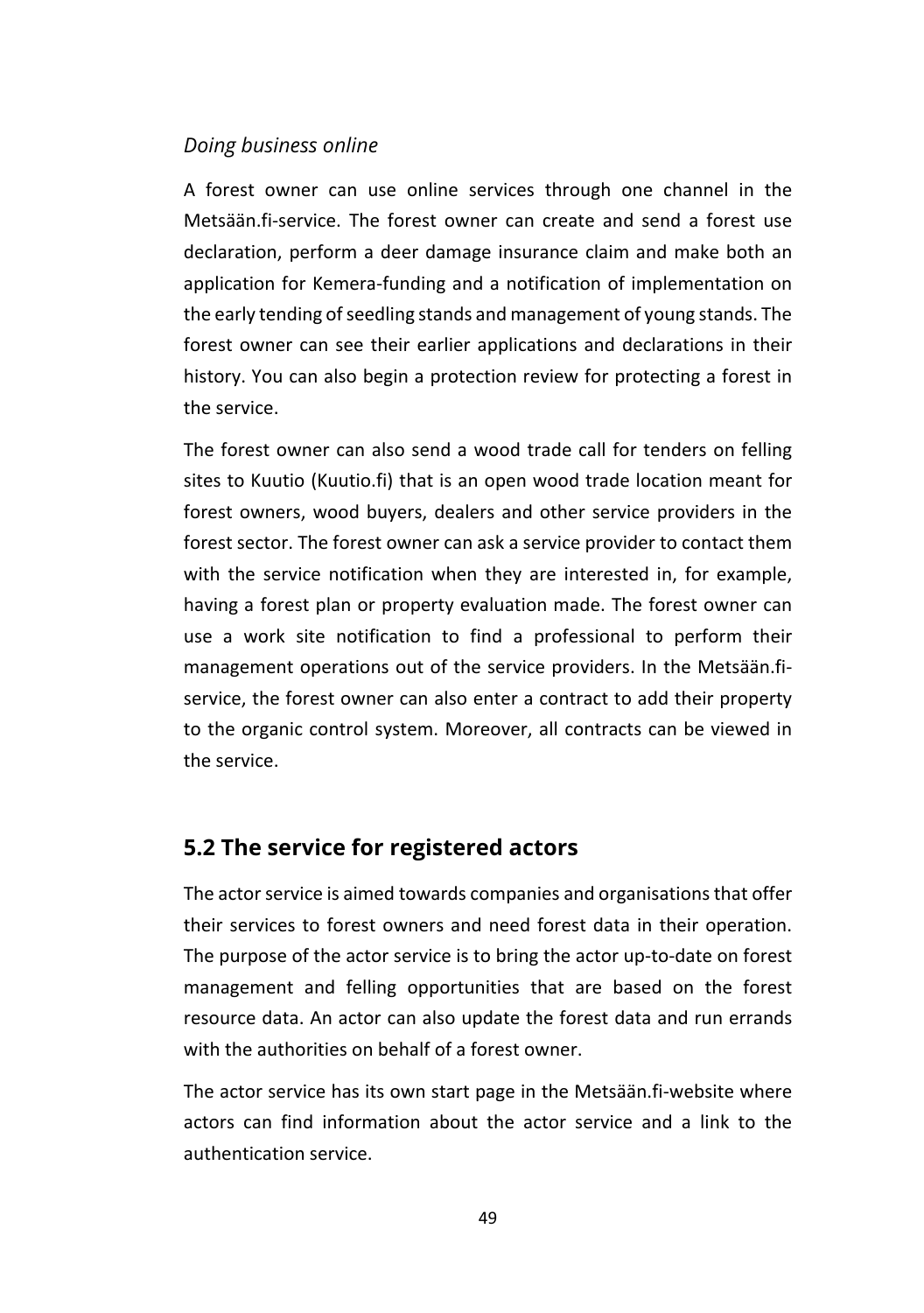An actor company can announce their willingness to join the actor service with a request to join. The request to join is done with a form for joining that is available with instructions on the Metsään fi-website. The Forest Centre contacts the actor company and a separate contract on using the service is made.

The use of the Metsään.fi-service requires strong identification by the user. After the positive decision from the Finnish Forest Centre the actor can log into the actor service with personal online bank codes, a mobile certificate or a chipped identification card. The login is successful when the person has the authority to perform business for the organisation they represent. The information on the authorisation should be active in either the Suomi.fi e-Authorizations service or in the Katso-service. The use of the Metsään.fi-service is free of charge for actors.

In particular, the needs of the following user groups are taken into account in the actor service:

- those looking for work sites
- providers of forest management services
- providers of counselling services
- providers of forest planning services
- providers of nature treatment services
- providers of nature protection services
- those utilising forest resource data in forest improvement

The users of the actor service work in a company that purchases wood, in a forest management association, a forest service company or work as private entrepreneurs.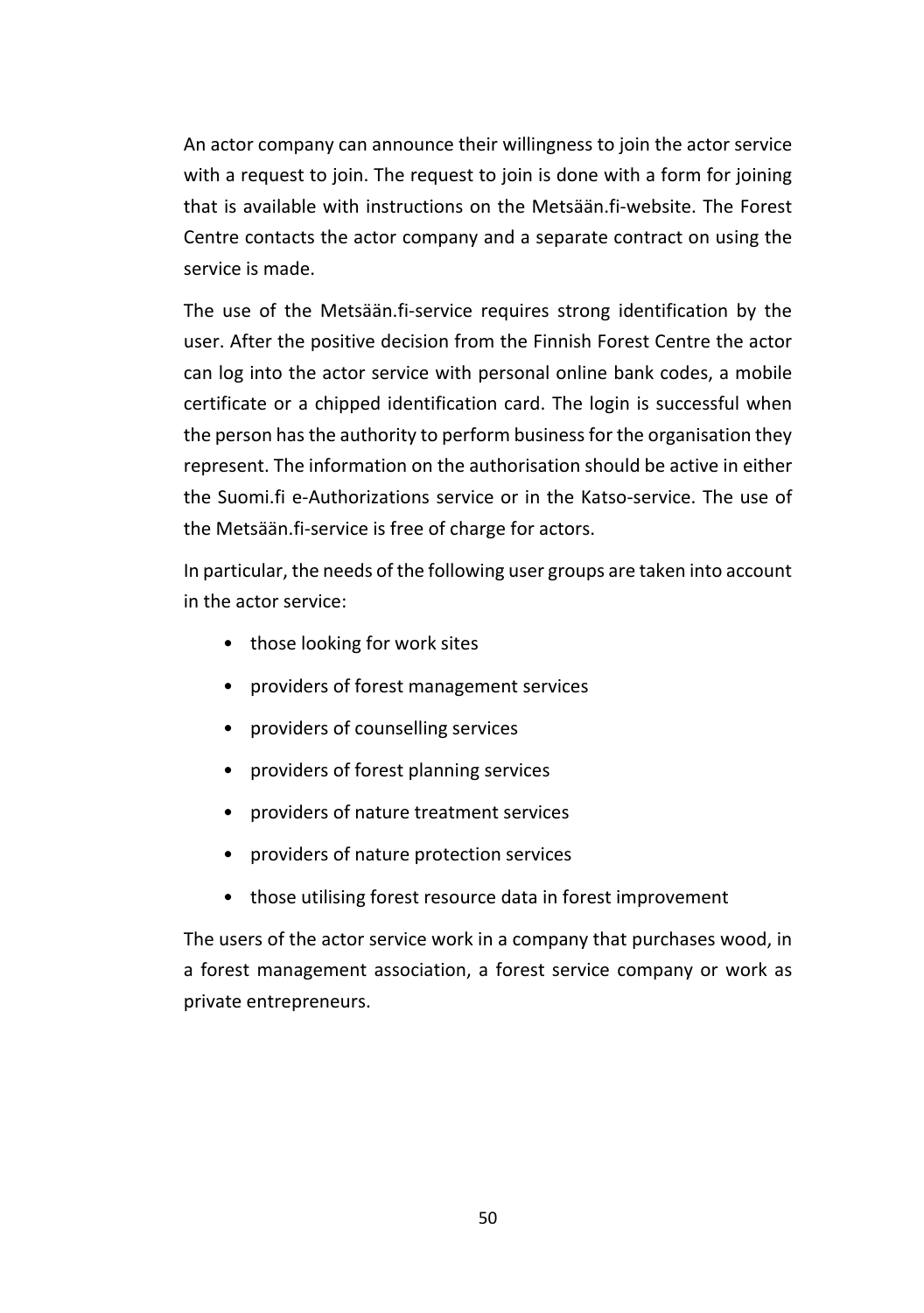#### *Administering own data*

An actor can view and administer their own data in the Metsään.fi-service. The contact information provided by the actor, the data about the actor visible for forest owners in the service catalogue and the list of municipalities that the actor has informed as their area of operations can be seen in the actor's My data section. An actor can update their contact information, which is their email address, phone number and post address, through the Metsään.fi-service. When wishing for changes to the information or list of municipalities shown in the service catalogue, the actor must be in contact with the Finnish Forest Centre's customer support.

You can also inspect your own information on the Metsään.fi-services front page, that also shows the text that describes the company to forest owners. Furthermore, you can inspect the list of municipalities informed as the area of operations. You can find the forest properties in the area behind the name of the municipality, that the actor has received consent for the forest data from the forest owner.

## *Administering forest owner data*

An actor can browse or search for consents granted by the forest owner in the Metsään.fi-service's Forest properties section. The forest properties can be presented as a list or they can be viewed in the map view. Furthermore, the forest properties can be searched based on the property number, property name, municipality of location, property owner, operation recommended for the property or the timing recommended for the recommended operation. Forest properties can also be searched with received handling permission or consent, which is based on a membership, customer relation or a permission to browse or transfer. The actor can exclude properties with no forest resource data available from the search, if they only want to inspect the kind of properties that have forest resource data available. The search criteria that is chosen and deemed to be good can be saved as a favourite for later use. The actor receives an email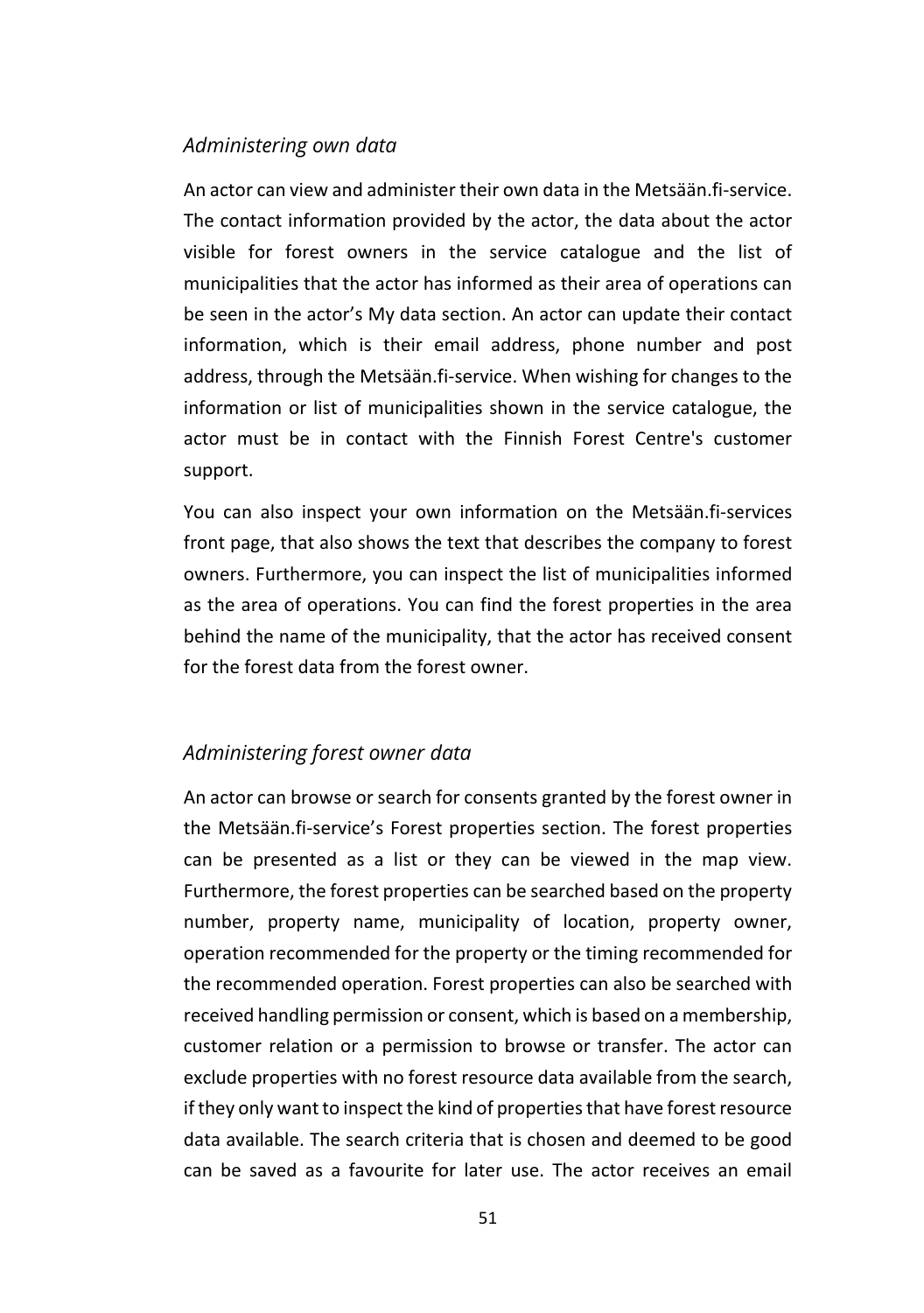notification with the notification service, when the customers have added consents for their forest properties or declared felling or management operations or the need for service.

An actor can use the so called shortcut link in customer communication when there is a need to get consents fast and easily. The forest owner is steered to the Metsään.fi-service through the shortcut link. After the personal identification, the website for granting consent opens for the forest owner, where the consent is directed to the actor that sent the shortcut link.

#### *Data on the customers forests and management needs*

The actor can inspect the data on the forest properties in the list at a glance in the forest properties tab. In addition to the property number and name, the list shows the location municipality, total surface areas, commercial forestry land areas, management operation's surface areas, the volume of felling potentials and the distribution of the timber assortment. There is also the possibility to inspect every listed forest property both in the map view and as compartment data. The forest property's map view and compartment lists tab has been implemented similarly as in the forest owner service's side. The compartment list tabs functions correspond to the functions visible for forest owners, which means that the actor also has the opportunity to download the forest resource data according to the forest data standards as an XML file to their own data system, if they have the required rights.

The operation recommendations produced by the Finnish Forest Centre for both management and felling procedures can be found in the basic compartment list. Similarly the operation recommendations can be inspected in the forest property's map view, where the operation recommendations are themed according to the felling and management operations and the nature objectives are presented either as areal or point specific objects.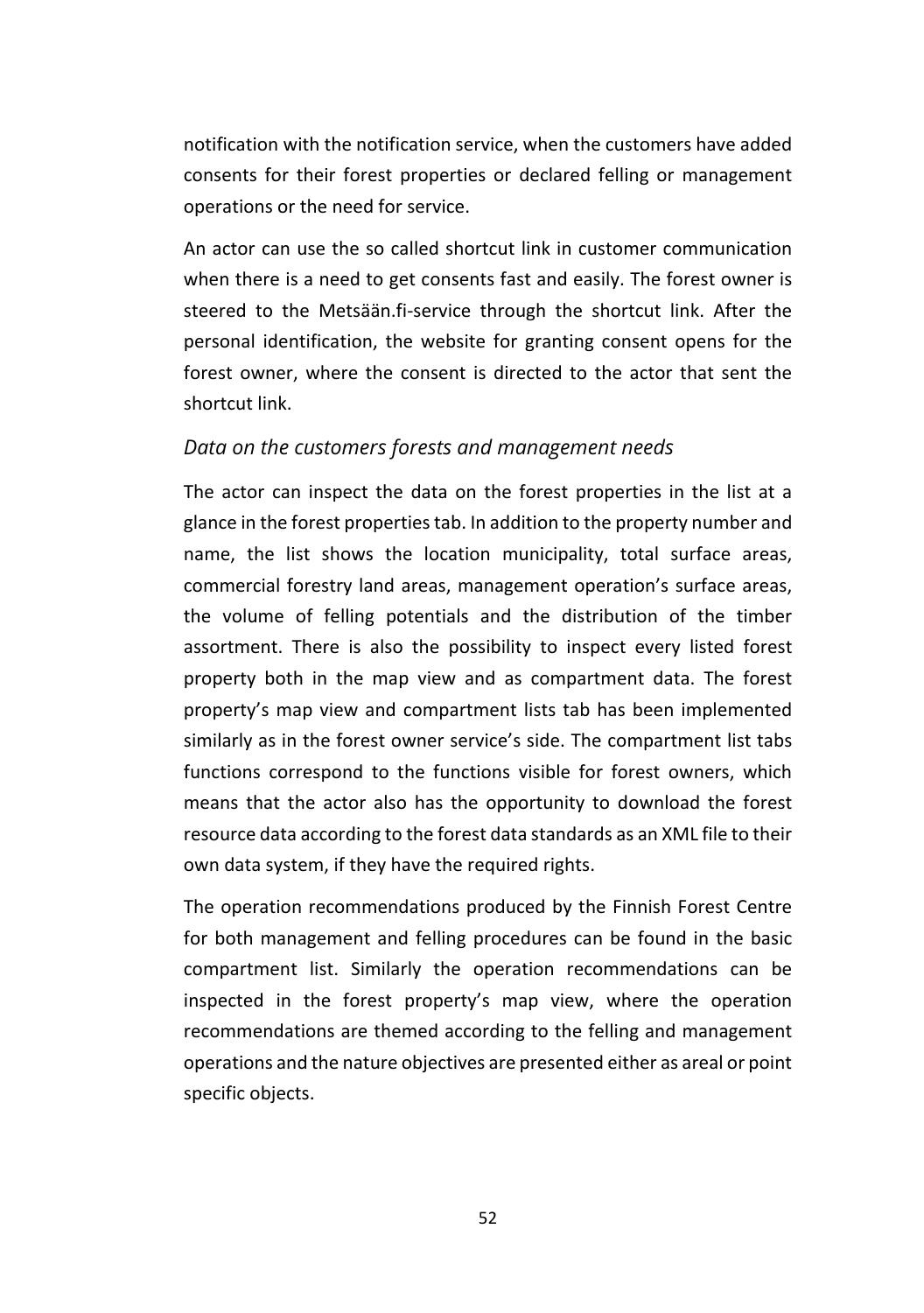## *Administering notifications*

An actor can administer notifications on the Notifications tab. The actor can search for work objects notified by forest owners with the help of the search engine. They can see the notifications that the forest owner has published for the actor. The actor can search for service notifications on another tab.

The actor can also receive notifications from forest owners that have not granted consent for the specific actor to see their property data. However, in this case the actor does not see all of the forest property's data, such as the tree stand data for external forestry compartments. The actor can search for notifications according to different criteria with the search function, for example, according to the timber assortment. The notifications can be viewed as a list or on the map.

#### *Map services for actors*

An actor logged into the service can view information on the map in the forest properties section. For the background they can choose, similarly to a forest owner, either an aerial photo, a field map or a false-colour aerial photo. They get to see the management operations, fellings and natural sites in the map materials section, in the same way as a forest owner (see chapter 3.1). If the actor would like to know if their customer's property has already applied and received Kemera-funding earlier (management of young stands or early tending of seedling stand), they will see it on the forest property map from the authoritative errands menu (funding applications and notifications of declaration). They can also see the forest use declarations and inspection objects from the same section (Kemeraprojects and forest use declarations).

The actor can choose to view the maps on the following subjects in the other materials menu: the need for early treatment, the master plan situation, scenery areas, game sites, harvest ableness, insect damages and storm damages. They can also choose to see the availability of forest resource data, whereupon they can choose a map according to the data collection method or a map that shows the publication year of the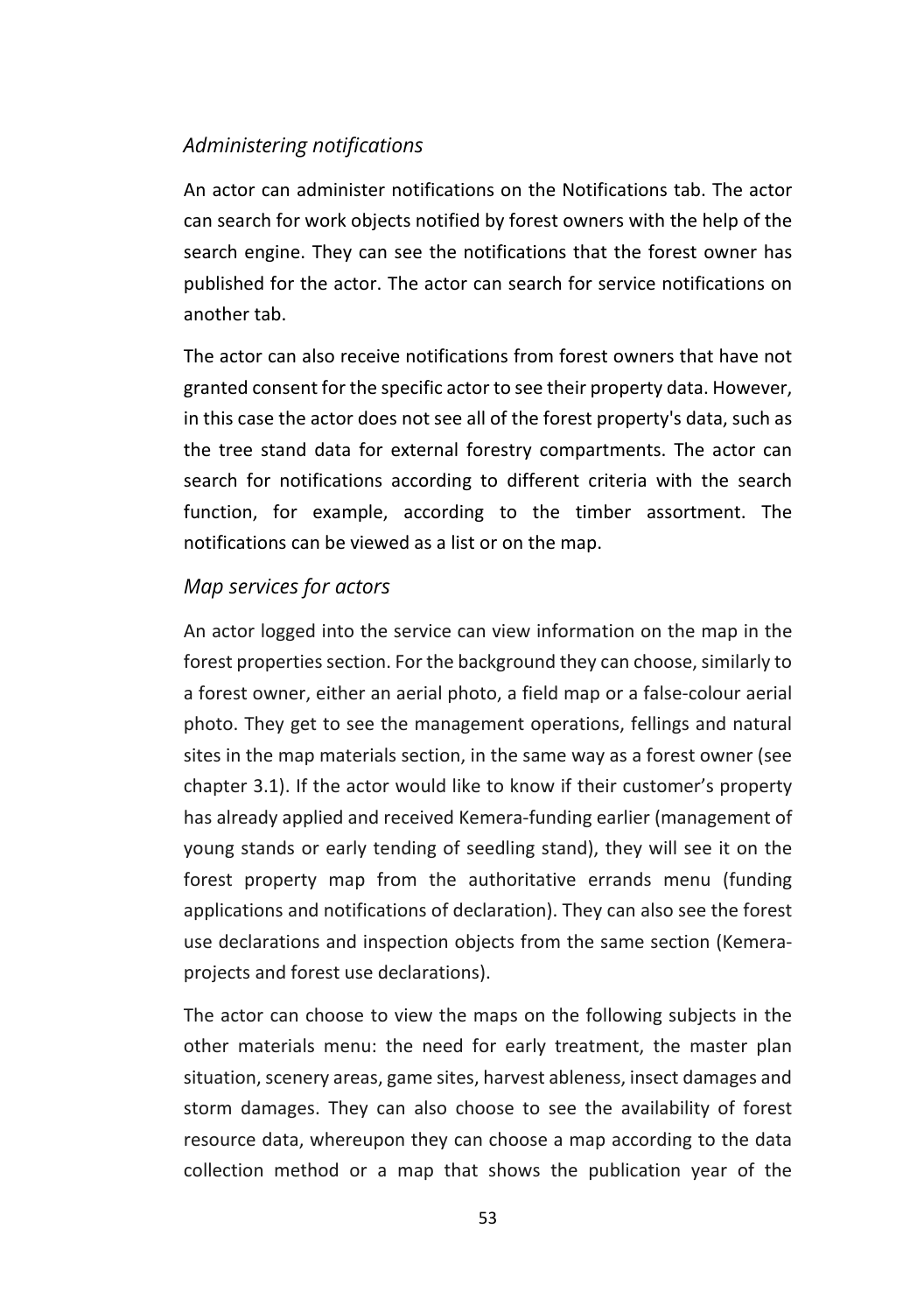estimated data. The actor sees the average volume and development class from the maps based on grid cells. In the section presenting the surface water flowcharts, the user can view maps that are formed based on runoff areas, speed, area and slope.

#### *Digital errands*

An actor can run forest errands for their forest owner customer when the forest owner has granted consent (see chapter 5.1) or when the actor has the right to use the data based on a customer relation or membership and has been authorised by the forest owner. The actor can create and send forest use declarations for the forest owner in the service. They can also see the forest use declaration that they have earlier created for their customer's forest properties. The actor can make applications for Kemerafunding applications and notifications of implementation on the early tending of seedling stands and management of young stands their customer. The actor can see information about the funding application, such as the handling's situation, the amount of calculated support (euros) and the information on when the implementation work associated to them should be done. The information of the notifications of implementation is shown to the actor, as is the information about the handling stage at the Finnish Forest Centre. The actor can send a deer damage insurance claim on behalf of their customer.

Part of the actors have the role of a supervisor when incorporating the forest property to an organic harvest site: When a forest owner has entered a contract in their Metsään.fi-service to add their property to the organic control system, the actor whom the forest owner has chosen as their supervisor will accept the contract in their Metsään.fi-service and add the contract to the regional supervision programme. The contract is then valid. The actor can see all of the organic production contracts in which they act as the investigator in the service.

54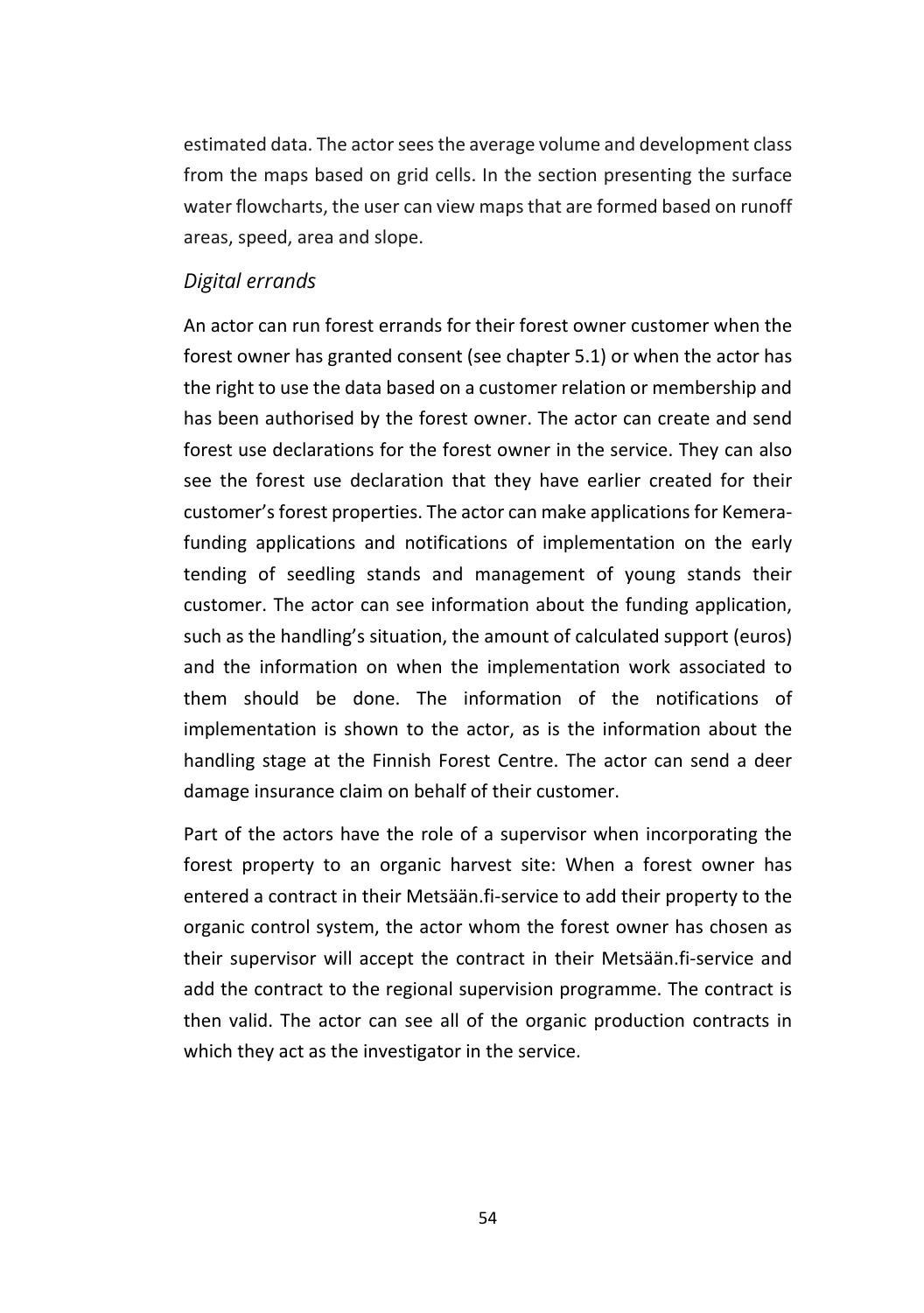# **5.3 Services for open forest data**

# *Open forest data and applications*

The materials and services for open forest data was released on the Metsään.fi-website in March 2018 when the renewed forest data law came into effect. Out of the materials collected by the Finnish Forest Centre, the majority is openly available in digital format based on the forest data law (Law on the Finnish Forest Centre forest data system). The Finnish Forest Centre's material contains data on the forest growing locations and tree stand, habitats of special importance and the use of forests, among other things.

No person or contact information of forest owners are handed out through the open forest data available through the Metsään.fi-website. If the data user connects open forest data to owner data, the user must comply with the personal data protection obligations.

Open forest data is available in three different formats: map services, file packages compiled out of spatial data materials and as interfaces. You can inspect the open forest directly through the map services in a browser window, which means you do not need any other software than an internet browser to utilise the data.

The spatial data materials are file packages formed from areas agreed on beforehand, that are possible to download onto your own computer by using suitable/appropriate software for the purpose. The interfaces enable the use of material through a technical link.

The objective of the open forest data is to advance the forest sector's digitalisation and to diversify the supply of services for forest owners. During the first year of use there were already more than three million downloads of forest data and the service has been used both plentifully and consistently. There are already applications based on open forest data available on the market, and the Forest Centre has also been a part of producing the first applications based on open forest data. Examples on the services produced by the Finnish Forest Centre are the Metsään tie ("Road to forest") and Laatumetsä ("Quality forest") mobile applications.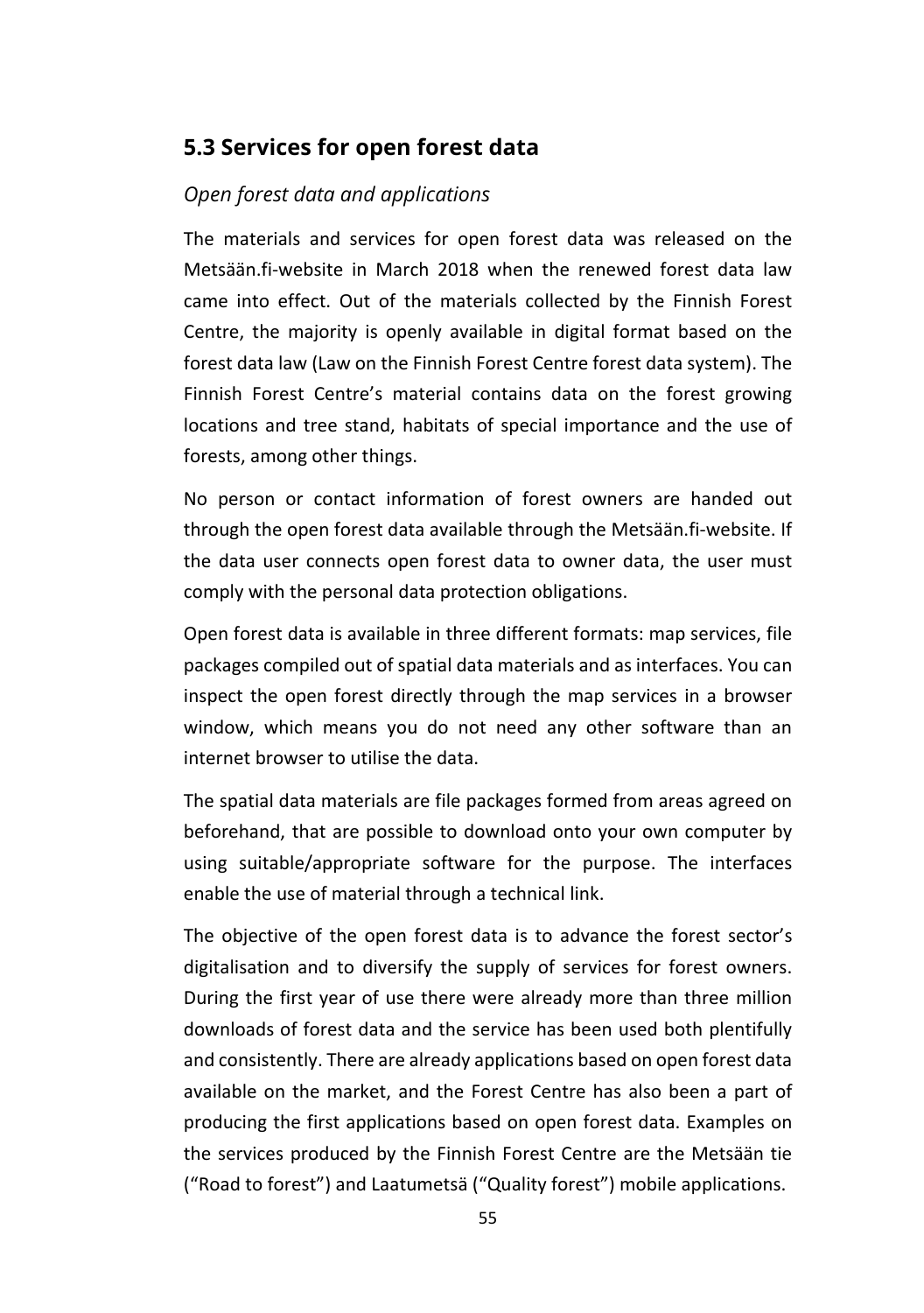## *Mobile application Metsään Tie*

The development work for the Metsään tie-application began from the open forest data hackathon competition, whereupon the RoadsML winning team gained the opportunity to develop their presented idea to a completed product as funded by the DataBio project and the ministry of agriculture and forestry of Finland's key project. The Metsään Tie-mobile application estimates the condition of a forest road with the help of a smart phone. At the same time the mobile devices GPS locator positions the device on the map on the screen along the road it is travelling and its sensors also measure the vehicle's vibration. The application estimates the condition of the road from the intensity of the vibration.

After driving, the car's driver can enter their own view on the road's condition into the application, and in the same way, for example, provide information on any rocks or holes on the road or the need for ploughing. The observations entered to the application and the drive data are collected to the online forest data map service maintained by the Finnish Forest Centre, where they are available for everyone.

The application is self-learning, which means that the more data inserted the better it will develop. The objective is that in the future the application will estimate the condition on the road based only on the vibration.

The forest sector can utilise the application when planning the route to felling sites and timber vehicles. The need for the service is reflected by the fact that at the moment, for example, the weight limits of a forest road cannot be seen anywhere openly. Therefore, the application is also suited to be used by road maintenance associations.

The Metsään Tie-application is free of charge and compatible with Android operating systems. The application was released in January 2019 and has since been downloaded more than 500 times.

## *Mobile application Laatumetsä*

The Forest Centre launched the Laatumetsä-mobile application at the end of 2018 in collaboration with the DataBio project and the Ministry of Agriculture and Forestry's key project *Puu liikkeelle ja uusia tuotteita*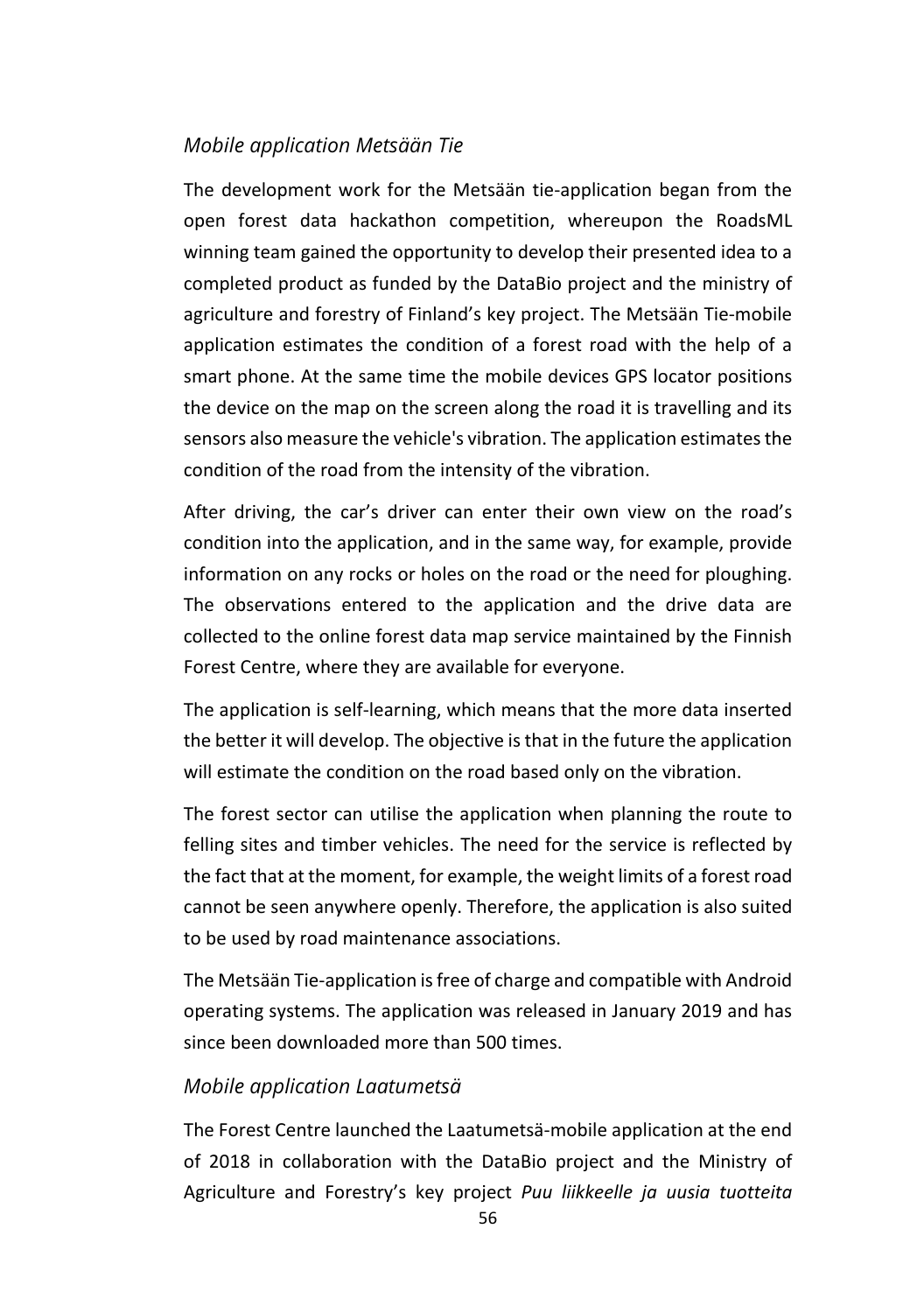*metsästä* (Wood on the move and new products from forests). The application was developed for the Finnish Forest Centre by the Mikkeli based Wuudis Solutions Oy. The application makes the in-house control of forest management operations easier, and you can also inform observed forest damage with it.

The forest owners and forest sector actors can now inspect the quality of early tending of seedling stand and management of young stands with a mobile application. You can also save in-house controlled data for the forest management objectives on, for example, the tree stands' growing thickness, loss, diameter and age and send them for information to the Finnish Forest Centre. The in-house control improves the quality of forest management operations and creates favourable conditions for the forest's growth. In-house controlled data saved from the field can also be utilised, for example, when creating a Kemera-notification of implementation. The application also includes instructions for sample area measurements and the recommendations for forest management.

You can also inform forest damage observations to the Finnish Forest Centre with the application. You can make the notification anonymously with the application's form that does not require signing up. The data on the damage observations are collected into the Finnish Forest Centre's map service.

The Laatumetsä-application is free of charge and compatible with both Android and iOS operating systems. The application has been downloaded over 500 times since its launch.

# **5.4 The Metsään.fi-service's user support**

The Finnish Forest Centre's customer support is responsible for the support of the Metsään.fi-service's users and it guides the forest owner and actor users by phone, email and, since the beginning of 2019, also through the chat in the Metsään.fi-service. The customer's calls regard, in addition to the Metsään.fi-service, the other services provided by the Finnish Forest Centre, forest management and ownership.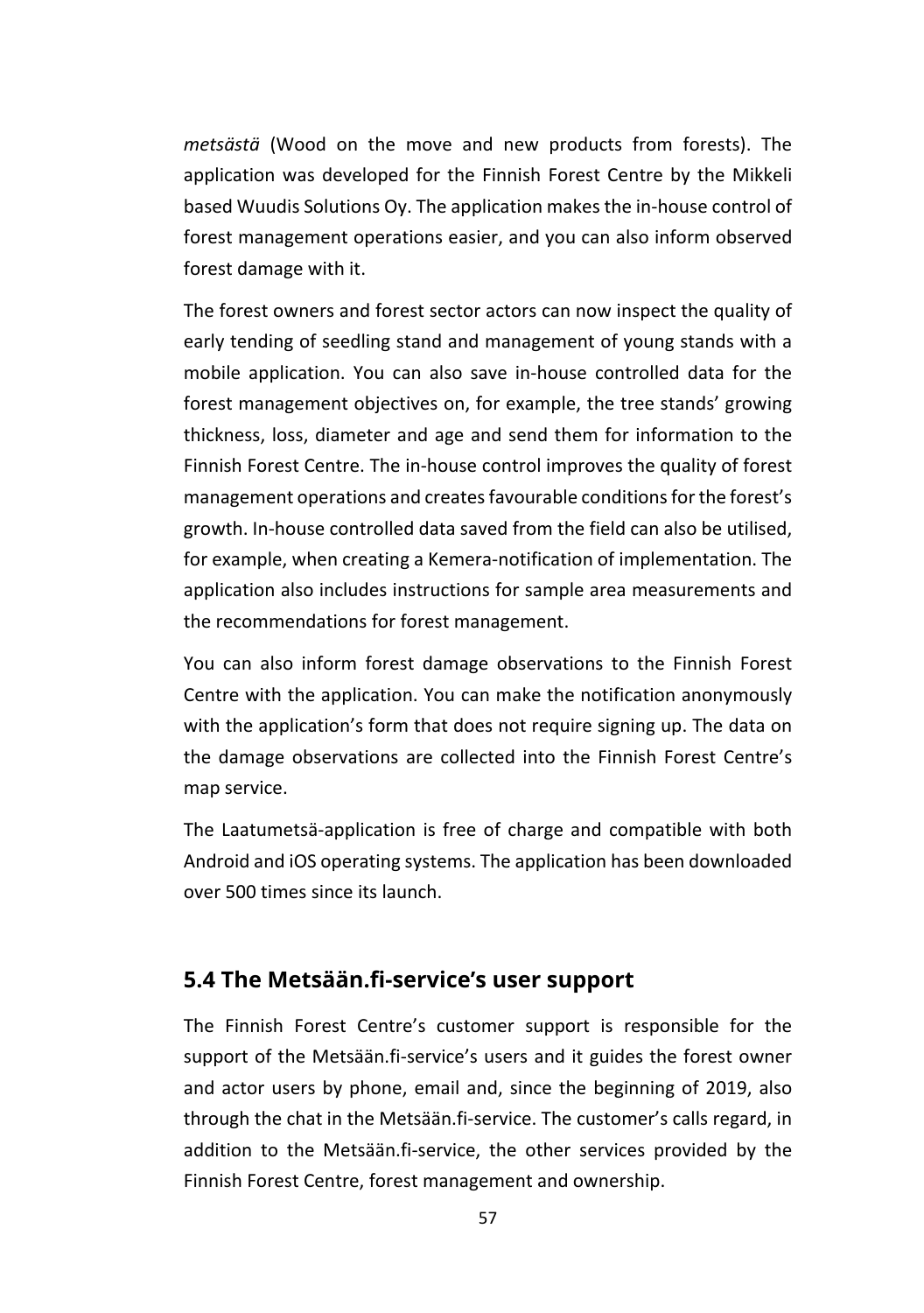In 2018, the customer support received a total of 6,000 phone calls, 7,332 emails and 2,450 contacts through the Metsään.fi-service $11$ . The total amount of contacts was 15,780, which is 300 a week on average. Out of all the contacts to the customer support, 38 per cent (4953 pieces) was regarding to the Metsään.fi-service. Out of the contacts regarding the Metsään.fi-service, 3918 came from forest owner customers and 10335 from actor customers.

# 6 The technical implementation of the service

This chapter presents the technical implementation of the Metsään.fiservice and website. The chapter goes through both the forest resource data and other standards that the service is based on and the technical implementation of the website.

# **6.1 The forest resource data and other standards**

The solutions based on standards and other open interfaces were proved to be a functional and cost effective way of implementing data systems. XML-schemes are defined in the standardisation of forest data that enable standardised data transfers, cost effective implementation of data systems and the building of functional data infrastructure for the forest sector.

The forest data standards are already used in several data systems and the preparation work groups perform active collaboration in the developing and maintenance of the standards together with the forest sector's software developers. The development of new standards and maintaining

<span id="page-58-0"></span> $11$  The numbers presented in the chapter are based on the Forest Centre's 2018 customer specific accounts.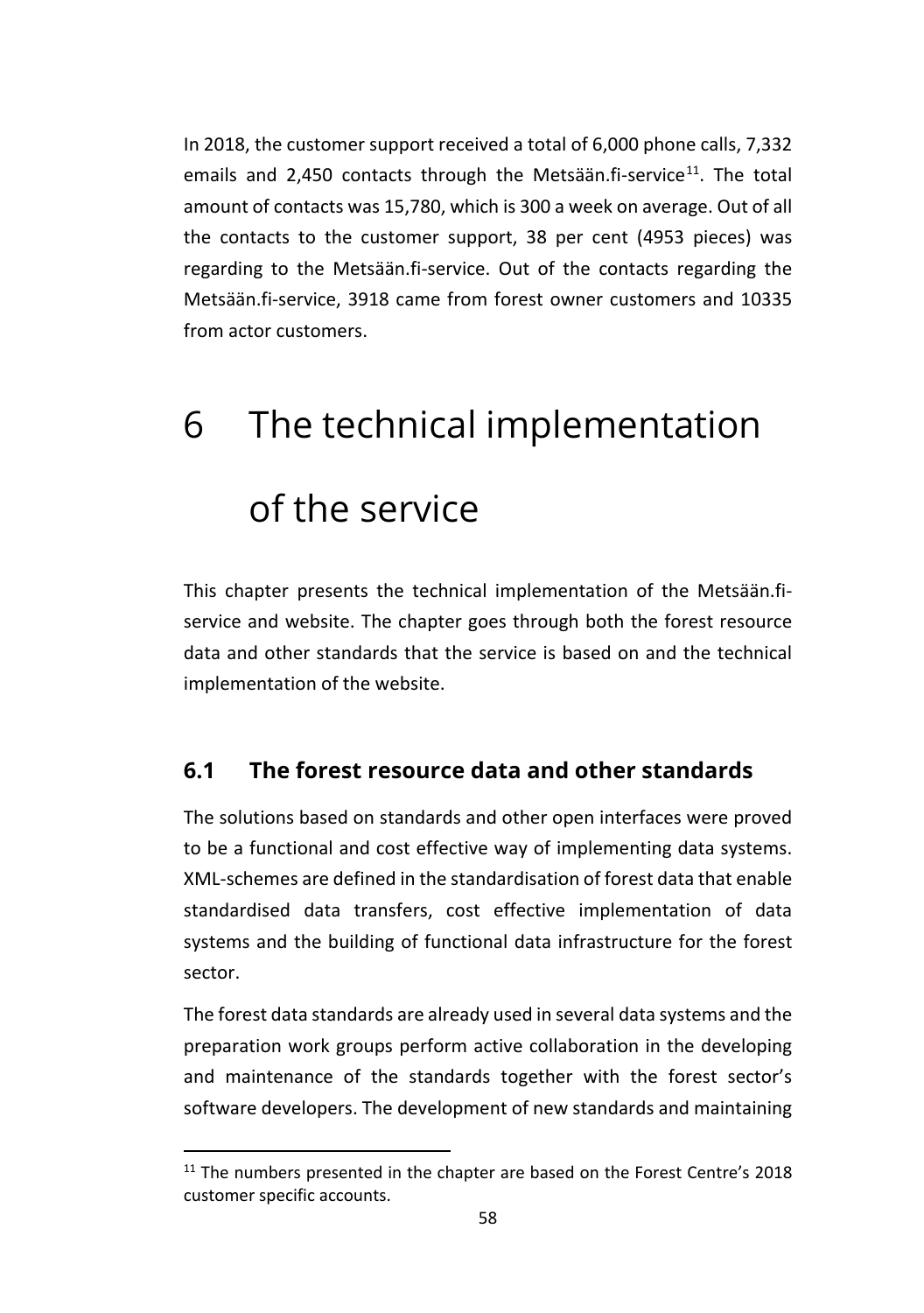old standards is implemented by a preparation work group with a varying composition. Participation in the standardisation work is voluntary and open. However, the actual software development is limited to the outside of this standardisation work for the public good.

The Ministry of Agriculture and Forestry of Finland leads the steering group for the forest data standardisation work and the responsible organisation for the implementation is the Finnish Forest Centre. Several other forest sector organisations and private companies have also participated in the development work of the forest data standards.

Standards regarding open and free spatial data maintained by the OGC organisation, such as interface solutions based on the WMS, WFS and WMTS services, are utilised in the Metsään.fi-service in addition to the XML standards. Furthermore, the data transfer protocol based on both the SOAP and REST standards are utilised in the transfer of messages based on the XML standard.

# **6.2 The technical implementation of the Metsään.fiwebsite**

## *The Metsään.fi-service*

The Metsään.fi-service is a service used with a www-browser, the map functions of which are optimised for use on a computer. The application is implemented with Java technology by using the Apache HTTP service and Java Enterprise Edition environment. The solution is implemented as a result of portlets installed to the Liferay service and the tailoring of the portal. Liferay's content management for maintaining dynamic content on a www-website has also been utilised in the solution. The map functions are implemented as a JavaScript, using the OpenLayers library in a browser. The server assembly consists of a web frontend server, Java Enterprise Edition application server and the Oracle database server.

The component model for the system architecture consists of the Metsään.fi-service's portal platform's user interface and services. The user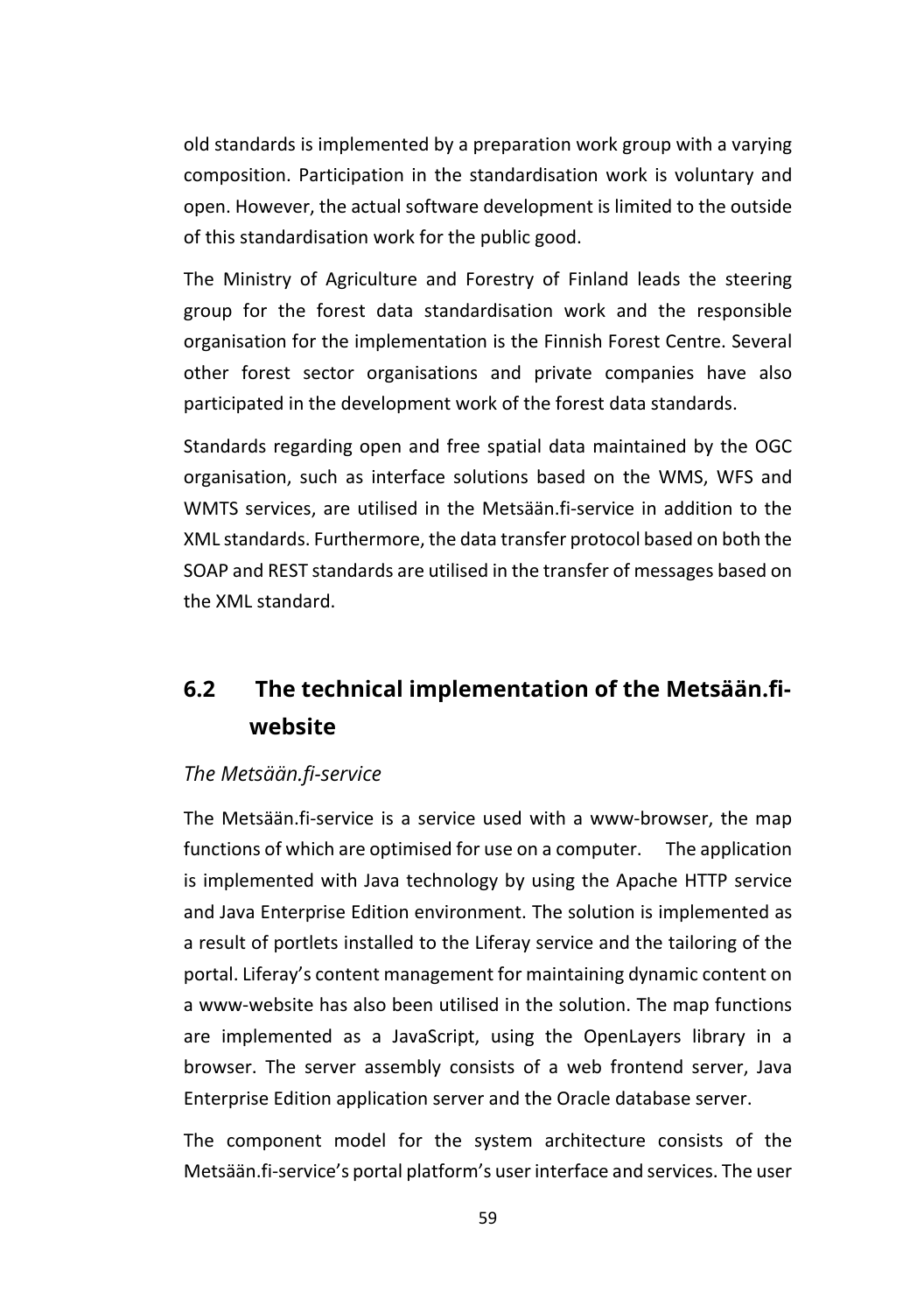interface includes the tailored portlets and web-contents fed with the content management. This also includes the tailored themes and layout of the user interface. The services include the system's business logic's service components. The service components can be used from many different portlets. These supply the required services and data for the portlets so that the displayed data is achieved according to the business logic.

The Metsään.fi-service is connected to the Suomi.fi-identification service that is used in the forest owner's login. The actor users also log into the service through the Suomi.fi service. However, the actors' authorisations for representing the actor company is checked from the Suomi.fiauthorisations. The Finnish Forest Centre's users log into the Metsään.fiservice through the Finnish Forest Centre's own user administration. The user interface's visitor monitoring is implemented with Google Analytics.

WMS and WMTS materials, which are aerial photo and map services, are also directly attached to the Metsään.fi-user interface. They include both the Finnish Forest Centre's own materials and materials from external sources, such as the National Land Survey of Finland and the Finnish Environment Institute.

The Metsään.fi-service is based on the content produced by background systems and, therefore, no additional content is being produced and maintained. The Metsään.fi-website's services are built on the data model, database, integrated background systems and data transfer services. The data model means the system's data model that guarantees the system's internal operation logic even though the background system's data models would change. The data base is a relation database where all the system's data are stored. The integrations to the background systems are implemented as web service and database integrations.

#### *Open forest resource data*

Open forest resource data means data found in the Metsään.fi-website's open data section where spatial data in the Finnish Forest Centre are shared. The following are removed from the shared data: owner data,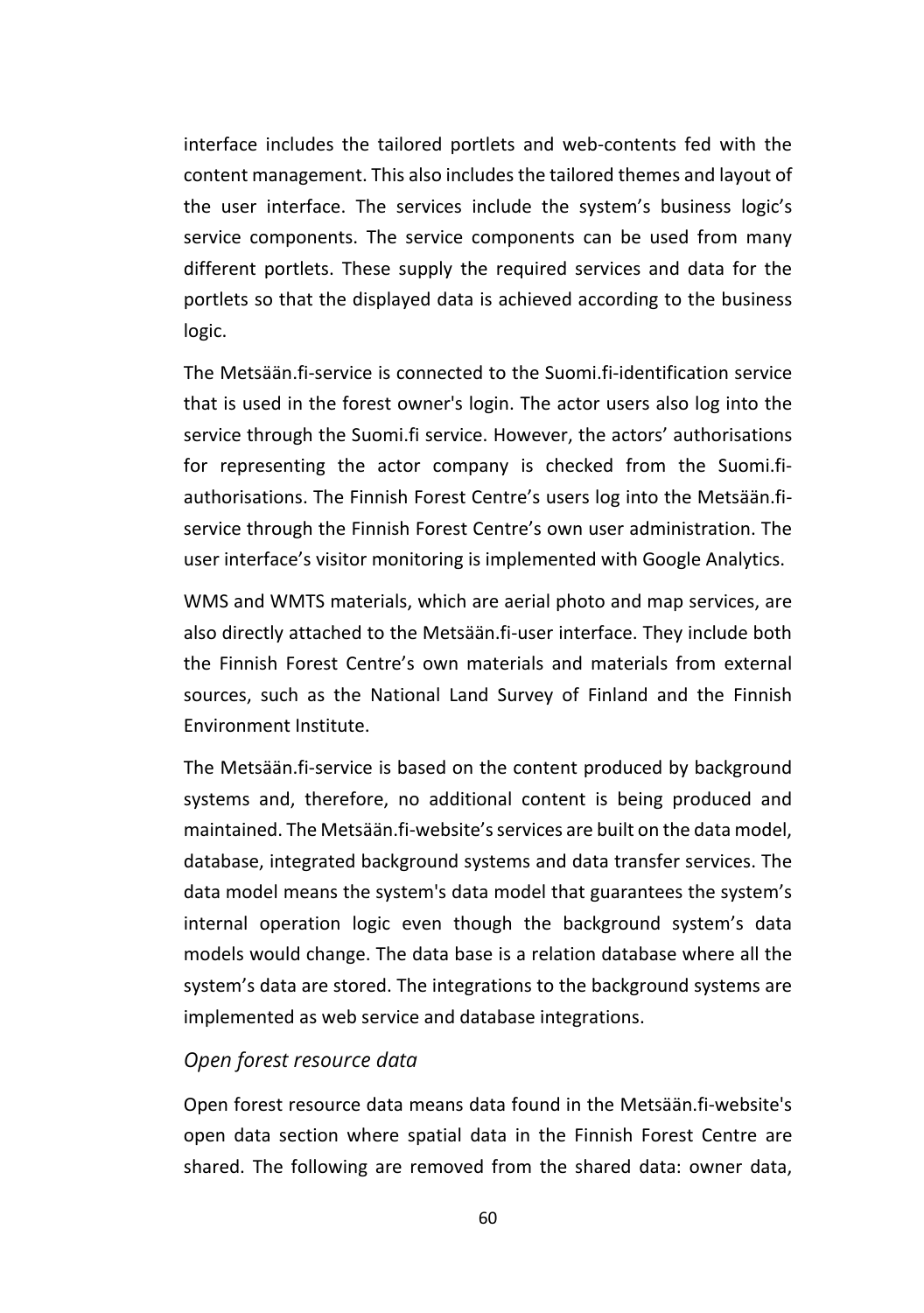property data, free texts that can include personal data and data regarding Kemera funding. This means that the shared data only includes so called environment data, which is data that describes the three stand operations implemented form the management recommendations, things regarding soil and living environment, which is data that somehow describes the environment and measures that have been or will be taken there.

The spatial data groups of the open forest data consist of forest resource compartments, grid cell materials, declaration of forest use materials, Kemera-materials and remote sensing sample areas. The habitats of special importance are also included in the forest resource compartment data.

Open forest data is shared publicly without a login and the information seekers are not identified. Data is distributed according to the commonly used data license Creative Commons 4.0 (CC BY 4.0). Materials under the license can be used freely in any way as long as the source of the material is mentioned.

It is possible to use the open forest data through three channels, which are spatial data materials, interfaces or map services. To download spatial data materials means that file packages has been formed from the open forest data based on the prepared regional division. The used regional divisions are region, municipality and 6x6 km map grid division. It is meant to receive large material entities with the spatial data material download service You can do this, for example, when you want to perform a municipality based analysis. Spatial data materials can be searched through the HTTPS and FTP protocols. At its most simple, a website is opened whereupon you can select and download the file. The file format is a .zip packaged OGC GeoPackage that version 1.2 with the RTree extension is used with. The forest resource compartments are available in XML format in addition to the GeoPackage by map grid as the forest resource data standard version 1.7.

Interface means the technical interface between two applications where the applications communicate while complying with the standards. The interfaces deviate from the local data materials in the way in which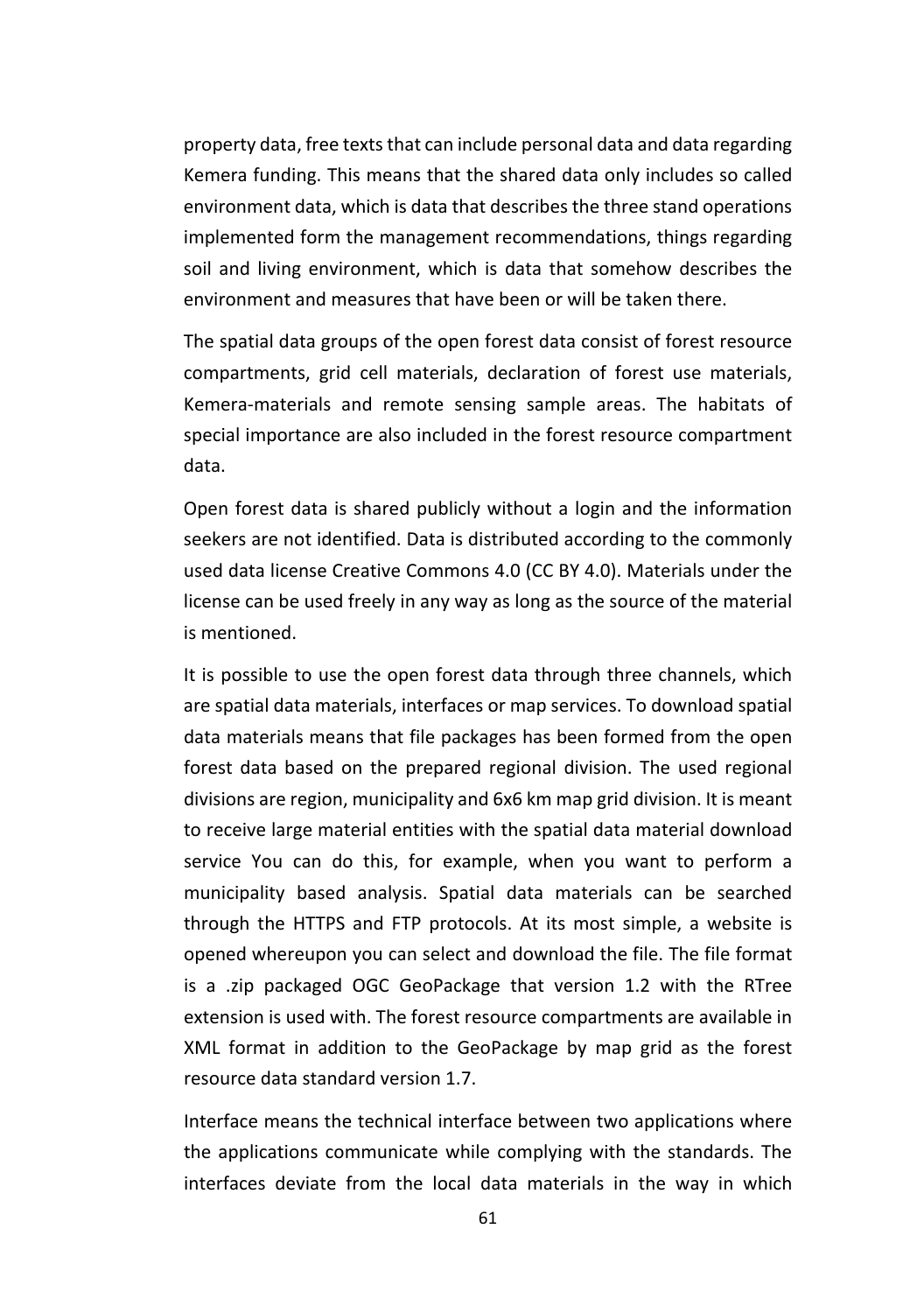dynamic data is transferred through them in different formats. The data that can be transferred are from a geographically smaller area, for example, than the interest area moving along the map window's cropping. The data is usually stored in the cache memory and is not necessarily meant to be stored for as long as data acquired through the spatial data materials. The interfaces formed from the open forest data comply to the OGC's WMS and WFS standards. These are common data locations standards in global use. Furthermore, it is possible to download forest data compartments in the national forest sector's XML standard through your own REST interface.

The map services the simplest and easiest to use option out of the open forest data utilisation possibilities. They are on the websites on the internet found under the Metsään.fi-website, whereupon anyone can also see data supplied through the interfaces.

# 7 The benefits from the

# Metsään.fi-website

This chapter describes the benefits produced by the Metsään.fi-website and the data included in it for the forest sector and the service's users.

# **7.1 The benefits for the forest sector**

As in other fields, the role of data and digitalisation has stood out in the forest sector in the 20th century. For example, the up-to-datedness and usability of forest resource data and the significance of online services in utilising the harvesting potential was highlighted in the Finnish forest politics in 2008 (Ministry of Agriculture and Forestry of Finland 2008). Räsänen et al. (2017) estimated that better data on forests, terrain and roads and decision support systems that utilises them would enable at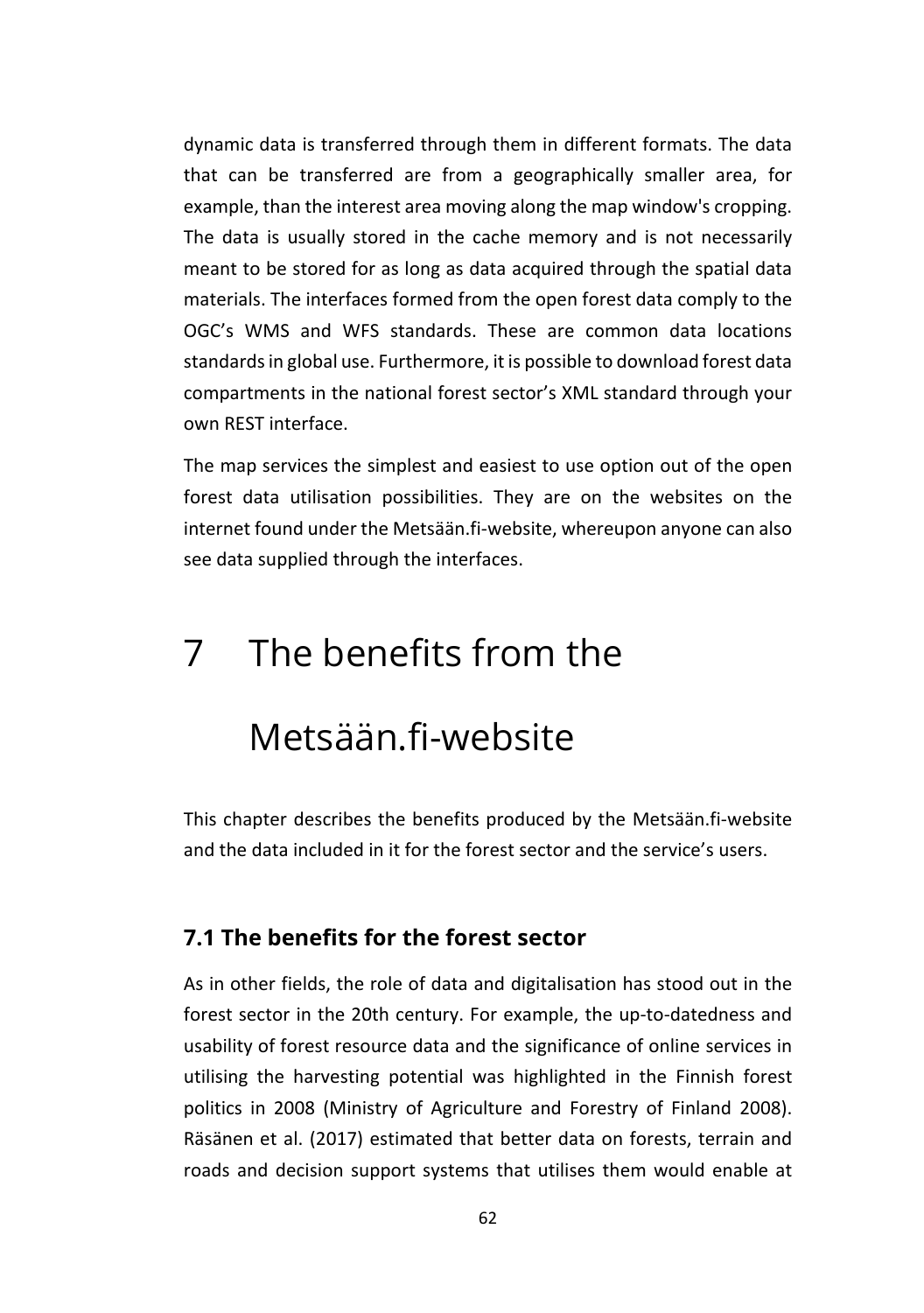least a 100 million euro benefit potential annually. The National Forest Strategy 2025 (Ministry of Agriculture and Forestry of Finland 2015b) updated in 2019 visibly highlights the significance of forest data and platform economy in the renewal of the forest sector: *"Accurate information on forest resources and the utilisation of this information will increase activity in the timber market and forest management, and improve conditions for the allocation of nature management. Timely open data on forest resources and their owners will improve the efficiency of forestry processes. The Metsään.fi-website maintained by the Finnish Forest Centre is an example of an open information portal that is financed with public funds and is widely used.*"

Out of the benefits brought to the sector by the Metsään.fi-website, the significance of open forest data, that has been more specifically presented in chapter 7.2, was highlighted in particular. Kangas and Packalen (2018) estimated the benefits of forest resource data $^{12}$  $^{12}$  $^{12}$  among forest sector actors through interviews. Private forest owners were excluded from this survey. Based on the results, the primary benefit producing mechanisms were divided into five classes:

- 1. **Screening.** Objects that fill specific criteria are searched for from a large amount of forest properties and forest owners (such as unannounced fellings, forest stands that have reached the age of regeneration felling or sites that are rich in biodiversity.
- 2. **Planning of operations.** The utilisation of forest resource data enables cost savings in the planning of operations (such as more effective planning of harvesting operations).
- 3. **Transactions** The forest resource data can reduce transaction costs that occur, for example, in the trading of unwanted timber assortments between actors.
- 4. **Improving the quality of products.** The more accurate tree stand data can increase the production of higher quality and more

<span id="page-63-0"></span> $12$  The forest resource data covered by the study referred either to the data collected by laser scanning included in the Metsään.fi-website or to the data based on multi-source inventory produced by the National Forest Inventory (Valtakunnan Metsien Inventointi VMI).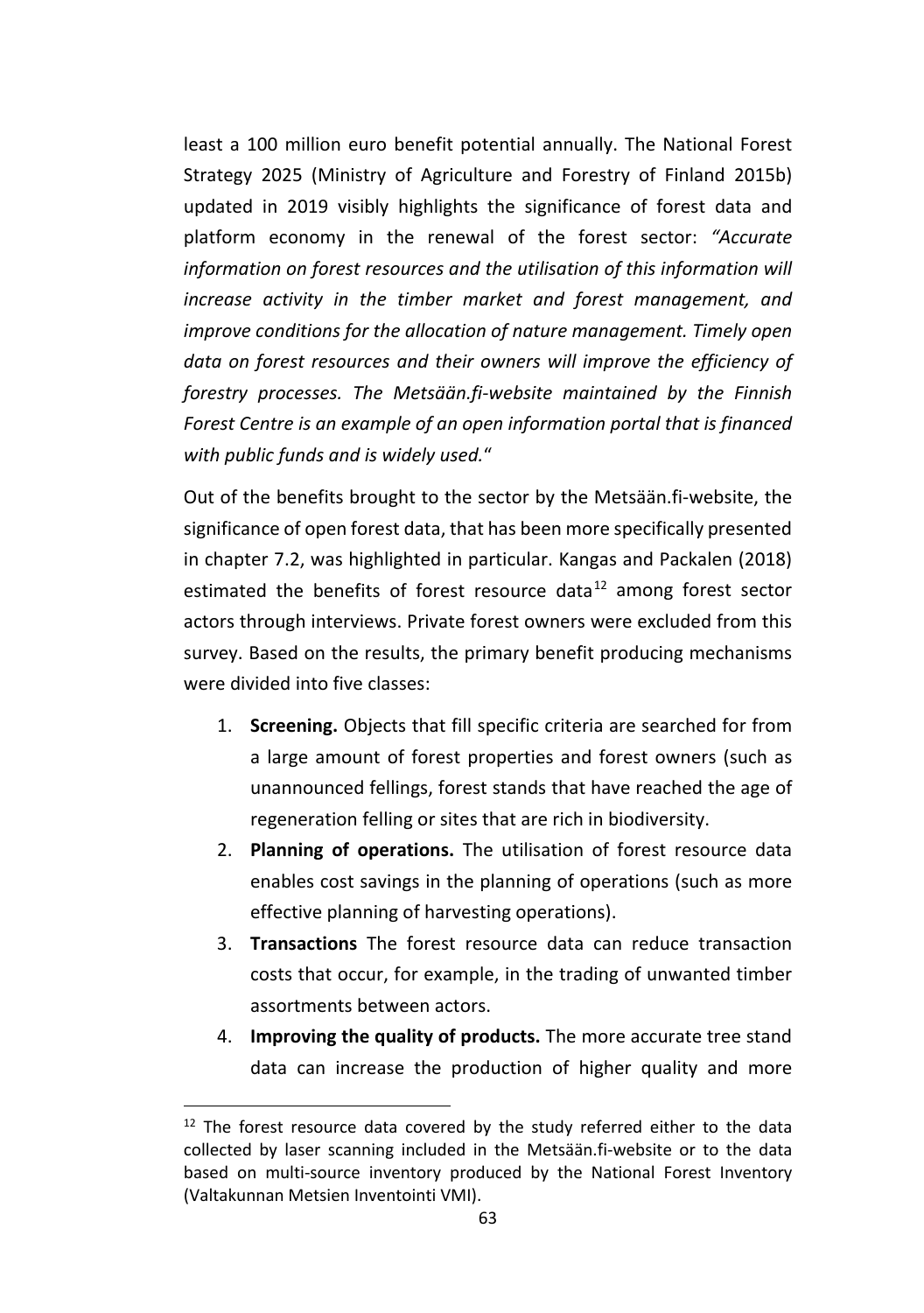valuable products, for example, if it would be possible to choose a stand and optimize bucking according to the needs of the sawmills' clients.

5. **Indirect effects.** The forest resource data can produce many indirect benefits, among other things by increasing the forest management activity of forest owners.

The benefits brought by the forest resource data produced by laser scanning to the Metsään-fi-website have been estimated by, among other things, comparing it to the cost required to gain similar data by field measurements. Assuming the traditional compartment specific estimation to cost around 20 euros/hectare, the price for laser scanning and aerial photography based inventorying is around 5 euros/hectare and assuming that the data received from the inventorying has the same utilisation possibilities as a traditional field measurement, the net benefit would be on the data producer's level about 22.5 million euros annually. A significant part of the calculated benefits is formed from the fact that laser scanning enables the inventorying of a much larger area than possible in a traditional compartment specific estimation. (Kangas et al. 2019)

In the same study it was estimated that the advantage that laser scanning provides to the forest owners amounts to up to 210 million euros every year compared with a situation where forest resource data is obtained from satellite pictures, and to about 60 million euros every year compared to data collected through traditional field measurements, providing that the advantage is studied solely on the basis of the reliability of the total volume. Since laser scanning is less accurate than field measurements regarding certain factors, the achieved benefit is likely to be smaller than this estimate. On the other hand, laser scanning enables data gathering from a larger area.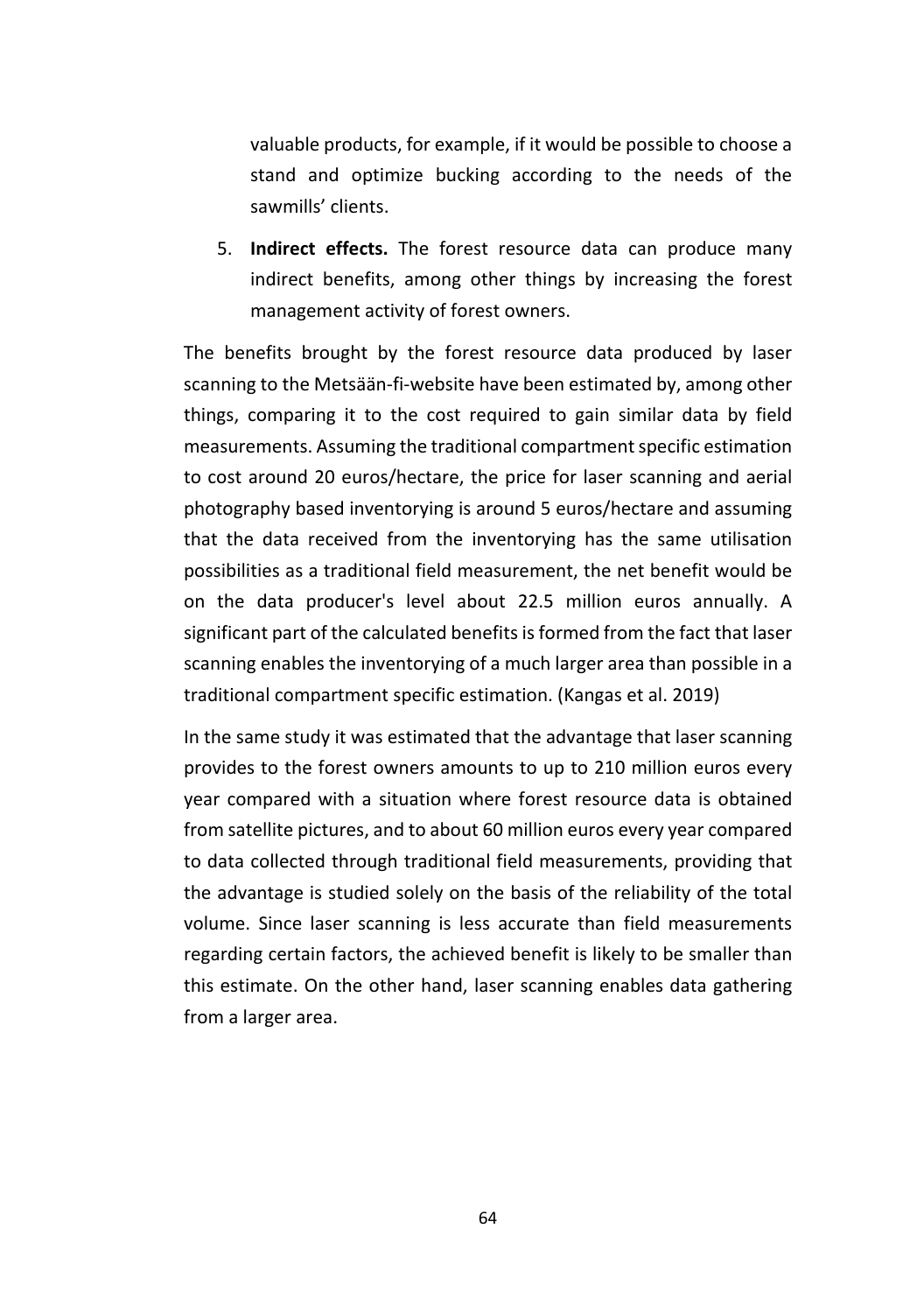# **7.2 The benefits experienced by users**

# *The users in general*

The Metsään.fi-website generates cost savings and enables new kinds of business for both forest owners and actors. For forest owners, the Metsään.fi-service gathers data concerning their own forests, such as growing stock, recommended operations and natural sites, and provides a channel for online services, for instance, notifications of forest use. For actors, like organizations along the wood procurement chain and forestry service providers, the Metsään.fi-service and the open forest data services generate savings, for instance, by reducing the time spent in the forest, and create new business opportunities. The availability of an almost nationwide, laser scanning based forest resource data has increased the understanding of the quantity and quality of Finland's forest resources, and has potentially promoted the forest industry's readiness to invest. In addition, the Metsään.fi-website has also provided opportunities to make the Forest Centre's own activities more efficient, above all regarding the focus of client support and supervision tasks included in the Forest Act.

In customer surveys relating to Metsään.fi, in surveys assessing the advantages of the data provided by the service and in the interviews that were conducted for this study, certain benefits for the users stood out. Examples of the most important benefits are presented in table 5.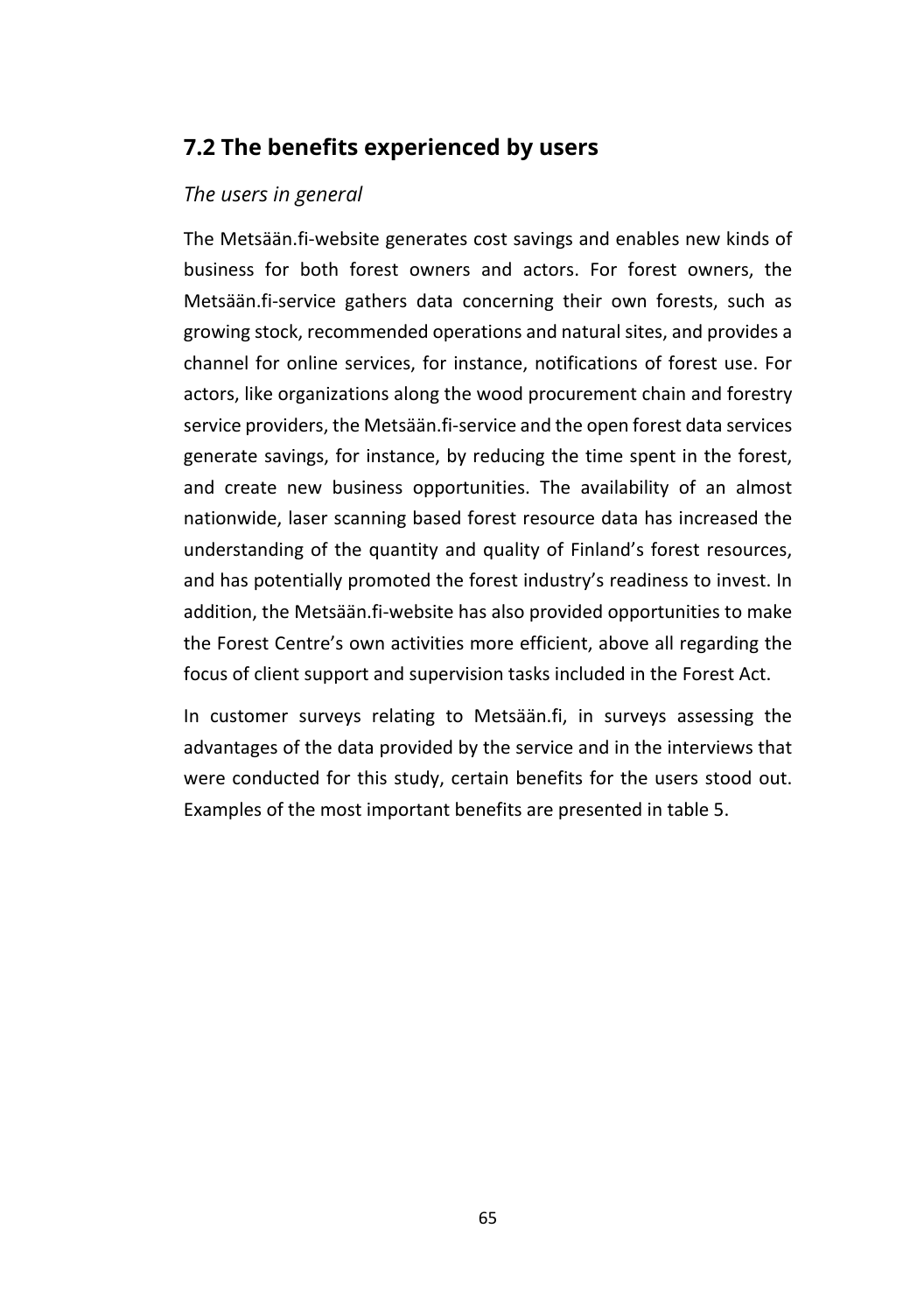|                                                                                                                                    | rable 5. The main benefits that Metsaan.ji offers its users                                                                                                                                                                                 |                                                                                                                                                                                                                                                                                                                                               |                                                                                                                                                                                                                                                                                                                                                                                                                                 |
|------------------------------------------------------------------------------------------------------------------------------------|---------------------------------------------------------------------------------------------------------------------------------------------------------------------------------------------------------------------------------------------|-----------------------------------------------------------------------------------------------------------------------------------------------------------------------------------------------------------------------------------------------------------------------------------------------------------------------------------------------|---------------------------------------------------------------------------------------------------------------------------------------------------------------------------------------------------------------------------------------------------------------------------------------------------------------------------------------------------------------------------------------------------------------------------------|
| Function                                                                                                                           | Who uses                                                                                                                                                                                                                                    | What kind of benefit                                                                                                                                                                                                                                                                                                                          | Example on cost<br>savings                                                                                                                                                                                                                                                                                                                                                                                                      |
| Leaving an electronic<br>forest management<br>subsidy application,<br>a forest use<br>declaration or an elk<br>damage notification | Forest owners, timber<br>procurement<br>organisations, forest<br>service providing<br>entrepreneurs, forest<br>management<br>associations, Forest<br>Centre staff                                                                           | Filling out<br>applications and<br>giving declaration and<br>notifications has<br>become faster,<br>handling times have<br>shortened                                                                                                                                                                                                          | Usage of online<br>services saves the<br>authorities 0.5 million<br>euros in legislation<br>monitoring costs and<br>0.7 million in the costs<br>of administration of<br>subsidy applications                                                                                                                                                                                                                                    |
| The availability of<br>forest resource data,<br>property specific<br>management and<br>felling<br>recommendations                  | Forest owners, timber<br>procurement<br>organisations, forest<br>service providing<br>entrepreneurs, forest<br>management<br>associations, Forest<br>Centre staff, research<br>organisations, banks,<br>insurance companies? more effective | Data on the property's<br>forest resources and<br>the management and<br>felling<br>recommendations;<br>more efficient forest<br>planning and property intensification of the<br>evaluation; faster<br>planning of forest<br>management and<br>marking stands for<br>timber harvesting;<br>contacting of new<br>customers and<br>customer work | Open forest data saves<br>every year forest<br>service providers<br>roughly 10 million<br>euros and timber<br>procurement<br>organisations roughly<br>100 million euros. The<br>Finnish Forest Centre's<br>customer work has<br>reduced costs by 5<br>million euros each<br>year. The use of forest<br>resource data in<br>owhership changes by<br>inheritance saves the<br>authorities about 2.7<br>million euros each<br>year |
| The availability of<br>data on nature sites                                                                                        | Forest owners, timber<br>procurement<br>organisations, forest<br>service providing<br>entrepreneurs, forest<br>management<br>associations, Forest<br>Centre staff                                                                           | Forest management<br>and felling that take<br>nature values better<br>into account; more<br>effective identification 0.55 million euros<br>of nature sites that<br>could be protected                                                                                                                                                         | The data on nature<br>sites saves the Finnish<br>Forest Centre roughly<br>each year                                                                                                                                                                                                                                                                                                                                             |
|                                                                                                                                    | Forest owners, timber                                                                                                                                                                                                                       | Competitive tendering                                                                                                                                                                                                                                                                                                                         |                                                                                                                                                                                                                                                                                                                                                                                                                                 |

*Table 5. The main benefits that Metsään.fi offers its users*

Announcements regarding needs for forest management services and timber sales

procurement organisations, forest service providing entrepreneurs, forest management associations

for forest management services and timber sales based on management recommendations, finding local service providers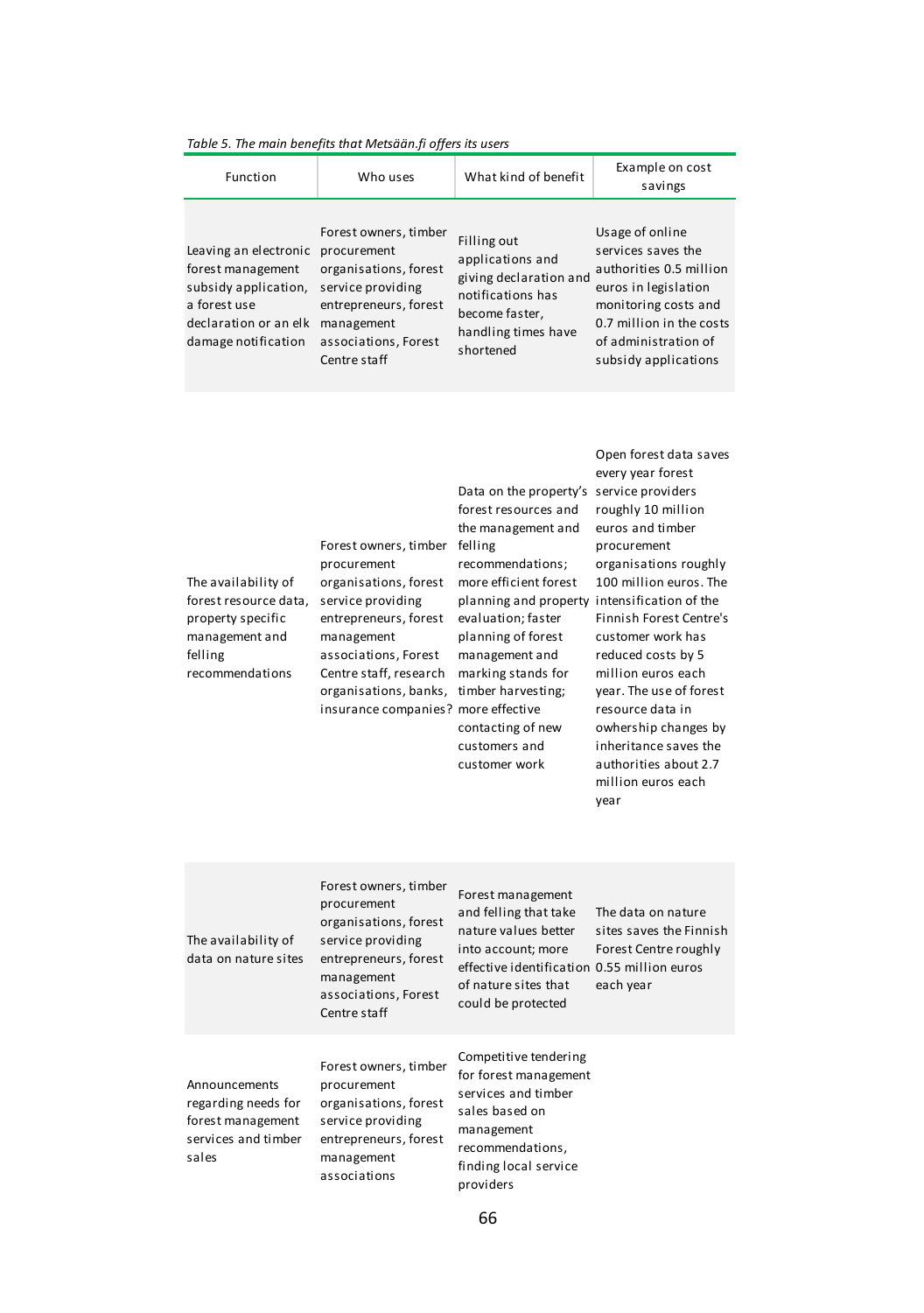By request of the Ministry of Agriculture and Forestry, the Forest Centre calculated the cost savings included in table 5 with a benefit analysis method. The request was part of the investment calculations for the new forest resource data system.

#### *Forest owners*

During the autumn of 2016, Pellervo Economic Research PTT conducted a survey among forest owners commissioned by the Forest Centre (see chapter 4.1). Almost 90 per cent of the respondents considered the possibility to check the data concerning their own forests to be useful or important (see figure 10). Just under 80 per cent of the respondents looked for maps on their properties, and a little less than 60 per cent got familiarized with information about growing stock or planned upcoming work with the help of the forestry operation and felling recommendations. Approximately 20 per cent of the respondents took the opportunity to leave a digital notification of forest use or a forest management subsidy application or checked out the natural sites within their forests.



**Figure 10 The importance or usefulness of different functions**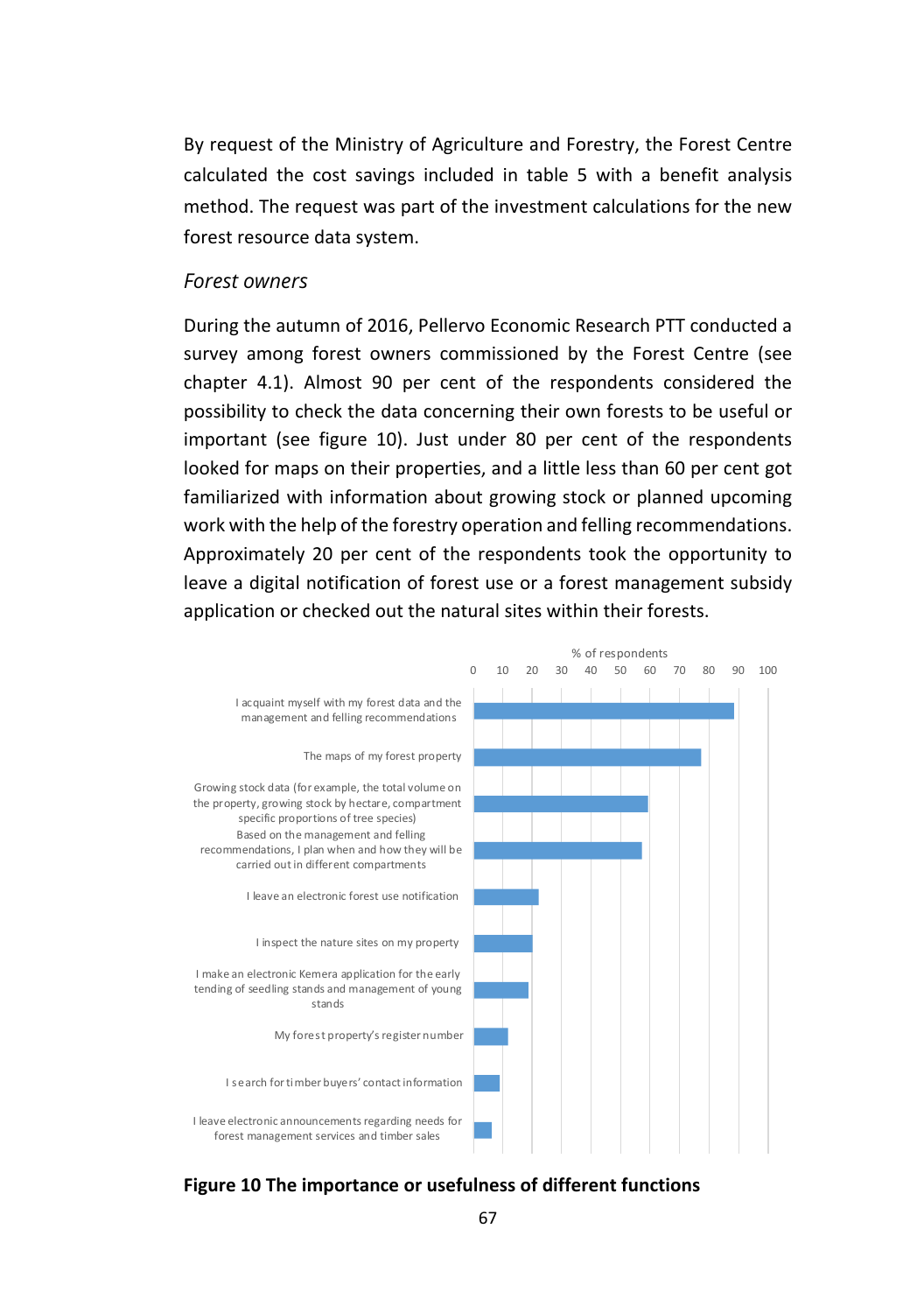In the research done by Pynnönen et al. (2019), the answers were classified into different themes based on their content. The classes were formed based on themes present in the materials (see table 6).

| Table 6. Examples of forest owner's answers on the benefits of the service (based on |  |
|--------------------------------------------------------------------------------------|--|
| Pynnönen et.al. 2019)                                                                |  |

| Classes of analysis                                 | Examples on answers                                                                                                          |
|-----------------------------------------------------|------------------------------------------------------------------------------------------------------------------------------|
| time and place,                                     | Independence from E-services can be used at home when there's time/need                                                      |
| online service                                      | Free service any place and time                                                                                              |
| Existence                                           | That there is such a service, and that it's so diverse                                                                       |
|                                                     | That it exists                                                                                                               |
| Free of charge                                      | That it's free of charge                                                                                                     |
|                                                     | Free service provided by the state                                                                                           |
| Independence,<br>credibility and<br>reliability     | A public and free open forum, where the owner has a say in the<br>publication of their data                                  |
|                                                     | The service is free and I believe the authorities provide an impartial<br>view on the state of my forests                    |
|                                                     | An actor that is free of charge and impartial to timber buyers                                                               |
| Versatile                                           | The versatility and broad information on the forest property.                                                                |
|                                                     | Almost all information critical to forest management can now be<br>found in one place                                        |
|                                                     | All the information I need can be found                                                                                      |
| Easiness                                            | Ease of use even when seldom used                                                                                            |
|                                                     | The service's functionality and ease of use                                                                                  |
| Technical<br>implementation                         | Log in with online banking codes <sup>1</sup> , no separate account or password<br>needed                                    |
|                                                     | A nicely developed and functioning system                                                                                    |
| The easiness of the<br>service<br>المعامل والمستحدث | You can easily check the data of your own forest                                                                             |
|                                                     | An overall improvement (= nothing like this existed before). It's a<br>very big step for forest owners and makes life easier |

 $^1$ Online banking codes are used by Finnish banks in customer authentication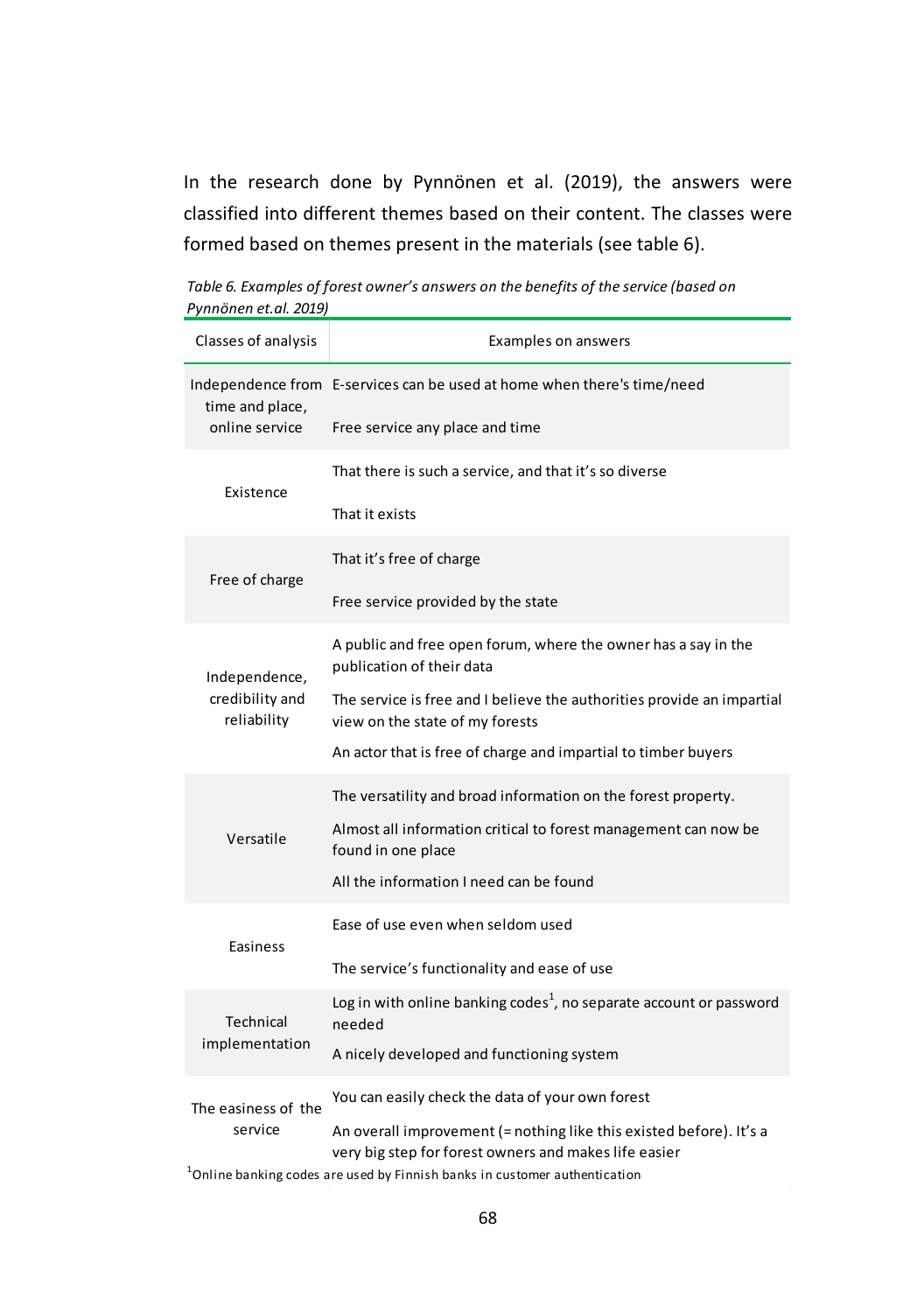According to Pynnönen et al. (2019), the central benefits available from the service is the opportunity to use e-services regardless of time and place and that the service is free of charge (see table 6). The forest owners thought that it is useful that the maps, information about the growing stock and the management and felling recommendations for their forests are stored online into one place and easily accessible. The independence from the forestry and forest industry actors enabled by public service was also thought to be important. The service's functions and the data it offers on forests were generally seen as versatile and rather up-to-date. The service's technical implementation was thanked for its simplicity, clarity and good functionality, which helped use of the service.

Based on the Forest Centre's internal presentation dated 21.8.2018, the results of the customer survey conducted by the Forest Centre during spring 2018 highlighted the same themes. Out of the forest owners that responded, 51 per cent used the service less than monthly and about 40 per cent at least once a month. About 75 per cent of the respondents experienced that the service had functions that are useful for them (values 4–5 on a scale of 1–5). The Metsään.fi-service was experienced to be good and clear in general in the survey. The respondents appreciated the map functions and the opportunity to gain different information from the same place. The login was also experienced to be easy on average.

#### *Corporate users*

The corporate users' views on the Metsään.fi-service have been mapped in several surveys. The following sub-sections present the results of a survey that Pellervo Economic Research PTT conducted for forestry professionals in 2016 and the Forest Centre's results of a survey for corporate users in 2019. In addition, the results of interviews for users of the corporate service conducted for this project are presented.

# *Survey for forestry professionals conducted by Pellervo Economic Research PTT*

Pellervo Economic Research PTT conducted a survey for forestry professionals as requested by the Forest Centre, the objective of which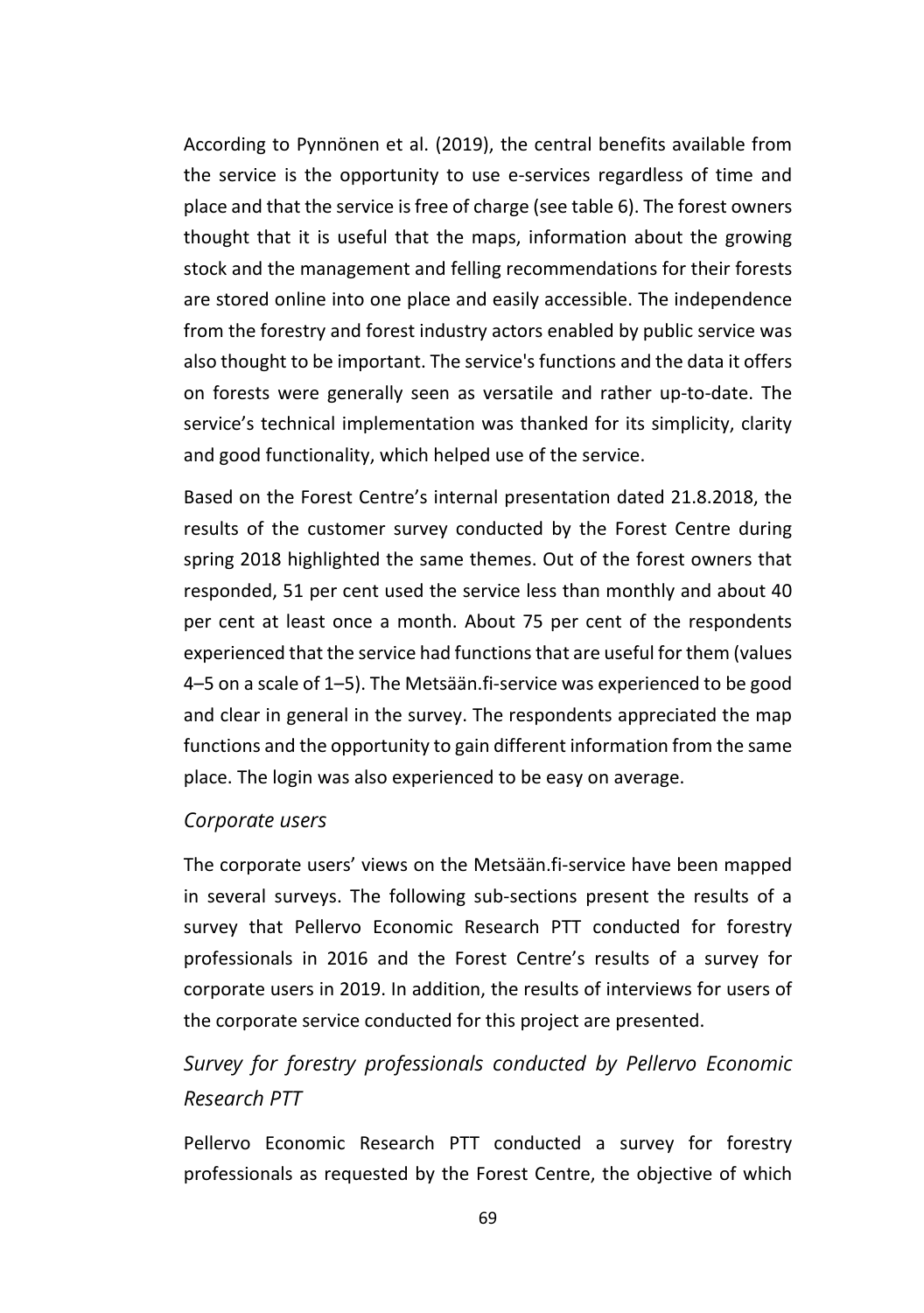was to investigate their experiences and views on the Metsään.fi-service. The majority of the respondents were workers. Just over 63 per cent of them worked in forest service companies, out of which the majority was either members of the Finnish Forest Industries or forest management associations. Almost 16 per cent of these were in the service of forestry machine entrepreneurs and just over 10 per cent were forest service providing entrepreneurs.

Almost half of the forestry professionals used the service on a monthly basis, close to a third weekly and a fifth less than that. Only a fraction did not use the service. Most of the professionals used the service for between 0–30 minutes as per each login. Searching for data was the most common reason to use the service. The professionals searched for forest owners' announcements regarding needs for forest management services and timber sales and calls for tenders, potential felling and forest management sites for customer acquisition and maps on forest properties. Clearly fewer forest professionals had used the service to search for the contact information of forest owners or property identifier and for inspecting nature sites.

The respondents were asked to respond to the statement "The metsään.fiservice is a good addition to the forest sector's supply of services". 42 per cent agreed completely and almost 30 per cent agreed somewhat. This means that a clear majority experienced the service as a good addition to the supply of services. This conclusion was strengthened by the fact that nearly a third thought that the service included useful functions. However, many wished that the functions would be diversified.

Nearly 70 per cent agreed or somewhat agreed with the statement that "the maps on the forest properties were illustrative". Use of the map was primarily experienced to be easy, since two thirds of the respondents had this opinion. On the contrary, there was no clear majority view on the amount of map layers.

The professionals thought that data about the forest owners' properties can be accessed easily, as a quarter of the respondents completely agreed and 40 per cent somewhat agreed with the statement. A majority thought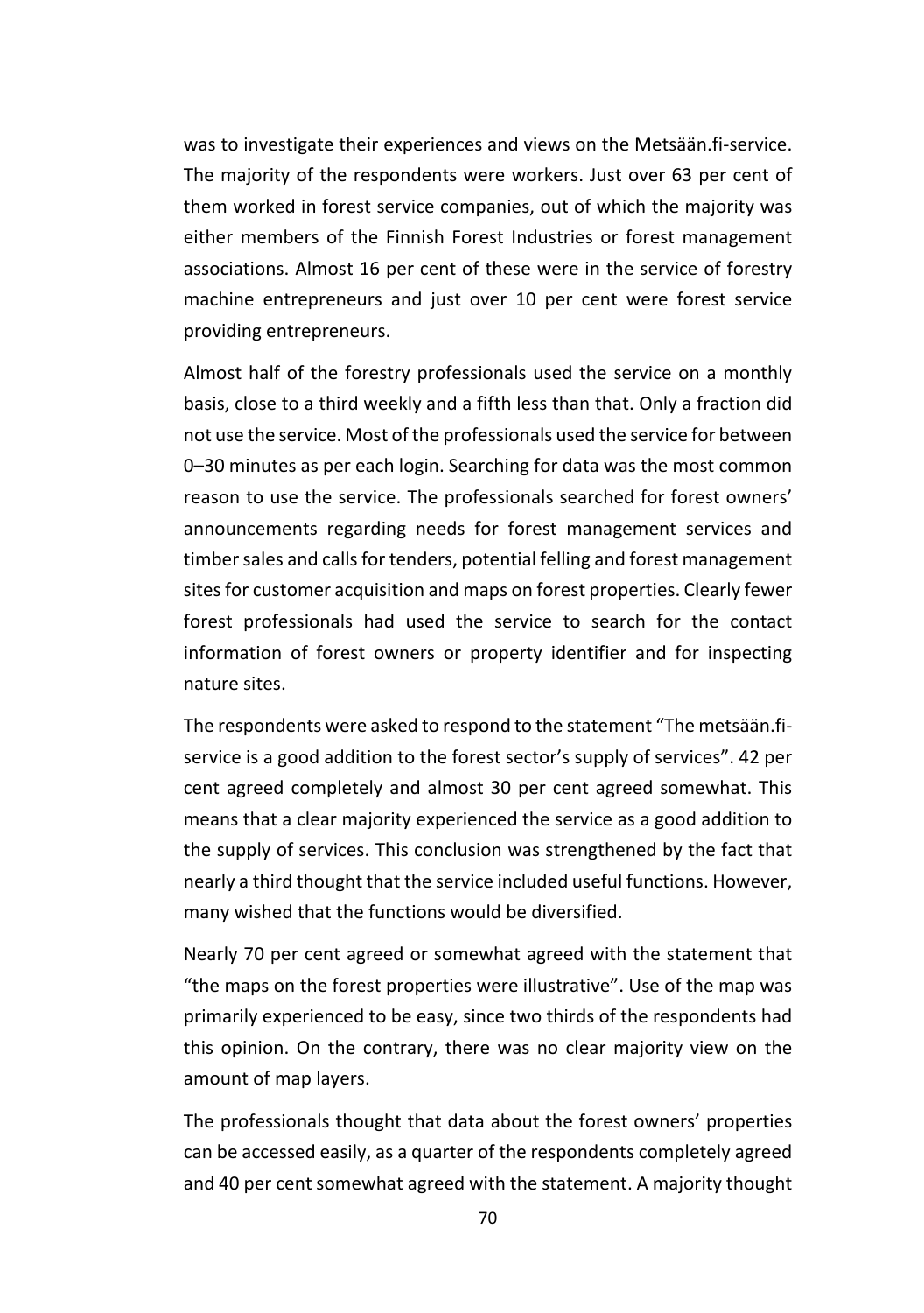that the compartment-specific data was clear, although a good 20 per cent disagreed. When asked whether the service has sufficient data about the criteria for forming compartments, a majority agreed, whilst 20 per cent did not. The professionals felt that there is enough data about growing stock, and that that this data was easy to find in the service.

A quarter of the respondents had not utilised the nature values available in the service. Those professionals, who had browsed through data about natural sites, in most cases thought that the data was illustrative. Just under 10 per cent of the professionals were of the opposite opinion. A majority of the respondents had utilised the aerial photos (85.6 per cent). Overall, they felt that it was easy to use aerial photos.

Regarding management recommendations (forest management and felling), it was stated that "it is easy to respond to work requests on the basis of the recommendations". The number of respondents who agreed completely or somewhat with the statement was almost the same as the number of respondents who disagreed completely or somewhat. When it comes to the statement on how easy it is to contact forest owners on the basis of management and felling recommendations, a little over 45 per cent of the respondents thought that the recommendations make it easy to contact the forest owners. Almost 15 per cent of the respondents had not contacted forest owners on the basis of management recommendations, and 11 per cent had not done so on the basis of felling recommendations.

## *The survey for the users of the Finnish Forest Centre's actor service*

In 2019 the Forest Centre addressed a survey to the users of the corporate user service. 170 users representing organisations of different sizes replied. More than half had used the service to get information about their customers' forests and acquainted themselves with the management and felling recommendations. Furthermore, almost half had looked for and used the notification service to follow-up on announcements regarding needs for forest management services and timber sales through the corporate user portal. The respondents thought that the service had given them useful functions (average 3.7 on a scale from 1 to 5). Above all, the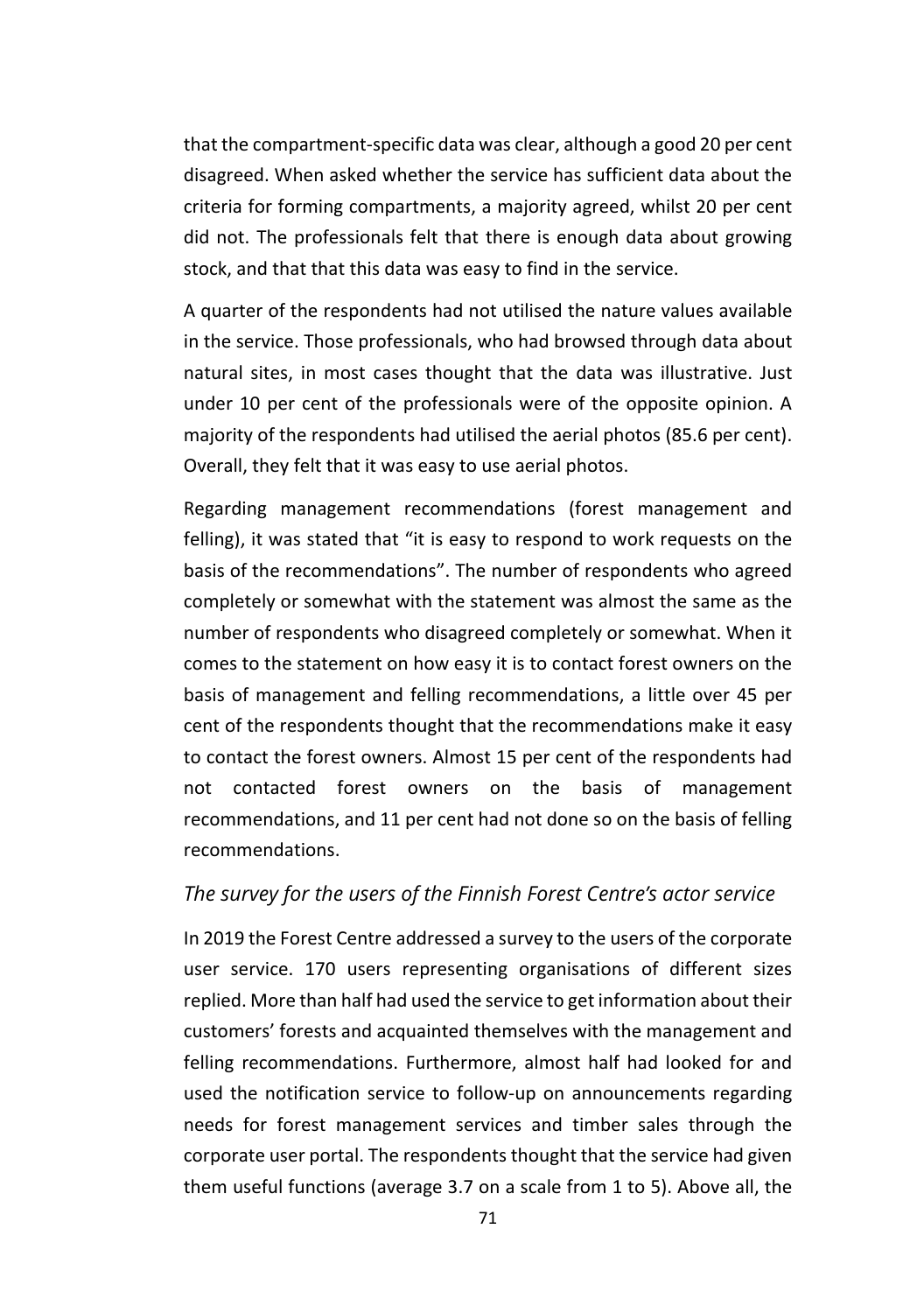users appreciated that it was easy to draw up forest management subsidy applications and notifications of implementation, the existence of forest resource data, the advantages of using the data when working with the customers, as well as the easiness in using the service on the whole. The average grade for the service was 3.5 (scale 1–5).

### *Interviews conducted by Pellervo Economic Research PTT*

In connection with this study, two corporate users of Metsään.fi were interviewed: Arvometsä Oy and Stora Enso Metsä. According to them, too, the Metsään.fi-service and the services for open forest data were convenient and user friendly. The services helped to develop and make their businesses more effective. Both corporate users used forest resource data through an interface. Moreover, one of the corporate users used other materials provided by Metsään.fi, such as information about habitats of special importance, felling recommendations and forest management subsidy applications and -notifications, in their own data system.

The actors emphasised the role of open forest data in cost effective activities: it speeds up the activities done in the forests such as planning of forest management and compartments marked for harvesting. Besides, by using the data it was possible to focus customer contacts, concentrate activities and speed-up the processes for property evaluation. The material containing forest resource data and the compartment geometries formed on the basis of the data was, however, of varying quality, which sometimes made it more difficult to use the material. The forest resource data available today has not removed the need for field work, but reduced the time spent in the forest.

Both corporate users used the online services on a regular basis (notification of forest use, forest management subsidy applications and notifications), and, in addition, one of the companies used the function for announcements regarding needs for forest management services and

72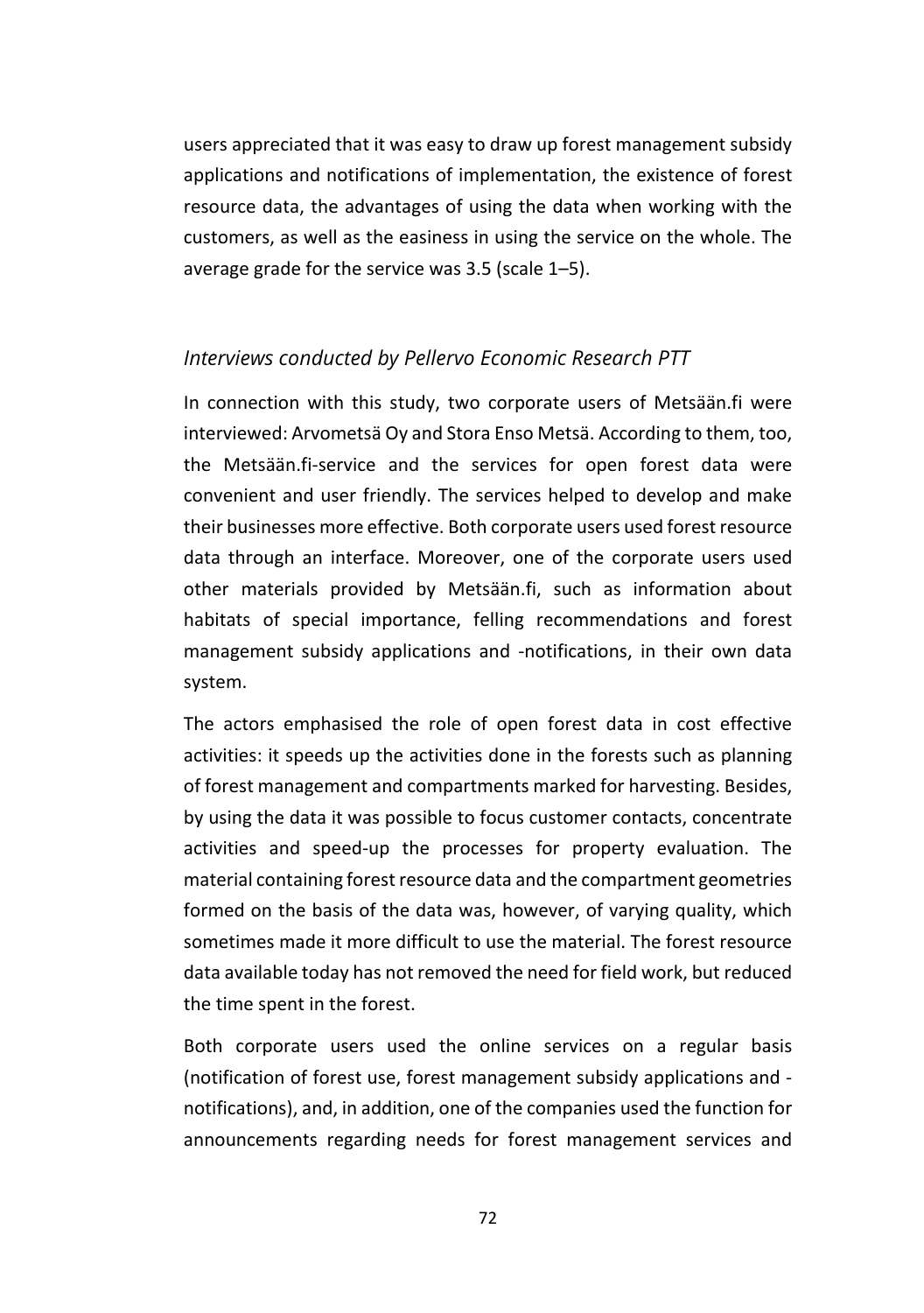timber sales. They both had a positive experience of the functionality of the service.

Both corporate users highlighted the role of the Forest Centre when it comes to producing, gathering and providing public data. Corporate users can use these public services as a cornerstone when building up their own business activities. This way the Forest Centre and Metsään.fi-website support the cross-cutting theme of the project portfolio in the National Forest Strategy 2025: Forest Data and the Platform Economy. This theme aims to make the data important for the forest sector more accessible, easier to use and connectable. This enables better planning and implementing of the current services, hence improving their effectiveness.

There are several examples available on businesses that utilise the Metsään.fi-website's open forest resource data, such a Bitcomp Oy's Kantoon-application or Arbonaut Oy's ProMS Mobile-application. Moreover, the matter has been researched in, for example, the joint DigiElmo-project of Business Joensuu, the Natural resources institute Finland and the Finnish Forest Centre that aims to progress the development of services based on forest resource data $^{13}$  $^{13}$  $^{13}$ .

# 8 Future prospects for the Metsään.fi-website

This chapter inspects the needs and development suggestions of the website's users, both the forest owners and corporate actors. The chapter also handles the development suggestions that rise from changes in the operative environment. The addressed changes are the change of structure in the forest owner base and the development of the forest

<span id="page-73-0"></span><sup>13</sup> Further information:<https://www.metsakeskus.fi/digielmo>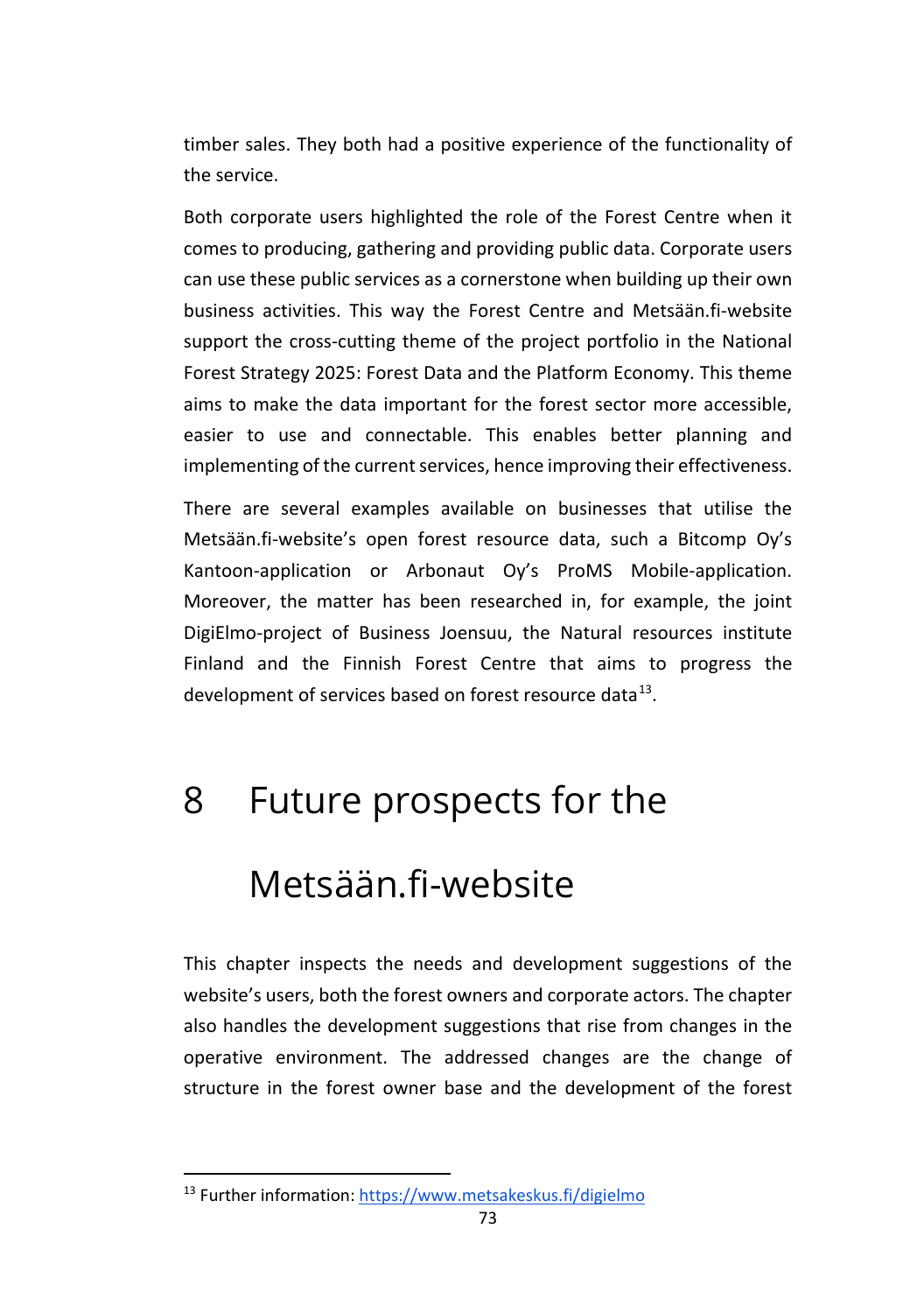sector and the operational environment. Finally, the upcoming renewal of the service and, its purpose and objectives are inspected.

# **8.1 The user's needs and development suggestions**

To advance the utilisation of the Metsään.fi-service and to map future prospects, Pellervo Economic Research PTT implemented a survey for experts in the forest sector for this research (addressed later as the future survey). In addition, the material was composed out of the actor services user interviews (see chapter 7.2), Pyynnönen et al. (2019) research, the Finnish Forest Centre's forest owner survey from 2018 (see chapter 7.2) and the actor service's user survey from 2019, that has the Finnish Forest Centre's internal summary available.

The future survey was sent to 13 forest sector experts, out of which the organisations they represent utilise the Metsään.fi-service in several ways. There were actors present that both use the service for preparing timber sales and that utilise the nature database. Eight of them answered. Answers were received from only one out of the organisations that utilise data regarding nature sites.

The future survey (see table7) consisted of three questions that regarded challenges, strengths and future prospects of the service.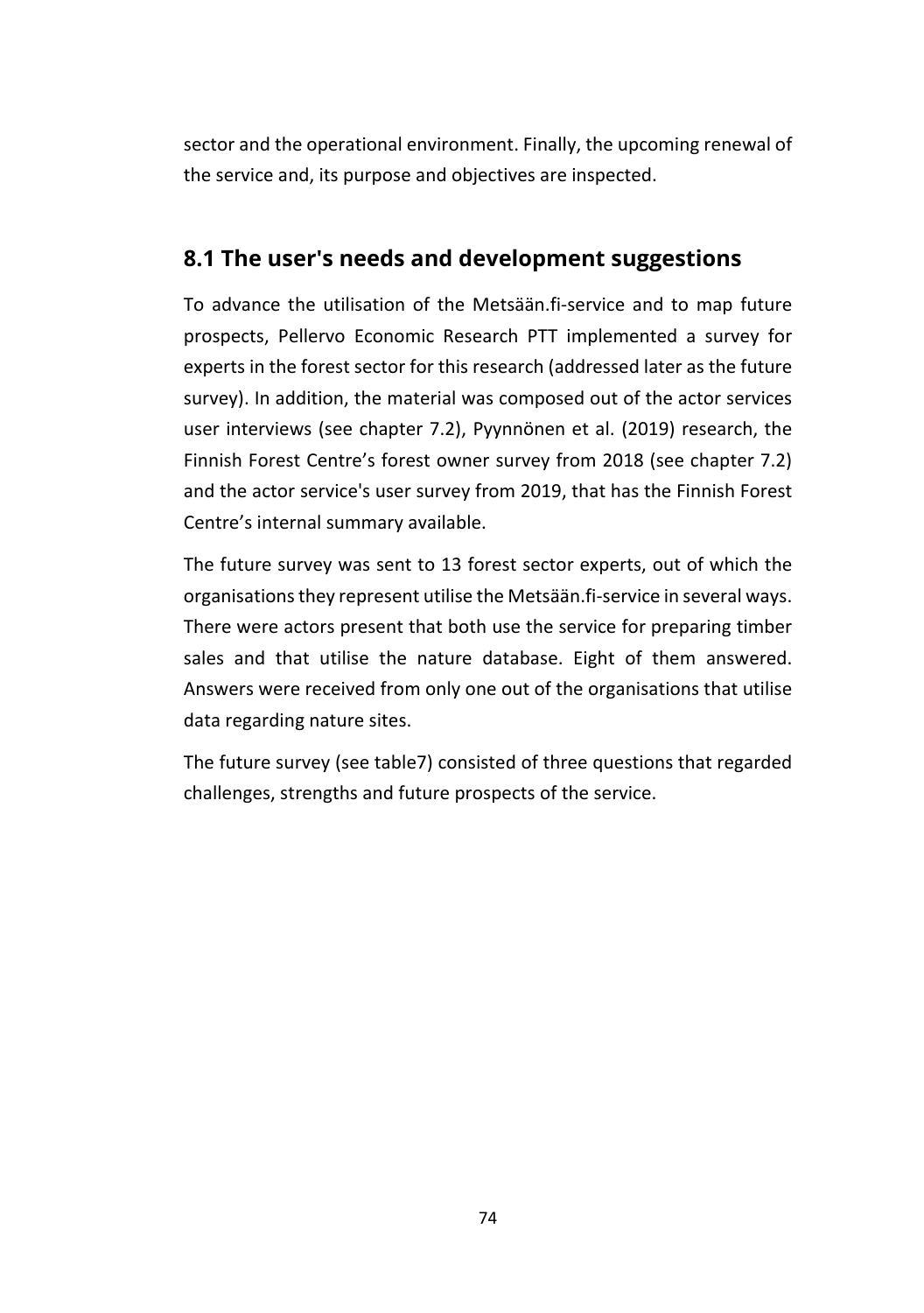| Table 7. The themes of the future survey                                                                                     |                                                              |                                                                               |                        |  |  |
|------------------------------------------------------------------------------------------------------------------------------|--------------------------------------------------------------|-------------------------------------------------------------------------------|------------------------|--|--|
| 2. The forest resource data                                                                                                  | 3. The system's function                                     | 4. The quality of data                                                        | 5. E-services          |  |  |
| <b>Future opportunities</b>                                                                                                  |                                                              |                                                                               |                        |  |  |
| An easier way for forest owners to get to know their forests<br>better<br>More forest resource, nature and multiple use data | Notifying the locations of possibly<br>valuable nature sites | The deeper integration of forest nature data<br>into the service and its maps | Developing running-    |  |  |
| Regular data updates                                                                                                         |                                                              | The higher quality of data could add to the                                   | services by creating a |  |  |
| Opening more materials and increasing research                                                                               |                                                              | validity of the operation recommendations                                     | mobile application     |  |  |
| Regional planning data                                                                                                       | Mobile application                                           | Updates in real time (forest machines, forest<br>owners, forest experts)      |                        |  |  |

| 2. The forest resource data                        | 3. The system's function<br>5. Doing business  |                                                                           |  |  |
|----------------------------------------------------|------------------------------------------------|---------------------------------------------------------------------------|--|--|
| The best features                                  |                                                |                                                                           |  |  |
| Marking nature sites on the map                    |                                                | Forest use declaration                                                    |  |  |
| Forming compartments                               | The clarity and user friendliness              | Forest management subsidy application and notification of                 |  |  |
|                                                    |                                                | implementation                                                            |  |  |
| The equality and openness of data                  |                                                | Deer damage estimation                                                    |  |  |
| <b>Maps</b>                                        |                                                | Downloading data                                                          |  |  |
| Interfaces for different online services, the easy | Utilising the system for small businesses      | The openness of data enables collaboration, data inspection and online    |  |  |
| usability and keeping them free of charge          |                                                | services (consent, among other things)                                    |  |  |
| Aerial photos                                      | A link to the online wood trade site Kuutio.fi | The possibility to utilise for forest owners, easy planning of operations |  |  |
|                                                    |                                                | Following the situation of applications and declarations                  |  |  |

| 2. The forest resource data                                                     | 3. The system's function                            | 4. The quality of data                                                                     |  |  |
|---------------------------------------------------------------------------------|-----------------------------------------------------|--------------------------------------------------------------------------------------------|--|--|
| <b>Challenges/problems</b>                                                      |                                                     |                                                                                            |  |  |
| Delay in updating forestry management data                                      | Slow system                                         | Low quality, accuracy, up-to-datedness and reliability of forest resource<br>data          |  |  |
| Lack of compatibility for the IT platform (spatial<br>data, among other things) | Login issues among white collar employees           | Lack of data has brought complaints from forests owners and caused<br>them disappointments |  |  |
|                                                                                 | Problems caused by a lack of instructions (solved)  |                                                                                            |  |  |
| Lack of data caused by the geographical location                                | Being subject to charge and a trial period (solved) | Compartments based on the forest resource data are unreliable                              |  |  |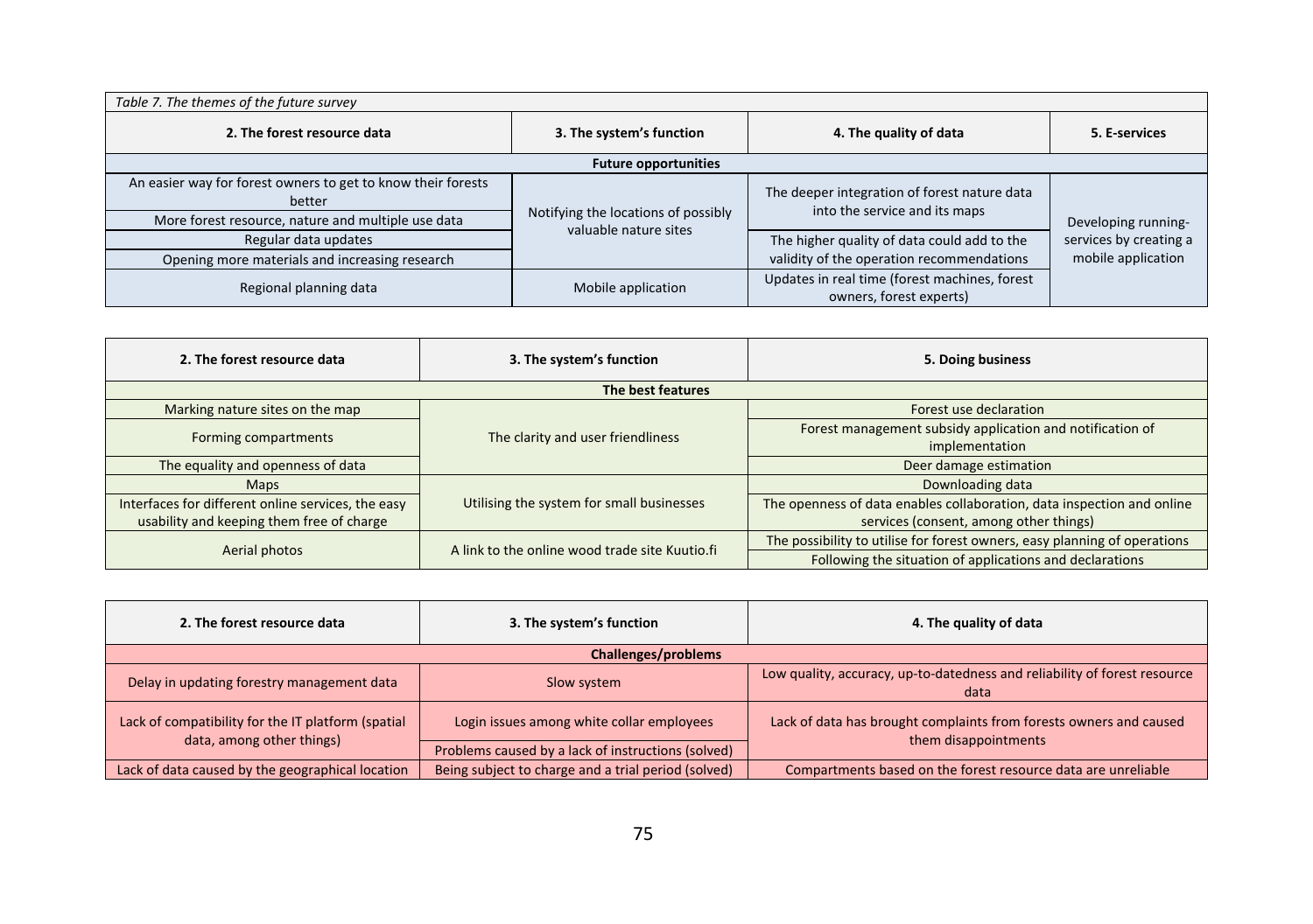The first question was about the challenges or issues regarding the use of the Metsään.fi-service. The second question was about the best and most useful features of the Metsään.fi-service. The third question was about the kind of opportunities or benefits the Metsään.fi-service offers. The answers to the questions were compressed and classified into themes to collect arguments of a similar type (see table 7).

The risen themes were about the usability of the service, the system's functioning, the quality of data and new materials, which are here presented in that order.

### *The usability of the service*

Those that responded to the future survey appraised the updating of forest property compartment data (theme 2) as slow or lacking. Similar results had come from the Finnish Forest Centre's 2018 forest owner survey, where the up-do-datedness and update opportunities of the compartments were appraised as weak. Based on this, one of the most important development objects were to make it easier to update data. The forest owners that use the service more actively especially wished for the opportunity to update data on their own.

From the actor's point of view, the most prevalent problem in using and utilising the service were the issues in logging in.

Theme 5 was about making contacts with the authorities (see table 7). The respondents had not raised issues in contacting the authorities, but instead they mentioned certain good features in the service. Furthermore, a part of the respondents wished for the development of a mobile application.

### *The system's functionality*

Another central problem in the functionality of the Metsään.fi-service was the functionality of the system in the background (theme 3, see table 7). It was highlighted in the future survey that due to the enormous amount of data it was slow to download and handle. Furthermore, one respondent mentioned the incompatibility with the corporate users own geographic information systems, which slows down working, because data must be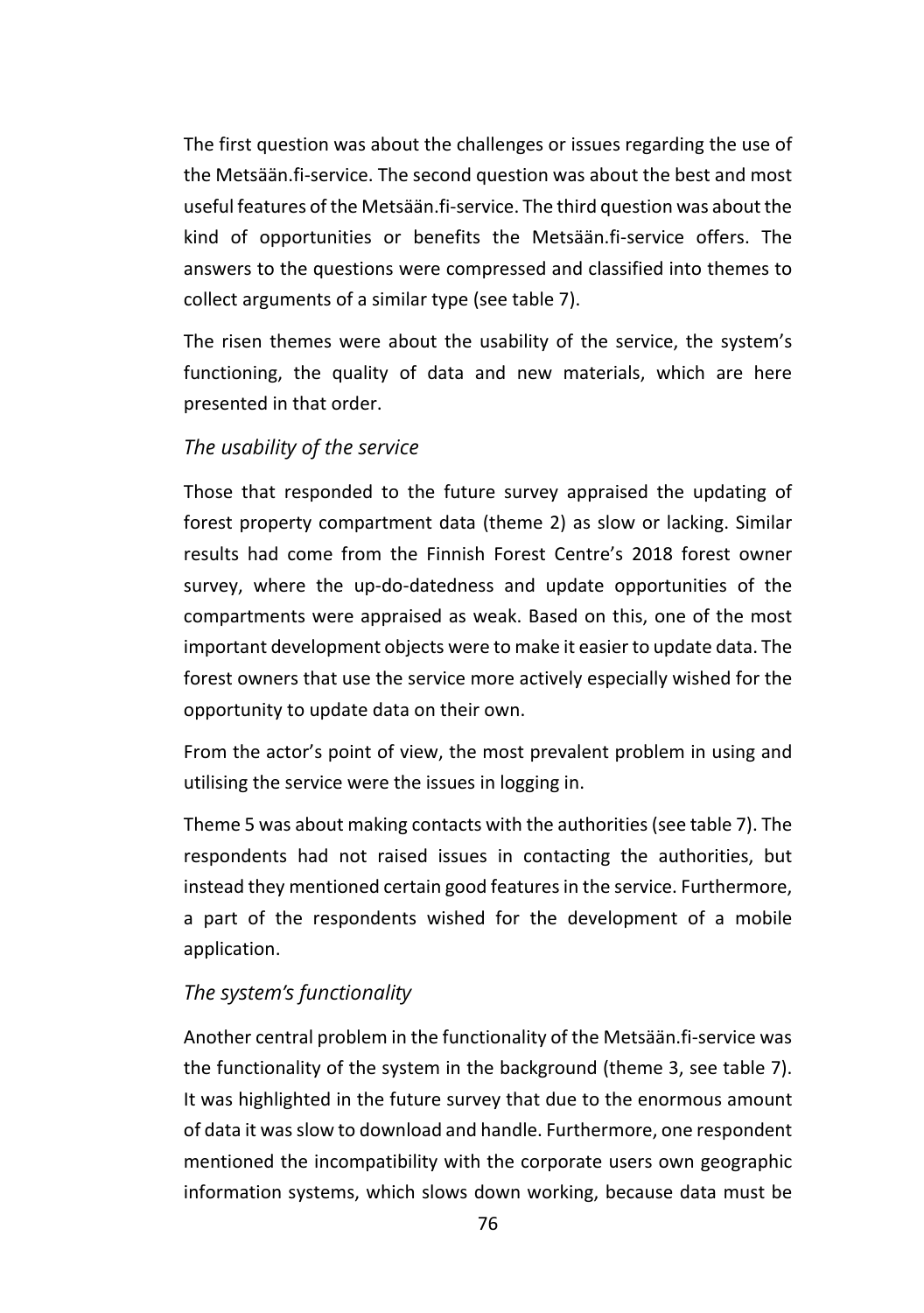transferred from one system to another. One problem highlighted in the answers of the future survey was about the features of the forest use declaration data and forest resource data, which prevented the utilisation of the data with the ArcMap tool. The Forest Centre solved this problem when the actor mentioned it.

One challenge highlighted in the future survey was the central integration of the Finnish Forest Centre's several complicated system entities, which are not simple to control. And there has been delay in updating the system due to the complexity of the system entities. A central challenge in developing the service is to integrate several different sources of information into one entity that simultaneously offers forest owners and other actors all forest and nature value data.

#### *The quality of data*

In relation to the quality of data (theme 4), challenges for the use and utilisation were, according to the survey, the accuracy, reliability and upto-datedness of the data, out of which the accuracy seemed to be the greatest challenge (see table 7). Furthermore, lacks in the coverage of the forest resource data were highlighted, and, in some areas, the outdatedness of the data. According to one respondent, the lack of accuracy of the forest resource data particularly disturbed the forest owners that know their forests well and that are used to following a forest management plan. One respondent thought that presently you gain a good approximate of the amount of trees in the stand from the forest resource data, but it was unusable at its worst. Based on one of the respondent's observations, there was not actually as much timber in the stand as the service showed. On the other hand, according to them, the results were reasonably reliable in the even thinning forests. According to another respondent, there was a lack of accuracy in the data for forest compartment borders, log percentages and tree species. The respondent also added that the lack of data can cause great disappointments at its worst.

Based on the Finnish Forest Centre's 2018 forest owner survey and the 2019 actor service user survey results, the most important development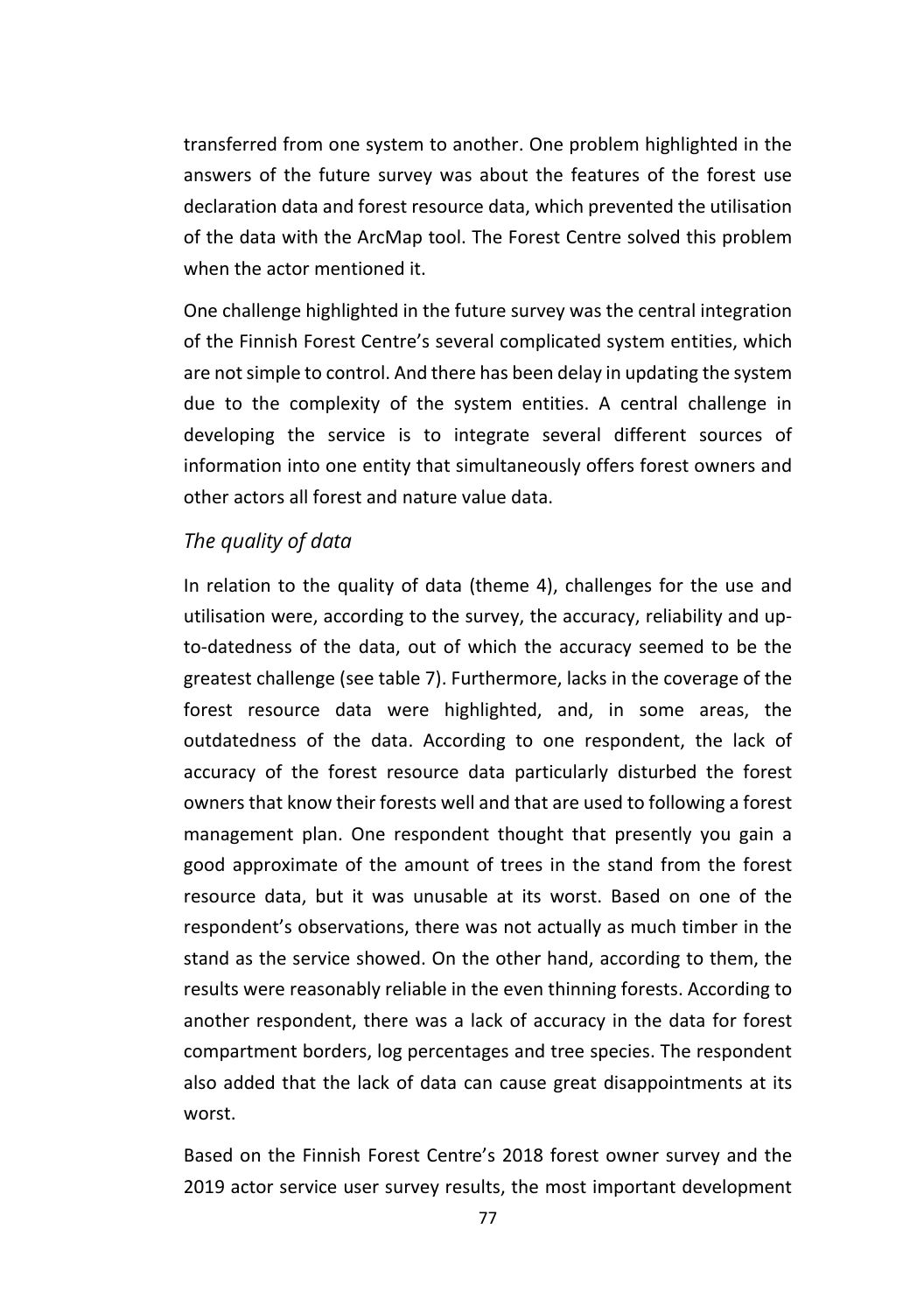objects were improving the up-to-datedness and the quality of the forest resource data and making it easier to update data.

Several factors that influence quality must be taken into account when utilising forest resource data. These factors are described in chapter 2.1. It's safe to assume that a part of the forest resource users were not aware of these factors based on the collected feedback. Although the Forest Centre describes the quality of forest resource data and the factors that impact it on their website<sup>[14](#page-78-0)</sup> and in the property specific data in the Metsään.fi-service, this could be highlighted by providing the data users with tight, visible data packages on the most important error causing factors. Furthermore, it could be useful to describe the differences between forest resource data collected by remote sensing and the operation recommendations calculated based on it to the traditional forest plan. This could reduce the amount of disappointments experienced by the users regarding the forest resource data. Furthermore, the accuracy of forest resource data will improve as a result of the new national laser scanning project that begins in 2020, and, thus, increase customer satisfaction.

## *New materials*

The users of the corporate service that were interviewed for this survey (see chapter 7.2) wished that the Metsään.fi-website would offer centralised data that the forest sector requires, for example, regarding the Finnish Forest Centre's quality control on operation (such as marking for harvesting), power lines, ground wires, local detailed plan or in the future, for example, the forest harvester's return data. In general, the Finnish Forest Centre was considered to be a suitable actor for the maintenance of the developed forest data service platform. Another interviewed company saw the forest ownership objective survey included in the service as a positive development, although, according to feedback received from forest owners, its effect on the forest management and felling

<span id="page-78-0"></span><sup>14</sup> Further information: <https://www.metsakeskus.fi/metsatiedon-laatu> , [https://www.metsakeskus.fi/sites/default/files/metsavaratiedon\\_laatuseloste.p](https://www.metsakeskus.fi/sites/default/files/metsavaratiedon_laatuseloste.pdf) [df](https://www.metsakeskus.fi/sites/default/files/metsavaratiedon_laatuseloste.pdf)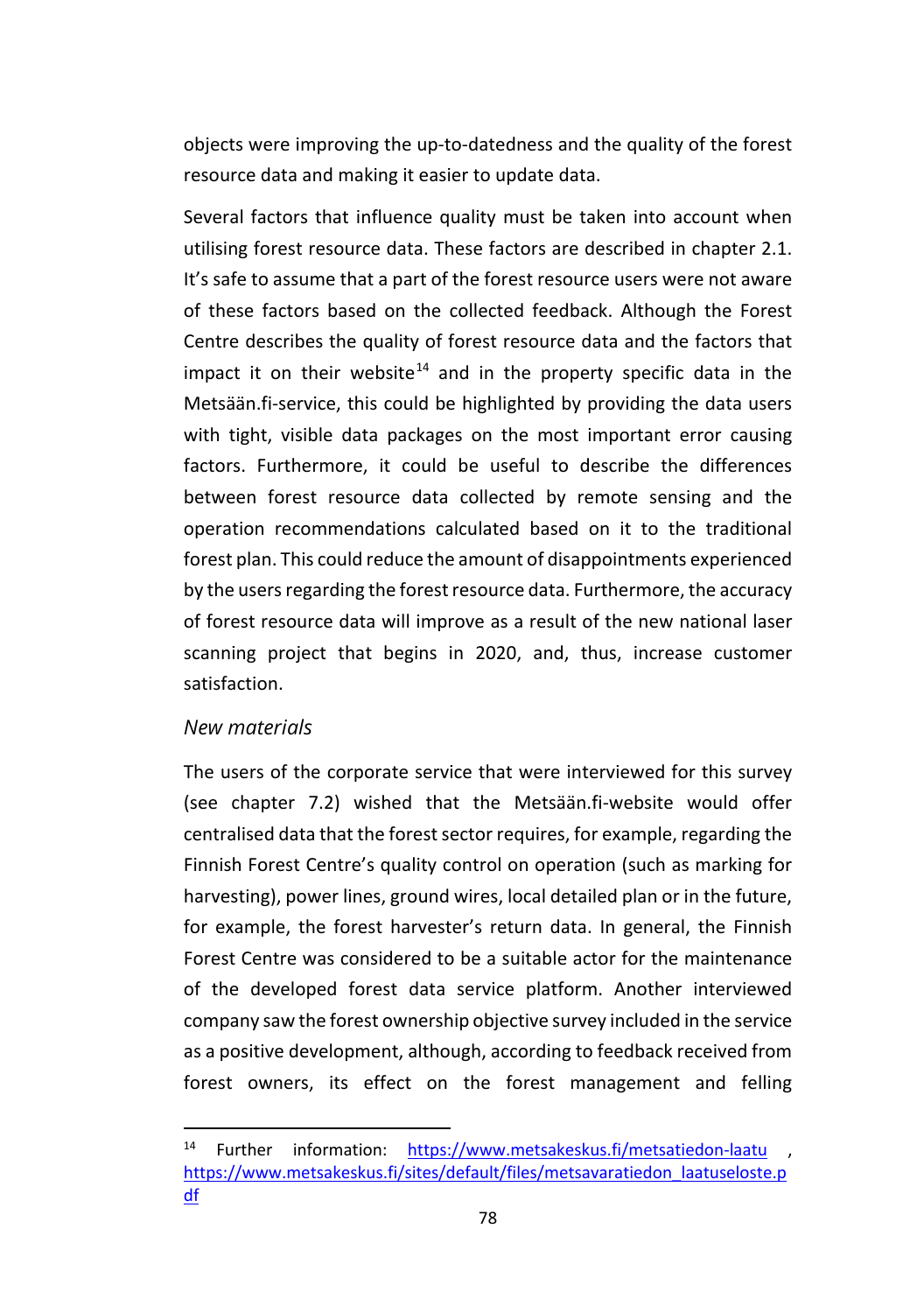recommendations remained unclear. Due to this reason, the diversifying of the service's operation recommendations were highlighted. They should be developed in such a way that there would be different options for forest management according to the forest owner's objectives.

Furthermore, in the interviews for the ongoing Säätyö (Weather work) project<sup>[15](#page-79-0)</sup> the need to collect data regarding forest damage into one place has been highlighted (preferably to the Metsään.fi-service), such as damage risk maps and already occurred damages (that often indicate secondary damages such as insect damages). The Finnish Forest Centre was also declared to be a suitable developer and maintainer of the forest data service platform in the interviews for the project in question.

# **8.2 The development objects rising from changes in the operational environment**

## *The change of structure in the forest owner base*

The change of structure in the forest owner base has already continued for long. The clearest changes have been the ageing of forest owners, the reduced number of farmers, urbanisation and the change of size structure in forest properties, so that the number of both smaller and larger properties has grown. (Among others, Hänninen et al. 2011, Karppinen et al. 2002). The development is estimated to continue in the same direction at least until 2030 (Rämö et al. 2009). The change of structure in the forest owner base leads, among other things, to the increase in the number of forest owners and the decrease in the significance of income streams from forests.

Versatile online services must be offered for those forest owners that have limited possibilities to visit their forest. Here the Metsään.fi-service is in an important role by developing online services and by bringing the forest resource material and the operation recommendations based on it to all forest owners. The growing group of forest owners living at a greater

<span id="page-79-0"></span><sup>15</sup> Further information:<https://ilmatieteenlaitos.fi/saatyo>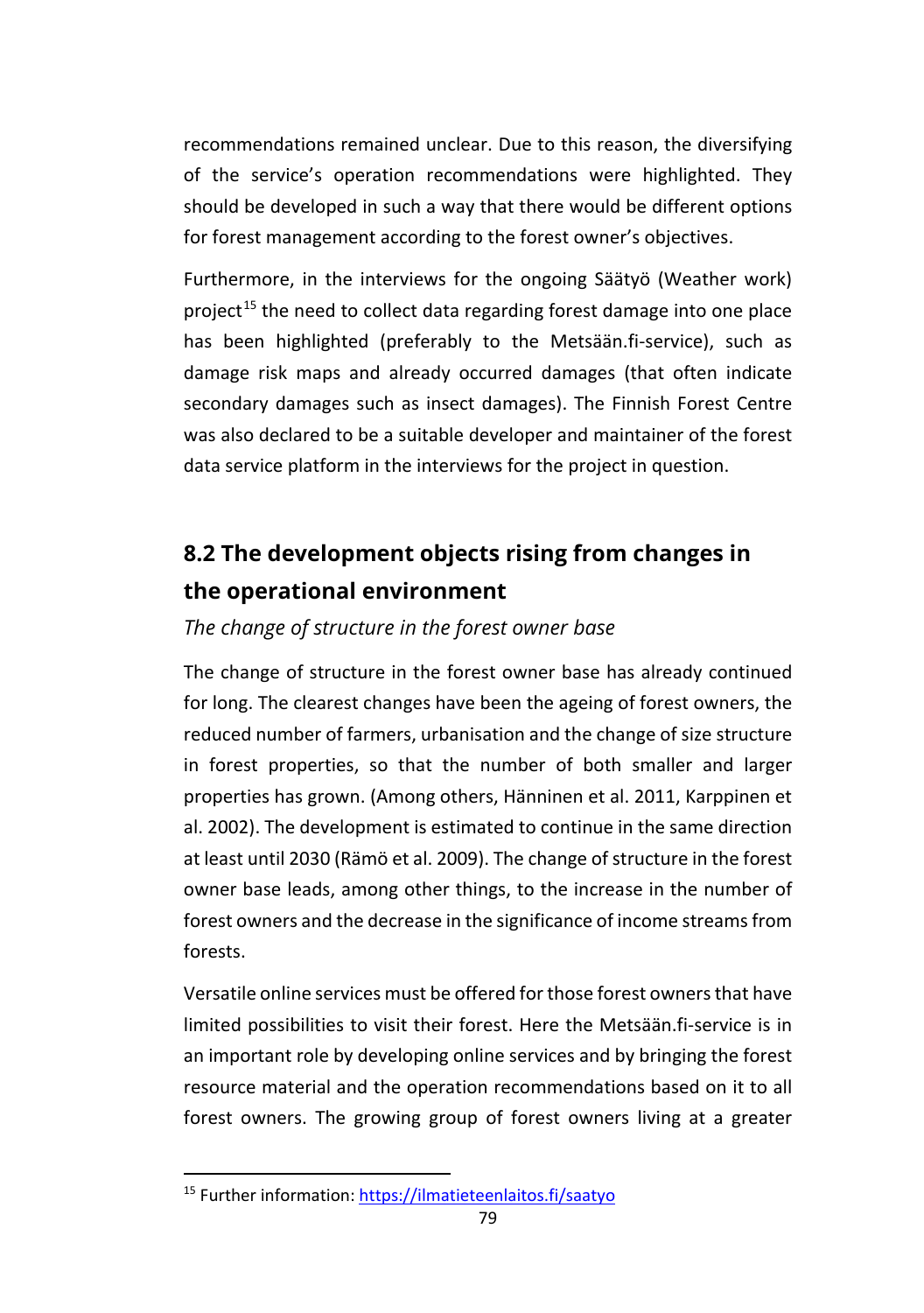distance from their forests sets demands on the development of the Metsään.fi-service also in the future – how to bring the forest more concrete and closer to forest owners and how to aid them in making decisions regarding their forests. For these reasons, for example, the timber procurement organisations of forest industry companies have introduced virtual forest applications in recent years, that enables you to visit your own forests and inspect the impact of forest management operations and fellings on the tree stand from the comfort of your own home.

The Metsään-fi-service will probably also have to take better notice of those forest owners, to whom forest do not have a great financial significance. In this case the wood productional attributes could be supplemented by an increased amount of data regarding nature and recreation values. This could encourage these forest owners to use and treat their forests. The Forest Centre has attempted this in recent years by bringing different nature materials into the service, such as data on game areas, flying squirrel nesting sites and falcon nests.

#### *The changes in the forest sector and the operational environment*

There are several other interconnected changes affecting the forest sector, in addition to the structural change of the forest owner base. Digitalisation and controlling climate change and adapting to it are phenomena that are heavily changing the sector. The inclusion of climate change as one of the challenges in maintaining the diversity of nature is likely to change the forest sector's operational environment already in the near future. Tighter climate policies, and the objectives regarding carbon balance in the EU land use sector are likely to impact the use of forests in the future. The sector's impact on the national and regional economy must be noted in the discussion for sustainable forest use. These days, versatile needs are directed towards forests that set new kinds of requirements for forest management, forest nature protection and wood use.

Many of these changes are linked to the Metsään.fi-website. As revealed in the earlier chapters, the Metsään.fi-website offers their users online services and versatile data materials needed by the sector. The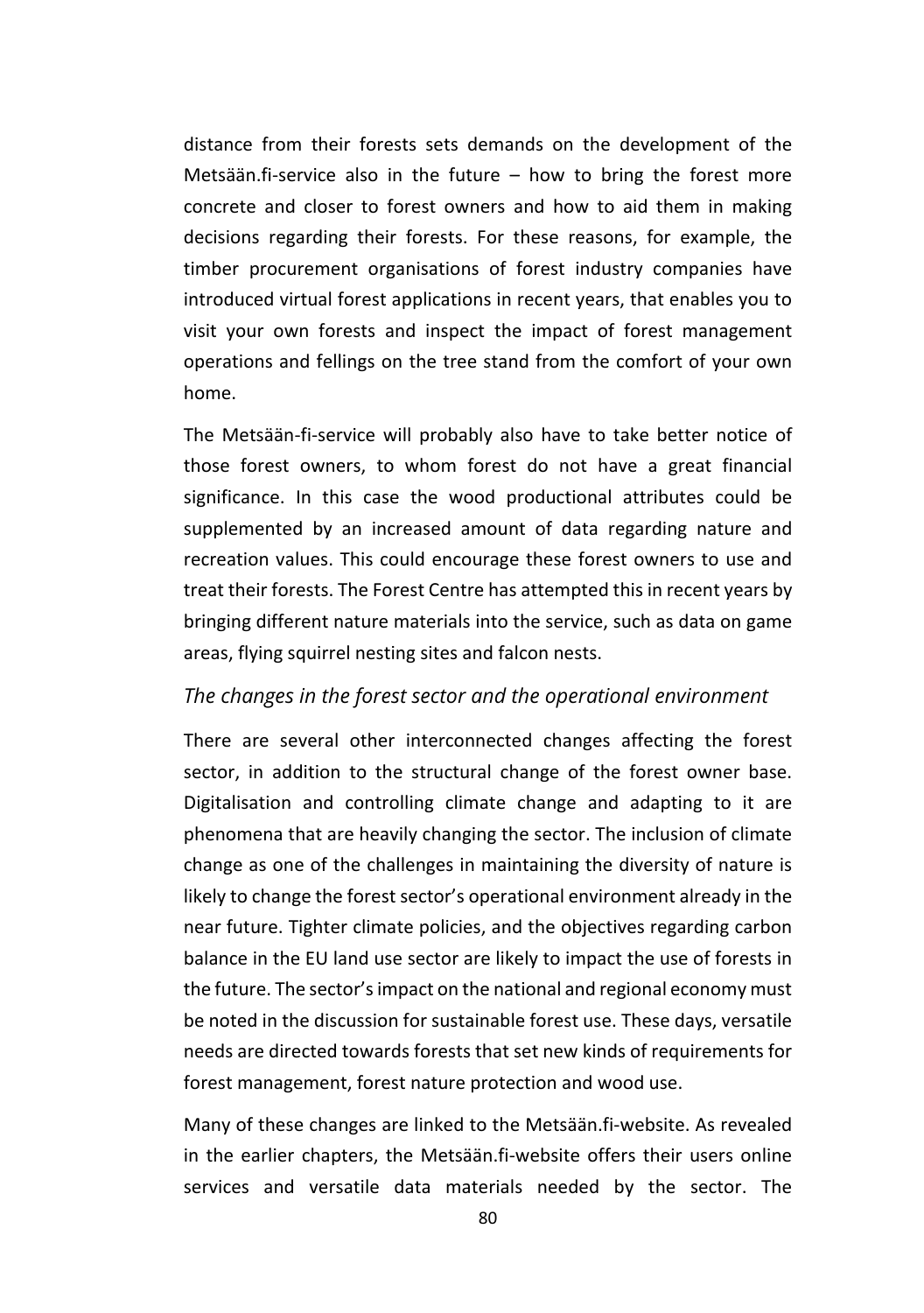significance of these duties will without a doubt increase in the future. Furthermore, the Finnish Forest Centre and the Metsään.fi-website can also have the important job in the future to receive the reset data of operations performed by actor customers. Therefore, the role as a central data collector, maintainer and provider would only grow in the future.

The development of the Metsään.fi-service was mainly focused on serving wood productional objectives for a long time. More materials regarding nature objectives and versatility have been added in recent years. The significance of nature and recreational data is likely to be accentuated in the future through both national nature diversity preservation objectives and through the more versatile objectives of forest owners. This is also reflected in more versatile forest management methods, the demand for which will increase among forest owners. Getting data regarding nature's diversity and, for example, the carbon sink potential available for forest owners through the Metsään.fi-service is one way to further the better noting of nature values in forestry. On the other hand, data is only useful when it reaches the user. According to the surveys, a large part of forest owners and actors do not yet utilise data regarding the protection of nature's diversity.

Global warming creates more favourable conditions than before for different types of forest damage, such as snow, storm, insect and fungus damage and forest fires. This creates new data needs in the forest sector: how to identify risks aimed at forests, share information regarding the risks or to minimise the damage to forests. It is likely that the Metsään.fiwebsite is going to have an important role in the future in sharing data related to the health of forests. Furthermore, activating those forest owners that do not realise and acknowledge the risks for damage in their forests without prompts must be noted in the development of the service.

#### *Developing the service: The Metsään.fi-service 2.0*

The Forest Centre has begun the planning of reforming the Metsään.fiservice. As a preliminary schedule, it is meant to organise the competitive tendering during the first half of 2020. The purpose of the reformation is to answer the needs and changes in the operational environment received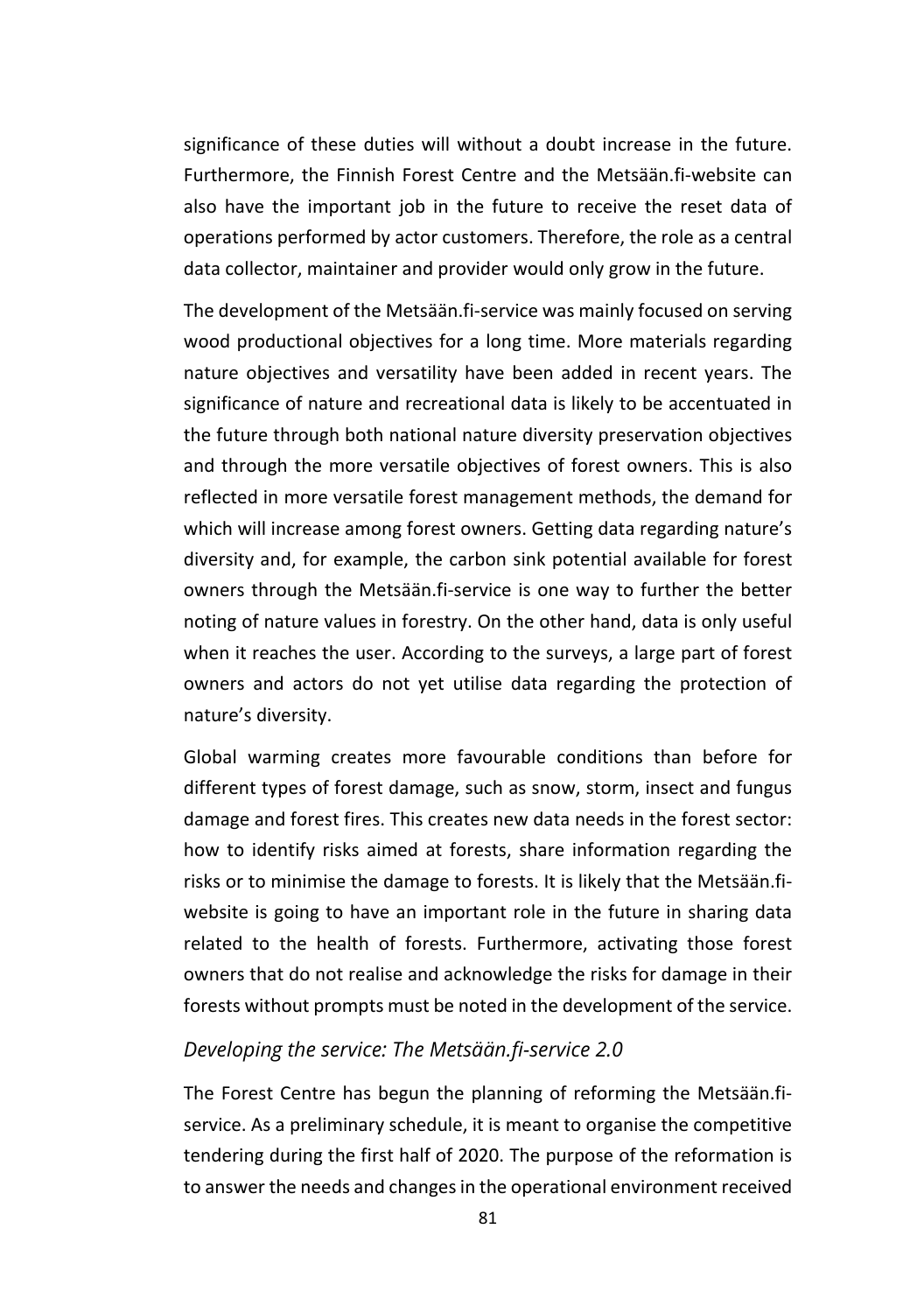from customers, such as the renewal of the collecting of forest resource data, returning implementation data to the Finnish Forest Centre, the forest resource data service platform and possibilities brought by digitalisation. Also, in the future the Metsään.fi-service's central functionalities are online services, perceiving the overall picture of a forest with the help of versatile data sources and the scalability of the service, which is its use via desktop browsers and mobile devices.

The reformed Metsään.fi-service should provide customers of the Finnish Forest Centre, which are the forest owners and corporate actors, with a more versatile overall picture of the forest's management, felling and nature objectives and their need for treatment and utilisation, specific for the individual forest owners and properties. The objective for the reformation of the Metsään.fi-service is to enable errand running with the authorities online for forest owners and actors. At the same time, the intercommunication between forest owners and corporate actors using and updating the same database is made possible. The reformed service is scalable, which means that it offers the services both via desktop browsers and mobile devices.

The collecting and updating of forest resource data is being developed in the Finnish Forest Centre, while the data produced by the Finnish Forest Centre is in an even more central role in the practical activity of the forest sector. The Metsään.fi-service's newest version 2.0 will be built as a service that utilises commonly available open forest resource data, which enables the online service module to be connected to the corporate actor's own systems and offers customers views from different background systems of which the customer can choose the best option based on their own needs. Structure wise the objective is that the background systems are their own modules (for example, the forest owner service and the corporate actor service are their own modules) and they are utilised through integrations and interfaces.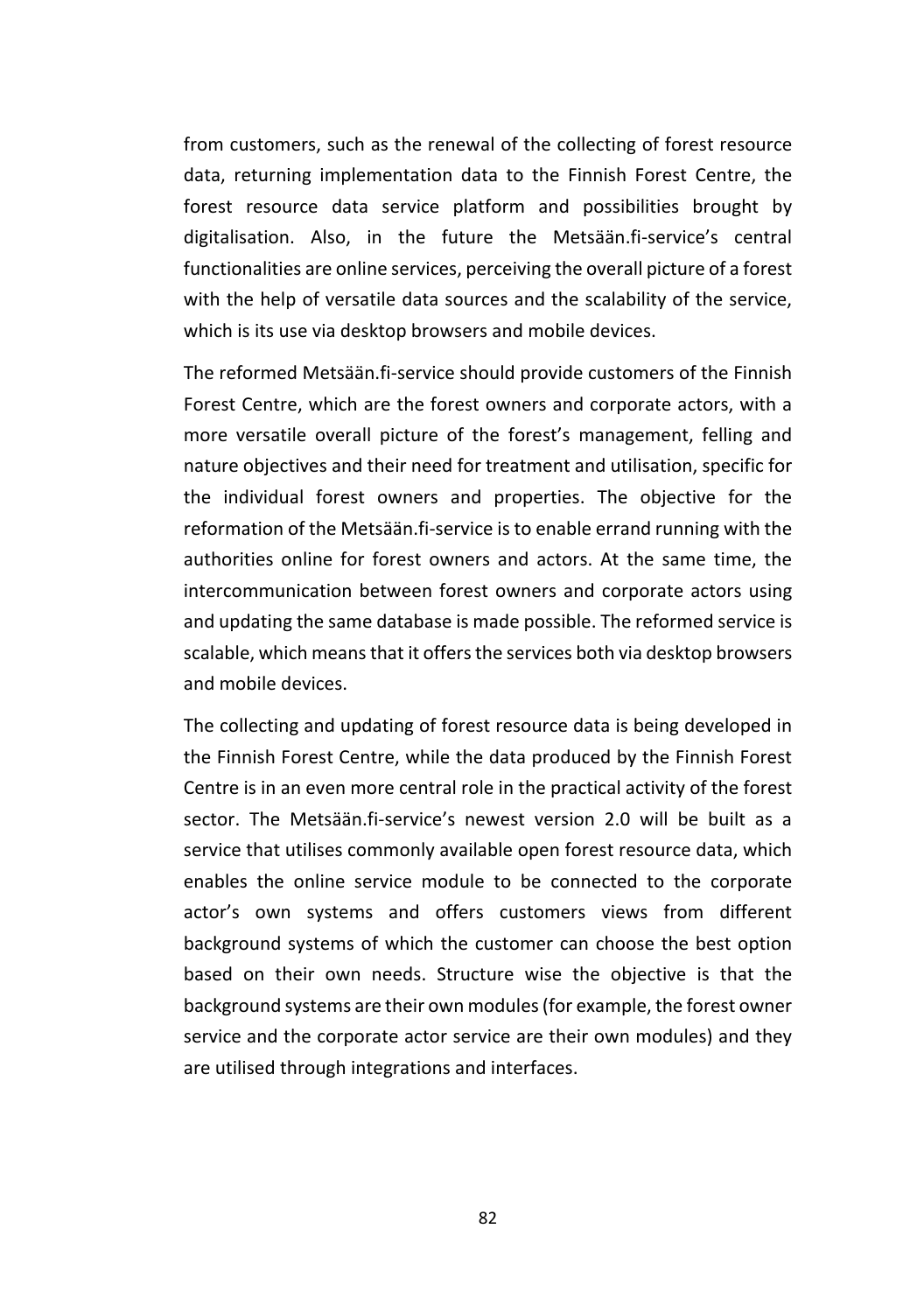# 9 Conclusions and recommendations

The Metsään.fi-service is equated to several other authoritative online services that have been developed in Finland over recent years: Suomi.fi, vero.fi, kanta.fi<sup>[16](#page-83-0)</sup>, among others. The supply of online services is meant to increase the opportunities of citizens, companies and communities to use public services, regardless of time and place. E-services are usually the easiest and fastest way to contact authorities regarding for example forest use declarations and cost sharing applications. When the use of online services increases, the public service production becomes more efficient and common tax money is saved. The starting point is that the public administration's online services are functional, safe and easy to use. The customer centred planning, renewal of service processes, the interoperability of services and the data security and protection are central when building online services $^{17}$  $^{17}$  $^{17}$ .

It is inherent for a service that is maintained with public funds, that it is seen as necessary and that it is being used. The Metsään.fi-service has been in use since November 2012. After a slow start the number of users has grown significantly since 2015, when the service was made free of charge to forest owners. By the end of 2018 already over 100,000 forest owners had logged into the service. This is about a third of over two hectare forest properties. Due to the long time span of commercial forestry, the need to use the service is not necessarily even annual especially on small forest holdings, so there is no routine in using it.

According to user data, the service still covers a larger part of commercial forest land than of the number of forest properties, since the average

<span id="page-83-0"></span> $16$  Suomi.fi is a digital service of city register offices, vero.fi is a e-service of tax administration and kanta.fi provides digital services for the social welfare and healthcare sector.

<span id="page-83-1"></span><sup>17</sup> Further information:<https://vm.fi/en/digital-services>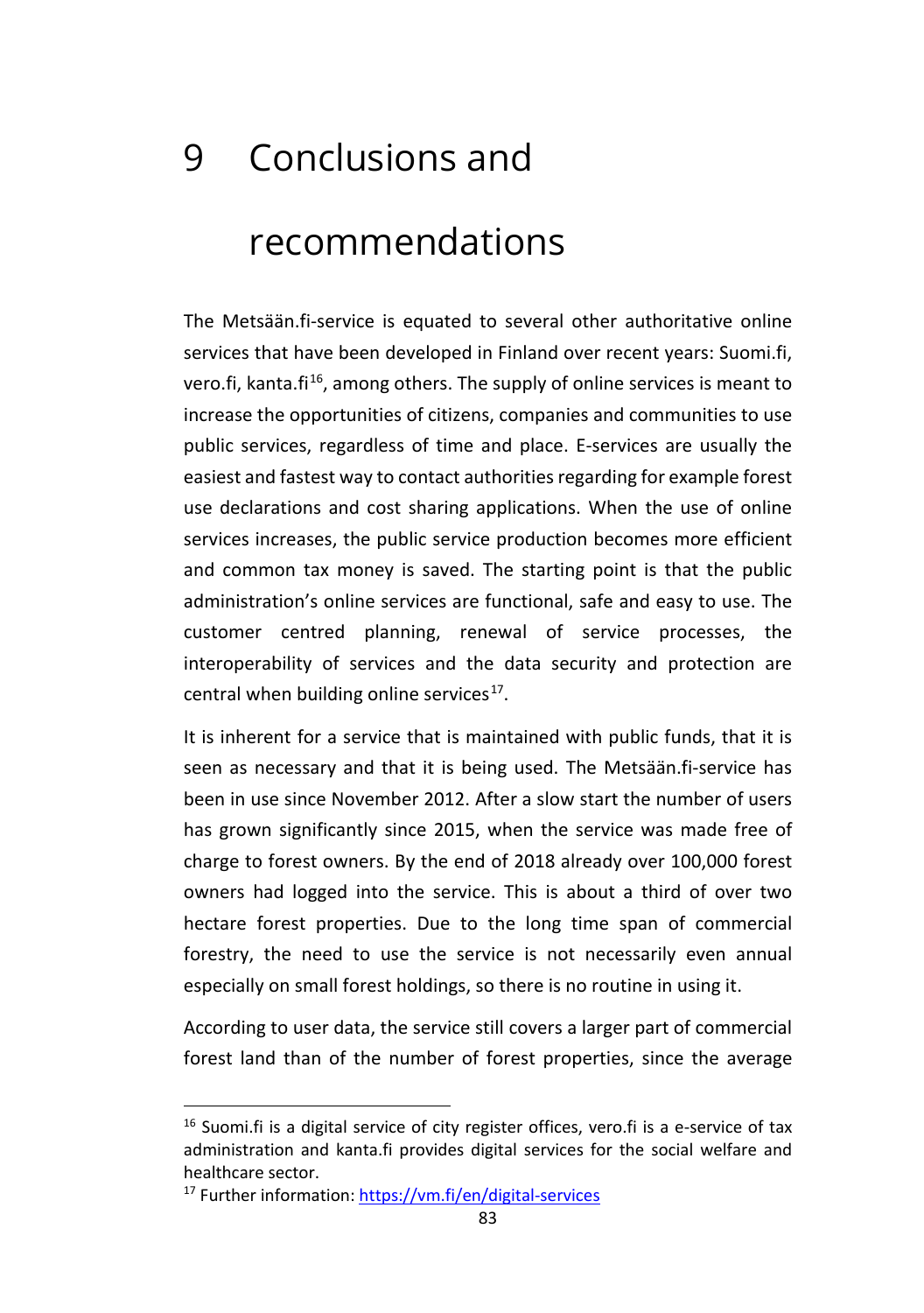property size of the users is about twice as large as average. As the forest owners live increasingly further away from the property, the existence and usability of data systems are in a key position in the administration of forest resources. About half of silent forest owners, who were inactive from the forest authorities' point of view, neglect to sell wood, since they do not know if there is any harvesting possibilities in their forests (Haltia et al. 2017). Another important reason for inactivity in commercial forestry is the lack of time. The use of online services improves the administration of data and speeds up, for example, forest use declarations and deer damage announcements.

The quality of data and supplementary services stood out in the user survey. Active forest owners, in particular, wished for a better data quality. The accuracy of forest resource data will improve as a result of the new national laser scanning project that begins in 2020. However, the new laser scanning material will not change the fact that the forest resource data shared through the Metsään.fi-service is meant to supplement more accurate forest planning and not replace it. Furthermore, improving the accuracy and quality of data costs more and adds to the need for data processing capacity. The technical development and increasing the speed of data processing in the future will progress the services' cost effective development. The internal integration of several data systems also stood out in the survey, as here has been delays in updating the system due to the complexity of the system entities.

Easily available data concerning the biodiversity contributes to the protection of valuable nature sites and enhances environmental values. However, the data concerning the biodiversity was used less than other data according to the replies. In addition to the need for data concerning wood production, data concerning biodiversity and carbon sequestration will be emphasised in the future. The majority of users have multiple objectives in their forest ownership, so it could be assumed that versatile data on the forest would be of interest to forest owners.

The user activity of forest owners was increased by the management recommendations aligning with their own objectives. Those under the age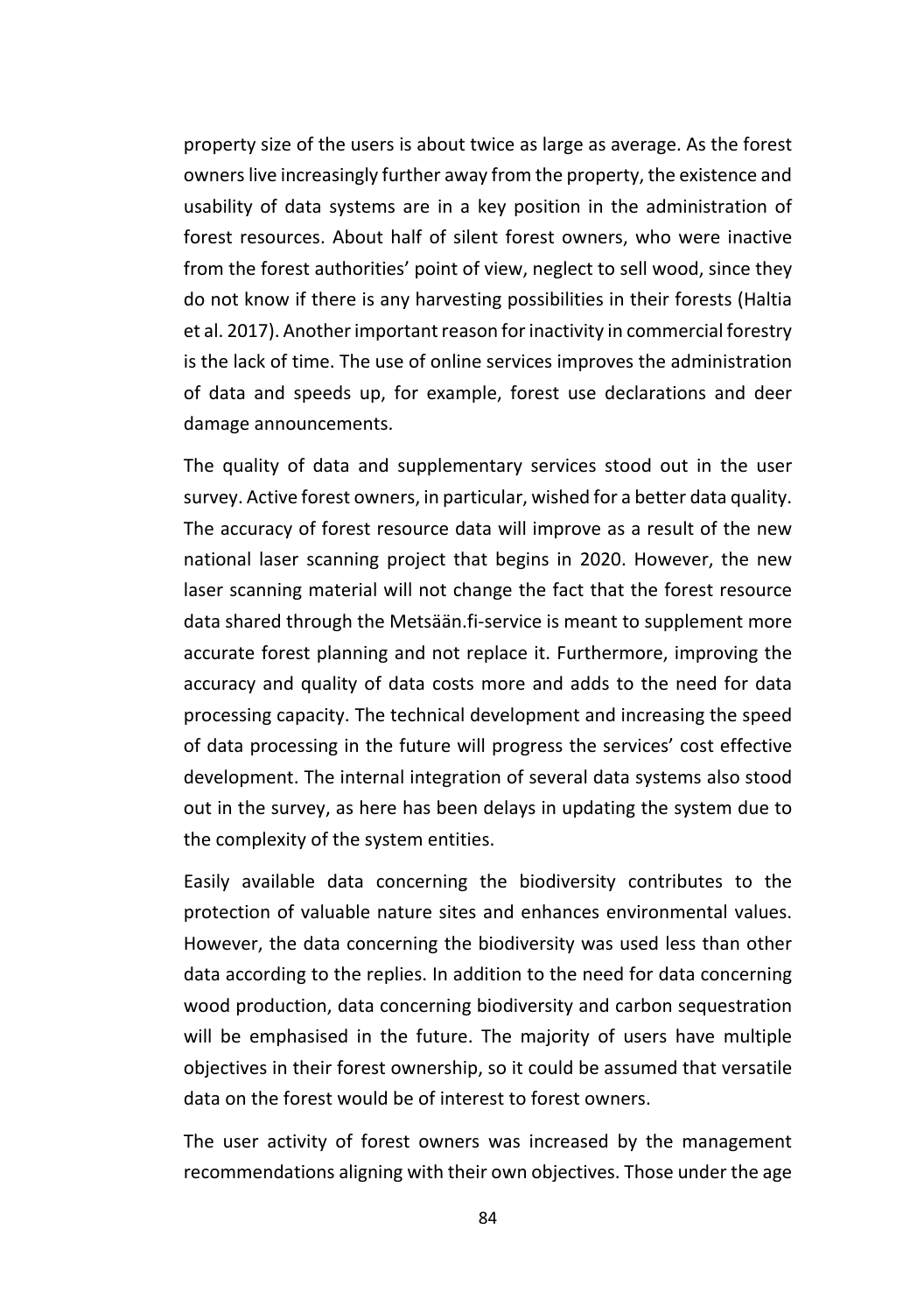of 45 used the service more often than other age groups. In 2017, their share out of all forest owners were 11 per cent and out of the Metsään.fiservice's users 20 per cent. Therefore, they have a higher than average probability of using the service. The IT abilities of the younger populace are seen in this share of those under the age of 45. In older age groups, the differences were rather small, but those over the age of 75 had a smaller probability of using the service than the average.

The service brings cost savings to actors, for example, by reducing the time spent in the field and the transaction costs along with online services. Forest professionals were mostly happy with the service, but more versatility to the services was a common wish.

# **Recommendations**

- $\triangleright$  The service remains free of charge for forest owners and actors, which requires constant funding. However, it is worth estimating, in the service's development, which supplementary services and levels of information accuracy could be subject to charge or provided by another operator.
- $\triangleright$  The number of users is increased by marketing the service in particular to new forest owners, but a complete coverage is not worth pursuing since the costs increase for every achieved hectare.
- $\triangleright$  The usability of the service is in a key position for a large part of forest owners, therefore the basic level's ease of use and clarity cannot decrease among the supplementary services. The easiness of the login is the first step towards using the service. The usability and convenience are supported by offering a mobile application to the users.
- $\triangleright$  Informing the users of the purpose, method and limits of the forest resource data offered by the Metsään.fi-website should be emphasised further than before, so that the expectations for the material become more realistic.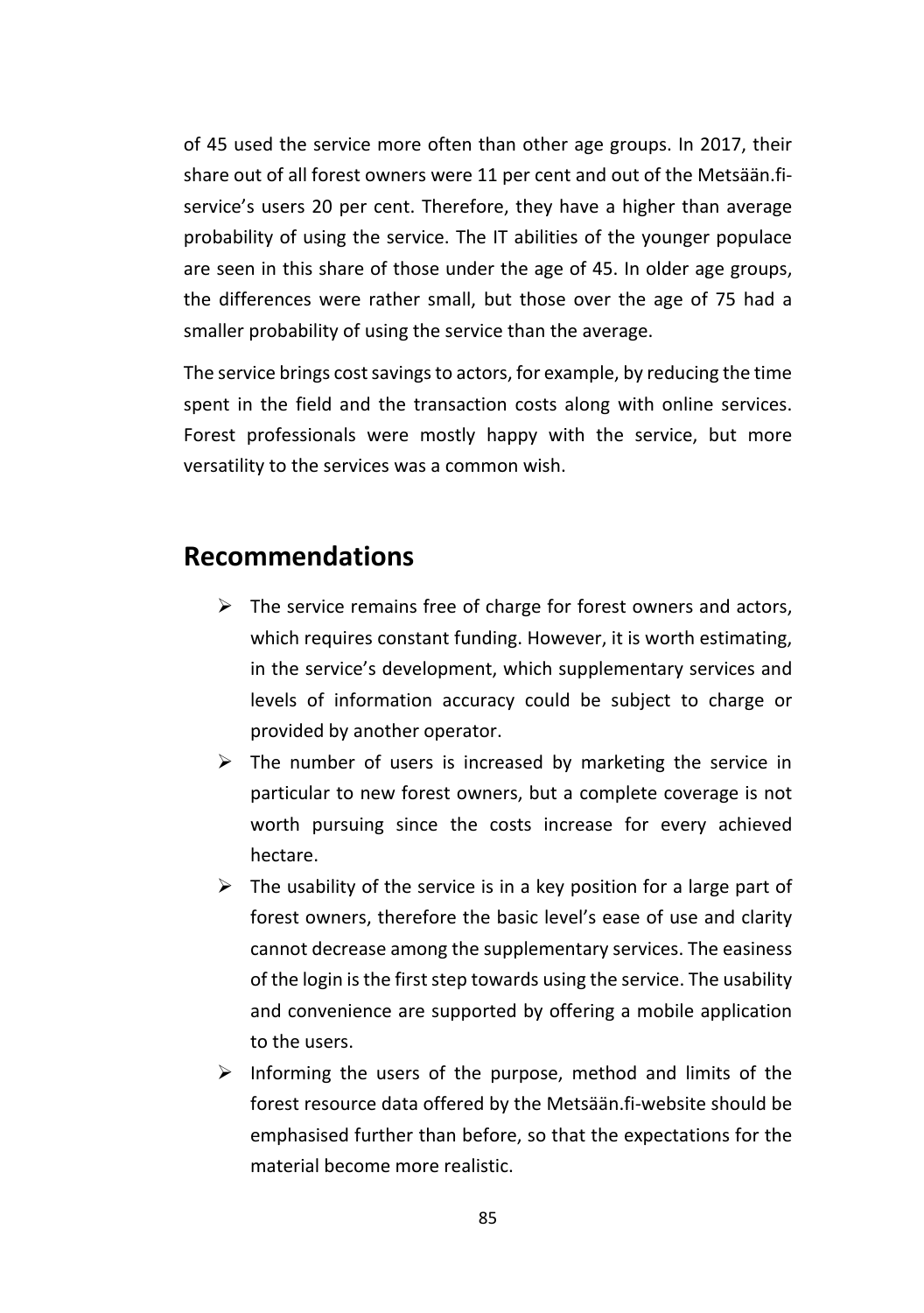- $\triangleright$  The structure and aims of the forest owners are becoming more diverse. This is worth noting when planning the materials and management recommendations that the service offers: material related to nature and leisure values and more diverse forest treatment options will have their own user base in the future.
- $\triangleright$  In the future, the climate change mitigation and reinforcing biodiversity will likely receive more attention. The Metsään.fiservice acts as an important platform for relaying information and it makes it more effective to, for example, focus counselling towards those forest owners whose forestry activities have the largest impact on the desired goals.
- $\triangleright$  The service platform planned in connection to the Metsään.fiwebsite is a significant step in advancing information sharing. The needs of corporate users should be addressed through data services. Diverse data bases should be available on the same website, utilising interfaces.

# 10 References

Finnish Forest Centre. 2016. 'Metsäsuunnitelma'. 2016. In Finnish. Available from[: https://www.metsakeskus.fi/metsasuunnitelma](https://www.metsakeskus.fi/metsasuunnitelma)

Finnish Forest Centre's forest research data quality description 7.10.2019. Finnish Forest Centre. [Referred: 26.6.2019]. In Finnish. Available from: [https://www.metsakeskus.fi/sites/default/files/metsavaratiedon\\_laatuse](https://www.metsakeskus.fi/sites/default/files/metsavaratiedon_laatuseloste.pdf) [loste.pdf](https://www.metsakeskus.fi/sites/default/files/metsavaratiedon_laatuseloste.pdf)

Finnish Forest Research Institute (Metla). 2000. *Finnish statistical yearbook of forestry 2000*. Jyväskylä: Gummerus Kirjapaino Oy. In Finnish.

Haapoja T. 2014. The Metsään.fi forest owner services customer satisfaction and user experiences. Polythetic final year project. Seinäjoki University of Applied Sciences. In Finnish. Available from: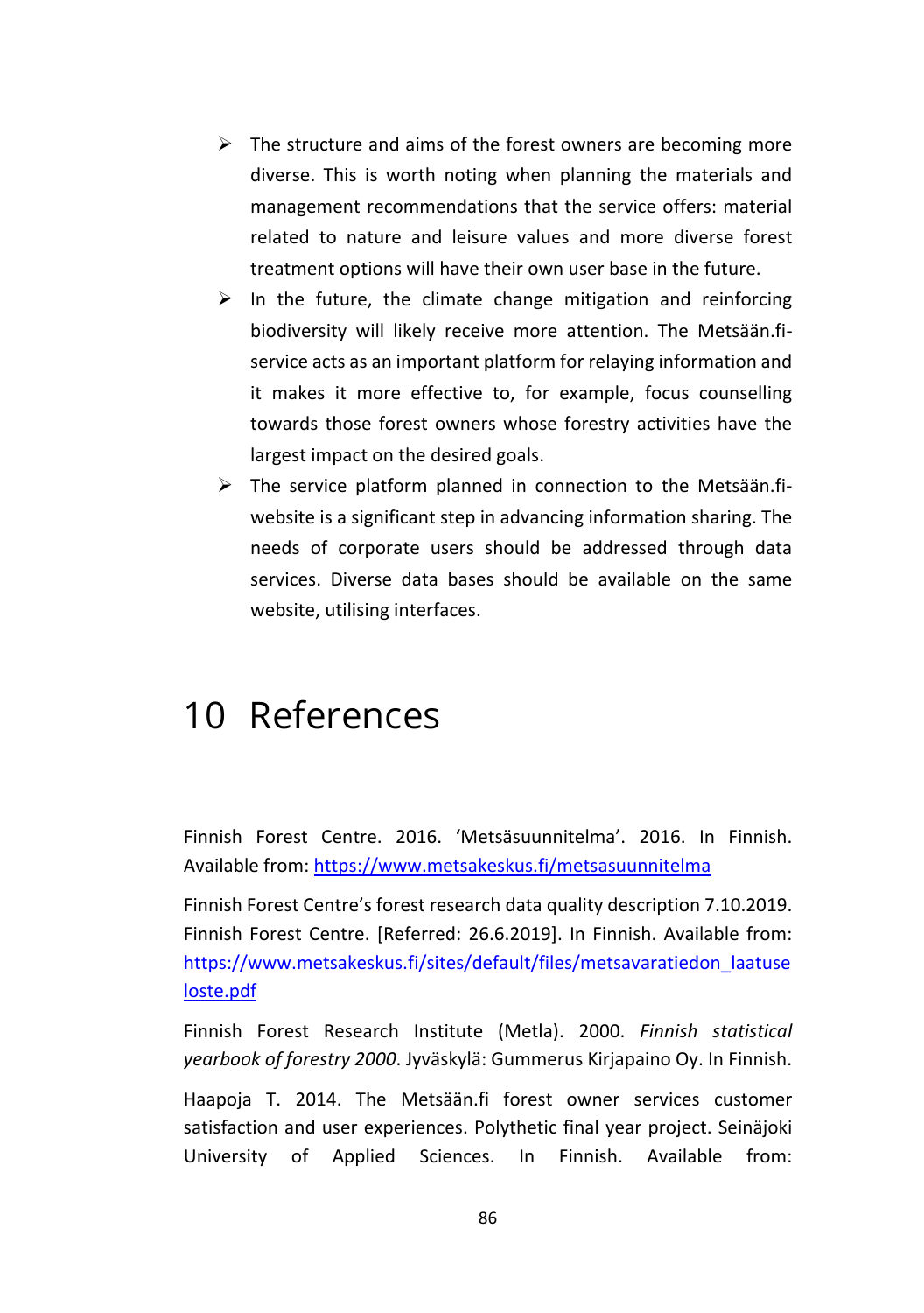[https://www.theseus.fi/bitstream/handle/10024/78734/Haapoja\\_Tuom](https://www.theseus.fi/bitstream/handle/10024/78734/Haapoja_Tuomo.pdf?sequence=1) [o.pdf?sequence=1](https://www.theseus.fi/bitstream/handle/10024/78734/Haapoja_Tuomo.pdf?sequence=1)

Haltia, E., Rämö, A-K., Pynnönen, S., Valonen, M. ja Horne, P. 2017. Why do the economic opportunities of forests remain untapped? – forest owner activity and means to influence it. PTT Reports 255. [http://www.ptt.fi/julkaisut-ja-hankkeet/kaikki-hankkeet/255.-haltia-e.](http://www.ptt.fi/julkaisut-ja-hankkeet/kaikki-hankkeet/255.-haltia-e.-ramo-a-k-pynnonen-s.-valonen-m.-horne-p.-2017.-miksi-metsien-taloudellisia-mahdollisuuksia-jatetaan-kayttamatta-metsanomistajien-aktiivisuus-ja-siihen-vaikuttaminen..html) [ramo-a-k-pynnonen-s.-valonen-m.-horne-p.-2017.-miksi-metsien](http://www.ptt.fi/julkaisut-ja-hankkeet/kaikki-hankkeet/255.-haltia-e.-ramo-a-k-pynnonen-s.-valonen-m.-horne-p.-2017.-miksi-metsien-taloudellisia-mahdollisuuksia-jatetaan-kayttamatta-metsanomistajien-aktiivisuus-ja-siihen-vaikuttaminen..html)[taloudellisia-mahdollisuuksia-jatetaan-kayttamatta-metsanomistajien](http://www.ptt.fi/julkaisut-ja-hankkeet/kaikki-hankkeet/255.-haltia-e.-ramo-a-k-pynnonen-s.-valonen-m.-horne-p.-2017.-miksi-metsien-taloudellisia-mahdollisuuksia-jatetaan-kayttamatta-metsanomistajien-aktiivisuus-ja-siihen-vaikuttaminen..html)[aktiivisuus-ja-siihen-vaikuttaminen..html](http://www.ptt.fi/julkaisut-ja-hankkeet/kaikki-hankkeet/255.-haltia-e.-ramo-a-k-pynnonen-s.-valonen-m.-horne-p.-2017.-miksi-metsien-taloudellisia-mahdollisuuksia-jatetaan-kayttamatta-metsanomistajien-aktiivisuus-ja-siihen-vaikuttaminen..html)

Heiskanen, T. 2018. The development of the Metsään.fi-service. Final year project, Commercial forestry. South-Eastern Finland University of Applied Sciences. In Finnish.

Hänninen, H., Karppinen, H. ja Leppänen, J. 2011. Suomalainen metsänomistaja 2010. Metla's working papers 208. In Finnish. Available from:<http://www.metla.fi/julkaisut/workingpapers/2011/mwp208.pdf>

Kangas, A., Haara, A., Holopainen, M., Luoma, V., Packalen, P., Packalen, T., Ruotsalainen, R. & Saarinen, N. 2019. Kaukokartoitukseen perustuvan metsävaratiedon hyötyanalyysi: MetKu-hankkeen loppuraportti. Luonnonvara- ja biotalouden tutkimus 6/2019. Natural Resources Institute Finland (Luke). Helsinki. 32 s. In Finnish. Available from: [http://jukuri.luke.fi/bitstream/handle/10024/543809/luke](http://jukuri.luke.fi/bitstream/handle/10024/543809/luke-luobio_6_2019.pdf?sequence=1&isAllowed=y)[luobio\\_6\\_2019.pdf?sequence=1&isAllowed=y](http://jukuri.luke.fi/bitstream/handle/10024/543809/luke-luobio_6_2019.pdf?sequence=1&isAllowed=y)

Kangas A. ja Packalen T. (2018). Metsävaratieto metsäalan toimijoiden päätöksenteossa – käyttötilanteet ja hyötyyn vaikuttavat tekijät. Metsätieteen aikakauskirja 2018-10031. Bulletin. 14 s. In Finnish. Available from:<https://doi.org/10.14214/ma.10031>

Karppinen, H, Hänninen, H. & Ripatti, P. 2002. Suomalainen metsänomistaja 2000. Metsäntutkimuslaitoksen tiedonantoja 852. 83 s. In Finnish. Available from[: http://jukuri.luke.fi/handle/10024/521486](http://jukuri.luke.fi/handle/10024/521486)

Kurttila, M., Korhonen, K., Hänninen, H. & Hujala, T. 2010a. Yksityismetsien metsäsuunnittelu 2010 – nykytilanne ja kehittämistarpeita. Metlan työraportteja 153. 43 s. In Finnish.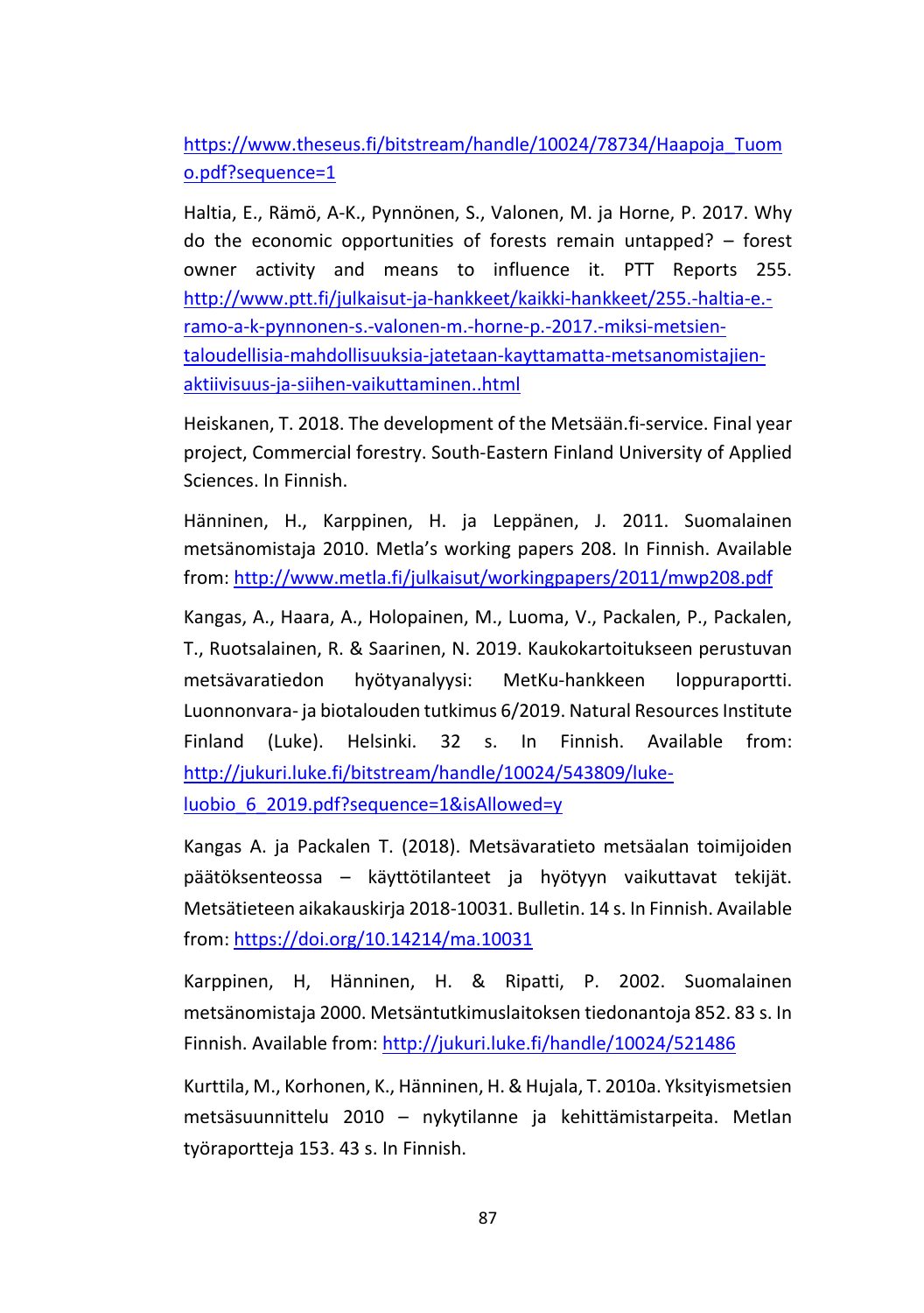Law on changing the forest management association law, "Laki metsänhoitoyhdistyksistä annetun lain muuttamisesta" 20.12.2013/1090. Finlex. [Referred 17.6.2019]. In Finnish. Available from: <https://www.finlex.fi/fi/laki/alkup/2013/20131090>

Law on changing the forest management association law, "Laki metsänhoitoyhdistyksistä annetun lain muuttamisesta" 12.1.2018/66. Finlex. [Referred 11.6.2019]. In Finnish. Available from: <https://www.finlex.fi/fi/laki/alkup/2018/20180066>

Law on the Finnish Forest Centre forest data system, "Laki Suomen metsäkeskuksen metsätietojärjestelmästä". 6.5.2011/419. Finlex. [Referred 18.6.2019]. In Finnish. Available from: <https://www.finlex.fi/fi/laki/ajantasa/2011/20110419>

Ministry of Agriculture and Forestry of Finland 1999. Finlands national forest program 2010. 2/1999. Maa- ja metsätalousministeriön julkaisuja. [Referred 24.6.2019]. In Finnish. Available from: [http://julkaisut.valtioneuvosto.fi/bitstream/handle/10024/80781/1999\\_](http://julkaisut.valtioneuvosto.fi/bitstream/handle/10024/80526/2008_3%20Kansallinen%20mets%C3%A4ohjelma%202010.pdf?sequence=1&isAllowed=y) [2\\_Kansallinen%20mets%c3%a4ohjelma%202010.pdf?sequence=1&isAllo](http://julkaisut.valtioneuvosto.fi/bitstream/handle/10024/80526/2008_3%20Kansallinen%20mets%C3%A4ohjelma%202010.pdf?sequence=1&isAllowed=y) [wed=y](http://julkaisut.valtioneuvosto.fi/bitstream/handle/10024/80526/2008_3%20Kansallinen%20mets%C3%A4ohjelma%202010.pdf?sequence=1&isAllowed=y)

Ministry of Agriculture and Forestry of Finland 2008. Finlands national forest program 2015. More Welfare from Diverse Forests'. [Referred 24.6.2019]. Available **Example 24.6.2019** 

[http://julkaisut.valtioneuvosto.fi/bitstream/handle/10024/80524/2008\\_](http://julkaisut.valtioneuvosto.fi/bitstream/handle/10024/80524/2008_3b%20Finland%27s%20National%20Forest%20Programme%202015.pdf?sequence=1&isAllowed=y) [3b%20Finland%27s%20National%20Forest%20Programme%202015.pdf?](http://julkaisut.valtioneuvosto.fi/bitstream/handle/10024/80524/2008_3b%20Finland%27s%20National%20Forest%20Programme%202015.pdf?sequence=1&isAllowed=y) [sequence=1&isAllowed=y](http://julkaisut.valtioneuvosto.fi/bitstream/handle/10024/80524/2008_3b%20Finland%27s%20National%20Forest%20Programme%202015.pdf?sequence=1&isAllowed=y)

Ministry of Agriculture and Forestry of Finland 2015a. Forest data and digital services. 22.1.2015. [Referred 24.6.2019]. In Finnish. Available from:<https://mmm.fi/metsatieto-ja-sahkoiset-palvelut>

Ministry of Agriculture and Forestry of Finland 2015b. National Forest Strategy 2025 - Valtioneuvoston periaatepäätös 12.2.2015. Maa- ja metsätalousministeriön julkaisuja 6/2015. [Referred 17.6.2019]. In Finnish. **Available Example 1** Available **from:** 

[https://mmm.fi/documents/1410837/1504826/Kansallinen+mets%C3%A](https://mmm.fi/documents/1410837/1504826/Kansallinen+mets%C3%A4strategia+2025/c8454e55-b45c-4b8b-a010-065b38a22423) [4strategia+2025/c8454e55-b45c-4b8b-a010-065b38a22423](https://mmm.fi/documents/1410837/1504826/Kansallinen+mets%C3%A4strategia+2025/c8454e55-b45c-4b8b-a010-065b38a22423)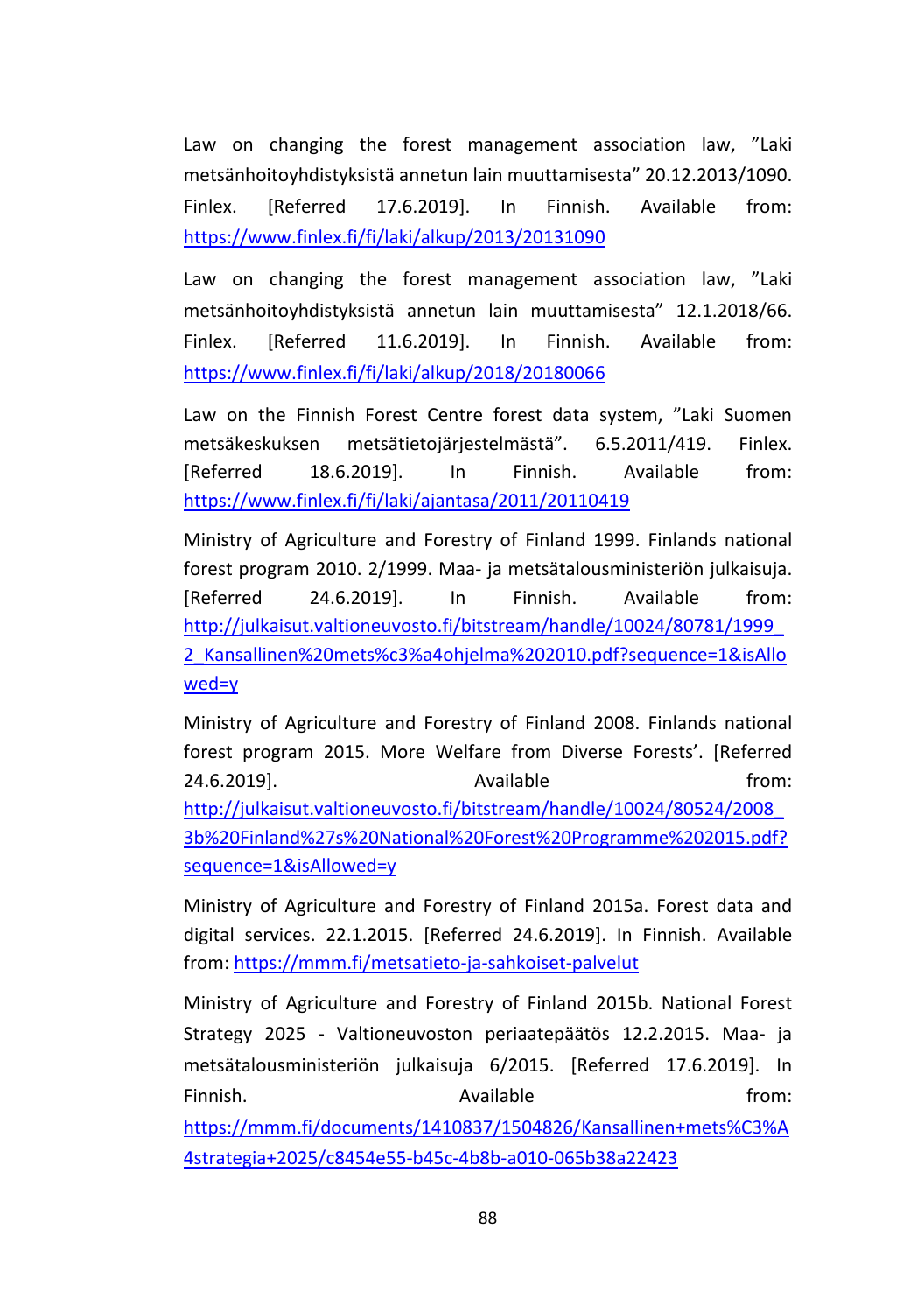Mäki, O., Ovaskainen, V., Hänninen, H. & Karppinen, H. 2011. Metsäpolitiikan ohjauskeinot: Arviointikehikko ja sovellus Suomen metsäpolitiikkaan. Metlan työraportteja 213. 50 s. In Finnish.

Natural resources institute Finland 2019. Ownership of forest land 2016. [Referred 11.6.2019]. Available from: [https://stat.luke.fi/en/ownership](https://stat.luke.fi/en/ownership-forest-land-2016_en)[forest-land-2016\\_en](https://stat.luke.fi/en/ownership-forest-land-2016_en)

Official Statistics of Finland (OSF): Manufacturing. ISSN=1798-6389. 2017, Appendix table 1. Value of sold industrial output by commodity, 2015- 2017 1). Helsinki Statistics Finland [Referred on: 11.06.2019]. Available from: http://www.stat.fi/til/tti/2017/tti\_2017\_2018-11-

## 01\_tau\_001\_en.html

Ovaskainen, V., Hujala, T., Hänninen, H. ja Mikkola, J. (2017), Cost sharing for timber stand improvements: Inducement or crowding out of private investment? Forest Policy and Economics 74: 40–48.

Ovaskainen, V., Hänninen, H., Mikkola, J & Lehtonen, E. 2006. Cost-Sharing and Private Timber Stand Improvements: A Two-Step Estimation Approach. Forest Science 52(1): 44–54.

Pelkonen P. 2017. Suomen metsäkeskusta, metsänhoitoyhdistyksiä ja metsätietojärjestelmää koskevien lainsäädäntöuudistusten vaikutukset ja tavoitteiden toteutuminen. Arviointiraportti. The Ministry of Agriculture and Forestry of Finland [Referred 17.6.2019]. In Finnish. Available from: [https://mmm.fi/documents/1410837/1504826/171102\\_Pelkosen\\_raport](https://mmm.fi/documents/1410837/1504826/171102_Pelkosen_raportti.pdf/849f5f53-410a-4572-b243-a9117c8b2564/171102_Pelkosen_raportti.pdf.pdf) [ti.pdf/849f5f53-410a-4572-b243-](https://mmm.fi/documents/1410837/1504826/171102_Pelkosen_raportti.pdf/849f5f53-410a-4572-b243-a9117c8b2564/171102_Pelkosen_raportti.pdf.pdf)

[a9117c8b2564/171102\\_Pelkosen\\_raportti.pdf.pdf](https://mmm.fi/documents/1410837/1504826/171102_Pelkosen_raportti.pdf/849f5f53-410a-4572-b243-a9117c8b2564/171102_Pelkosen_raportti.pdf.pdf)

Primmer, E., & S. A. Wolf. 2009. Empirical accounting of adaptation to environmental change: organizational competences and biodiversity conservation in Finnish forest management. Ecology and Society 14(2: 27.

Pynnönen S., Haltia E ja Hujala T. 2019. Digital forest information platform as service innovation: Finnish Metsaan.fi service use, users and utilisation. Submitted manuscript.